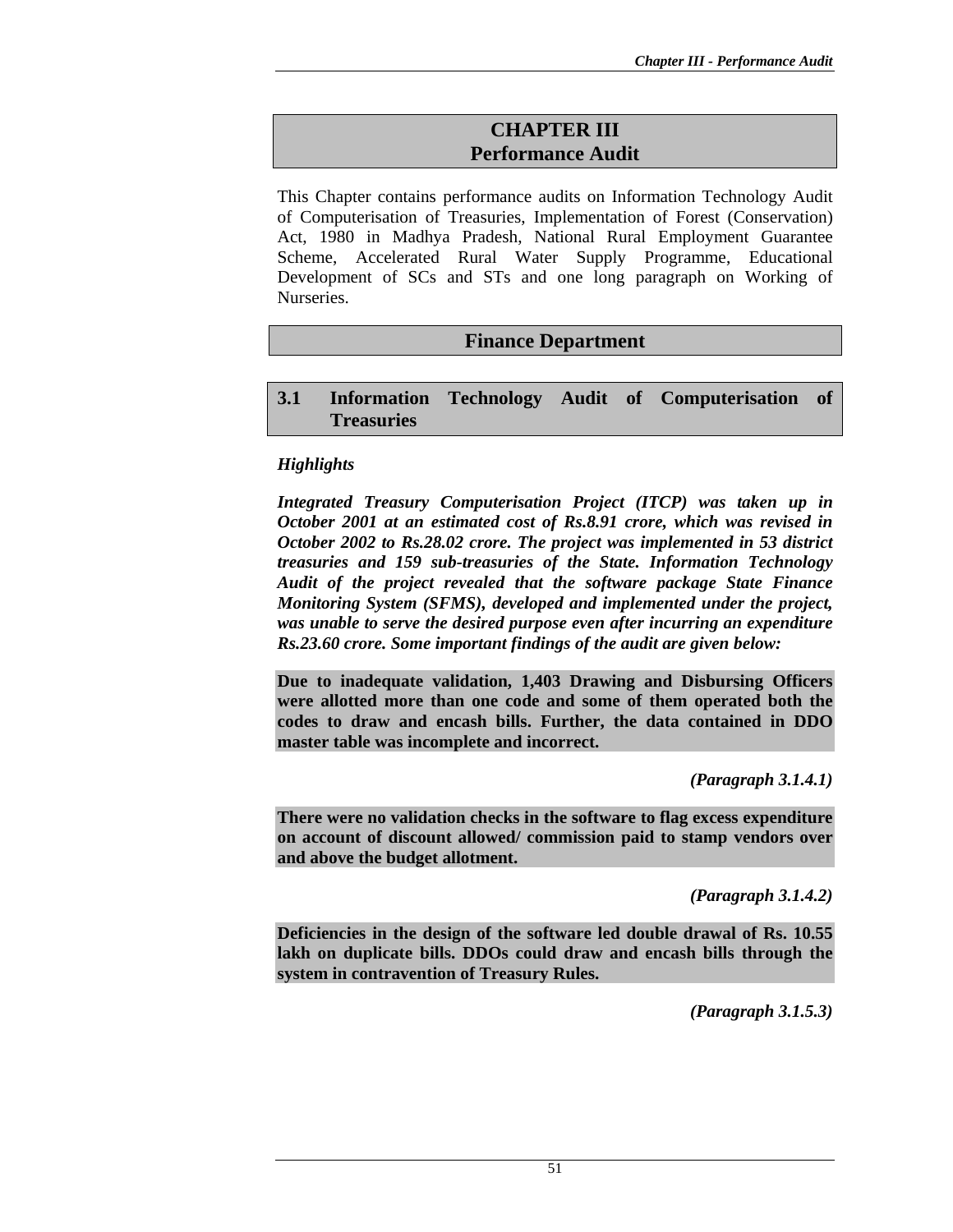**Analysis of MIS reports generated by the system revealed huge mismatch between RBD figures and other figures generated by the SFMS package and those prepared manually, which seriously undermined the reliability of the data generated by the package.** 

*(Paragraph 3.1.6 )* 

**Inadequate password controls rendered the data vulnerable to unauthorized access/modifications.** 

*(Paragraph 3.1.8.2)* 

**Disaster Recovery Plan was not formulated and Rs.1.30 crore meant for this purpose was diverted for making other expenditure.** 

*(Paragraph 3.1.10.3)* 

# **3.1.1 Introduction**

**3.1.1.1** Treasuries are the nodal offices for carrying out all financial transactions of the State Government in a district. There are 53 treasuries and 159 sub-treasuries in the state. Some of the major functions that a treasury performs are as follows:

- ¾ Making payments on behalf of the Government including payment of pension to State Government employees.
- ¾ Accepting receipts for the Government.
- $\triangleright$  Safe custody of valuables and
- ¾ Preparation of 'Receipt & Payment Account' and its submission to the Accountant General (AG) each month.

There are seven divisional offices looking after pay fixation, audit, letters of credit etc. and monitoring of the subordinate treasuries.

The Directorate of Treasury & Accounts (DTA), Finance Department, Bhopal is responsible for administering and controlling all operations of all the treasuries of the state. It consolidates data from all treasuries and is also responsible for reconciliation of total receipt and expenditure figures of all Government departments with the figures as depicted in the accounts compiled by the Accountant General (AG).

In October 2001, 'Integrated Treasury Computerisation Project' (ITCP) was sanctioned by the State Government at an initial cost of Rs.8.91 crore which was later revised to Rs.28.02 crore in October 2002. The DTA was designated as the nodal agency for implementing this project. The main components of the project were: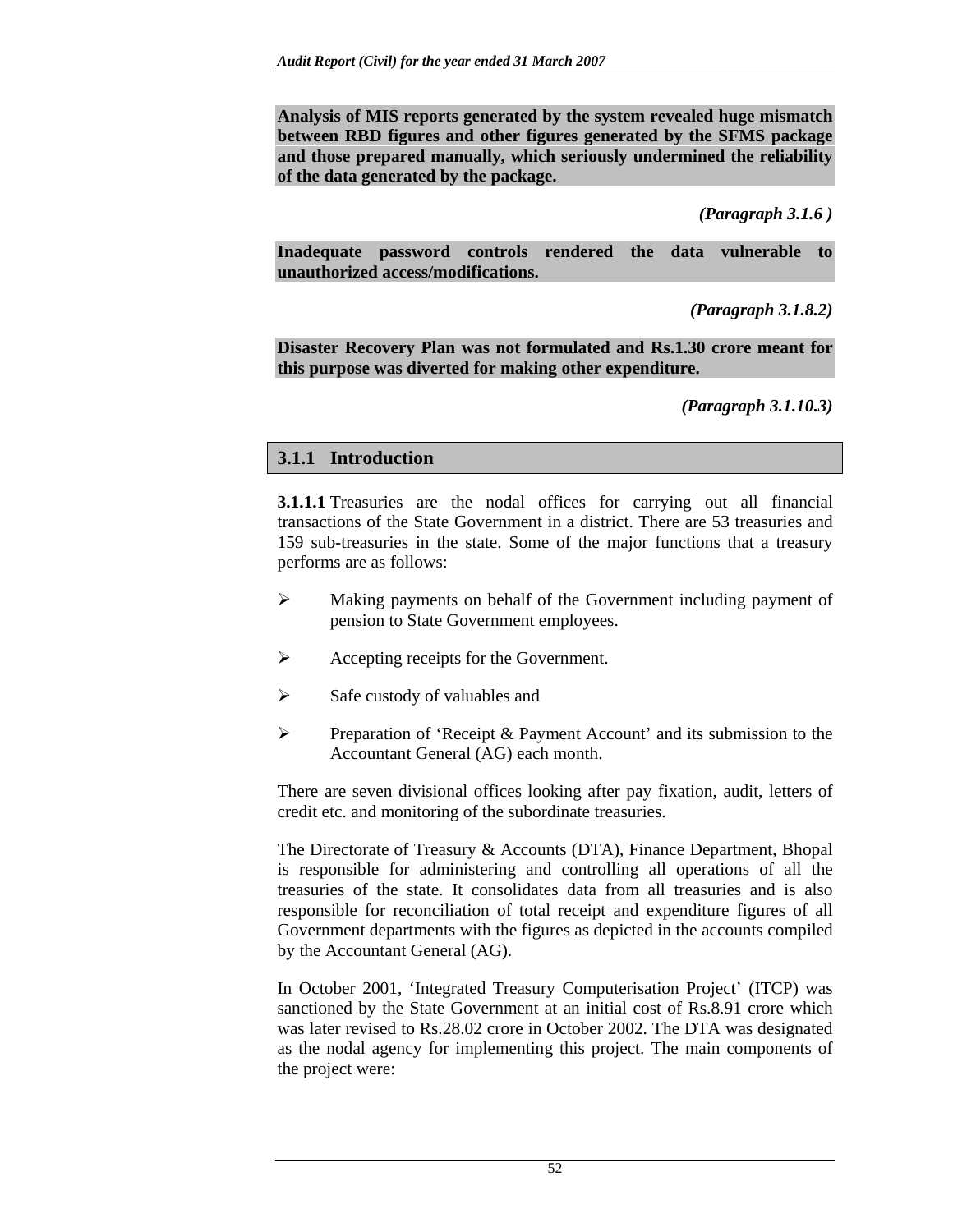- ¾ Development of bilingual application software for computerising the entire operations of all treasuries and the DTA. The software was to be compatible with the software being used by the AG.
- ¾ Establishment of a VSAT based network for connecting all treasuries with the DTA.
- $\triangleright$  Acquisition and Installation of requisite hardware for computerisation and networking.

The objectives of ITCP were:

- ¾ Better Financial Management and Control
- $\triangleright$  Monitoring of state revenue and expenditure
- ¾ Effective Management Information System

#### *3.1.1.2 .State Finance Monitoring System – The Application Software*

Under ITCP, the work of development of bilingual application software for automating the operations of treasuries and DTA was outsourced to M/s CMC Ltd., New Delhi (CMC) in March 2002. Accordingly, application software called 'State Finance Monitoring System' (SFMS) was developed in Oracle 9i with 'Linux' as the operating system and 'Developer 2000' as the front-end browser. The SFMS package has the following four sub systems:

**Treasury Sub-system :** It has seven modules that take care of automation of all operations of Treasuries.

**Divisional Sub-system :** It has two modules that take care of automation of all operations of the offices of the divisional offices.

**DTA Sub-system :** It has six modules that take care of automation of all operations of the DTA.

**FMIS Sub-system :** It has nine modules that take care of automation of all operations of the Directorate of Financial Management & Information System (DFMIS), Finance Department, Bhopal. DFMIS, like DTA, reports to Secretary (Finance) and is chiefly responsible for implementation of expenditure control measures and monitoring of loans, guarantees, follow up action on Audit Reports and recommendations of the Public Accounts Committee.

The SFMS package became operational with effect from April 2004.

#### **3.1.2. Audit objectives**

**3.1.2.1** To assess whether -

 $\triangleright$  IT controls in place were adequate and effective thereby ensuring data completeness, accuracy and reliability;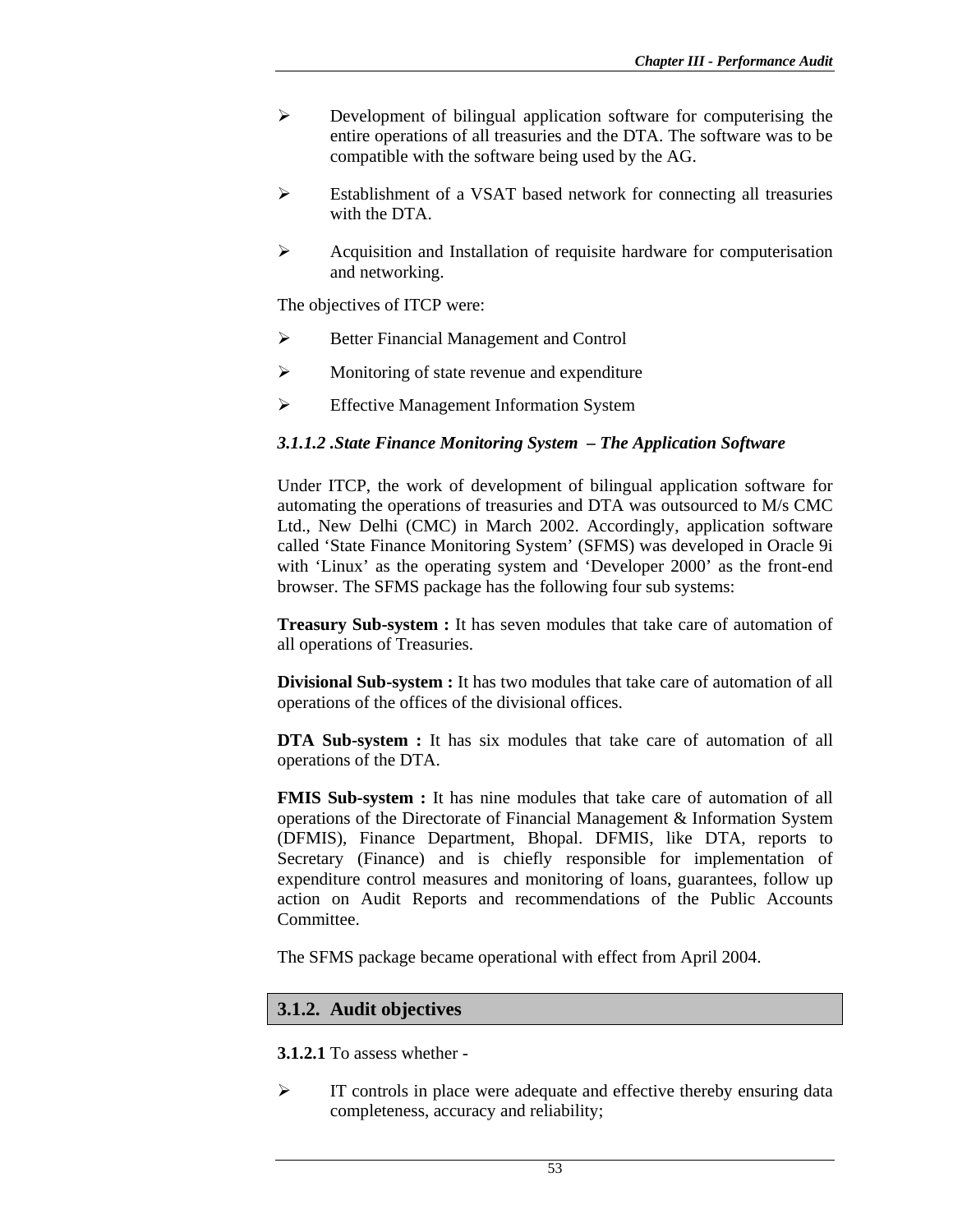- ¾ Business rules, as stipulated by the Madhya Pradesh Treasury Code (MPTC), Madhya Pradesh Financial Code (MPFC) and other relevant rules and orders were correctly mapped on to the computerized system; and
- $\triangleright$  Objectives of computerisation were achieved.

**3.1.2.2** Examination of Planning, Implementation and Monitoring stages of the ITCP and the procedures involved therein.

### **3.1.3 Audit scope and methodology**

**3.1.3.1** Data generated by 'Treasury Sub-system' of the SFMS package was analysed (April 2007 to October 2007) in 11 treasuries using 'Computer Assisted Audit Techniques'. Similar data analysis of DTA Sub-system and Divisional sub-system was carried out in the same period at DTA and Divisional Office, Bhopal respectively. The processes involved in the computerized operations were evaluated to ascertain compliance with the provisions of Madhya Pradesh Treasury Code and Madhya Pradesh Financial Rules. An entry conference was held with the auditee to discuss the audit plan and the audit criteria.

**3.1.3.2** Records maintained at DTA were scrutinized to evaluate the procedures followed by the DTA in carrying out the ITCP against best practices of 'IT Governance' and various rules, regulations and guidelines framed by the Government in this regard.

#### **Audit Findings**

#### **3.1.4 Inadequacy of input controls & validation checks**

Input Controls ensure that the data received for processing is genuine, complete, valid, accurate and properly authorised and the data entry is done accurately and without duplication. Analysis of data of SFMS package revealed various instances of failure of Input Controls and absence of validation checks as discussed in succeeding paragraphs.

#### *3.1.4.1 Incomplete and incorrect data in the database*

- ¾ Analysis of DDO master table of the DTA sub-system revealed that there were 13,698 DDOs as per the system whereas only 9164 DDOs existed in the records of the Accountant General. No documents were found maintained at DTA by means of which the correctness of these figures could be ascertained.
- ¾ Temporary DDOs (numbering 37) were found active despite lapse of their authorisation period, which indicated that the DDO master was not updated regularly. The complete information in respect of DDOs

**In absence of proper input and validation controls, data was found to be incomplete, incorrect and unreliable.**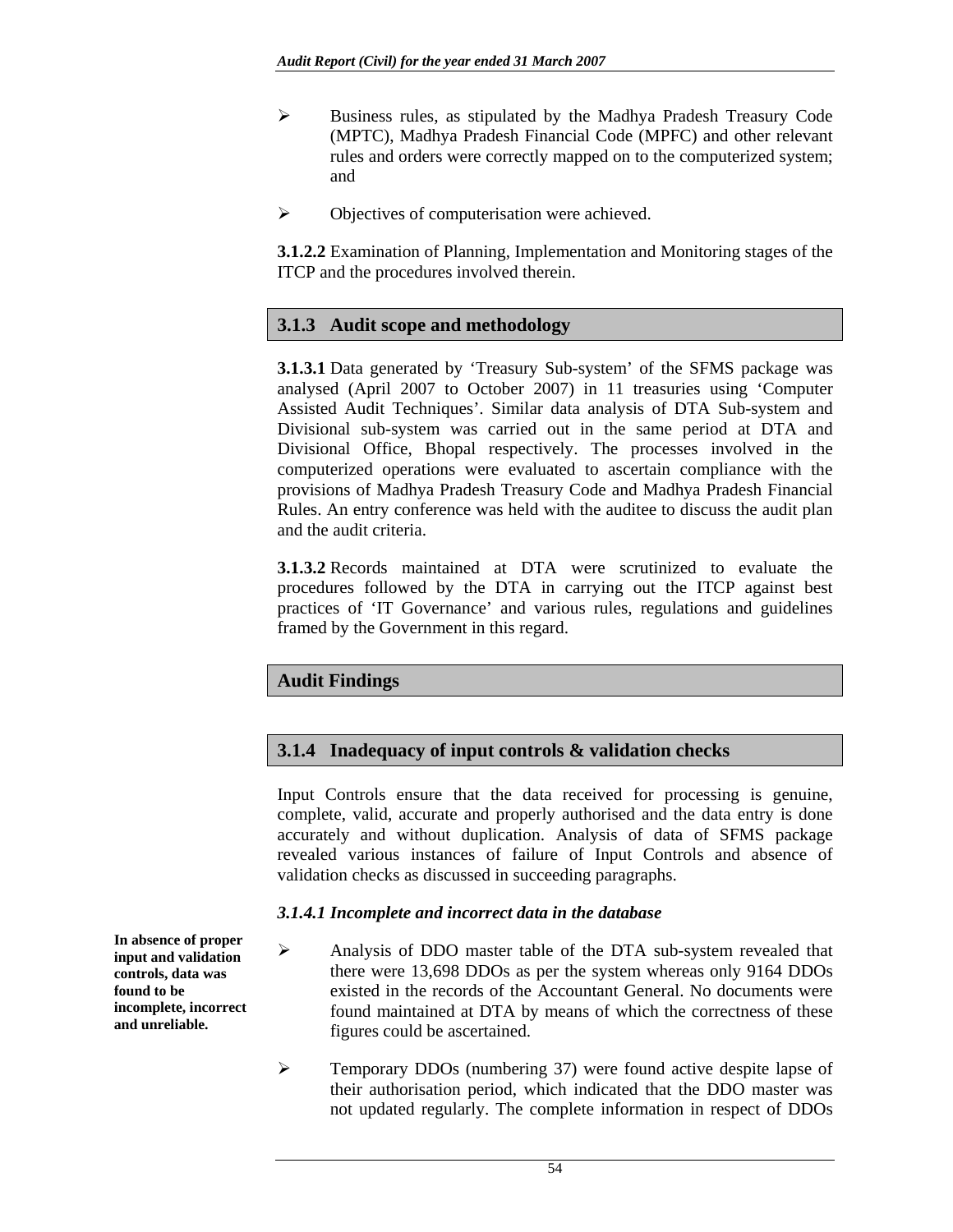such as address, pin codes, phone numbers, Fax etc were also not found recorded. In 26 cases, junk characters were noticed in master table and in 522 cases, date of creation of DDO codes was not found recorded.

- ¾ DDOs (numbering 1,403) relating to various treasuries were found allotted more than one DDO codes and some of them operated both the codes during the period from 2003 to 2007. Thus, due to incomplete, invalid and inaccurate data entry in this critical field, the system is fraught with the risk of possible fraudulent payments. The risk was accentuated due to the fact that audit found little or no input controls to ensure that data entry was done accurately, without duplication and with proper authorisation. There was no system for authorisation of data of master tables against an authenticated document maintained for this purpose.
- $\triangleright$  Data analysis revealed that there were 63 Personal/Educational Deposit Account holders at City Treasury, Indore and in 19 cases, the field 'Name of Account Holder' contained meaningless data although they were 'permanent' account holders.
- ¾ The Employees Database Master contained two categories of employees viz. authenticated and unauthenticated. As per rule, salary should be drawn only for authenticated employees. However, data analysis revealed that salaries of 196 unauthenticated employees were drawn by various Treasuries.
- $\triangleright$  Data analysis of 1,05,770 records relating to GPF withdrawal by the Government employees revealed that 'Voucher number' was not fed in 48,555 cases and 'DDO codes' were not fed in 48,166 cases. In 26,181 cases, 'reason' for which the GPF withdrawal was made, was not mentioned. Instead of voucher numbers, vague characters were found recorded in 197 cases. Meaningless data were found fed in the 'Year' field such as 9999, 2808, 2022, 4997, 3000 etc. in 54 cases. It was also noticed that in the 'Voucher date' field, the date was fed as 00/00/0000 in 44,912 cases.
- ¾ Data analysis of 15,67,937 records relating to budget allotment revealed that 'Sanction number' and 'Date' in 34,230 cases were not recorded. It was found in 22,073 cases that the budget provision was shown as '0' while there was some amount provided in the budget.
- ¾ Analysis of 31,17,708 challans revealed that in 10,784 cases, 'Depositor's Name' was not recorded. In 20,17,250 cases, 'Challan type' was not found mentioned. In 29 cases, gross and net amount was shown as 0. In 4,65,363 cases, 'Bank scroll number' was not shown and it was also noticed that meaningless numbers such as "/", "00/.00" "00/0.0" etc. were found fed in 5,23,080 cases. In 11,60,564 cases, 'Purpose' for which the challans were deposited was not mentioned.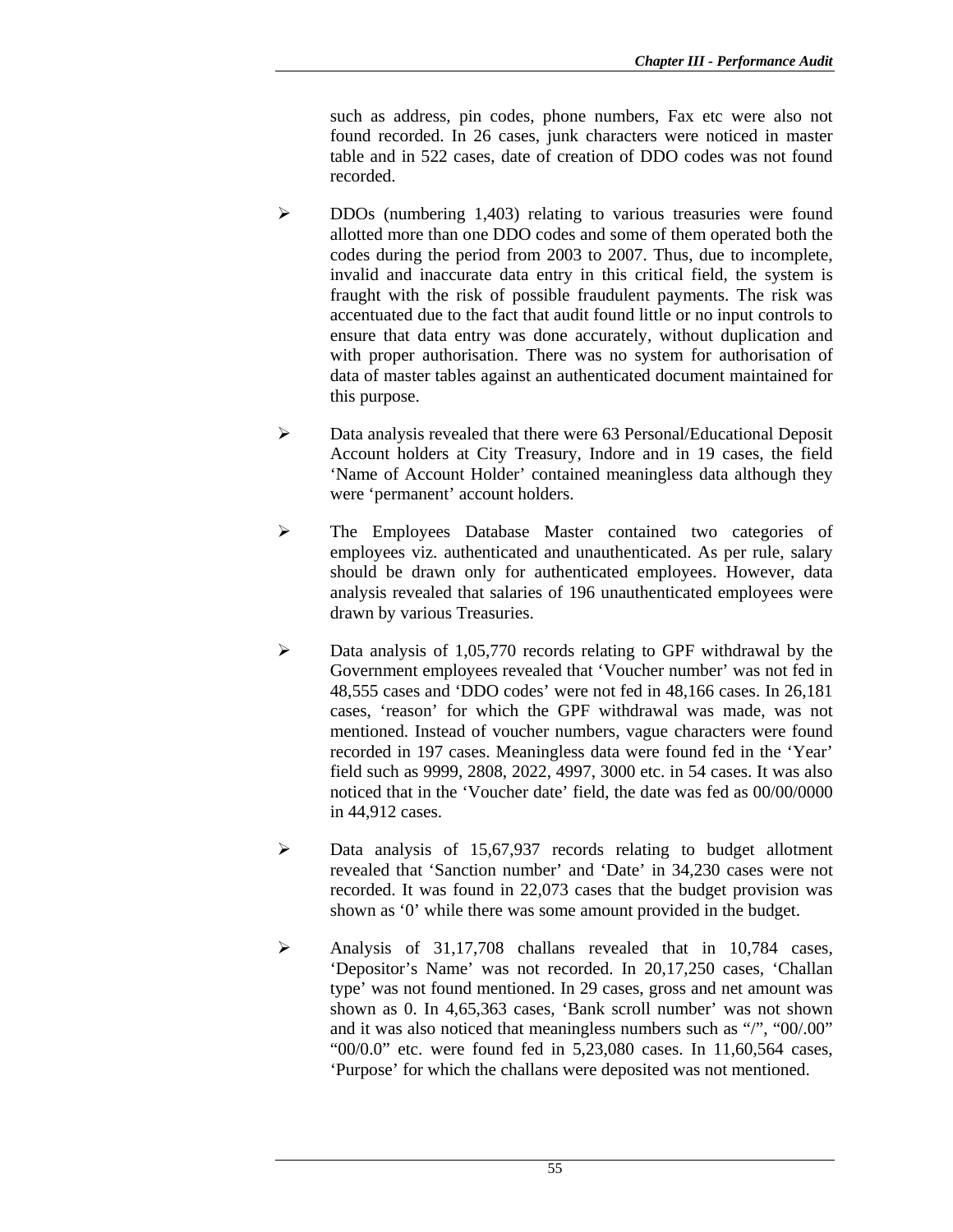- ¾ Data Analysis at City Treasury, Indore and Bhopal revealed that in 141 cases such medical bills were passed for payment where the field 'Doctor's Name' contained meaningless data such as "ABC". In place of employee's unique code, a dummy code e.g. "171000001" was found fed. In 35 cases, the field 'Medical Store's Name' contained meaningless data such as "abc", "bc" and " $\ddot{c}\dot{c}\dot{c}\dot{c}$ " etc. These were serious irregularities, which could lead to fraudulent payment of bills.
- ¾ The fields in the master tables and working tables relating to audit trails viz. 'Created time and date stamp', 'Modified time and date stamp' and 'User ID' were lying blank. Non existence of audit trail in regard to deletion of data increases the risk of unauthorized changes in the master files, which could result in misuse of database and in that eventuality it would be extremely difficult to fix responsibility.

#### *3.1.4.2 Failure of the system to highlight excess expenditure on discount allowed/ commission paid to stamp vendors over budget provision*

Rules provide that the discount/commission allowed to vendors for sale of revenue stamps in a financial year should be booked against the budget allotment made for this purpose under Major Head 2030. Data Analysis at District Treasury, Gorkhi, Gwalior revealed that the software in this particular Major Head did not validate the expenditure entries with reference to the budget allotment and highlighted cases as excess expenditure. Consequently, apparent excess expenditure was shown over and above the budget provision under the head during the financial years 2004-05, 2005-06 and 2006-07 was forwarded by the treasury to the DTA for regularization. Similar excess over budget allotment was noticed in Ujjain and Sagar District treasuries under the Major Head 2030.

# **3.1.5 System design deficiencies**

The objective of computerisation was to properly implement the Treasury Rules and to bring the entire operations of the Treasury and DTA under the ambit of SFMS software. However, data analysis revealed instances of nonadherence to Treasury Rules by the software. Absence of many key features in SFMS package resulted in treasuries resorting to manual interventions in certain cases as brought out in the succeeding paragraphs.

#### *3.1.5.1 No provision for automatic lapse of certain Deposit Accounts*

The Treasury Rules provide that deposit balances exceeding twenty five rupees remaining unclaimed for more than three complete accounting years shall at the close of financial year (March) be credited to the Government Accounts through Accountant General. It was noticed that there was no provision in the system to take care of this requirement. Rs.49.73 crore were found lying in various PD accounts for more than three years which should have lapsed to Government Account.

**Excess expenditure over budget during 2004-07 was shown due to absence of validation checks.** 

**Non-adherence to treasury rules by the software used resulted in manual intervention at the treasuries.**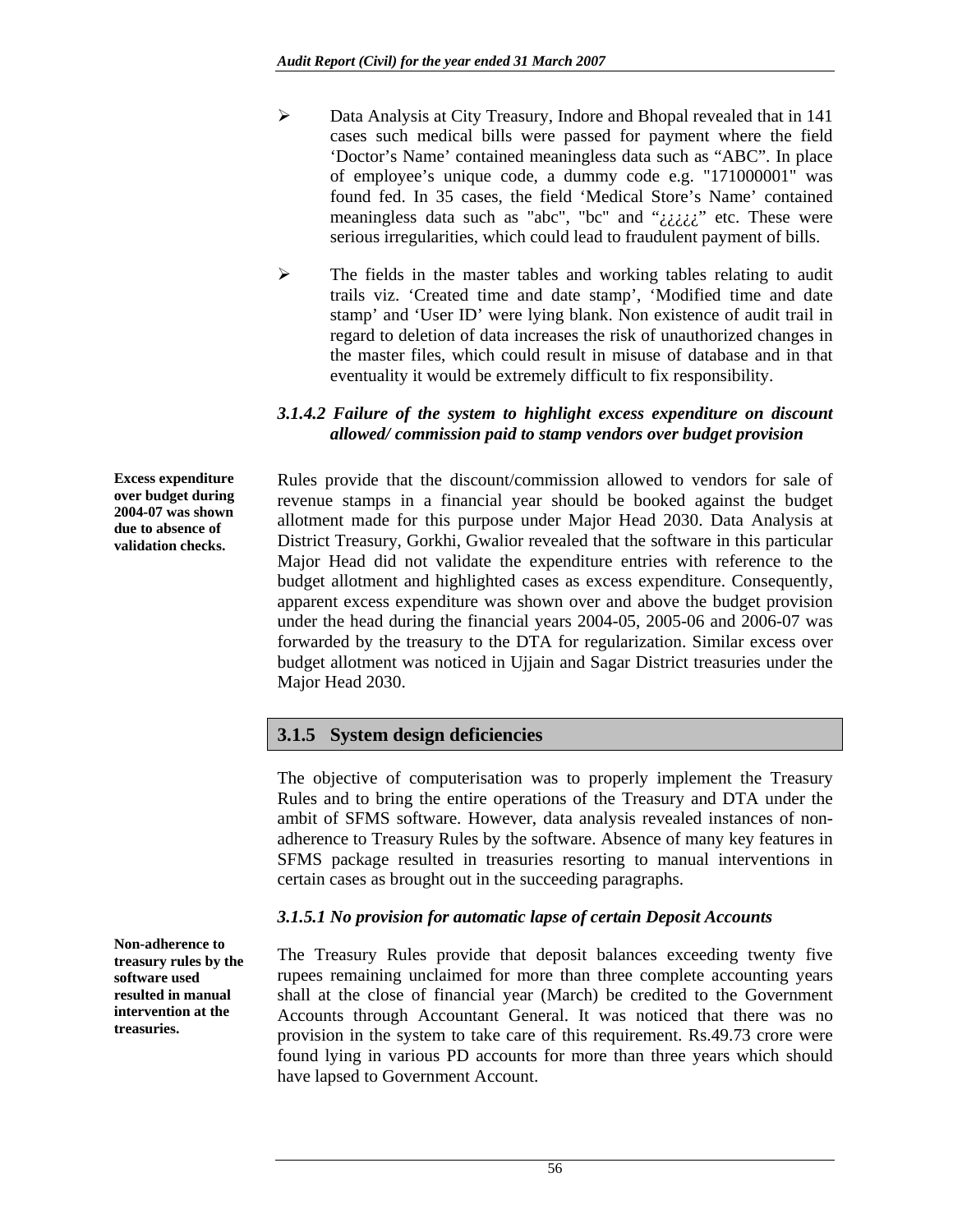The department replied that the matter was being brought to the notice of the software vendor and DTA for necessary modifications in the software. However, compliance report had not been received (November 2007).

### *3.1.5.2 No provision for checking irregular drawal on AC Bills*

Financial Rules provide that a certificate shall be attached to every Abstract Contingent Bill (AC Bill) to the effect that the Detailed Contingent Bills (DC Bills) have been submitted to the controlling officer in respect of AC Bills drawn more than a month before the date of the bill being presented. However, it was noticed that the system accepted all AC bills without checking any details related to pending DC bills. DC bills were required to be submitted to AG and certificate to this effect was to be attached with AC bills. Infact, a separate provision for capturing details of this certificate did not exist in the system. It was further noticed that, The Protocol Officer, Government of Madhya Pradesh drew an amount of Rs.11.59 crore on AC bills during the period 2003-04 to 2005-06 without submitting DC bills to the Accountant General.

The DTA stated that it was not possible to exercise checks on drawal of AC bills through the system. However, the Treasury Officers are responsible to check the provisions of the rules provided in the MPTC. Therefore the reply is not tenable and in the absence of requisite provisions in the software, Treasury Officers cannot exercise an effective check.

### *3.1.5.3 No provision for avoiding double payment on same Bill*

Each Treasury issues a Bill Transit Book (BTB) to all DDOs under its purview. A DDO attaches a leaf from the BTB with every bill that it presents for payment to the Treasury. This ensures that bills from only authenticated DDOs are received and paid at the Treasury. Further, every bill presented at the Treasury has a unique bill number, which was maintained by the concerned DDO in his bill register. However, at the time of data entry there was no field in the software to capture the bill number. Absence of this field indicated that the system did not check for duplicate bill numbers. Thus there was a risk of the same bill being drawn and paid more than once. In the absence of this feature in the system, double payments on duplicate bills amounting to Rs.10.55 lakh were fraudulently made from District Treasury, Barwani involving the office of the Civil Surgeon, Barwani during 2005-07.

The Treasury Officers replied that the matter was being brought to the notice of the software vendor and DTA for necessary provisions in the software. However, compliance report had not been received (November 2007).

# *3.1.5.4 No provision for reconciliation of Bank Receipts with Departments*

One of the objectives of computerisation was to carry out reconciliation of receipts as depicted in the books of various departments with the bank scrolls received in the treasuries. However, no such provision existed in the SFMS package and the same was being done manually. In the case of Vindhyanchal

**feature of capturing details of certificate, Rs.11.59 crore was drawn irregularly.** 

**In absence of the** 

**In absence of the field for capturing the bill number, double payments of Rs. 10.55 lakh were made on duplicate bills.**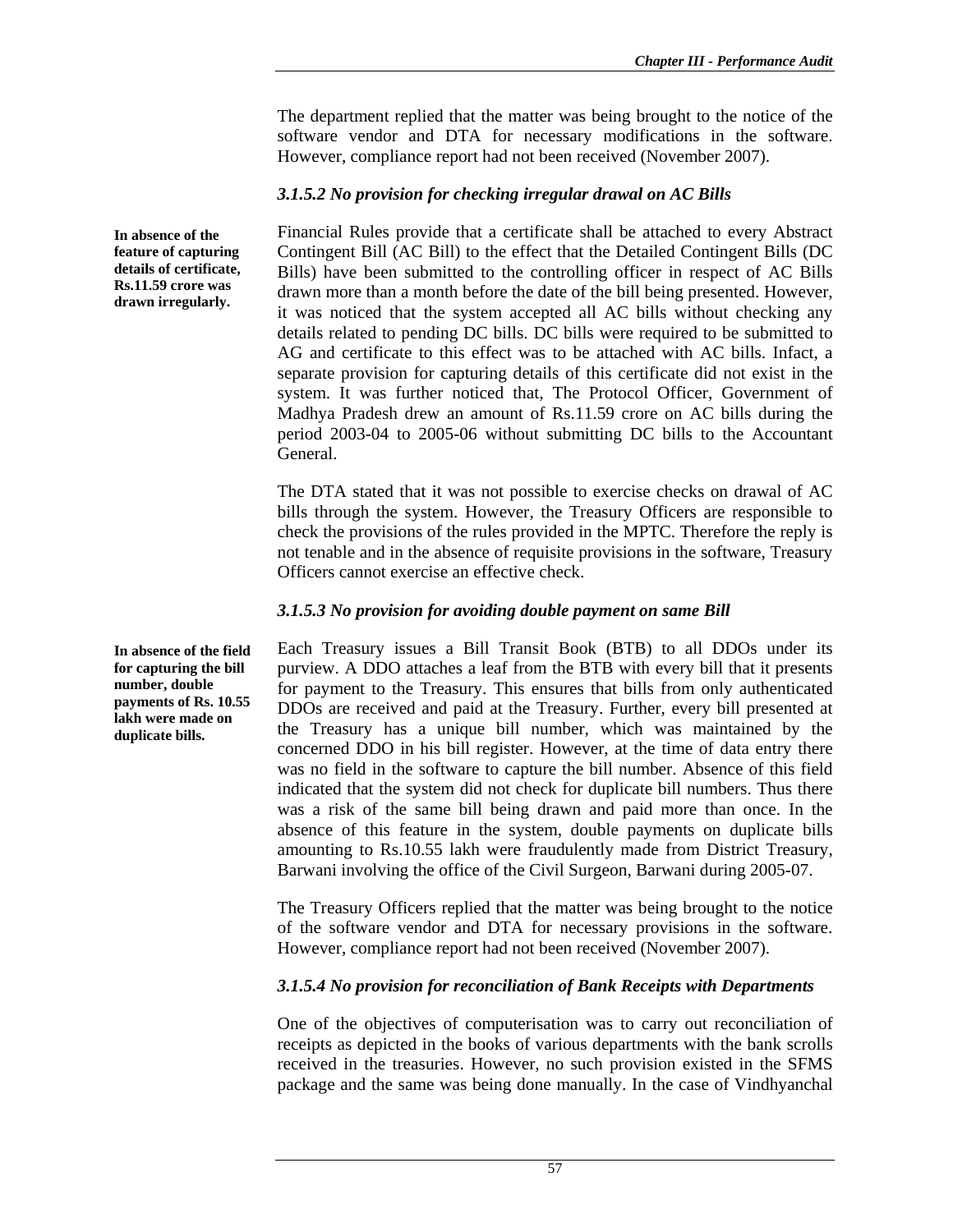Treasury, Bhopal, reconciliation of receipts up to June 2003 only was done (April 2007).

### **3.1.6 Unreliable Management Information System**

One of the objectives of computerisation was to provide effective Management Information System (MIS). It was observed in audit that manual corrections were being carried out in most of the reports generated by the SFMS package. The reports generated by the SFMS package were compared with that maintained/corrected manually and huge mismatch was observed in cases like 'Reserve Bank Deposit Figures', 'Balances of PD/ED Accounts' and 'Pending Pension Cases' as shown in **Appendix 3.1**. This seriously undermined the reliability of data generated by SFMS forcing the department to simultaneously maintain data manually.

# **3.1.7 Other points of interest**

#### *3.1.7.1 No provision for calculation of various components of Pay*

**Various functions of the treasuries could not be computerised due to which work was carried out manually.** 

**Huge mismatch between reports generated by the software and those maintained manually.** 

> One of the objectives of computerisation was generation of 'Pay Bill' of State Government employees at the Treasuries. The reports revealed that the 'Pay Bills' were still being prepared manually. Further, computation of various components of pay like HRA, CCA, DA, Annual Increments, Personal Pay, Arrears and Adjustment of Medical & Tour Advances etc. were being done manually due to non provision for these components of pay in the system.

> The Treasury Officers replied that the matter was being brought to the notice of the software vendor and DTA for necessary provisions in the software. However, compliance report had not been received (November 2007).

### *3.1.7.2 No provision for calculation of Pension in cases of voluntary retirements*

In cases of voluntary retirement, the qualifying service of the employee can be increased by a period not exceeding five years, subject to the condition that the total qualifying service does not exceed 33 years and it does not take him beyond the date of superannuation. It was observed in audit that this addition to qualifying service in cases of voluntary retirement was being done manually as there was no provision for the same in the SFMS package. The package also had no provision for calculating pension in cases where the age for superannuation had been revised to 62 or 65 as in the case of Professors of Technical Colleges. Thus, the objective of computerised calculation of pension of state employees could be achieved partially.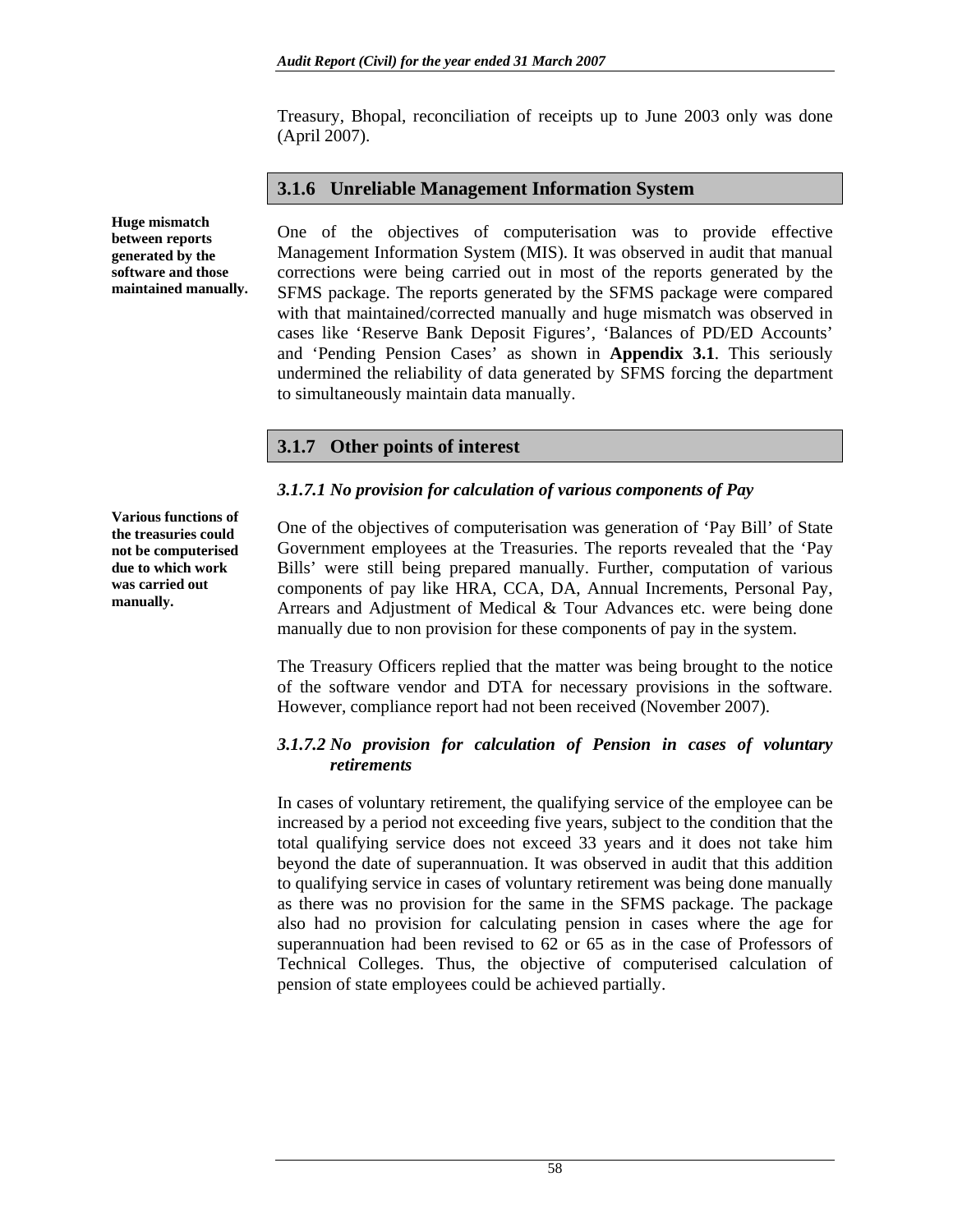### *3.1.7.3 No provision for checking irregular drawals under Treasury Rule (TR) 27*

**In absence of checking Rs.530.42 crore were irregularly drawn on TR 27.** 

Rule 27 of MPTC (TR27) provides that a Collector may in circumstances of urgency by an order in writing authorize and require a Treasury Officer to make payment (not being of pension) without complying with the provisions of these rules. The rule provides that drawal (without budget provision) in cases of urgency i.e. floods, earthquake etc. should be allowed only under Major Head 2245 meant for natural calamities. The reports of four treasuries revealed that drawls pertaining to Major Heads like 2047, 2029 and 2220 etc., amounting to Rs.527.90 crore were made under TR27 during the period 2003- 07. It was further noticed that Rs.2.52 crore was drawn under TR27 for payment of interest and repayment of principal of loans of Life Corporation of India during 2006-07. There was no feature in the system to check such drawals.

The Department replied that expenditure under TR27 in heads other than Major Head 2245 had been restricted up-to a great extent in the present. The reply was not tenable as drawals under TR27 should only be allowed under Major Head 2245.

# **3.1.8 General controls**

General controls create the environment in which IT applications and related controls operate. Scrutiny of records of Treasuries, Divisional Offices and DTA revealed the following deficiencies due to weak General Controls.

# *3.1.8.1 Lack of Documentation*

The DTA failed to formulate and document an IT security policy regarding the security of IT assets, software and data security even after lapse of project period. In absence of security policy possibility of security breaches, data loss, fraud and errors can not be ruled out. A written IT policy covering the department's objectives, the technological direction, and management of human resources etc. had also not been developed.

# *3.1.8.2 Physical and Logical Access Controls*

The objective of physical and environmental controls is to prevent unauthorised access and interference to IT services. IT assets should be protected from environmental damage, caused by fire, water (either actual water or excess humidity), earthquakes, electrical power surges or power shortage. No separate Cell was available for IT operations in treasuries and physical access to non-IT staff was not found restricted. Proper arrangement for fire fighting was also not found in any Treasury.

The password policy was not formulated and normal password control procedures like restriction on unsuccessful login attempts by the users or automatic lapse of password after a predefined period and system enforced periodical change of passwords after certain period were not in existence. The

**No IT security policy was formulated even after completion of project period.**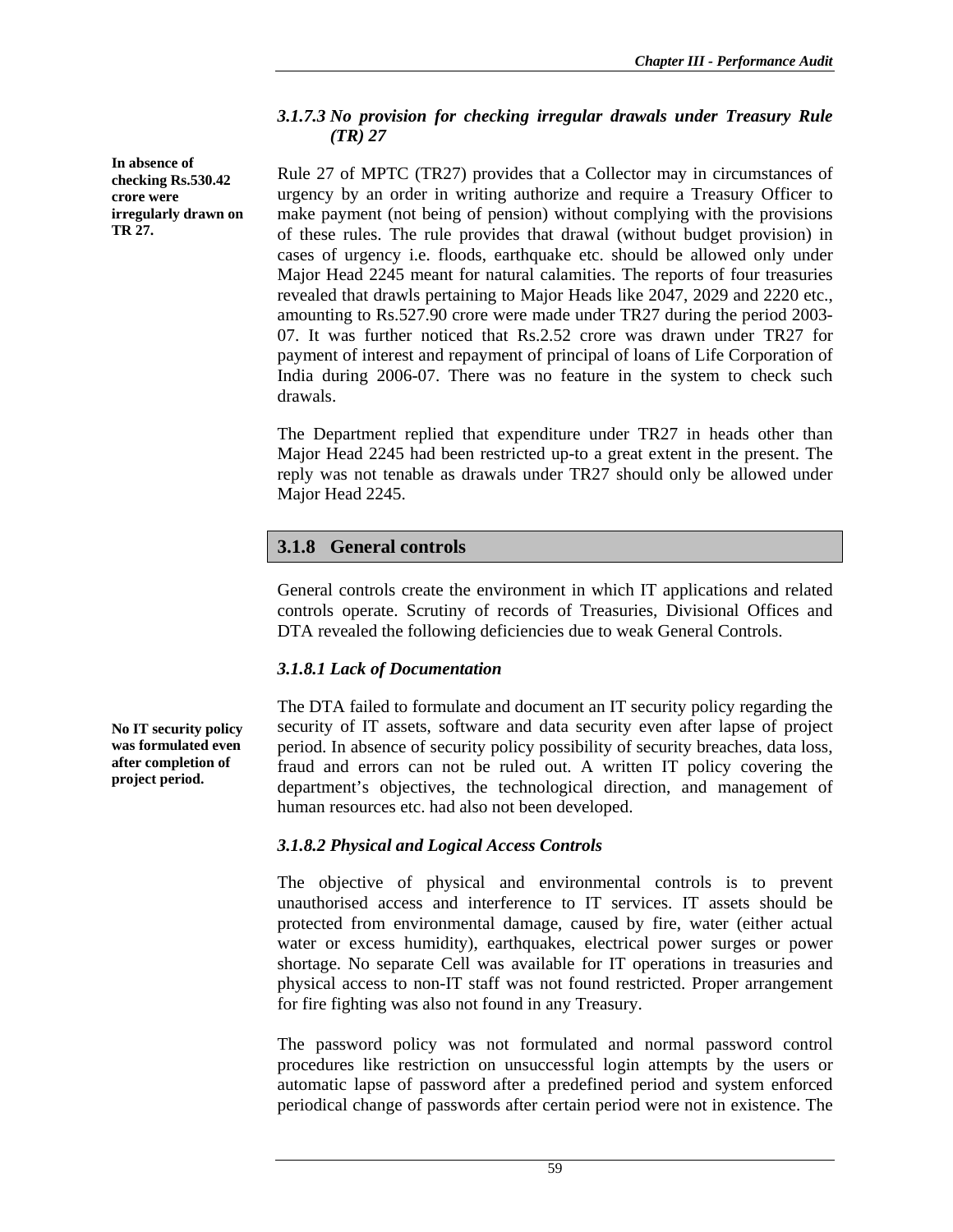username and password allotted in each treasury to login in the Server were the same in every treasury. Moreover the system did not generate any logs to record the number of log in attempts.

#### *3.1.8.3 Absence of Business Continuity and Disaster Recovery Controls*

DTA had not formulated and documented any Disaster Recovery Policy or Business Continuity Plan. There were no documented procedures indicating frequency for taking back up of data, its storage and frequency of testing/ checking. Scrutiny of records of Gwalior, Bhopal and Indore treasuries revealed that in the absence of laid down back up policy Treasury Officers were taking back up as per their convenience. Though daily and weekly backup are taken but no method was being used to test the back up data. The back up of data was not stored at a separate/remote location in fireproof cabinets and not tested regularly. The data back up was being stored on the same server and back up CDs stored in the same location, which defeats the very purpose of back up.

#### *3.1.8.4 Programme Change Controls*

On the basis of requirements received from treasuries and sub-treasuries changes/ modifications were carried out in the form of patches, but these changes were not documented and authenticated by a competent authority. No such record was found maintained at DTA.

# **3.1.9 Irregularities in implementation of ITCP**

#### *3.1.9.1 Non preparation of Action Plan led to stoppage of Central Assistance*

The ITCP was to be financed from two sources viz., Financial Assistance from the Government of India awarded on the recommendation of the Eleventh Finance Commission for upgrading the functionality of Treasuries and from the funds provided by the State Government. The Central assistance was to be utilized within a year invariably. The Central Assistance was to be provided only if a detailed 'Action Plan', both in physical and financial terms for the entire award period (2000-2005) of the EFC, duly approved by a State Level Empowered Committee, was submitted to the Central Government. DTA was also required to furnish an Annual Plan and Utilisation Certificate for expenditure incurred in the year in order to get the Central Assistance.

DTA received Central Assistance worth Rs.88.99 lakh and Rs.7.96 crore in the years 2000-01 and 2001-02 respectively. However, DTA failed to prepare and furnish an Action Plan and an Annual Plan, the Utilisation Certificates were also not sent, therefore the Central Government did not release any grant after 2001-02.

**Business Continuity and Disaster Recovery Plans were not formulated.** 

**The project was started without preparation of Action Plan and Annual Plan.**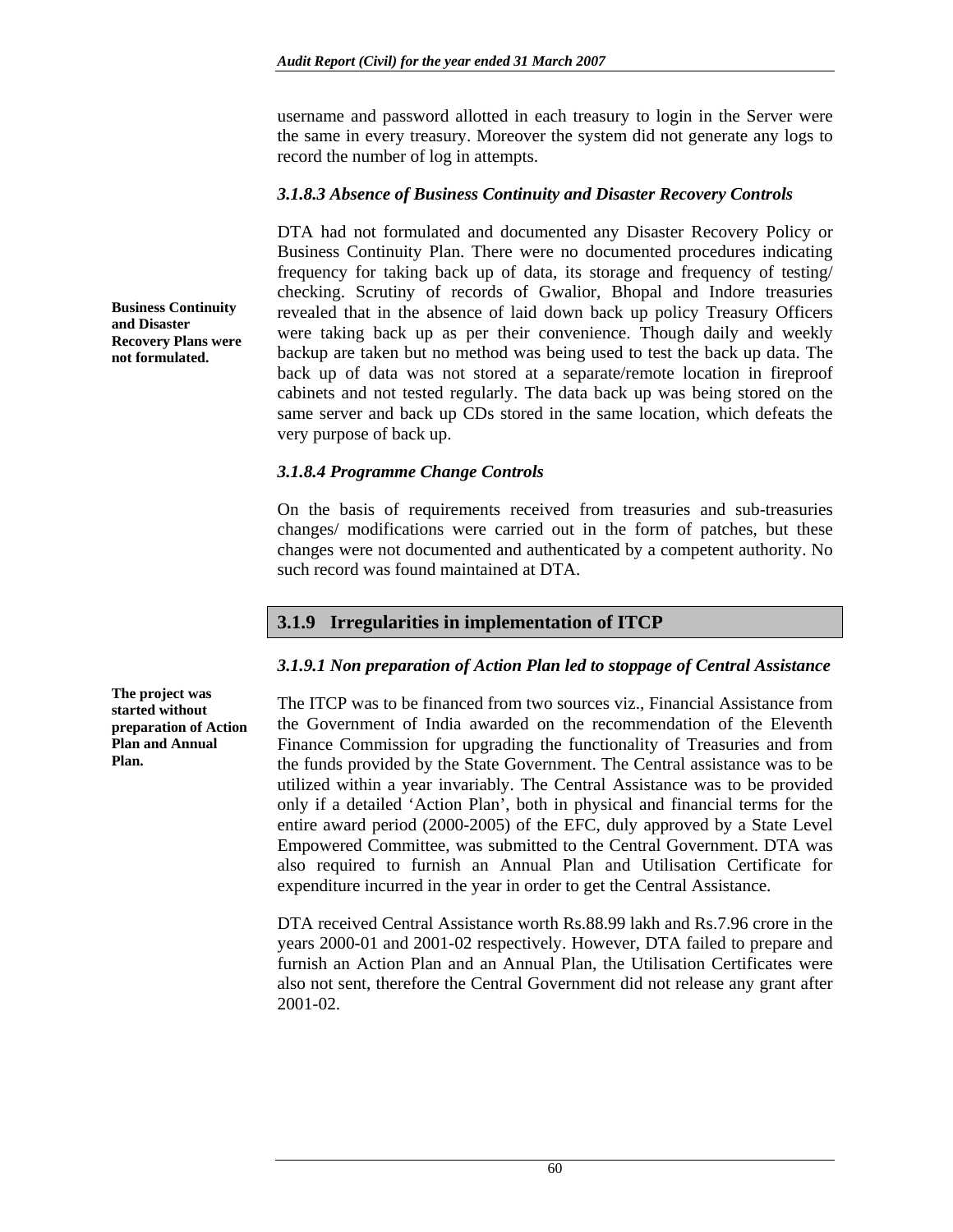### **3.1.10 Financial Management**

|              |                                     |                      |                    | (Rupees in lakh)                            |
|--------------|-------------------------------------|----------------------|--------------------|---------------------------------------------|
| Year         | <b>Central</b><br><b>Assistance</b> | <b>State Funding</b> | <b>Expenditure</b> | Savings parked in<br><b>Deposit Account</b> |
| 2000-01      | 88.99                               | 12.21                | 45.12              | 56.08                                       |
| 2001-02      | 796.00                              |                      | 796.00             |                                             |
| 2002-03      |                                     | 1357.01              | 924.42             | 432.59                                      |
| 2003-04      |                                     | 280.65               | 184.60             | 96.05                                       |
| 2004-05      | --                                  |                      |                    | --                                          |
| 2005-06      | --                                  |                      | $410.19*$          | 174.53                                      |
| <b>Total</b> | 884.99                              | 1649.87              | 2360.33            | 174.53                                      |

**3.1.10.1** A statement of source and application of funds is as follows:

*\* Expenditure met from balance in Deposit Account* 

Analysis of the above data reveals that except for the year 2001-02, a substantial portion of released funds remained unutilised in each year during the period 2001 to 2006. This underlined the need for better estimation and utilisation of funds. Further, Financial Rules, provide that no amount should be withdrawn from treasuries unless it is required for immediate disbursement, these were also grossly violated by parking the funds under Deposit Accounts.

#### *3.1.10.2 Utilisation Certificates not furnished*

Scrutiny of records of DTA revealed that Utilisation Certificates in respect of expenditure of Rs.8.85 crore pertaining to the period 2000 to 2006 had not been furnished (April 2007) to the State/Central Government which not only showed lack of transparency in fund utilization procedures but also indicated lack of financial monitoring on the part of the State Government.

#### *3.1.10.3 Diversion of funds meant for Disaster Recovery Plan*

Out of Rs.28.02 crore sanctioned for ITCP by the State Government, Rs.1.30 crore was meant for 'Disaster Recovery Plan'. Scrutiny (April 2007) of records of DTA revealed that no amount could be spent on Disaster Recovery Plan and the amount allocated for this purpose was diverted for making other expenditures which was a violation of the financial rules. Moreover, the possibility of loss of data and IT assets in the event of any unforeseen disaster can not be ruled out.

Further, Scrutiny of records of DTA revealed that a loss of Rs.2.10 lakh occurred (2001-2006) due to theft of VSAT equipment in Shahdol, Dhar and Rewa districts which further drives in the point of formulating and implementing a 'Disaster Recovery Plan'.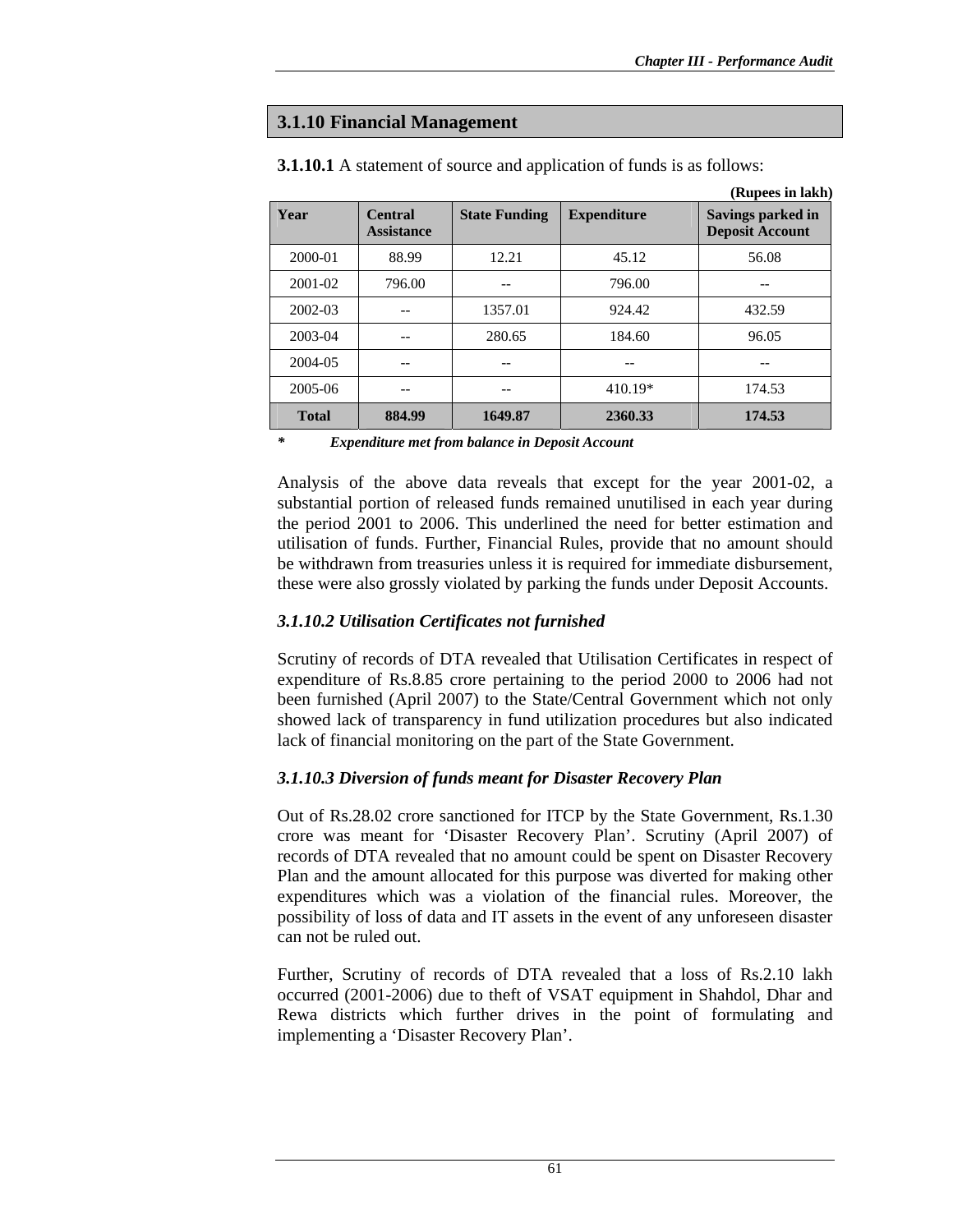### *3.1.10.4 Undue financial aid to M/s Wipro Limited, Bangalore*

**Undue financial aid penalty.** 

**of Rs.41.50 lakh to contractor was made by waiving off** 

**Lack of monitoring and supervision was observed at District level.** 

Agreement was made (December 2002) between DTA and M/s Wipro Limited, Bangalore for supply and installation of servers, desktops, scanners, printers etc. The value of contract was Rs.8.54 crore.

Scrutiny of records revealed that DTA imposed a penalty of Rs.1.02 crore under General Condition of Contract (GCC) No.15.1 (Penalty Clause) for delay on the part of the contractor, of which Rs.41.50 lakh was waived off (October 2004) by the DTA although no clause regarding waiving off of penalty existed in the contract. The reply of DTA, that the decision was taken in consultation with Finance and Law Departments, was not tenable.

### *3.1.10.5 Inadequate Monitoring*

For effective implementation of ITCP, physical monitoring through Treasury Officers (TOs) should have been carried out who in turn should have periodically reported to the DTA about the progress of work and performance of the contractor. The officers dealing with ITCP at DTA should have regularly inspected various Treasuries as per a carefully drawn up schedule and the payments to various contractors should have been released only after physical verification and satisfactory reports regarding adherence to prescribed specifications. Scrutiny of records of DTA revealed that no schedule of field inspections by DTA officials and submission of performance reports by TOs were devised and no record of field visits by officers of DTA was maintained.

# **3.1.11 Conclusion**

- ¾ An expenditure of Rs.23.60 crore has been incurred on the project and sufficient funds parked in Deposit Account are available. Yet, a significant amount of work like calculation of pension and pay and reconciliation of bank receipts with Departments etc. continues to be done manually even after lapse of more than 3 years since the date of commissioning of SFMS.
- $\triangleright$  Provisions for checking irregular drawals under TR 27 and passing of duplicate bills were absent.
- ¾ Repeated errors in various reports generated by SFMS were noticed forcing manual corrections, which defeat the objective of an effective Management Information System.
- $\triangleright$  There was no documented policy regarding IT Security, Updating of Master Data, Back Up, Disaster Recovery and Business Continuity, Change Management, Physical and Logical Access to IT Assets etc.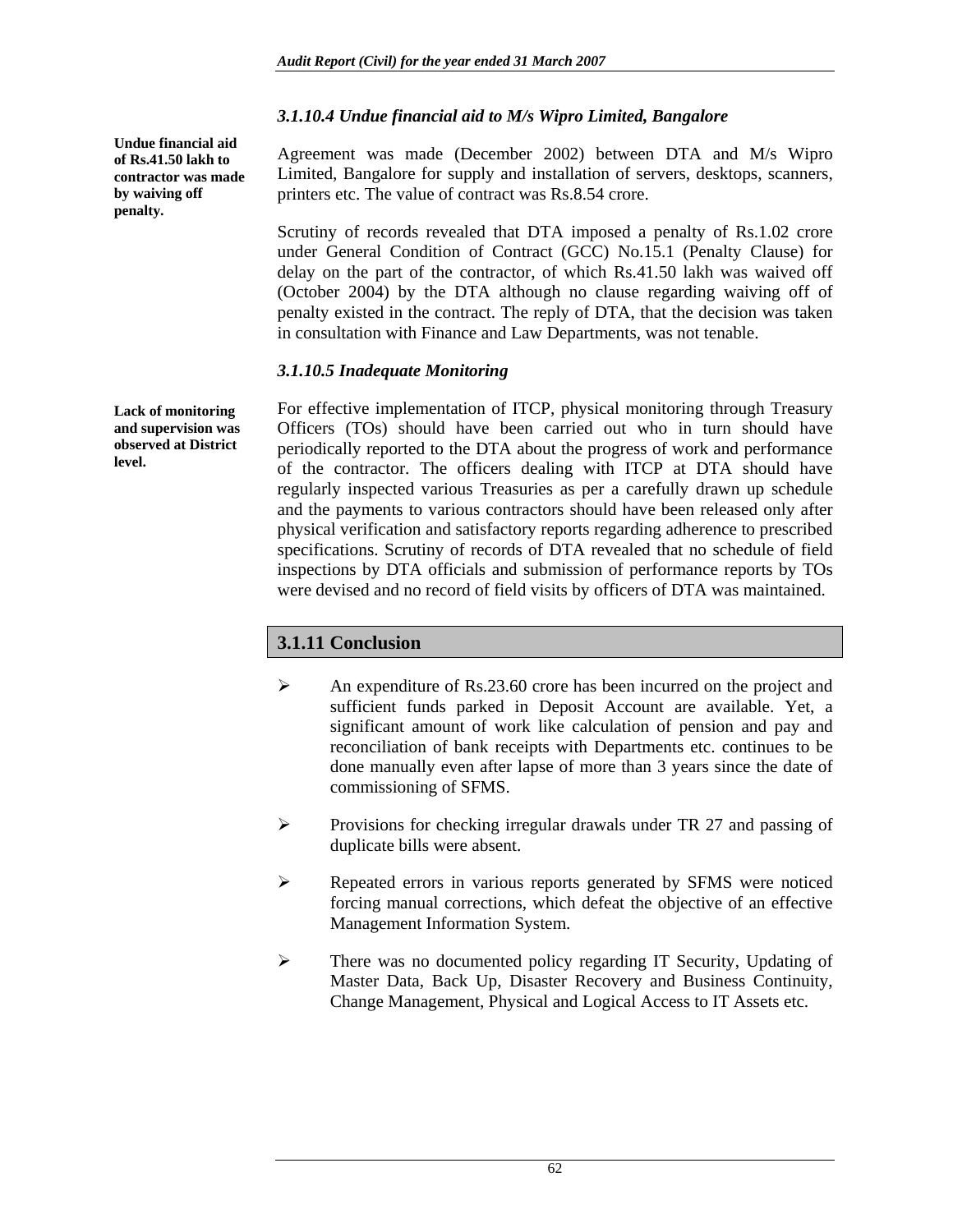### **3.1.12 Recommendation**

- ¾ Immediate steps should be taken to computerize the left out features in the software so that minimum manual intervention could be resorted to.
- ¾ Immediate steps like data input validation, correct mapping of rules as laid out in MPTC & MPFC etc. should be initiated so that instances of irregular drawals and erroneous passing of bills could be checked.
- ¾ Immediate formulation, documentation and implementation of a comprehensive IT Policy enumerating Security Controls, Physical and Logical Access Controls, Program Change Controls and Disaster Recovery and Business Continuity Plans etc is urgently required.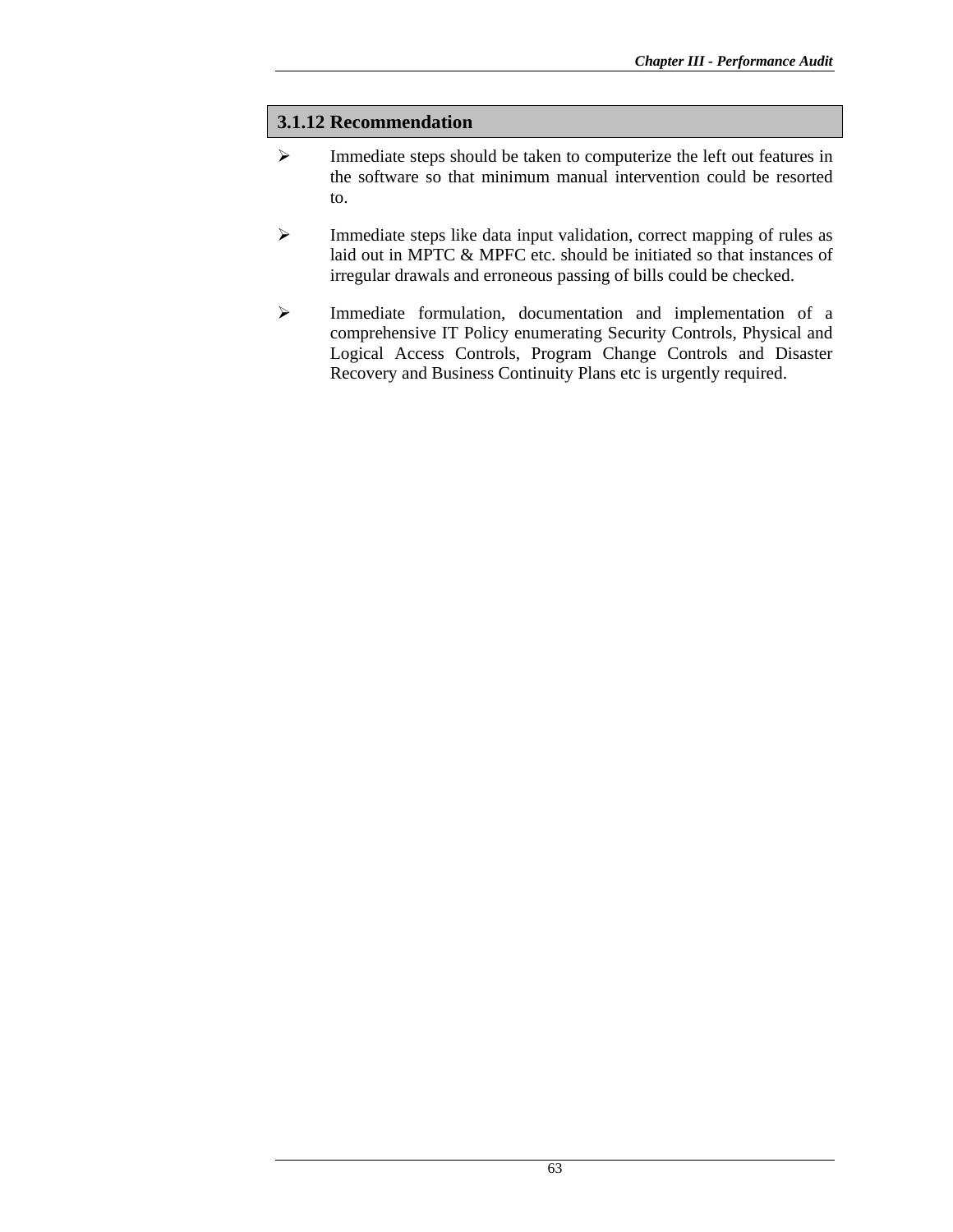# **Forest Department**

# **3.2 Implementation of Forest (Conservation) Act, 1980 in Madhya Pradesh**

# *Highlights*

*Forest (Conservation) Act, 1980 was enacted with the objective of maintaining a sustainable balance between the development needs of the country and the conservation of natural environment. As per the provisions of the Act, prior permission of the Government of India was essential for diversion of forest lands for non forest purposes. While approving a proposal under the Act, the Central Government stipulates mandatory compensatory conservation measures such as compensatory afforestation, catchment area treatment etc., the cost of which was borne by the user agencies. Performance Audit of the implementation of the Act in Madhya Pradesh revealed significant cases of violation of the Act and absence of execution of compensatory conservation measures in most of the cases where forest land had been diverted for non-forest purposes. As a result, objectives of the Act largely remain unachieved in the State. Salient points noticed during performance audit are as follows*:

**In 43 cases, 1515.997 hectare forest land was illegally diverted without prior permission of the Government of India during last ten years.** 

*(Paragraph 3.2.5.1)* 

**Compensatory afforestation (CA) was not carried out in 70** *per cent* **of the projects where forest land was diverted for non-forest purposes during last ten years (1997-2007). Only 6** *per cent* **of the funds received from user agencies on account of cost of CA were utilized during this period.** 

*(Paragraph 3.2.6.2)* 

**Fifty three out of the 56 compensatory afforestation plantations raised on Jhabua 'land bank' during the period 1997-2000 failed due to nonallotment of funds by the Government for maintenance and protection of plants, resulting in wasteful expenditure of Rs.2.04 crore.** 

*(Paragraph 3.2.6.4)* 

**Department failed to recover Net Present Value amounting to Rs.350.99 crore from nine user agencies in 18 projects.** 

*(Paragraph 3.2.7.1)* 

**Catchment area treatment (CAT) was not carried out in six of the eight projects where it was stipulated by the GOI as a condition for diversion of forest land. Funds of Rs.30.51 crore on account of cost of catchment area treatment were not/short realised from the user agencies. Only 2.2** *per cent* **of the total funds required for CAT had been spent.** 

*(Paragraph 3.2.8)*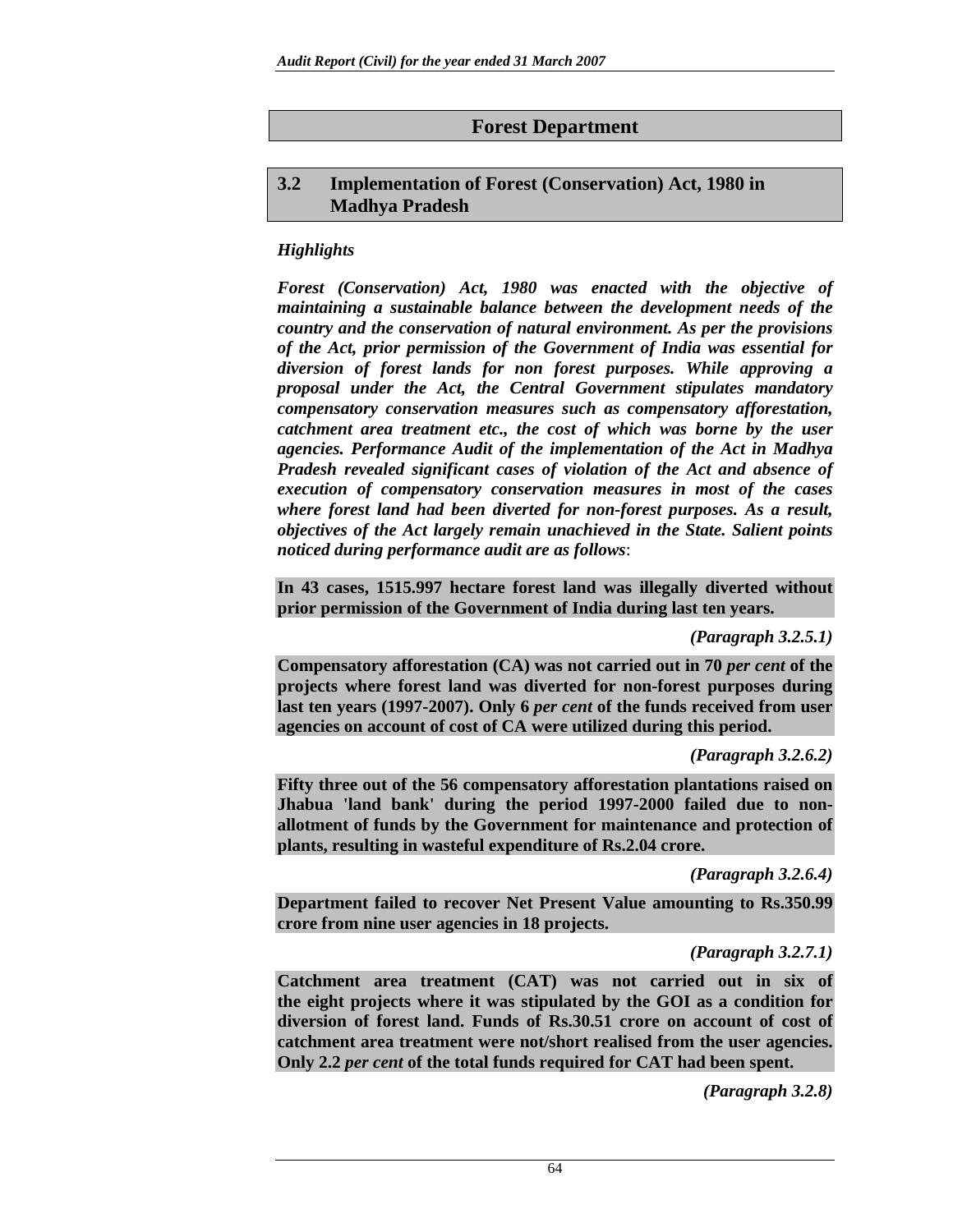### **3.2.1 Introduction**

The objective of Forest (Conservation) Act, 1980, referred to as Act hereafter, is to regulate the indiscriminate diversion of forest land for non-forest uses and to maintain a logical balance between the developmental needs of the country and the conservation of natural heritage. Under the provisions of this Act, prior approval of the Government of India (GOI) is essential for diversion of forest lands for non-forest purposes. While approving a proposal, the Central Government stipulates certain conditions to reduce the environmental damage on account of forest loss. These conditions include mandatory carrying out of compensatory afforestation (CA) and other project specific conservation measures such as catchment area treatment in water resources projects, creation of safety zone, reclamation of opened areas in mining projects and strip plantation in case of highway projects etc. The cost of conservation measures is borne by the user agency. Further, as per directions of the Hon'ble Supreme Court of India, the GOI has also stipulated for realization of net present value of the diverted forest land from the user agencies. The proposals for diversion of forest land for non-forest use are processed by the Forest Department. It is the responsibility of the Forest Department to ensure that no forest land is diverted without the permission of the GOI and conditions of the GOI and State Government, if any, for diversion of the forest land are complied to.

### **3.2.2 Organisational set-up**

The Department of Forests is headed by the Principal Secretary (Forests) at the Government level. Chief Conservator of Forests (Land Management) in the office of the Principal Chief Conservator of Forests (PCCF) has been designated as the Nodal Officer, who deals with the cases of diversion of forest land for non-forest use in the State. He is assisted by Conservators of Forests and 60 Divisional Forest Officers (Territorial/General) at the field level.

# **3.2.3 Audit objectives**

Objectives of the performance audit were to assess whether:

- $\triangleright$  provisions of the Act were followed by the State Government in case of diversion of forest land for non-forest purpose;
- $\triangleright$  conditions imposed by the GOI and the State Government for diversion of forest land were adhered to;
- $\triangleright$  mandatory conservation measures such as compensatory afforestation, catchment area treatment etc. were carried out effectively and efficiently;
- $\triangleright$  financial management was effective; and
- $\triangleright$  system of monitoring and evaluation was in place and effective.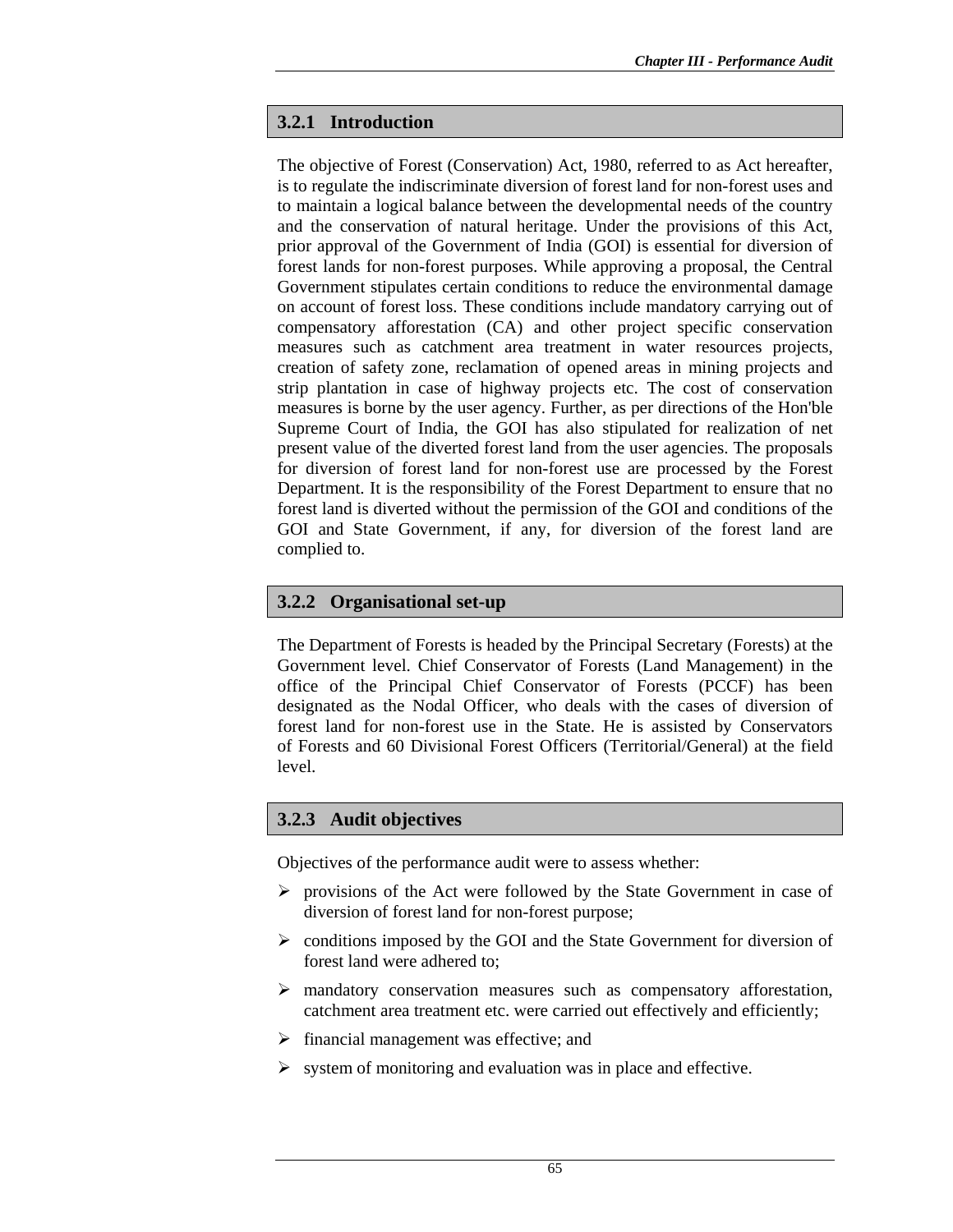### **3.2.4 Audit scope and criteria**

The scope of performance audit included test check of records in the Nodal office and  $17$  forest divisions<sup>1</sup>. Selection of divisions was done after discussion with the State Government during Entry Conference (April, 2007). Divisions were selected to represent all the major geographical areas of the State and various types of projects such as irrigation, mining, power, roads etc. for which forest land were diverted. Records pertaining to the period from 1997-98 to 2006-07 were examined in detail. The performance audit was conducted by this office during April to July, 2007. Exit conference was held in November 2007 and comments of State Government have been incorporated accordingly.

Performance of the forest department was evaluated against the provisions of the Act, rules and guidelines framed by the Central Government under the Act, conditions stipulated by the Central and the State Government while granting approval for diversion of forest land and the instructions issued by the forest department to territorial forest divisions.

### **Audit findings**

 $\overline{\phantom{a}}$ 

### **3.2.5 Cases of violation of the Act**

#### *3.2.5.1 Utilization of forest land for non-forest purposes without obtaining prior approval from the Central Government*

The Act stipulates that no forest land should be utilized for non-forest purpose without prior approval of the Government of India.

Scrutiny of the records of eight forest divisions<sup>2</sup> revealed illegal diversion of 1507.391 hectare of forest land in 41 cases by eleven user agencies<sup>3.</sup> Prior approval from the Government of India was not obtained in these cases. Further, scrutiny of records in Sehore and Satna territorial divisions revealed illegal diversion of 8.606 hectare forest land by two user agencies<sup>4</sup> in excess of the area approved by the Central Government.

4  *M/s Maihar Cement Ltd. and Water Resources Department* 

**Illegal diversion of forest land without permission of the Government of India** 

*<sup>1.</sup> Badwaha, Betul (North), Chhindwara (West), Dewas, Guna, Indore, Jhabua, Katni, Khandwa, Mandla, Morena, Satna, Sehore, Seoni (North), Shivpuri, Umaria and Vidisha* 

<sup>2</sup>  *Betul (North), Chhindwara (West), Damoh, Indore, Jhabua, Satna, Sheopur , and Umaria* 

<sup>3</sup>  *Western Coalfields Ltd., South Eastern Coalfields Ltd., Sharda Management Committee, Water Resources Department, RES Division Jhabua, RES Division Sheopur, Janpad Panchayat Jabera, Public Works Department, Rajiv Gandhi Mission, Tendukheda Janpad Panchayat, and Gram Panchayat, Amlipada.*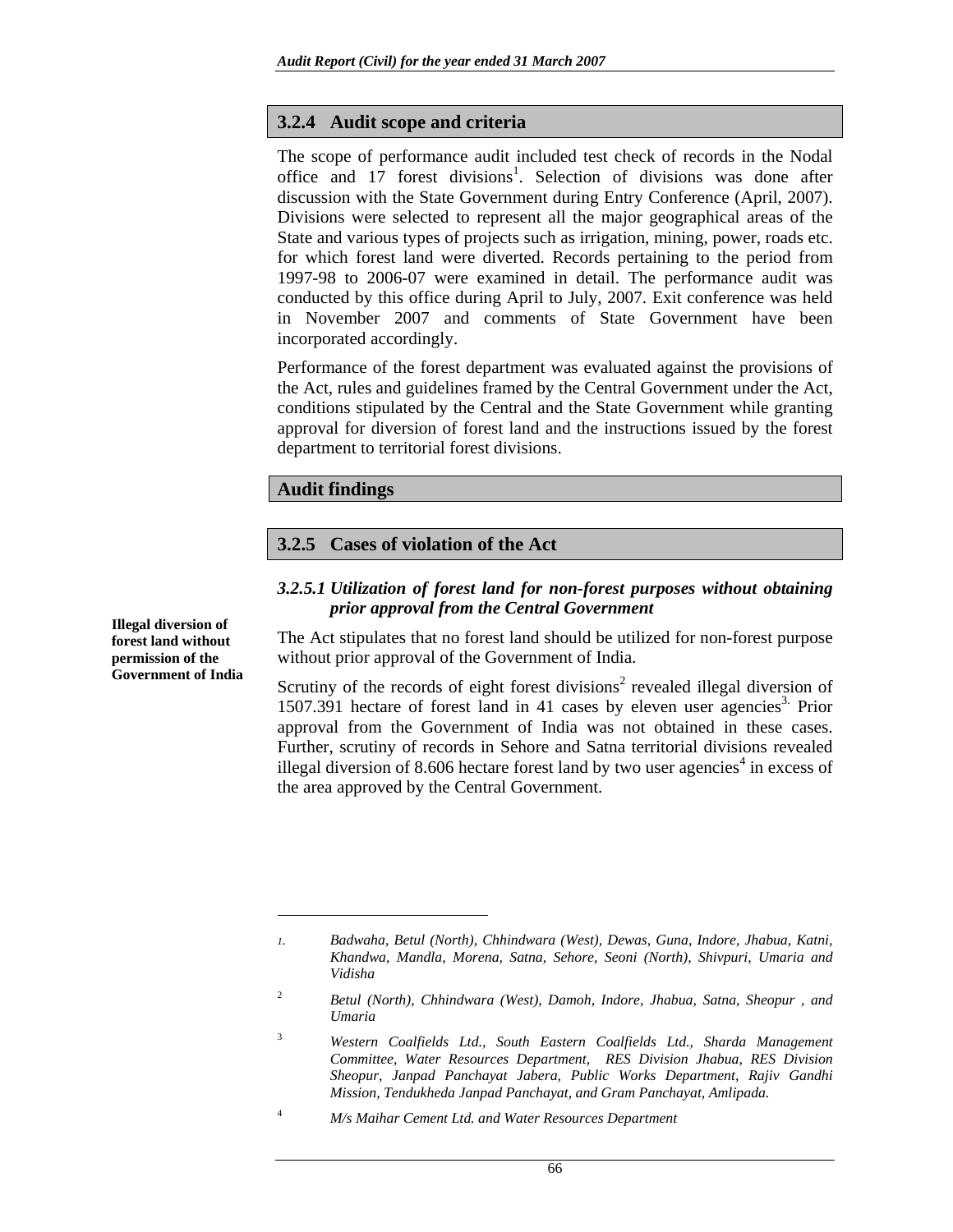### *3.2.5.2 Penal action not initiated for violation of the Act*

As per the provisions of the Act, cases of violation of the Act were required to be reported by the State Government to the Central Government so that penal action under section 3-A and 3-B of the Act could be initiated. It was noticed during audit that neither 43 cases of violation of the Act were brought to the notice of the Central Government nor any penal action was initiated in any of the cases.

The State Government stated that the cases were under scrutiny and would be reported to the Government of India after establishing violation of the Act. However, the fact remains that not a single case was reported to the Government of India despite lapse of one year to eight years since violation of the Act. Further, section 468 of Criminal Procedure Code, 1973 bars Courts to take cognizance of an offence after lapse of the period of limitation. Period of limitation is one year for offences under the Act, as the offence is punishable with imprisonment for a term not exceeding one year.

# **3.2.6 Compensatory afforestation : Non-carrying out and failure of compensatory afforestation plantations and other issues**

In order to mitigate the adverse effects of diversion of green forest lands the Central Government, while granting approval under the Act, stipulated to carry out the compensatory afforestation (CA) over equivalent area of nonforest land or double the degraded forest land. The cost of such CA was to be borne by the user agency.

**3.2.6.1** Scrutiny of records in the Nodal office revealed the following status<sup>5</sup> of compensatory afforestation since the implementation of the Act in 1980.

| <b>Total</b><br>number of<br>projects<br>since 1980 | <b>Total forest</b><br>land diverted<br>since $1980$ (in<br>hectare) | Area on<br>which CA<br>was<br>stipulated<br>(in hectare) | Number of<br>projects<br>where CA<br>has not been<br>done at all | <b>Stipulated</b><br>area where<br>CA has not<br>been done at<br>all<br>(in hectare) | <b>Funds</b> made<br>available by<br>the user<br>agencies<br>(Rupees in<br>crore) | <b>Funds</b><br>utilized for<br>CA till June,<br>2006<br>(Rupees in<br>crore) |
|-----------------------------------------------------|----------------------------------------------------------------------|----------------------------------------------------------|------------------------------------------------------------------|--------------------------------------------------------------------------------------|-----------------------------------------------------------------------------------|-------------------------------------------------------------------------------|
| 734                                                 | 51,018                                                               | 73.213                                                   | 289                                                              | 13.441                                                                               | 109.77                                                                            | 27.17                                                                         |

**75** *per cent* **of the CA funds remained unutilized.** 

**Violation cases not reported to the Central Government** 

> Only 25 *per cent* funds had been utilized for compensatory afforestation out of Rs.109.77 crore made available by user agencies since implementation of the Act in 1980. Also, CA has not been carried out at all in 289 projects (39 *per cent*) and 13,441 hectare (18 *per cent*) of the stipulated land. In other words, there has been no compensatory conservation effort against the diversion of 9,853 hectare of forest land to 289 projects for non-forest use.

> **3.2.6.2** A detailed scrutiny of the records of 17 forest territorial divisions was done by audit where forest land was diverted for non-forest use during the last ten years i.e. 1997-98 to 2006-07. The results are as below :

 $\overline{a}$ 

<sup>5</sup>  *As in June 2006.*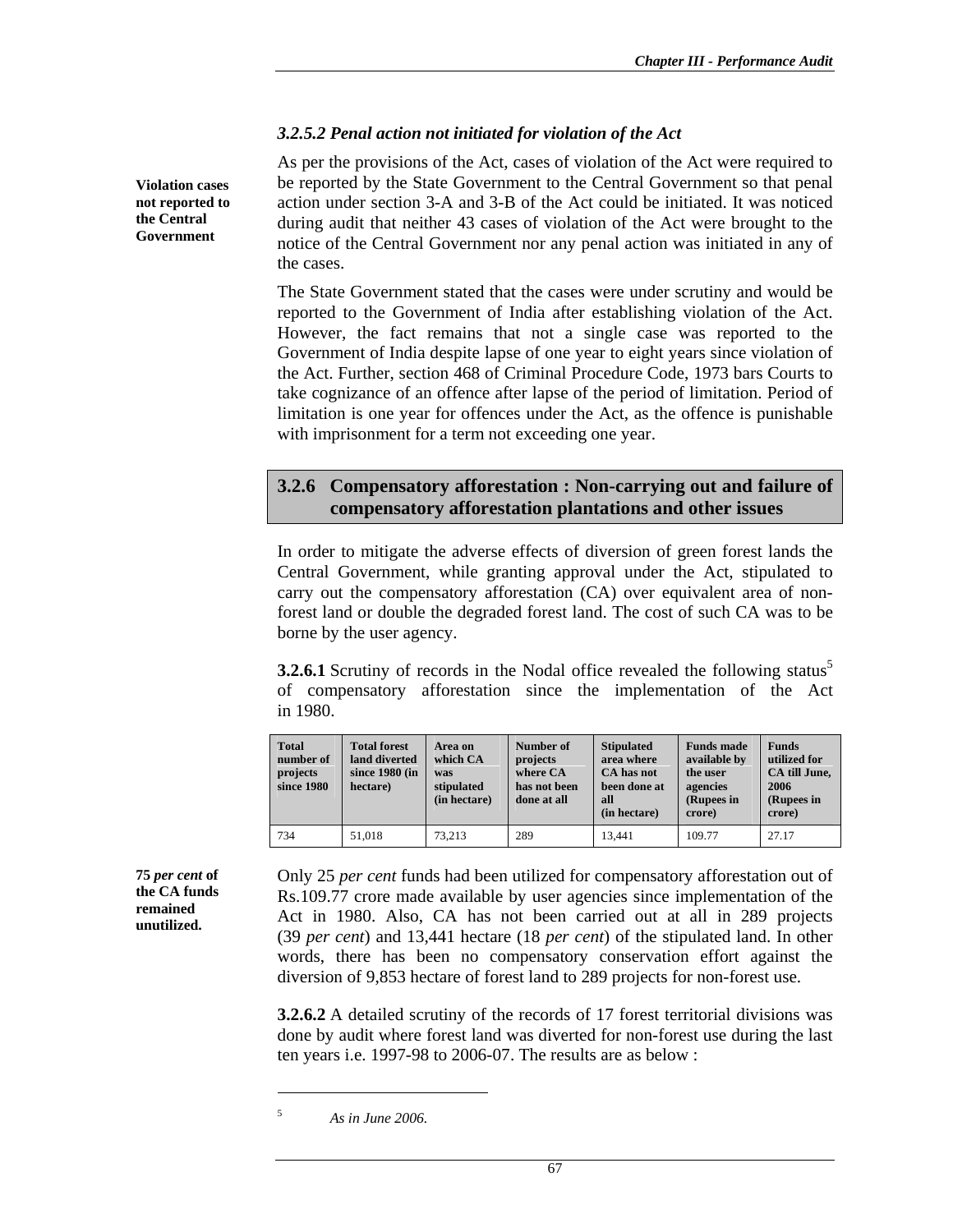| <b>Total number</b><br>of projects<br>where forest<br>land was<br>diverted<br>between 1997-<br><b>98 and</b><br>2006-07 | <b>Total forest</b><br>land diverted<br>(in hectare) | Area on which<br>CA was<br>stipulated (in<br>hectare) | Number of<br>projects<br>where CA<br>has not been<br>done at all | <b>Stipulated area</b><br>where CA has<br>not been done<br>at all (in<br>hectare) | <b>Funds made</b><br>available by<br>the user<br>agencies<br>(in crore) | <b>Funds</b><br>utilized for<br>CA as on<br>31.03.07 (in<br>crore) |
|-------------------------------------------------------------------------------------------------------------------------|------------------------------------------------------|-------------------------------------------------------|------------------------------------------------------------------|-----------------------------------------------------------------------------------|-------------------------------------------------------------------------|--------------------------------------------------------------------|
| 96                                                                                                                      | 8915.214                                             | 7060.979 <sup>6</sup>                                 | 67                                                               | 5340.197                                                                          | 38.37                                                                   | 2.31                                                               |

The above table shows that only Rs.2.31 crore (six *per cent*) were utilized for CA out of Rs.38.37 crore made available by user agencies during the last ten years. Also, CA has not been carried out at all in 67 cases (70 *per cent*) and 5340.197 hectare (76 *per cent*) of the stipulated land.

The DFOs stated that CA could not be carried out due to non-allotment of funds by the Government in 64 cases and non-transfer of non-forest land by the user agency in one case. It was, however, noticed during audit that the divisions also did not pursue for allotment of funds from the Government. In the remaining two cases, it was noticed that CA was not carried out despite availability of funds with the divisions.

Further, 29 compensatory afforestations that were carried out during the review period were evaluated between August 2004 and April 2007 by the forest divisions<sup>7</sup>. These plantations had failed as the survival ratio of plants ranged from nil to 10 *per cent*. Thus Rs.15.68 lakh spent on these plantations were rendered wasteful. Main reasons for failure of these plantations were improper protection and maintenance of plants, and selection of unsuitable land for plantation by the forest divisions. Responsibility for failure of these plantations was not fixed in any of these cases by the Forest Department.

**3.2.6.3** Compensatory afforestations are also evaluated by the regional office of Chief Conservator of Forests (Central), Ministry of Environment and Forests, GOI, Bhopal. Scrutiny of 67 inspection reports<sup>8</sup> made available to audit revealed that CA was not carried out in 34 cases (51 *per cent*) due to non-allotment of funds by the Government in 25 cases, non-depositing of funds by user agencies in five cases, non-availability of non-forest land in two cases and non-suitability of land for CA in the remaining two cases.

Out of the 33 cases where CA was carried out,  $18$  plantations<sup>9</sup> raised during the period from 1998-99 to 2004 had failed resulting in wasteful expenditure of Rs.8.82 lakh. In seven of these failed plantations raised in the year 2000

9  *10 plantations belong to the year 1998-99, seven belong to the year 2000, and one belongs to the year 2004.* 

**Compensatory afforestations not carried out due to non-release of funds.** 

> **Failure of plantations due to improper maintenance, protection and site selection.**

> > $\overline{a}$

<sup>6</sup>  *Includes Non-forest land of 1631.528 hectares and Degraded forest land of 54,29.451 hectare* 

<sup>7</sup>  *20 of these plantations were assessed by the forest divisions during March and April, 2007 on the request of audit. In addition to this, joint physical verification of four plantations of Guna and Dewas divisions was done in October, 2007.* 

<sup>8</sup>  *A total 78 inspections were carried out during the last two years by the regional office.*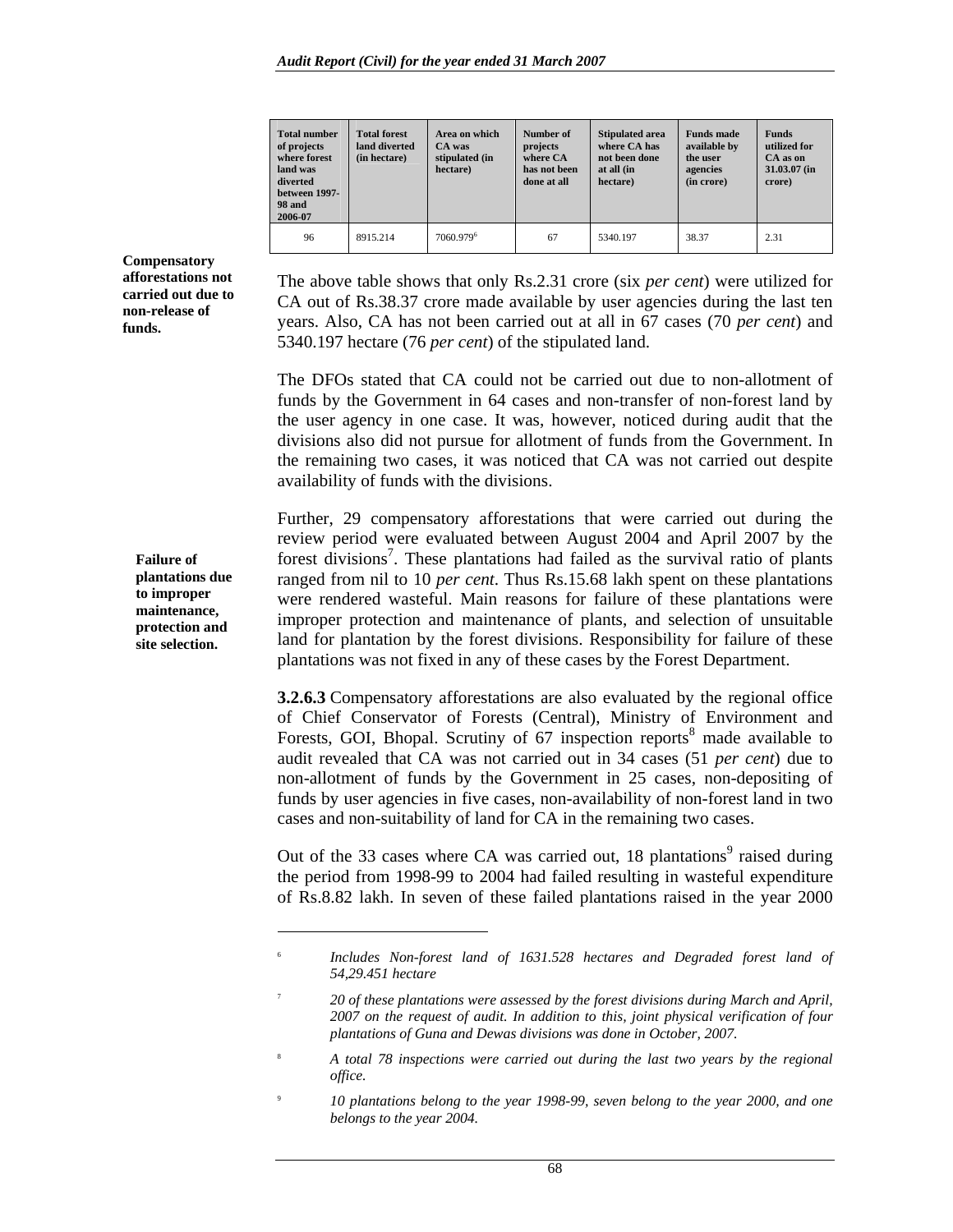survival rate of plants was zero. Reason for failure was non-allotment of funds by the Government for maintenance of plants.

**3.2.6.4** Scrutiny of records of Jhabua territorial division revealed (May 2007) that 56 plantations were raised in 2608.018 hectare of Land Bank during the period from 1997 to 2000 at a cost of Rs.2.23 crore. DFO, Jhabua was requested for evaluation of these plantations in March 2007. Assessment of these plantations by the forest department personnel between March and May 2007 revealed low survival of plants (zero to 20 *per cent*) in 53 plantations resulting in wasteful expenditure of Rs.2.04 crore.

The DFO Jhabua stated that the main reason for failure of these plantations was non-allotment of funds for maintenance and protection of plants by the State Government. It was, however, noticed during audit that the division also did not pursue for allotment of funds from the Government. The Forest Department failed to monitor these plantations and accountability/ responsibility for failure of these plantations was not fixed in any of these cases which reflected the indifferent attitude of the department.

In six similar cases in Harda Division (May 2005), compensatory afforestation plantations had failed. These plantations were raised by Narmada Valley Development Authority (NVDA) during 1997-98 and were assessed in the year 2002. As the survival ratio of plants was six to 17 *per cent*, the expenditure of Rs.40.89 lakh proved wasteful.

The Government while accepting the audit observation assured that responsibility would be fixed for failure of plantations.

#### *3.2.6.5 Non/short realization of charges for compensatory afforestation*

The departmental instructions (February 2004) for preparation of project report for compensatory afforestation, prescribe that provision for monitoring and evaluation charges should be made at the rate of 20 *per cent* per hectare of the estimated cost of plantation.

Test check of the records relating to diversion of forest land for non-forest use in 12 forest divisions<sup>10</sup> revealed that requisite provision for monitoring and evaluation charges at the prescribed rate was not made in 34 compensatory afforestation project reports. This resulted in non/short-realization of Rs.3.90 crore from 12 user agencies<sup>11</sup>.

The DFOs stated that action would be taken after obtaining guidance from the higher authorities. Reply of the DFOs was not tenable in view of clear departmental instructions (February 2004).

**95** *per cent* **of plantation raised under CA in Jhabua had failed due to paucity of funds.** 

**Monitoring and Evaluation charges not recovered from user agencies** 

 $\overline{\phantom{a}}$ 

<sup>10</sup> *Badwah, Betul (North), Chhindwara (West), Dewas, Indore, Jhabua,, Katni, Morena, Satna, Seoni (North), Shivpuri, and Umaria* 

*<sup>11</sup> MPSEB, M/s Enercon Ltd., National Highway Authority of India, Indian Oil Corporation, State Mining Corporation, ACC Kaimur, PWD, Indian Railways, All India Chandravanshi Samaj, Balaji Marbles & Tiles, Maa Sharda Management Committee and M/s Power Grid Corporation of India Ltd.*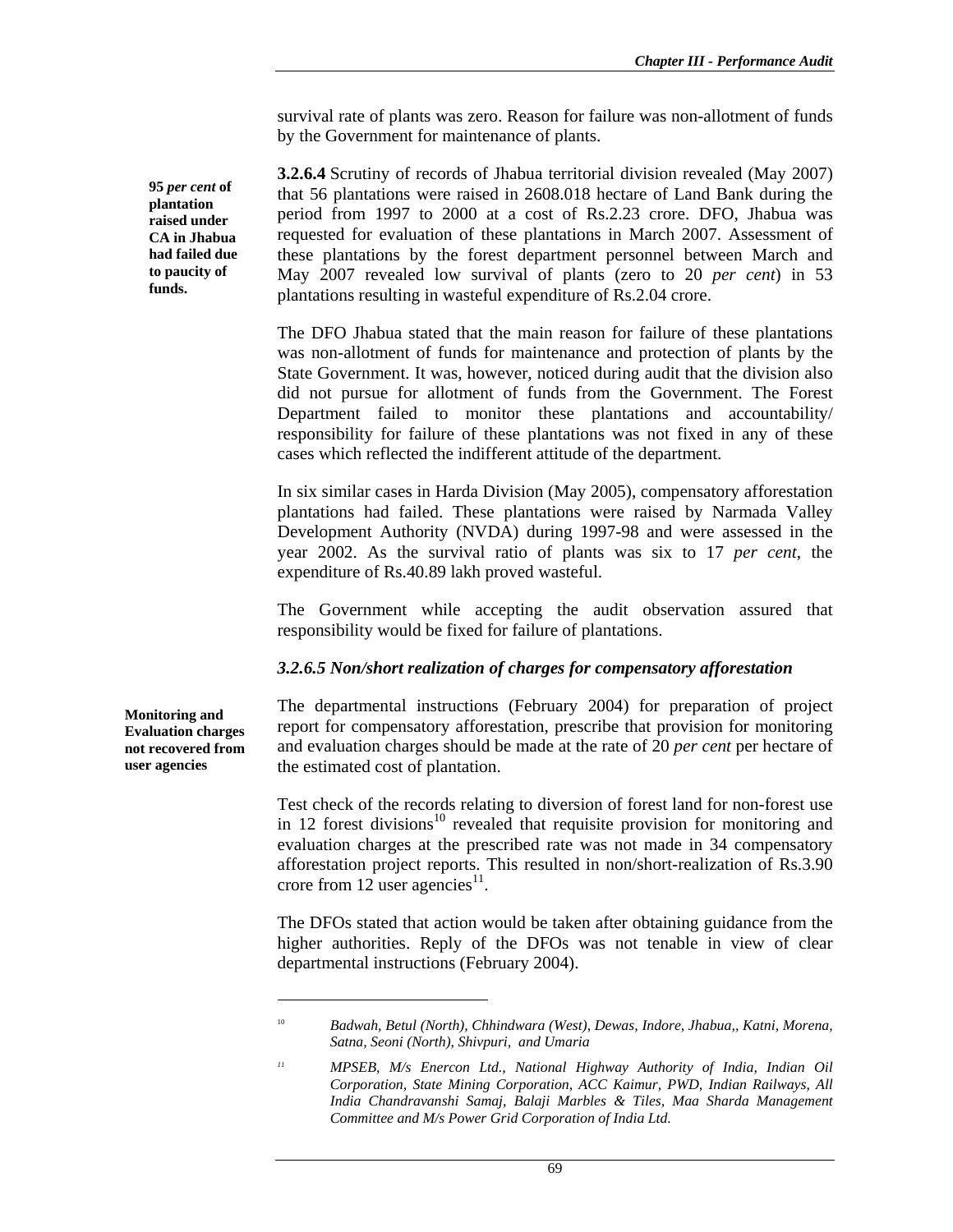Similarly, requisite provision for works relating to entry point activities and human resource development at the rate of 12 and three *per cent*, respectively, was not made in 46 project reports prepared by 13 forest divisions<sup>12</sup> despite clear departmental instructions for the same in February 2002. This resulted in short/non-realization of Rs.3.17 crore.

The Government while accepting the audit observation assured that the Nodal Officer would issue instructions to the forest divisions for recovery of the above mentioned charges from the user agencies.

#### *3.2.6.6. Non-forest land not transferred for CA and not notified as Reserve/ Protected Forest*

As per guidelines issued under the Act by the GOI, equivalent non-forest land (NFL) identified for the purpose of CA was to be transferred to the ownership of the State Forest Department and declared as reserved/protected forest under the Indian Forest Act, 1927 so that the plantation raised could be maintained permanently. The transfer of NFL was to be made prior to the commencement of the project.

Scrutiny of the records of 13 forest divisions<sup>13</sup> revealed the following status of transfer and subsequent notification of the non-forest land that was to be made available for CA since the implementation of the Act.

| <b>Total projects</b><br>where NFL was<br>to be made<br>available | <b>Total NFL that</b><br>was to be made<br>available<br>(hectare) | Number of<br>projects where<br><b>NFL</b> not<br>transferred | NFL not yet<br>transferred<br>(hectare) | <b>NFL</b><br>transferred<br>(hectare) | <b>NFL</b> not<br>declared as<br><b>Reserve</b><br><b>Protected</b><br>forest<br>(hectare) |
|-------------------------------------------------------------------|-------------------------------------------------------------------|--------------------------------------------------------------|-----------------------------------------|----------------------------------------|--------------------------------------------------------------------------------------------|
| 49                                                                | 4.859                                                             | 8                                                            | 2.994                                   | 1,865                                  | 1.141                                                                                      |

About 62 *per cent* of the total NFL identified for carrying out CA had not been transferred by the user agencies<sup>14</sup> despite diversion of forest land for nonforest use. In eight projects where NFL of 2,994 hectare had not been transferred by user agencies, forest land was diverted during the period 1982 to 1996. Forest Department failed to take any effective steps to obtain nonforest land from the user agencies. Also, 61 *per cent* of the NFL transferred to the forest department by user agencies had not been declared Reserve/ Protected forest by the forest department.

The DFOs stated that efforts were being made to obtain and notify the nonforest land. The reply is not tenable in view of guidelines issued by the Ministry of Environment and Forests and the delay of 11 to 24 years in transfer of land and one to 17 years in getting the transferred land notified as

**Non-forest land not transferred to the forest department for carrying out CA** 

 $\overline{\phantom{a}}$ 

<sup>12</sup> *Shivpuri, Khandwa, Badwah, Guna, Katni, Umaria, Mandla, Indore, Jhabua, Vidisha Betul (North), Seoni (North) and Chhindwara (West)* 

<sup>13</sup> *Chhindwara (South), Chhindwara (West), Dewas, Guna, Katni, Mandla, Satna, Sehore, Seoni (North), Seoni (South), Shivpuri, Umaria and Vidisha..* 

<sup>&</sup>lt;sup>14</sup> Water resources department, SECL, WCL and National Fertilizer Ltd., Vijaypur.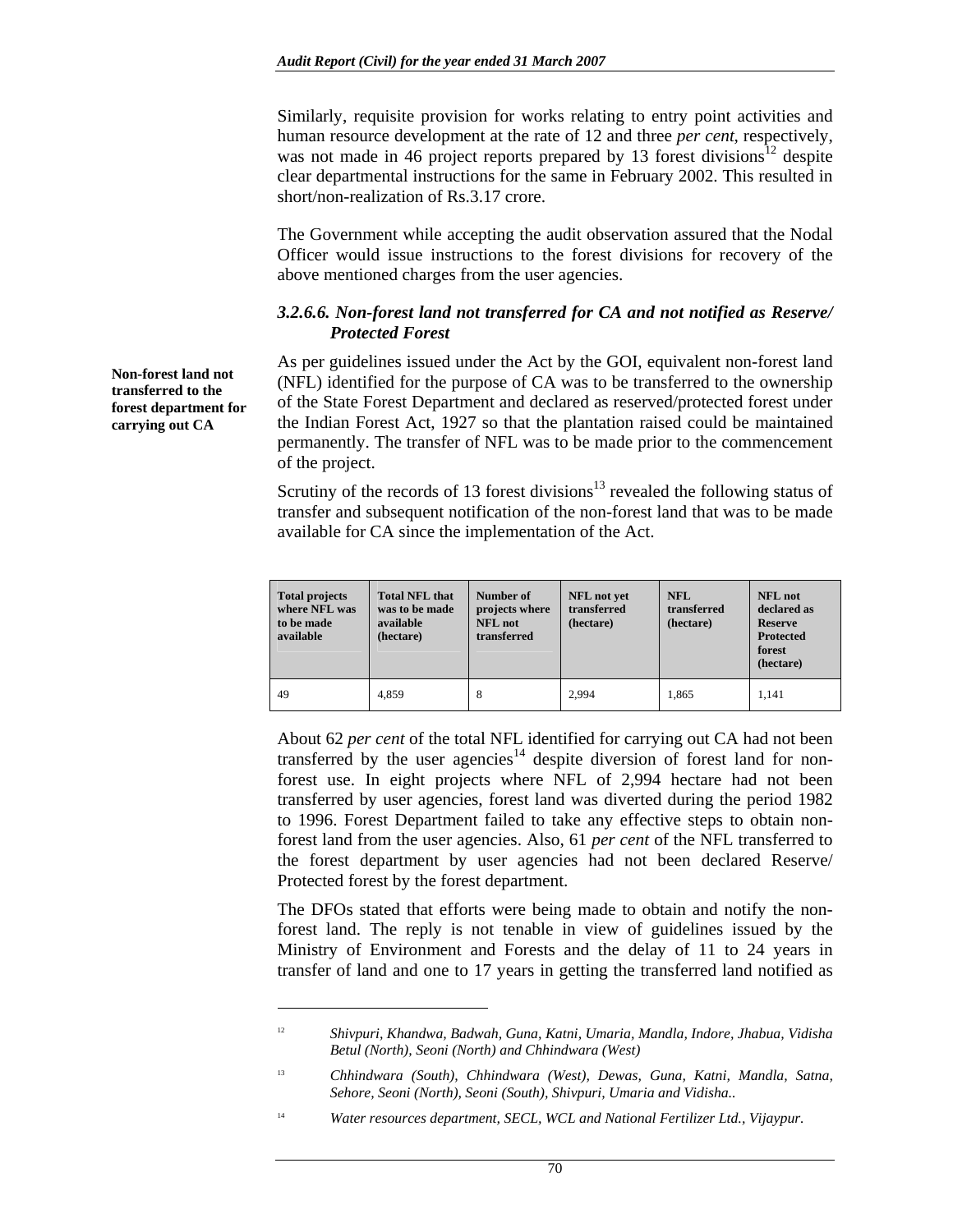reserve/ protected forest was not justified. The State Government stated that the cases would be examined to assess possibility of carrying out CA on double the degraded forest land instead of equivalent non-forest land in such cases, where NFL had not been transferred to forest department for many years.

#### *3.2.6.7 Deviation in working circle for compensatory afforestation*

Departmental instructions (February 2002) require that compensatory afforestation should be done only for Rehabilitation of Degraded Forest (RDF), Rehabilitation of Degraded Bamboo Forest (RDBF) and Plantation working circles as the density of forests in these working circles is less than 0.4. If forest divisions do not have any of these working circles, CA should be carried out in another forest division having these working circles.

Scrutiny of records of Indore and Badwah forest division revealed (April 2007) that five plantations were carried out over 71.994 hectare at a cost of Rs.12.30 lakh in Improvement Working Circle (IWC) and Coppice with Reserve (CWR) working circles<sup>15</sup> during the period 2004-07 in contravention of the departmental instructions. Further, scrutiny of site specific CA projects of Badwah and Shivpuri divisions revealed that three CA plantations over 282.388 hectare had been planned in the IWC/CWR working circles in contravention of the departmental instructions.

The DFO Indore stated that CA was done in IWC due to non-availability of RDF working circle in the division. DFO, Badwah and Shivpuri stated that the proposed area for CA was equivalent to RDF areas. The reply is not tenable in view of departmental instructions.

#### *3.2.6.8 CA project of Omkareshwar project not revised*

As per GOI guidelines and departmental instructions (December 2001 and February 2002), project report for compensatory afforestation should be sitespecific.

Scrutiny of the records of Nodal Office revealed (July 2007) that the GOI granted in-principle/formal approval (October 1993/August 2004) for diversion of 5,829.85 ha forest land to Omkareshwar Project subject to condition of carrying out of CA over 11,660 ha degraded forest land. The action plan for CA was prepared in the year 1991 at a cost of Rs.21.98 crore (Rs.18,851 per ha.) whereas the work of CA was started by Narmada Valley Development Authority (NVDA) in the year 2002-03 (in Khandwa and Badwah). It was noticed during audit that site-specific project was not prepared before carrying out CA taking into account the cost escalation during the last 12 years.

Further, as per scrutiny of 23 project reports of Badwah and Khandwa prepared during 2002-04, the average cost of CA comes out to Rs.1.18 lakh per ha. Accordingly, CA project of Omkareshwar needs revision by taking into account the cost escalation.

 $\overline{a}$ 

**Compensatory afforestation not done in RDF working circles.** 

<sup>&</sup>lt;sup>15</sup> Density of forests in these working circles is more than 0.4.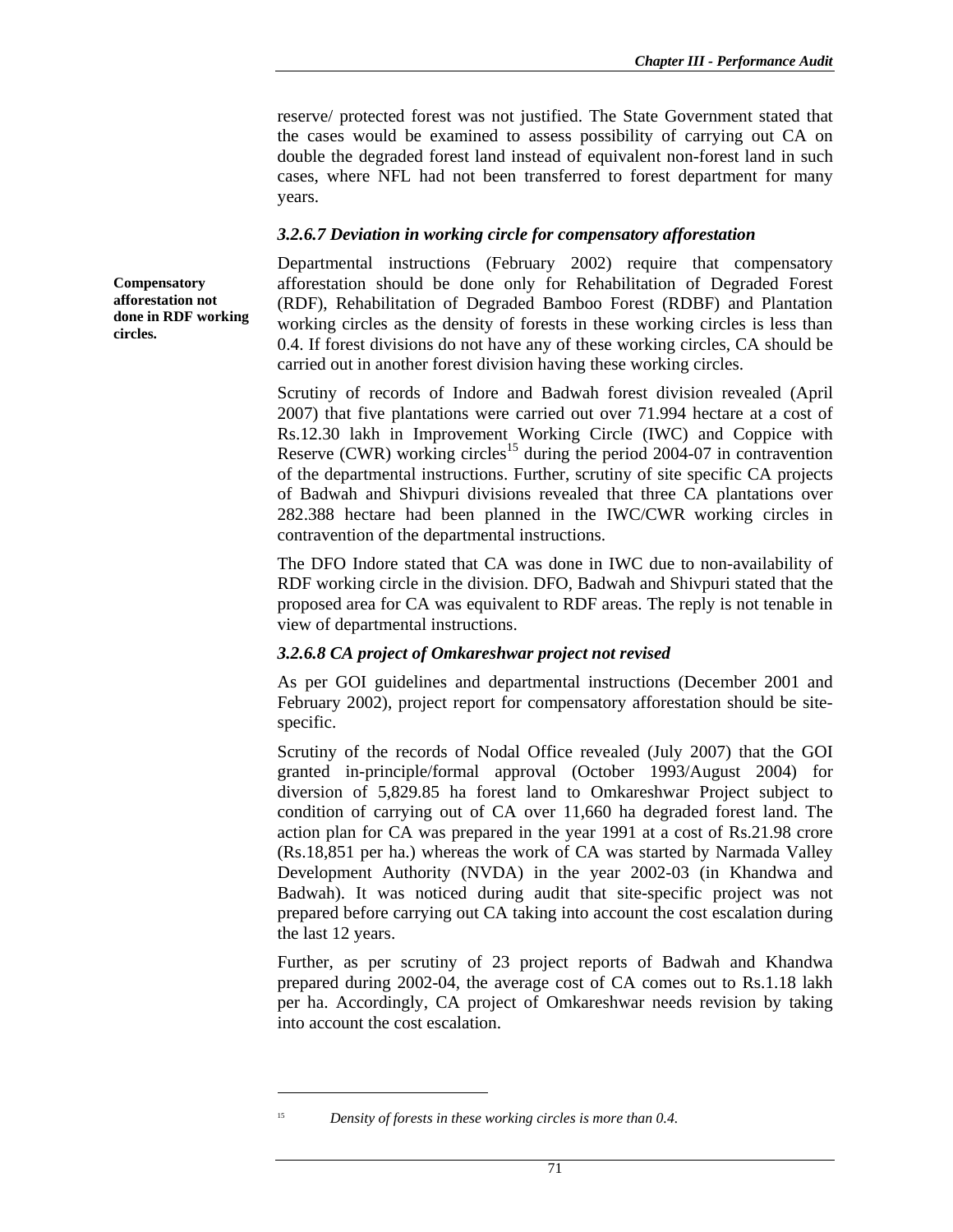### **3.2.7. Non/short-realization of Net Present Value and** *Pratyasha Mulya*

#### *3.2.7.1 Non/short-realization of Net Present Value (NPV) of diverted forest land*

**NPV amounting to Rs.350.99 crore was not recovered from user agencies.** 

 $\overline{\phantom{a}}$ 

As per instructions of the Government of India, Ministry of Environment and Forests (September 2003), NPV of the diverted forest land shall be charged<sup>16</sup> from the user agency in all those projects which were granted in-principle<sup>17</sup> approval after 30 October 2002. The underlying principle for recovery of NPV is that the plantations raised under the CA scheme can never adequately compensate for the loss of natural forests as the plantations require more time to mature and even then these plantations are poor substitute to natural forests. Further in compliance of the orders of Hon'ble Supreme Court (September, 2006), the Ministry instructed (October 2006) that NPV should be charged in those cases also where formal approval was granted after 30 October 2002 irrespective of the date of in-principle approval by the GOI.

Scrutiny of records of nine forest divisions<sup>18</sup> revealed that NPV amounting to Rs.350.99 crore was not/short recovered from nine users/user agencies<sup>19</sup> in 18 projects.

The Government stated that the demand for recovery of Rs.350.99 crore had been raised from the user agencies at the instance of audit. An amount of Rs.11.21 lakh was recovered by DFO Dewas at the instance of audit.

#### *3.2.7.2 Non-realization of "Pratyasha Mulya"*

The Government of Madhya Pradesh (GOMP), Forest Department prescribed (April 2000) realization of *"pratyasha mulya*" from user agencies in lieu of diversion of forest land for non-forest use under the Forest (Conservation) Act, 1980. The rates were prescribed between Rs.5.80 lakh and Rs.9.20 lakh per hectare depending on site quality and density of the diverted forest land.

Test check of records relating to diversion of forest land for non-forest use in eight forest divisions<sup>20</sup> revealed that  $1330.539$  hectare of forest land was

<sup>16</sup> *@ Rs.5.80 lakh to Rs.9.20 lakh per hectare depending upon the quality and density of the forest land being diverted for non-forest purposes.* 

<sup>&</sup>lt;sup>17</sup> Approval by the GOI is granted in two stages viz. in-principal approval and formal *approval. Formal approval is granted only after conditions laid down in in-principal approval are met.* 

<sup>&</sup>lt;sup>18</sup> Badwah, Bhopal, Dewas, Guna, Indore, Katni, Khandwa, Satna and Shivpuri.

<sup>19</sup> *MPEB, NVDA, Water Resources Department, Public Works Department, Maa Sharda Devi Trust, Nitin Jain, Anil Jain, Manish Dixit and Babu Khan.* 

<sup>20</sup> *Balaghat (North), Balaghat (South), Jhabua, Seoni (North), Seoni (South), Shahdol (South), Shivpuri and Vidisha.*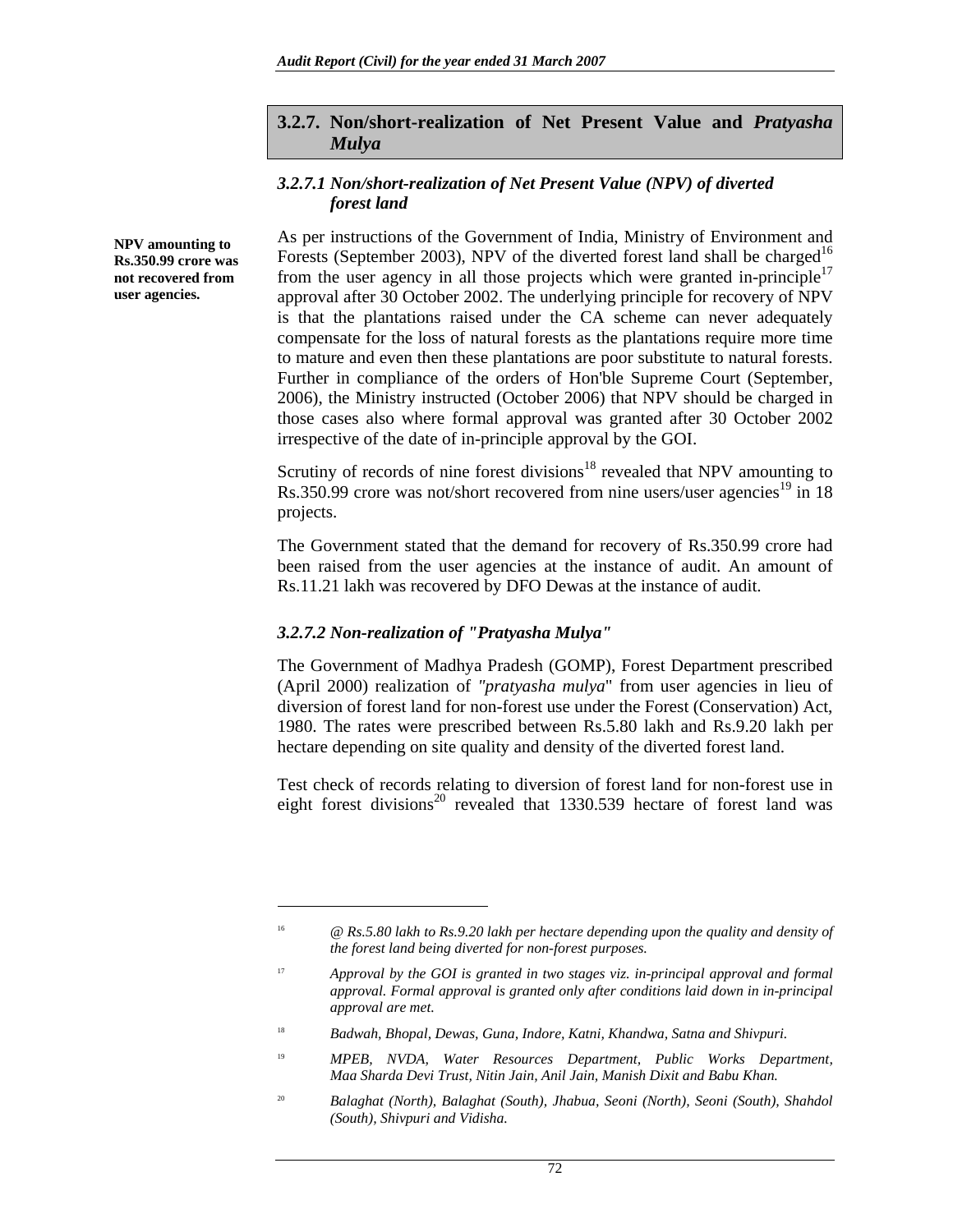diverted to four user agencies<sup>21</sup> for non-forest use between July 2000 and September 2002 but "*Pratyasha mulya*" of Rs.78.14<sup>22</sup> crore was not realized from the user agencies resulting in loss of revenue to the Government.

The Government replied that action for recovery of *Pratyasha Mulya* would be taken in cases where forest land was handed over to the user agencies between April 2000 and October 2002.

### **3.2.8. Catchment area treatment**

**Catchment area treatment not carried out despite stipulation by the GOI** 

 $\overline{a}$ 

Catchment area treatment is one of the important conditions imposed by Government of India, while granting permission under the Act for diversion of forest land for medium and major irrigation projects and hydro-electric projects of 10 MW and above capacity. It involves treatment of erosion prone areas in the catchment area of a water resources project through engineering and biological works $^{23}$  and is essential for preventing siltation of reservoirs and maintaining environmental balances.

Scrutiny of records of Vidisha, Shivpuri, Umaria, Satna, Indore and North Seoni forest divisions revealed the following status of catchment area treatment in water resources projects for which forest land had been diverted under the Act.

| SI.<br>No        | Name of the<br>division | Name of the<br>project                   | <b>Diverted</b><br>forest land<br>area (ha.) | Final<br>sanction by<br>GOI | <b>Amount to be</b><br>deposited by<br>user agency<br>(Rupees in<br>lakh) | <b>Amount</b><br>deposited by<br>user agency<br>(Rupees in<br>lakh) | <b>Expenditure</b><br>incurred till<br>31 March 2007 |
|------------------|-------------------------|------------------------------------------|----------------------------------------------|-----------------------------|---------------------------------------------------------------------------|---------------------------------------------------------------------|------------------------------------------------------|
| 1.               | 2.                      | 3.                                       | $\overline{4}$ .                             | 5.                          | 6.                                                                        | 7.                                                                  | 8                                                    |
| 1.               | Vidisha                 | Sanjay Sagar<br>(Wah)                    | 304                                          | 31 October<br>2005          | 816.20                                                                    | Nil                                                                 | Nil                                                  |
| $\overline{2}$ . | Umaria                  | Van Sagar<br>Project                     | 293                                          | 10 July<br>1989             | 3.70                                                                      | Nil                                                                 | Nil                                                  |
| 3.               | Shivpuri                | Madhar Tank                              | 180                                          | 15<br>September<br>1993     | 18.00                                                                     | Nil                                                                 | Nil                                                  |
| $\overline{4}$ . | Shivpuri                | Mohini Sagar<br>Dam Phase-II             | 3106                                         | 0.5<br>December<br>2000     | 5070.19                                                                   | 2922.00                                                             | Nil                                                  |
| $\overline{5}$ . | North Seoni             | Upper Van<br>Ganga Irrigation<br>Project | 923                                          | 14 June<br>2002             | $^{24}$                                                                   | Nil                                                                 | Nil                                                  |
| 6.               | Indore                  | Katiajhiria Tank                         | 11                                           | 31 August<br>2002           | 2.50                                                                      | 2.50                                                                | Nil                                                  |
| 7 <sub>1</sub>   | Satna                   | Watershed<br>under Van<br>Sagar Project  | 2550                                         | 10 July<br>1989             | 217.00                                                                    | 151.58                                                              | 109.66                                               |
| 8.               | Vidisha                 | Rajeev Sagar<br>(Maksudan-<br>garh)      | 129                                          | 20 April<br>1993            | 61.52                                                                     | 61.52                                                               | 28.20                                                |
|                  | <b>Total</b>            | 8                                        | 7496                                         | --                          | 6189.11                                                                   | 3137.60                                                             | $137.86(2.2\%)$                                      |

*<sup>21</sup> Bharat Oman Refineries Limited, Bombay; South Eastern Coal fields Limited; Water Resources Department, Government of Madhya Pradesh; and MPEB.* 

<sup>22</sup> *calculated at the minimum rate of Rs.5.80 lakh per hectare in five projects and Rs.8.60 lakh per ha in one project.* 

<sup>23</sup> *Engineering works include construction of stop/check dams and biological works mainly include plantations.* 

<sup>24</sup> *Project report for catchment area treatment was not prepared by the forest department*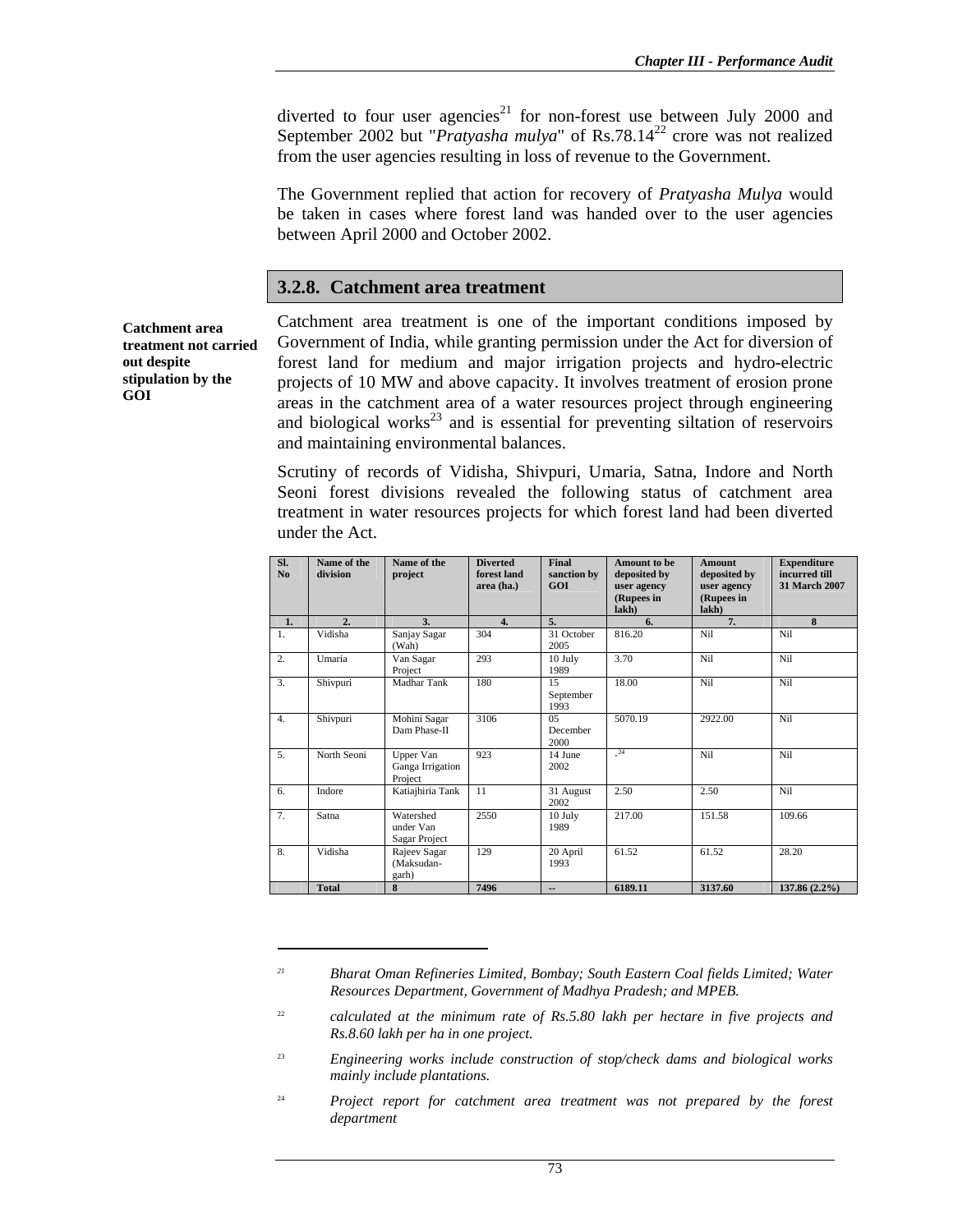Audit observed that catchment area treatment was not carried out at all in six of the eight projects inspite of the GOI's condition for diversion of forest land. Reasons for non-carrying out catchment area treatment in these six projects were non-recovery of funds from the user agencies (four projects) and failure to spend the funds recovered from the user agencies (two projects) by the State Government.

As a result, only 2.2 *per cent* of the total funds required for catchment area treatment were spent while forest land of 7,496 hectare has been transferred for non-forest use two to 18 years ago.

The DFO Vidisha and Satna stated that necessary action was being taken to collect the money and complete the work. The State Government replied that the cases of non-carrying out of catchment area treatment would be examined in detail and reasons would be communicated to audit.

# **3.2.9. Status of compliance on other conditions**

# *3.2.9.1 Safety zones not created around the mining area*

As per guidelines issued by the GOI (October 1992) under the Act, safety zones were to be created around the forest areas diverted for mining operations. Further, project authorities were required to deposit funds with the forest department for the protection and regeneration of such safety zone areas and bear the cost of afforestation over one and half times the safety zone area in degraded forest elsewhere.

Scrutiny of the records of Jhabua, Vidisha and North Betul divisions revealed that safety zones were not created in seven mining projects involving diversion of 504.739 hectare of forest land. In a case of Jhabua Division, provision for Rs.14.97 lakh was made for safety zone, but funds were not demanded from the user agency Madhya Pradesh State Mining Corporation Ltd., Meghnagar. In six mining cases of Vidisha and North Betul, no provision for safety zone was made by the Forest Department, in contravention of the guidelines, while sending proposals to the Central Government.

The DFO Jhabua stated that demand of Rs.14.97 lakh would be raised from Madhya Pradesh State Mining Corporation Ltd., Meghnagar. The Government stated that instructions would be issued to the divisions to ensure provision of safety zones are made as per the GOI guidelines.

# *3.2.9.2 Non-reclamation of mining area*

According to the guidelines issued under the Act, the diverted forest land opened for mining was to be systematically reclaimed according to a phased reclamation plan and the cost of reclamation was to be borne by the user agency.

Scrutiny of records of Jhabua, Vidisha and Satna forest divisions revealed that the GOI stipulated reclamation of opened mining areas while granting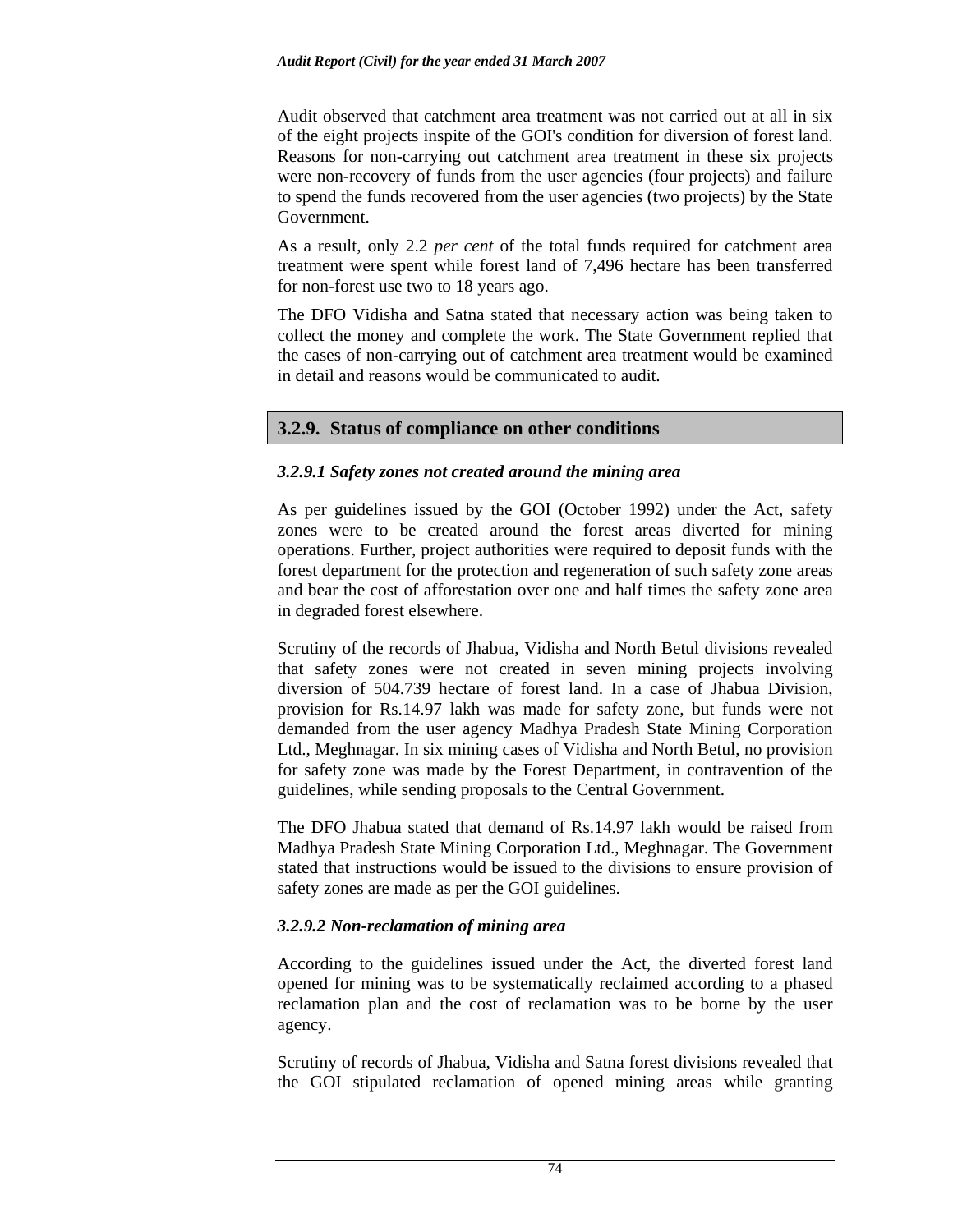approval for diversion of  $65.671$  hectare of forest land to four user agencies<sup>25</sup> for six mining projects. In one case of Jhabua Division, provision for Rs.66.43 lakh was made for reclamation, but funds were not demanded from the user agency viz. State Mining Corporation. Forest land of 37.7 hectare was diverted in this case in February, 2007. In two cases of Vidisha Division, reclamation was not initiated despite expiry of the lease period in July, 2003 and January, 2006. In remaining three cases of Satna Division, partial reclamation was done by the user agency viz. Maihar Cement Company after expiry of the lease period between February 2001 and April, 2005.

The DFO's Jhabua and Vidisha stated that the necessary action would be taken. The State Government stated that a uniform policy for collection of charges for reclamation of opened mined areas would be devised.

### *3.2.9.3 Environment clearance not obtained*

Scrutiny of records of four divisions<sup>26</sup> revealed that the GOI granted permission for diversion of 1440.597 hectare forest land in six projects with the condition that environment clearance under the Environment (Protection) Act, 1986 be obtained by the user agencies. It was noticed during audit that the user agencies were permitted by the Forest Department to use the forest land for non-forest purposes without obtaining environment clearance.

The Government assured to take action for obtaining environment clearance in these cases.

# **3.2.10 Financial Management**

# *3.2.10.1 CA and NPV Funds not deposited in PD account*

As per directions issued by the State Government (December 1999 and December 2004), the amount received from user agencies on account of CA, Net Present Value, and reclamation of opened mines etc. was to be deposited in a Personal Deposit (PD) account in the name of the concerned Divisional Forest Officer in the District Treasury.

Scrutiny of the records of six forest divisions<sup>27</sup> revealed that an amount of Rs.2.68 crore received from user agencies on account of CA, NPV etc. in 12 projects was deposited under forest revenue/other reserve funds instead of PD accounts. As a result, this amount was not available for carrying out the stipulated conservation measures for which it was received, during the period 2000-01 to 2005-06.

<sup>27</sup> *Balaghat (North), Chhindwara (West), Guna, Satna, Sehore, Seoni (North)* 

**Money received from user agencies deposited either as State Revenue or other reserve funds.** 

 $\overline{a}$ 

<sup>25</sup> *MP State Mining Corporation, G.S Yadav, Singh Enterprises, and Maihar Cement Company* 

<sup>26</sup> *Indore, Betul (North), Seoni (North) and Chhindwara (West).*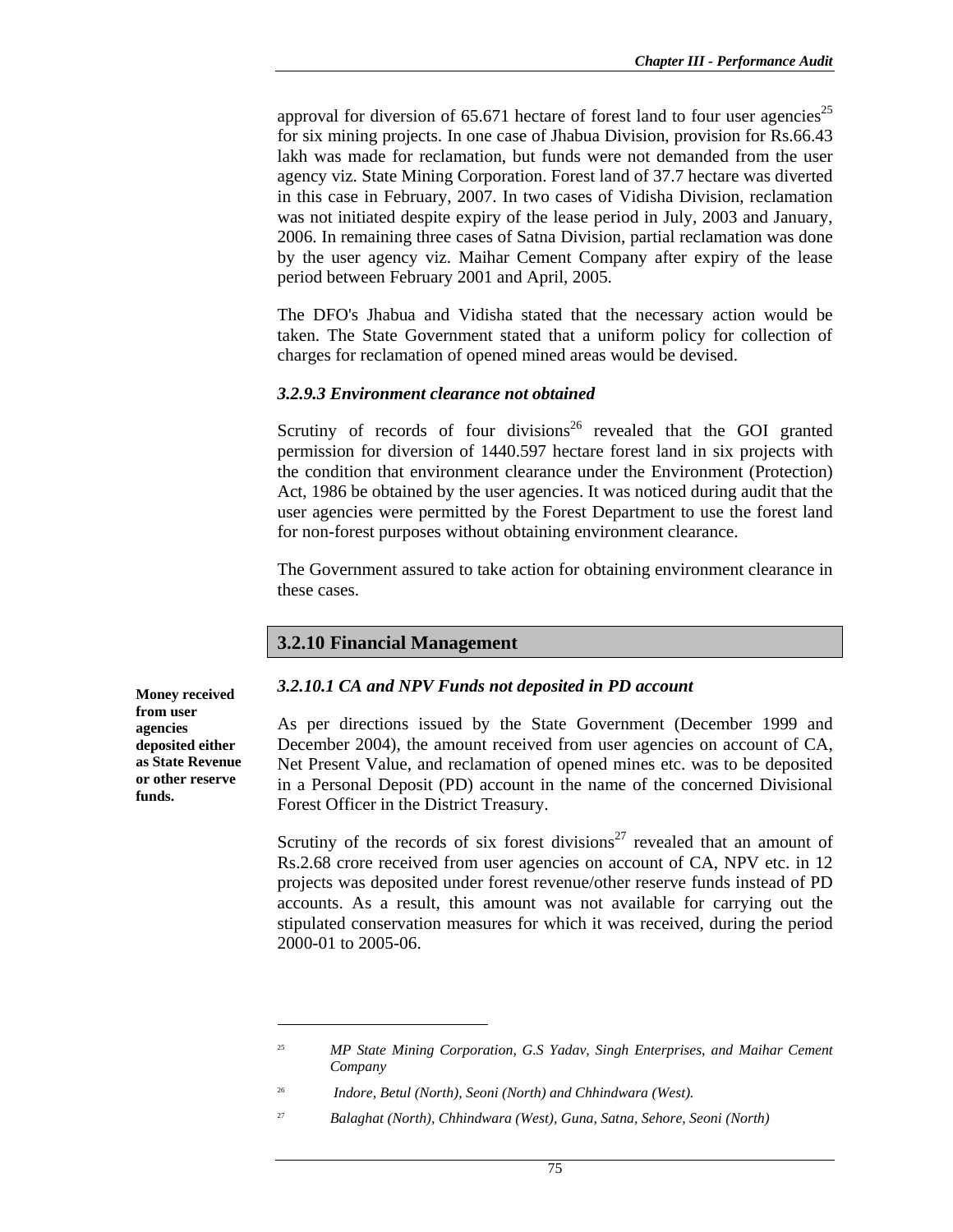The Government while accepting the audit comment stated that the transfer of the above mentioned funds to PD account would be ensured after obtaining details from the forest divisions.

#### *3.2.10.2 Utilization of NPV funds in contravention of GOI instructions*

Based on the orders of Hon'ble Supreme Court dated 30 October 2002, the GOI instructed the State Governments (July, August, and September 2003) to charge NPV of the diverted forest land from user agencies. The NPV so realized was to be transferred to Compensatory Afforestation Management and Planning Authority (CAMPA), as and when created.

Scrutiny of the records of nodal office revealed that an amount of Rs.5.79 crore was spent out of NPV funds by the Forest Department on purchase of vehicles, computers, construction works and other forestry works in contravention of the directions of Hon'ble Supreme Court and the GOI.

The nodal officer stated (July 2007) that the amount was released and utilized before the clarification (April, 2006) of GOI that only funds received on account of cost of CA were to be utilized. The reply was not tenable in view of the directions of Hon'ble Supreme Court and the GOI vide which the NPV funds were collected from user agencies on behalf of CAMPA.

### **3.2.11 Monitoring and Evaluation**

#### *3.2.11.1 Monitoring of implementation of conditions*

**Monitoring and evaluation not done by higher authorities** 

 $\overline{a}$ 

According to departmental instructions (December 2001), CA plantations should be monitored and evaluated at the level of Conservator of Forests twice in a year, at headquarters level once in a year and by an outside agency after three years. Further, GOI guidelines require that the nodal officer should monitor the implementation of the conditions of compensatory afforestation and the survival ratio of the seedlings planted.

Scrutiny of records of 10 forest divisions<sup>28</sup> revealed that 27 out of the 29 CA plantations were not monitored and evaluated at all by the nodal officer, the Conservators of Forests or an outside agency or any of their representatives.

The nodal officer stated that monitoring and evaluation could not be done due to shortage of staff. Though the Conservators of Forests were directed to constitute monitoring committees for CA plantations in April, 2005, it was, however, noticed in audit that monitoring of CA plantations was not done by such committees. Regarding evaluation by an outside agency, the nodal officer requested (June, 2007) the State Forest Research Institute (SFRI), Jabalpur and Tropical Forest Research Institute (TFRI), Jabalpur consequent to audit.

<sup>28</sup> *Badwah, Betul (North) ,Dewas, Guna, Indore, Katni, Khandwa, Satna, Seoni (North) and Vidisha.*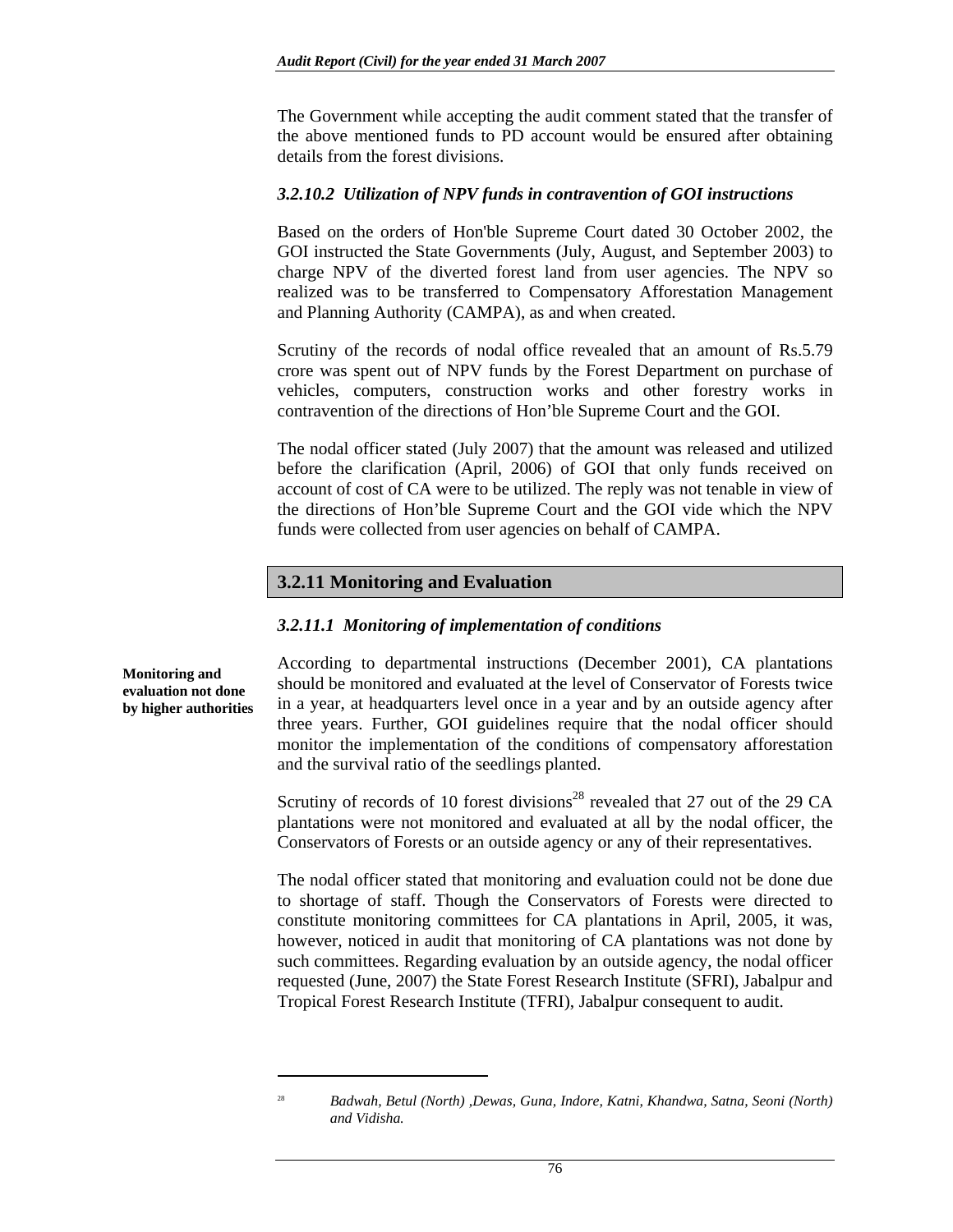As per guidelines issued by the Central Government (October 1992), the nodal officer should submit quarterly progress report regarding implementation of the stipulations laid down by it. Scrutiny of records of CCF (LM) revealed (July 2007) that no such quarterly progress report was found to be sent to Government of India (GOI) up to March 2007. The nodal office did not have a comprehensive database of cases alongwith the conditions stipulated by the GOI for effective monitoring.

#### *3.2.11.2 Delay in sending proposals to Government of India*

**Abnormal delays in clearance of proposals** 

As per the guidelines (October, 1992) and rules (January, 2003) framed under the Act, every State Government, after having received the proposal for diversion of forest land for non forest purposes and after being satisfied that the proposal requires prior approval under the Act, shall send the proposal to the Central Government in the appropriate form, within ninety days of the receipt of the proposal from the user agency.

Scrutiny of the records of fifteen<sup>29</sup> forest divisions revealed that 84 proposals for diversion of forest land were received from the user agencies. 52 proposals (62 *per cent*) were sent to the GOI after the prescribed period of ninety days. Average delay in these 52 cases was nine months ranging between one to 32 months.

The DFOs stated that cases could not be forwarded to the GOI in time due to non receipt of requisite information and documents from the user agencies. Reply is not tenable as the extent of delay was calculated by audit from the date of receipt of complete information and documents from the user agencies.

# **3.2.12. Conclusion**

 $\overline{a}$ 

Forest (Conservation) Act, 1980 was enacted with the objective of maintaining a sustainable balance between the developmental needs of the country and the conservation of natural environment. This objective largely remains unachieved in the State of Madhya Pradesh due to poor implementation of compensatory conservation measures. Non-carrying out of conservation measures in large number of cases; non-utilization of funds received from user agencies; and failure of significant number of compensatory plantations reflect that the State Government was unable to mitigate the adverse effects of degradation of the environment resulting from diversion of green forests for non-forest purposes. Further, there were significant cases of violation of the Act where neither any penal action was initiated by the Government nor any compensatory conservation measures was carried out after getting these cases regularized from the Central Government.

<sup>29</sup> *Badwah, Betul (N), Chhindwara (W), Dewas, Guna, Indore, Jhabua, Katni, Khandwa, Mandla, Morena, Satna, Seoni (N), Shivpuri and Umaria.*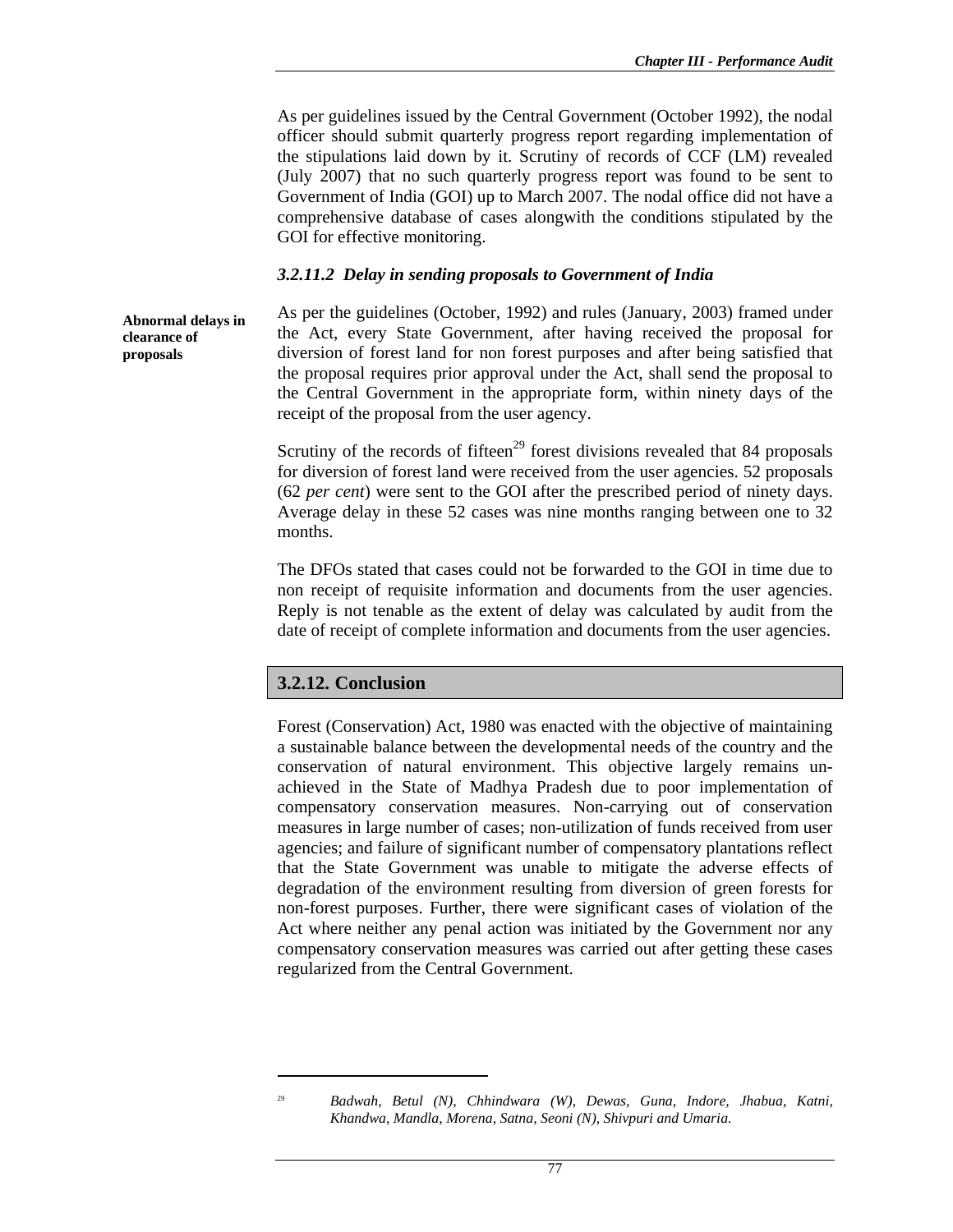# **3.2.13. Recommendations**

- <sup>¾</sup> Funds received from user agencies which are required to be remitted to CAMPA should be identified and made available to CAMPA.
- <sup>¾</sup> Compensatory afforestation and catchment area treatment projects that have not been carried out for many years due to various reasons should be implemented as per the guidelines and costs.
- <sup>¾</sup> Proper monitoring and timely disposal of cases should be ensured at the nodal office. Also, a comprehensive computerized database of the cases may be maintained for better monitoring.
- <sup>¾</sup> User agencies such as State Water Resources, Mineral Resources, and Public Works departments etc. may be sensitized by organizing workshops on the provisions of the Act. Workshops for field level officers of the Forest Department may also be organized on latest instructions/guidelines of the Central Government under the Act.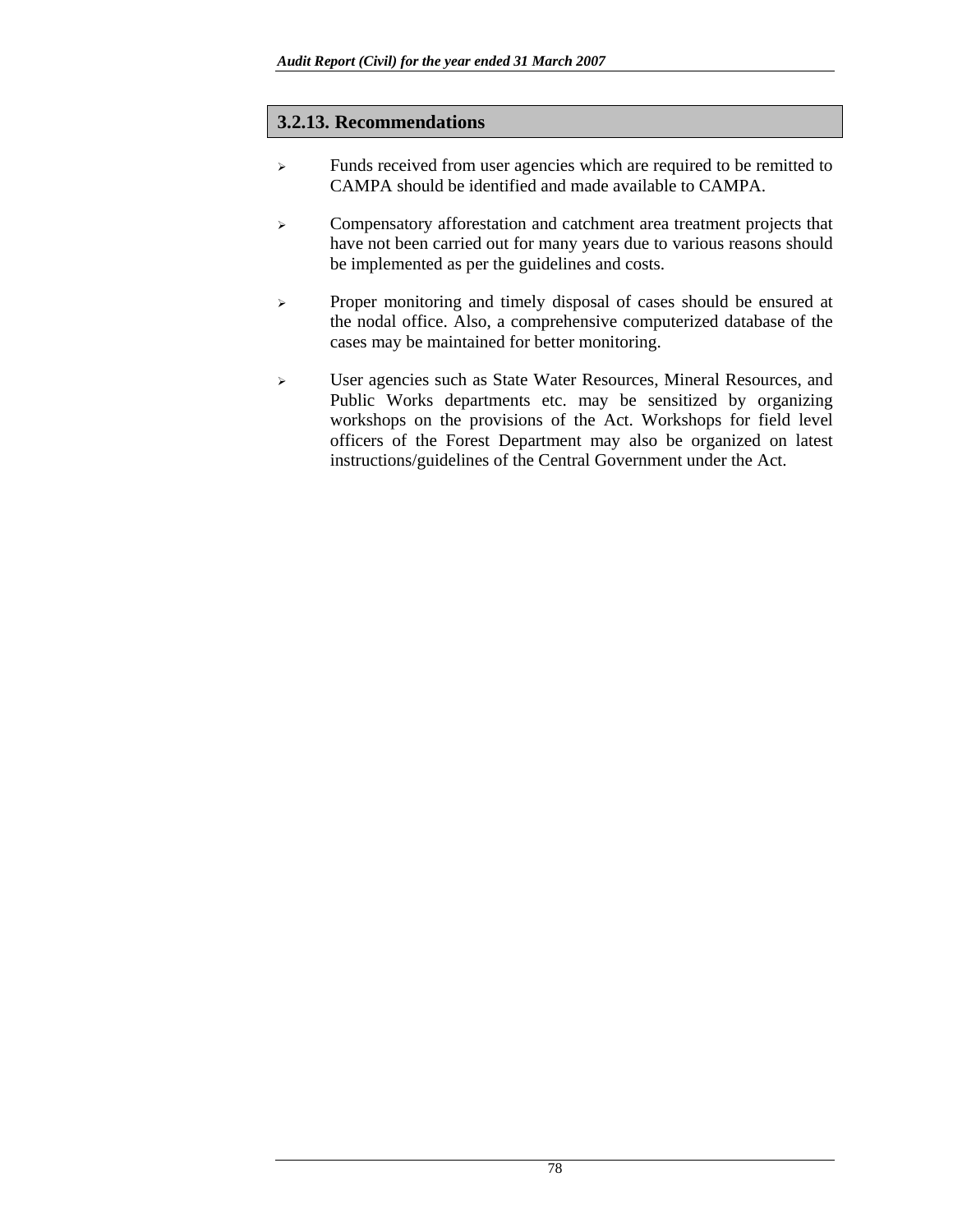# **Panchayat and Rural Development Department**

### **3.3 National Rural Employment Guarantee Scheme**

### *Highlights*

*The National Rural Employment Guarantee Act, 2005 guarantees 100 days employment in a financial year to any rural registered household. Funds of Rs.1,862.69 crore were incurred by the State on implementation of the scheme. The annual plan was not prepared by GPs. Minor members of families found place on Job cards and were provided employment. Employment demand and employment provided registers were either not found maintained or were incomplete. Works not provided in the Act were executed. Employment generation on an average was 67 days in the State and 18 per cent households were provided 100 days employment. No records of inspection and monitoring were maintained. Social Audit was not taken up. Some important findings of the performance audit are given below:*

**Providing of funds to GPs through Janpad Panchayats in the district Barwani and Sidhi, resulted into delay of one to eight months.** 

*(Paragraph 3.3.6.4)* 

**The wages of Rs.62.69 lakh paid to 13,868 labourers with delay ranging from one to six months.** 

*(Paragraph 3.3.10.1)* 

**Payment of wages of Rs.2.83 lakh was made to labourers prior to execution of work. Genuineness of payment made before completion period of muster rolls was doubtful.** 

*(Paragraph 3.3.10.1)* 

#### **3.3.1 Introduction**

The National Rural Employment Guarantee Act, 2005 (NREGA) guarantees 100 days of employment in a financial year to any rural household whose adult members were willing to do unskilled manual work. The Act came into force with effect from 2 February 2006 in 18 districts<sup>30</sup> of the State. The Act required State Government to formulate a State Rural Employment Guarantee Scheme. Accordingly the scheme was implemented as "Madhya Pradesh Rural

 $\overline{a}$ 

*<sup>30</sup> Balaghat, Barwani, Betul, Chhatarpur, Dhar, Dindori, Jhabua, Khandwa, Khargone, Mandla, Satna, Seoni, Shahdol, Sheopur, Shivpuri, Sidhi, Tikamgarh and Umaria.*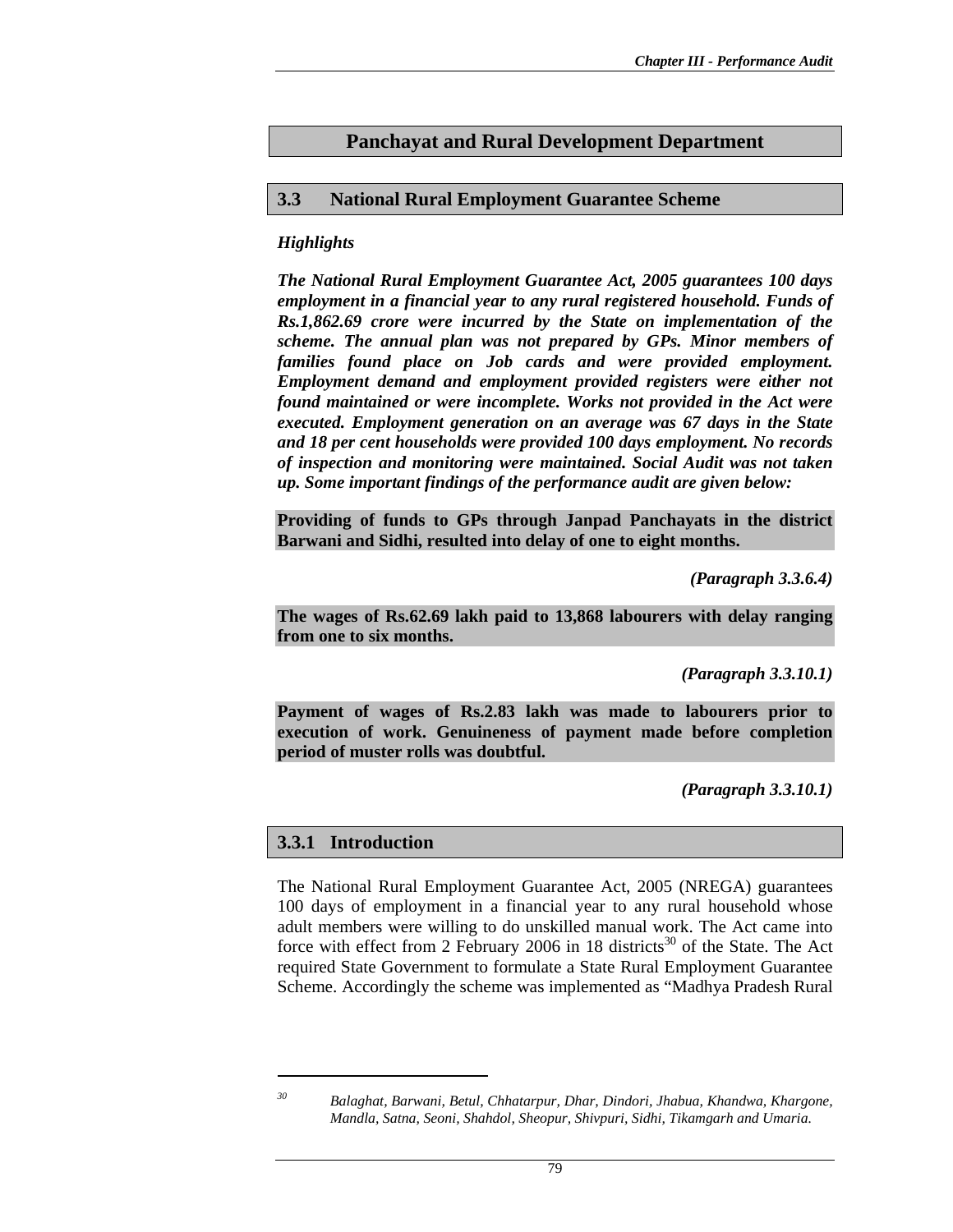Employment Guarantee Scheme" (MPREGS). The Act provided rural households have a right to register themselves with the local Gram Panchayats and seek employment. The work is to be provided within 15 days of the date of demand, failing which State Government would have to pay unemployment allowance at a stipulated rate. This is a Centrally Sponsored Scheme on a costsharing basis between the Centre and the State.

# **3.3.2 Objectives of the Programme**

The primary objectives are to provide legal guarantee of 100 days of employment in a financial year to every rural household and to create durable assets for Gram Panchayats and village population. The other objectives of the programme are protecting the environment, empowering the rural woman and reducing migration from rural to urban areas and fostering social equity.

# **3.3.3 Organisational setup**

The scheme at village level was implemented by Gram Panchayats (GPs). The Programme Officers (POs) were responsible for coordinating the works undertaken by the GPs and other implementing agencies at block level while District Programme Coordinator (DPC) was responsible for over all coordination and implementation of scheme at district level. The State Employment Guarantee Council (SEGC) was to advise the State Government on the implementation of scheme and monitor and evaluate the scheme. The Commissioner, SEGS was responsible for ensuring that all activities required to fulfill the objectives of the Act were carried out.

# **3.3.4 Audit objectives**

The objectives of the performance audit were to assess whether:

- ¾ effective preparatory steps for planning, implementation and monitoring/ evaluation of outcomes had been undertaken by the Government of Madhya Pradesh.
- $\triangleright$  the objectives of the Act to provide 100 days of guarantee employment in a financial year to rural households, as well as other envisaged outcomes at different levels had been achieved.
- $\triangleright$  there was an effective process for registration of households, issue of job cards and providing of employment in compliance with the guidelines.
- $\triangleright$  the beneficiary households have received wages at the specified minimum wage rate and on time.
- $\triangleright$  the funds were spent economically and efficiently.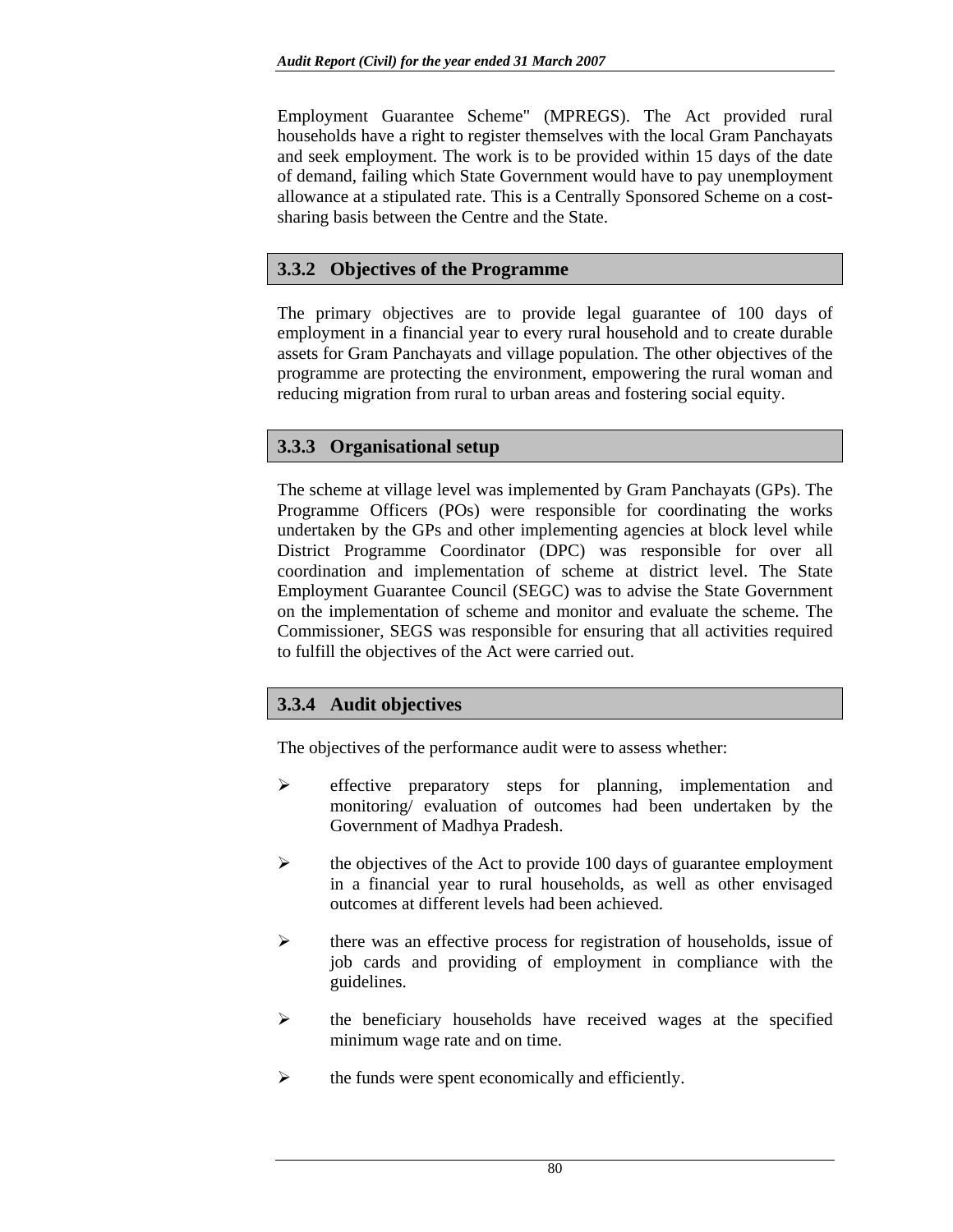**(Rupees in crore)** 

- $\triangleright$  the works were executed efficiently and within the budgeted time and cost.
- $\triangleright$  the procedure and system laid down for various aspects like planning, registration and employment, execution of work, payment of wages, monitoring and evaluation of outcome have been complied with.

# **3.3.5 Audit scope**

A test check of records of the scheme for the period from February 2006 to March 2007 was conducted in the office of the Madhya Pradesh Rural Employment Guarantee Council, Bhopal, Chief Executive Officer, Zilla Panchayats Barwani, Dindori, Dhar, Jhabua and Sidhi, Programme Officer, Janpad Panchayats<sup>31</sup> and 40 Gram Panchayats, four in each selected block during February–September 2007.

# **3.3.6 Financial Management**

NREGS is a Centrally Sponsored Scheme. The Central Government bears the entire cost of unskilled wages and cost of material and wages for skilled and semi-skilled workers, administrative expenses of POs and their supporting staff and work site facilities were to be shared in the ratio of 75:25 by GOI and State Government. The State Government had to bear unemployment allowance and the administrative expense of SEGC.

The Central Government releases funds directly to districts for implementation of the scheme. A separate bank account had to be opened for implementation of scheme at district, block and GP levels. Funds allocated to NREGS were not be used for other purposes under any circumstances.

# *3.3.6.1 Financial Performance*

 $\overline{a}$ 

The total expenditure incurred on the scheme during February 2006 to March 2007 in the State was Rs.1,862.69 crore against the receipt of Rs.2,143.55 crore. The financial performance of the test-checked district was as under.

| Name of<br>district | <b>Total funds</b><br>received | <b>Expenditure report</b><br>in progress reports | <b>Balances in Bank</b><br><b>Accounts of</b><br>JP/GPs | <b>Actual</b><br>expenditure<br>$\left( \text{col. } 3-4 \right)$ |
|---------------------|--------------------------------|--------------------------------------------------|---------------------------------------------------------|-------------------------------------------------------------------|
|                     |                                |                                                  |                                                         |                                                                   |
| Barwani             | 130.01                         | 110.20                                           | Not available                                           |                                                                   |
| Dindori             | 112.97                         | 110.09                                           | 30.85                                                   | 79.24                                                             |
| Dhar                | 185.57                         | 173.27                                           | 13.81                                                   | 159.46                                                            |
| Jhabua              | 120.93                         | 114.75                                           | 23.73                                                   | 91.02                                                             |
| Sidhi               | 141.40                         | 139.81                                           | 18.25                                                   | 121.56                                                            |

*<sup>31</sup> Rajpur, Thikari (Barwani), Bajag, Samanapur (Dindori), Badnawar, Nalchha (Dhar) Katthiwara, Rama (Jhabua), Chitarangi and Devsar (Sidhi).*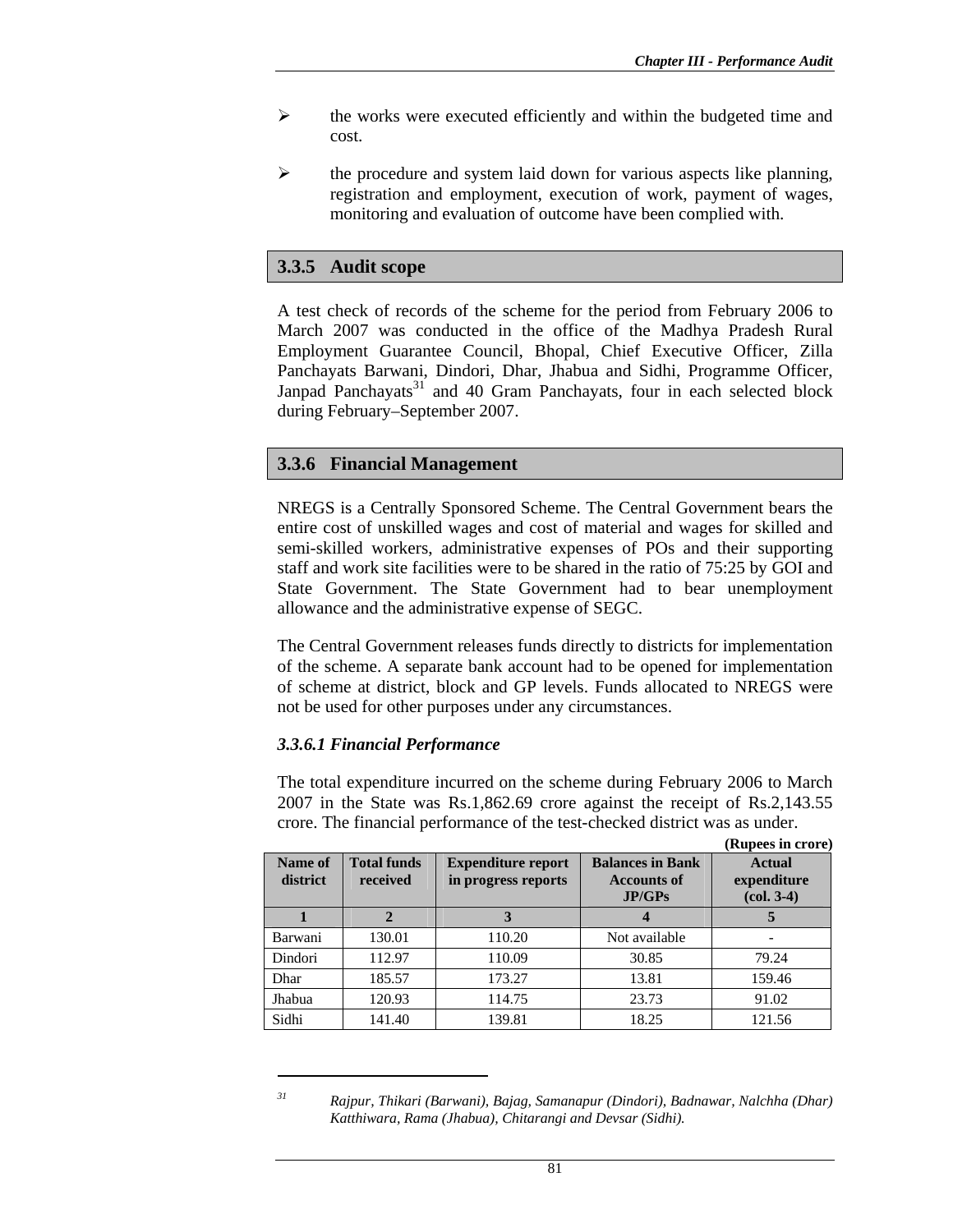The expenditure reported in the monthly progress reports to GOI was not the actual expenditure but was the amount of funds released to JPs/GPs. There was a balance of Rs.86.64 crore lying unutilised with implementing agencies.

#### *3.3.6.2 Non-maintenance of material registers*

As per progress reports expenditure on material component under NREGS was Rs.566.58 crore in the State and Rs.205.63 crore in test checked districts. The stock/ material registers were not found maintained at any level. The material component had not been posted in the MIS in the test checked districts and the material-wage component in progress reports was a calculated figure arrived at using the prescribed percentage.

#### *3.3.6.3 Non closing of monthly accounts*

Test-check of the records of CEOs, ZP, Barwani, Dindori, Dhar, Jhabua and Sidhi and selected Janpad Panchayats and Gram Panchayats thereof revealed that closing of monthly accounts have not been done at any level. Reconciliation between cashbook and bank accounts was also not carried out even after the close of financial year 2006-07.

### *3.3.6.4 Funds released through PO*

Under the provisions of the NREGA the DPC were to release 50 *per cent* funds directly to the bank accounts of the GP within a week for execution of the scheme.

**Funds released to GP through the PO resulting into delay of one to eight months.** 

Test-check of records of CEO, ZP Barwani and Sidhi revealed that Rs.70.77 crore and Rs.126.90 crore respectively were released through the PO and not directly to the bank accounts of GPs. This caused delay of one to eight months in providing the fund to GPs by POs of Pansemal, Rajpur and Chitarangi.

On being pointed out the CEO ZPs and POs replied that the funds were deposited in bank account of GP on the basis of the progress of works and demand of GPs. However, from April 2007, funds were being directly credited to bank accounts of GPs.

# **3.3.7 Planning**

For successful implementation of NREGS it is vital to ensure that demand for employment is met on time, works selected according to scheme guidelines, permanent assets created and workers paid on time. For this proper planning, co-ordination, supervision and monitoring is necessary. The shortcomings noticed in this regard are mentioned below: -

#### *3.3.7.1 The Gram Panchayats did not prepare annual plans*

Every GP is required to prepare an annual plan based on the recommendations of Gram Sabha (GS) to estimate the demand for labour, propose number and priority of works to be taken up. The GP were also required to identify 50 *per*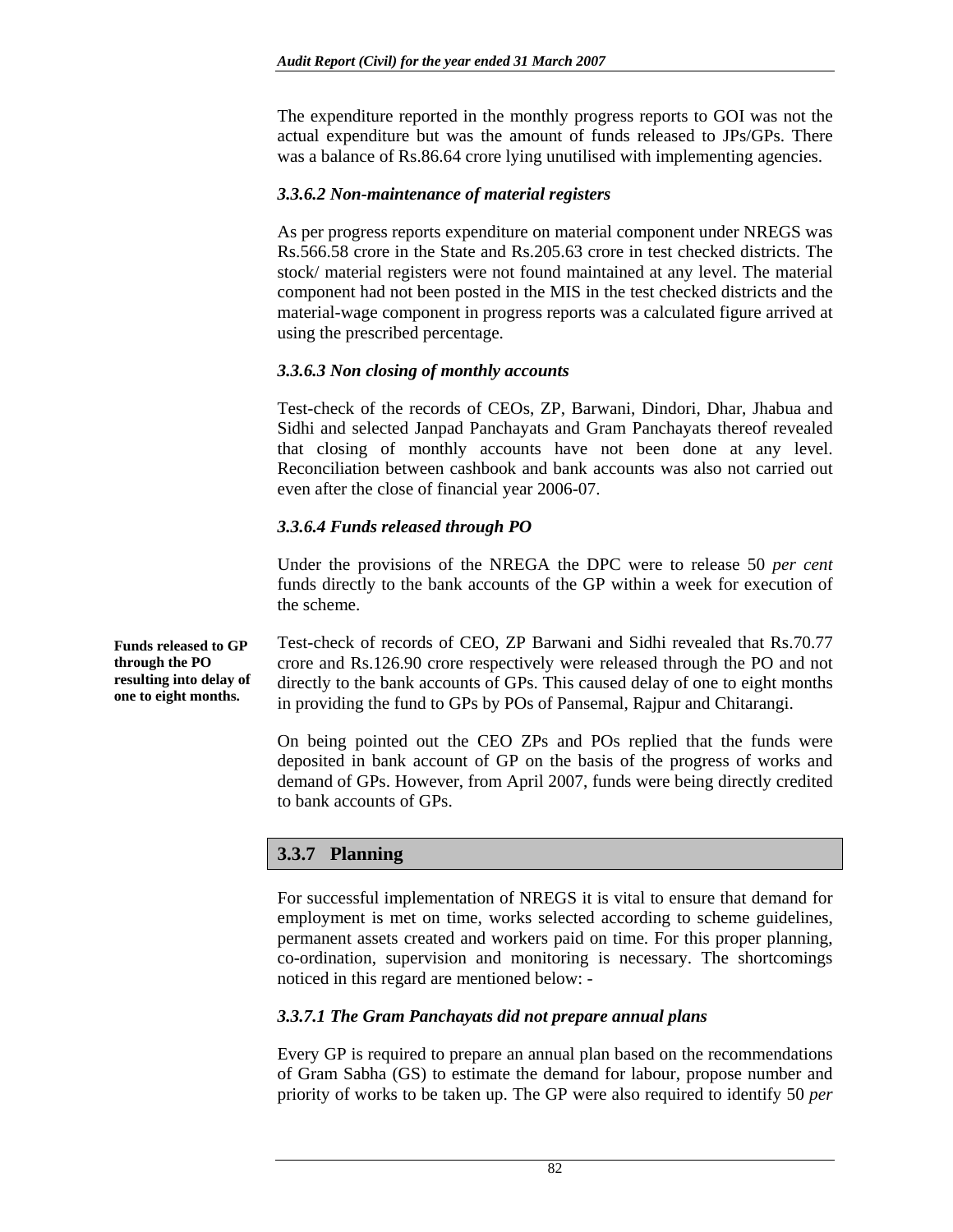*cent* works in its area to be taken up for execution. Test-check of records of CEO ZPs, Barwani, Dindori, Dhar, Jhabua, and Sidihi revealed that a five-year perspective plan was prepared through consultants. No separate annual plan was prepared by the GPs. Works mentioned in perspective plan for 2006-10 were taken out and executed during 2006-07. Similarly action plans given by the other implementing agencies (Line Departments) were included in the shelf of project at district/block level and works which were not approved by GS were sanctioned and executed.

### *3.3.7.2 No timeframe was prescribed for execution of works*

No time frame was prescribed for preparing, scrutinizing and approving works. As a result works remained incomplete at the end of March 2007 though these were sanctioned during March to June 2006.

#### *3.3.7.3 Registration*

Every household whose adult members were willing to do unskilled manual works was eligible for registration under NREGA. After verification the GPs are required to enter all details in a Registration Register and issue a job card to every registered household.

A total of 44,46,195 households (SC 6,34,035 ST 18,31,978 and other 19,80, 182) had been registered upto March 2007 in the State. The position of testchecked districts is given below:

| Sl. No.        | <b>Name of district</b> | No. of Household registered and issued job cards |          |              |              |
|----------------|-------------------------|--------------------------------------------------|----------|--------------|--------------|
|                |                         | S.C.                                             | S.T.     | <b>Other</b> | <b>Total</b> |
|                | Barwani                 | 20,315                                           | 1,69,145 | 37,301       | 2,26,761     |
| 2              | Dindori                 | 10,109                                           | 1,05,360 | 54,211       | 1,69,680     |
| 3              | Dhar                    | 31,599                                           | 1,82,559 | 1,10,140     | 3,24,298     |
| $\overline{4}$ | Jhabua                  | 8,000                                            | 2,56,000 | 12,000       | 2,76,000     |
|                | Sidhi                   | 76,697                                           | 1,53,395 | 1,96,011     | 4,26,103     |
|                | <b>Total</b>            | 1,46,720                                         | 8,66,459 | 4,09,663     | 14,22,842    |

The irregularities noticed in registration of household and issue of job cards were as under:- **Minors found placed in Job cards.** 

- ¾ Names of minors were found included in job cards in contravention of the provisions of the Act.
- ¾ The Photographs of the members of household were to be pasted on job card and job card register within three months of issue. These were not pasted in a number of cases as given below: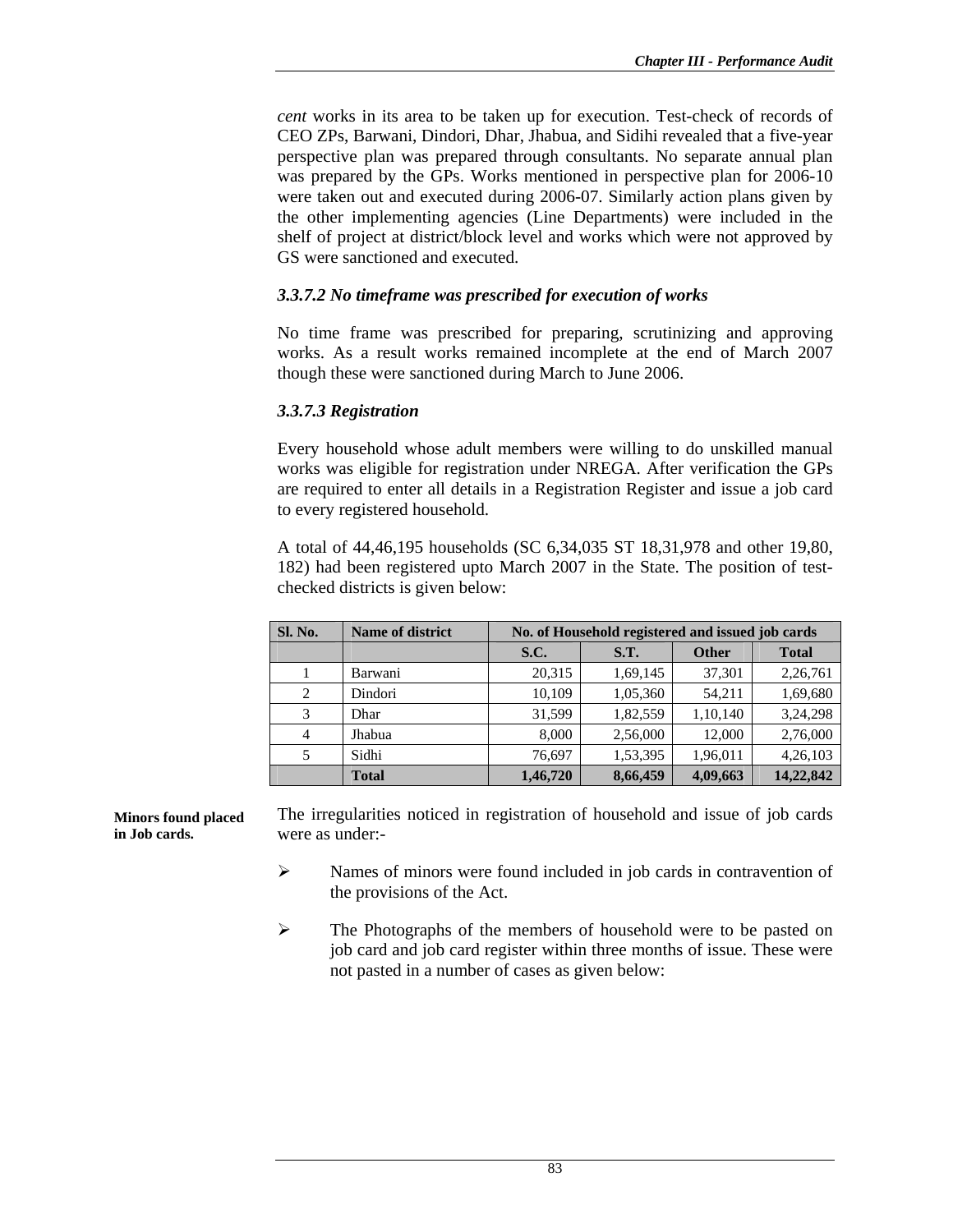| Sl. No. | <b>Name of district</b> | Total No. of job<br>cards issued | No. of job cards without<br>photographs |
|---------|-------------------------|----------------------------------|-----------------------------------------|
|         | Barwani                 | 2,26,596                         | 44.883                                  |
|         | Jhabua                  | 2,76,446                         | 45.593                                  |
|         | Sidhi                   | 4,26,103                         | 57,608                                  |

In absence of photographs, identity of the beneficiaries can be hard to ascertain.

#### *3.3.7.4 Employment*

**The registers of employment** 

 $\overline{a}$ 

Persons registered were required to submit an application for demand of employment to the GP/PO. A dated receipt of application was to be issued to applicant. The GP/ PO was responsible for providing wage employment to the applicants within 15 days of date of receipt of application.

The Employment demand/Employment register was not found maintained properly in most of the GPs. Undated applications from jobseekers were obtained and were not found entered in the employment demand register. The period of employment demanded and provided was not found entered in most of the cases. In absence of proper records, the number of households and period of employment demanded by them could not be readily ascertained. The other implementing agencies (Line Departments) had also not maintained Employment demand and employment provided registers. **demanded/provided were not maintained.** 

#### *3.3.7.5 All households could not be provided 100 days employment*

Test-check of records of CEO, SEGC Bhopal showed that 28.69 lakh households (out of 44.46 lakh registered) demanded employment. Of these households only 5.32 lakh were provided employment for 100 days during 2006-07, on average households could be provided employment for 67 days only. Test-check by audit also showed that in some cases implementing agencies<sup>32</sup> provided employment of more than 100 days to 114 households in 2006-07. The position of test-checked districts was as under:

|   | <b>Sl. No.   Name of District</b> | <b>Total registered</b><br>households | <b>Households</b> who<br>demanded employment | Households provided with 100 days<br>employment |
|---|-----------------------------------|---------------------------------------|----------------------------------------------|-------------------------------------------------|
|   | Barwani                           | 2.26.761                              | 1.46.495                                     | $3,117$ (2 per cent)                            |
|   | Dhar                              | 3.24.298                              | 1.99.583                                     | 26,265 (13 per cent)                            |
|   | Dindori                           | 1.69.680                              | 1.30.037                                     | $14,217$ (11 per cent)                          |
| 4 | Jhabua                            | 2,76,000                              | 1.80.000                                     | 51,000 (28 per cent)                            |
|   | Sidhi                             | 4,26,103                              | 3,08,995                                     | $1,12,622$ (36 per cent)                        |

In the test checked districts, average employment was 79 days in Barwani, 87 days in Dhar, 82 days in Dindori, 68 days in Jhabua and 72 days in Sidhi. It is

*<sup>32</sup> Nalcha (Dhar), Rajpur (Barwani), Conservator of Forest, Research and Extension Circle, Jhabua, EE, RES Division-I & II, Jhabua and EEWR Division, Alirajpur.*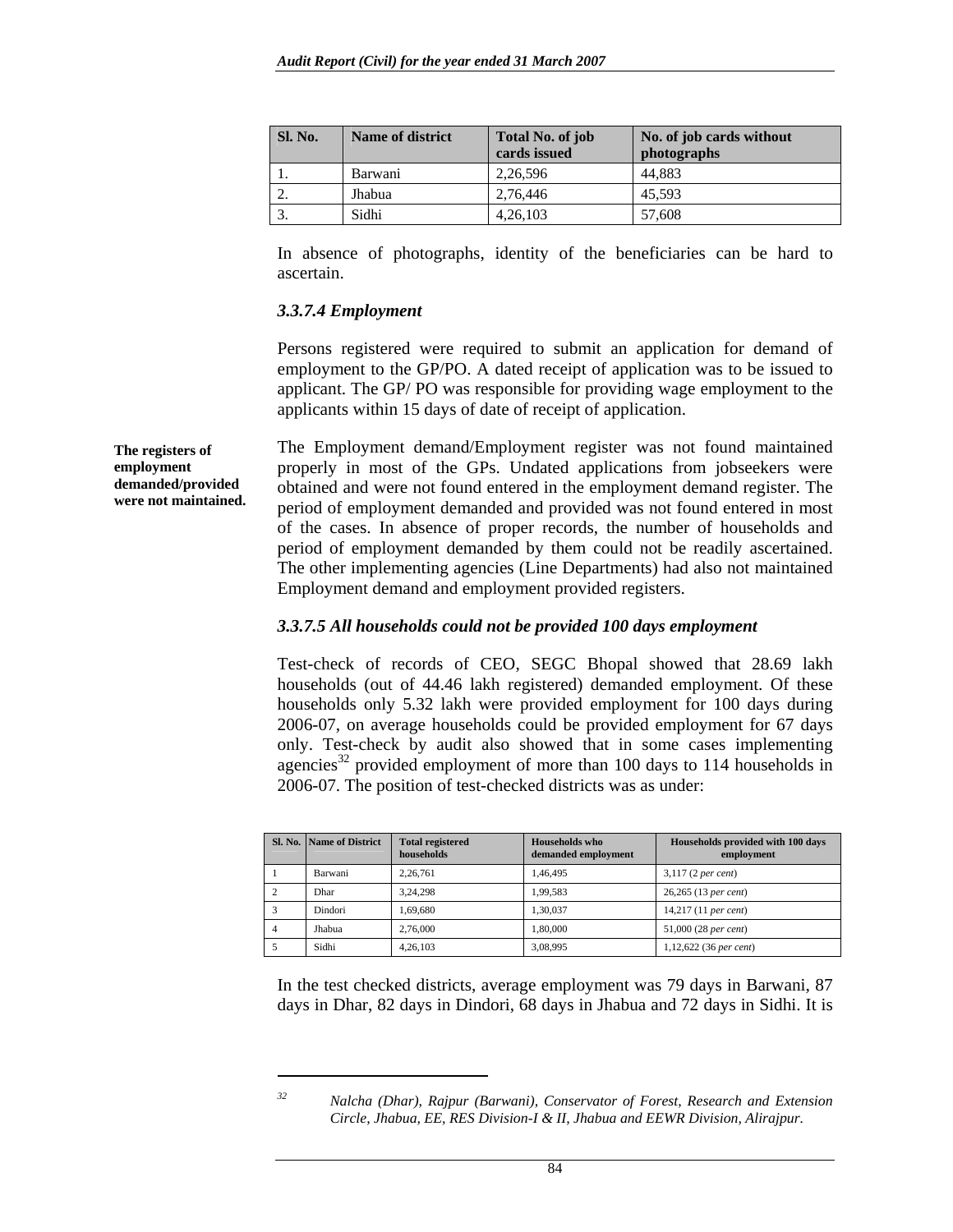**(Rupees in lakh)** 

worthwhile to mention that large number of works, as detailed below, were either not started or were lying incomplete in these districts.

|                 |       |                          |       | (Rupees in crore)  |
|-----------------|-------|--------------------------|-------|--------------------|
| <b>District</b> |       | <b>Works not started</b> |       | Work not completed |
|                 | No.   | <b>Amount</b>            | No.   | <b>Amount</b>      |
| Barwani         | --    | --                       | 4105  | 55.28              |
| Dhar            | 16    | 0.31                     | 8586  | 107.35             |
| Dindori         | $- -$ | $- -$                    | 5064  | 33.03              |
| Jhabua          | $- -$ | --                       | 7030  | 70.83              |
| Sidhi           | 2284  | 14.24                    | 11155 | 61.75              |
| <b>Total</b>    | 2300  | 14.55                    | 35940 | 328.24             |

Thus due to non-starting/non-completion of works in the year, the 100 days employment as envisaged, could not be provided to all the households.

#### **3.3.8 Works and their execution**

The intention of the NREGA was to provide basic employment guarantee in rural areas and to create permanent assets. The Act also indicates the kind of works that may be taken up for this purpose. The Act also forbids use of contractors for executing works.

#### *3.3.8.1 Works not authorized under NREGA sanctioned and executed*

Test-check of records of CEO, ZP, Barwani, Dindori, Dhar, Jhabua and Sidhi revealed that works, which were not in accordance with provisions of NREGA were executed during 2006-07 under it as given below:-

|            |                         |                            |                                | Kupees in lakn)                      |
|------------|-------------------------|----------------------------|--------------------------------|--------------------------------------|
| SI.<br>No. | Name of unit            | Name of works              | <b>Expenditure</b><br>incurred | <b>Remarks</b>                       |
|            |                         |                            |                                |                                      |
| 1.         | <b>Assistant Soil</b>   | Construction of irrigation | 23.64                          | The work got done through contractor |
|            | Conservation Officer,   | tank                       |                                | in contravention of the Act          |
|            | Dhar                    |                            |                                |                                      |
| 2.         | CEO Zilla Panchayat     | Renovation of meeting hall | 9.16                           | Expenditure incurred from two per    |
|            | Dhar, Sidhi             | of collectorate, CEO Z.P's |                                | cent administrative charges.         |
|            |                         | chamber and computer hall. |                                |                                      |
| 3.         | CEO, Janpad Panchayat   | P.C.C. work                | 24.55                          | Assets would not belong to the       |
|            | Devsar, Sidhi           |                            |                                | panchayat.                           |
| 4.         | Director, Sanjay Gandhi | Cement concrete (CC) work  | 39.21                          | The assets created would be of the   |
|            | National Park, Sidhi    |                            |                                | National Park.                       |
| 5.         | CEO. ZP. Sidhi          | Spraying of harmones for   | 20.80                          | Work got done through contractor in  |
|            |                         | Jetropha plantation        |                                | contravention of the Act.            |
|            | <b>Total</b>            |                            | 117.36                         |                                      |

**Works not authorized under NREGA were sanctioned and executed at a cost of Rs.1.17 crore.** 

> Thus an expenditure of Rs.1.17 crore was incurred which did not fulfill the provisions of the Act. The CEO ZP stated that the works were selected from shelf of project of Sampoorna Gramin Rojgar Yojna (SGRY) and National Food For Work (NFFW) and also on the demand of rural job cards holders. The reply was not tenable as the ZPs were required to ensure that the expenditure incurred on the scheme should be in accordance with the provisions of the Act.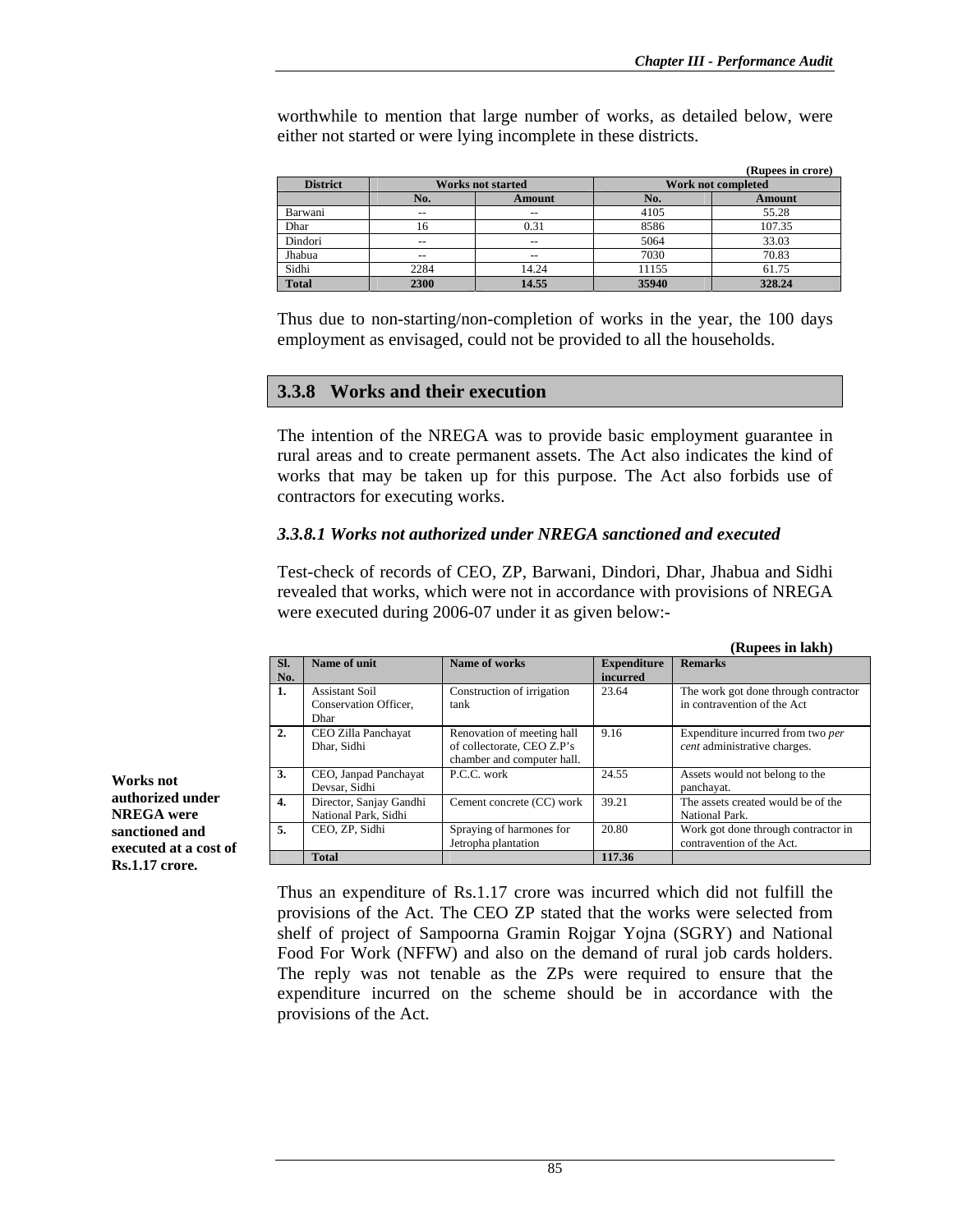#### *3.3.8.2 Works sanctioned under NREGS abandoned/ not executed*

Test-checked of records of CEO ZP Dhar, Jhabua and Sidhi revealed that 40 works sanctioned at a cost of Rs.4.23 crore under NREGS during 2006-07 were either abandoned after start or not taken up at all.

The authorities informed that the above works had been transferred under Pradhan Mantri Gram Sadak Yojana (PMGSY). The reply was not tenable, for then such works should not have been selected under NREGS. Thus due to erroneous selection of works, Rs.1.92 crore released remained unutilized.

#### **3.3.9 Irregularities in preparation of Muster rolls**

Following irregularities were noticed during test-check of muster rolls:

#### *3.3.9.1 Works started before issuing of muster rolls*

Test-check of muster rolls for NREGS works revealed that GPs and other implementing agencies started works before obtaining muster rolls from the Programme Officer. Muster rolls were obtained by these agencies either after start of works or after completion period of work shown in muster rolls. Wages of Rs.15.38 lakh were shown as disbursed to 24,282 labourers on such muster rolls. Such delays can lead to malpractices.

#### *3.3.9.2 Minors employed on works*

Test-check of muster rolls of PO Bajag (Dindori), Badnawar (Dhar), Jhabua and Rama (Jhabua), Executive Engineer, Rural Engineering Services (EE, RES) Dn. I and II, Jhabua revealed that 286 minor members of registered households were employed on NREGS works regularly and were paid wages amounting to Rs.1.13 lakh. This was in contravention of the provisions of the Act.

PO stated that position will be ascertained from the concerned G.Ps. The EE, RES Division No.II Jhabua stated that the job cards were prepared on the basis of BPL survey reports of 2002-03. Minors under BPL survey reports found place on job cards are now adults. The reply was not tenable as the correct age of members of household was to be recorded on job cards on the date of registration.

#### *3.3.9.3 Job card numbers of labourers not mentioned in muster rolls*

Test check of records in some implementing agencies showed that job card numbers of 3,248 labourers were not mentioned in muster rolls. Wages of Rs.13.07 lakh were paid to them. **(Appendix-3.2)**. In absence of Job card numbers in the muster rolls it can not be verified that payment has been made to eligible person. On being pointed out the EE, RES Jhabua one of the implementing agencies stated that the job card number could not be recorded in the muster rolls as some job cards were under preparation and had not yet been issued by the GPs to labourers.

**286 minor members of registered households were employed on works and paid wages amounting to Rs. 1.13 lakh.** 

**Forty works sanctioned under NREGS were either abandoned or not** 

**executed.**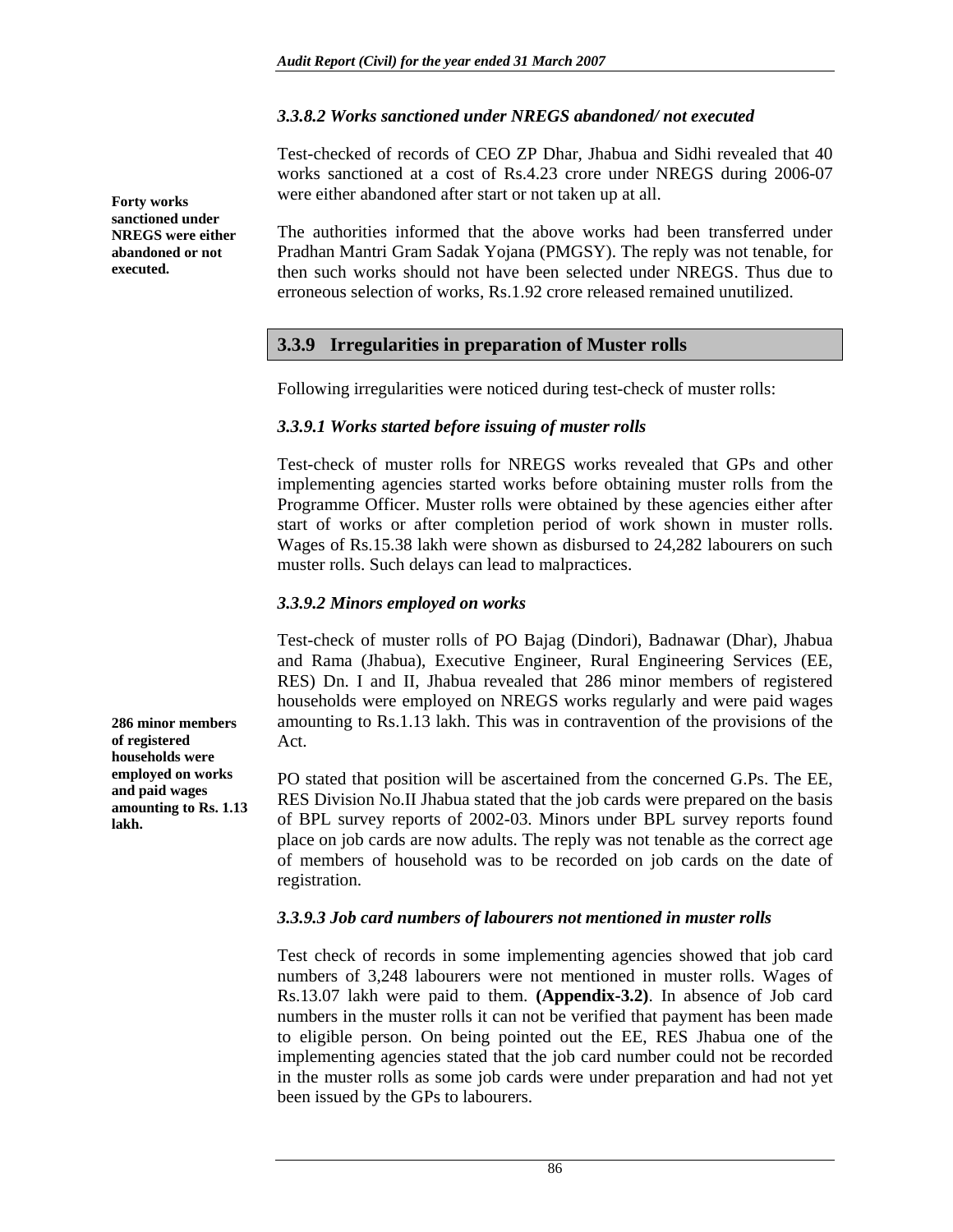### *3.3.9.4 Same labourers shown as working on different worksites in same period of muster rolls*

Muster roll is attendance register pertaining to a particular worksite and for a particular period. It contains details such as the name of persons on work, job cards number, age, name of village, these details have to be filled in on very first day of work. Number of days worked and wages paid to workers are also shown on the muster rolls.

Test-check of muster rolls revealed that names of 96 labourers were appearing more than once in the muster rolls of same works or two different works which were being executed during the same period. The wages of Rs.0.99 lakh for 800 days have been paid to them. These entries were found in the muster rolls of GPs of Bajag block, Dindori (22 persons); Badnawar block, Dhar (9 persons); RES Dn. II, Jhabua (42 persons) and Project Officer, M.P. Livelihood Project, Dindori (23 persons). As a particular person could work only at a particular site, attendance in different muster rolls for the same date was not possible. Such double entries in muster rolls were not detected by the Sub-Engineer or SDO at the time of verifications of labour attendance, wage payment and even during inspection of running works by district authorities. This showed lack of control of authorities on implementing agencies.

### *3.3.9.5 Other irregularities in muster rolls*

The other irregularities noticed in the maintenance of muster rolls at GP levels/ other implementing agencies were as under:-.

- $\triangleright$  Date of issue of muster rolls was not mentioned on muster rolls.
- ¾ Code number of work was not mentioned on muster rolls.
- ¾ Age and name of villages of labourers were not mentioned in muster rolls.
- ¾ Certificate of payment was not recorded on muster rolls by Secretary/ Sarpanch.
- ¾ Measurement/valuation of work done not recorded in most of the muster rolls.

### **3.3.10 Wages**

Every person working under scheme was entitled to wages at the minimum wage rate fixed by the State Government. Wages should be paid on weekly basis. The irregularities noticed were as under:

**96 labourers appear more than once in muster roll of same or different works for same period. The wages of Rs. 0.99 lakh paid to such labourers.**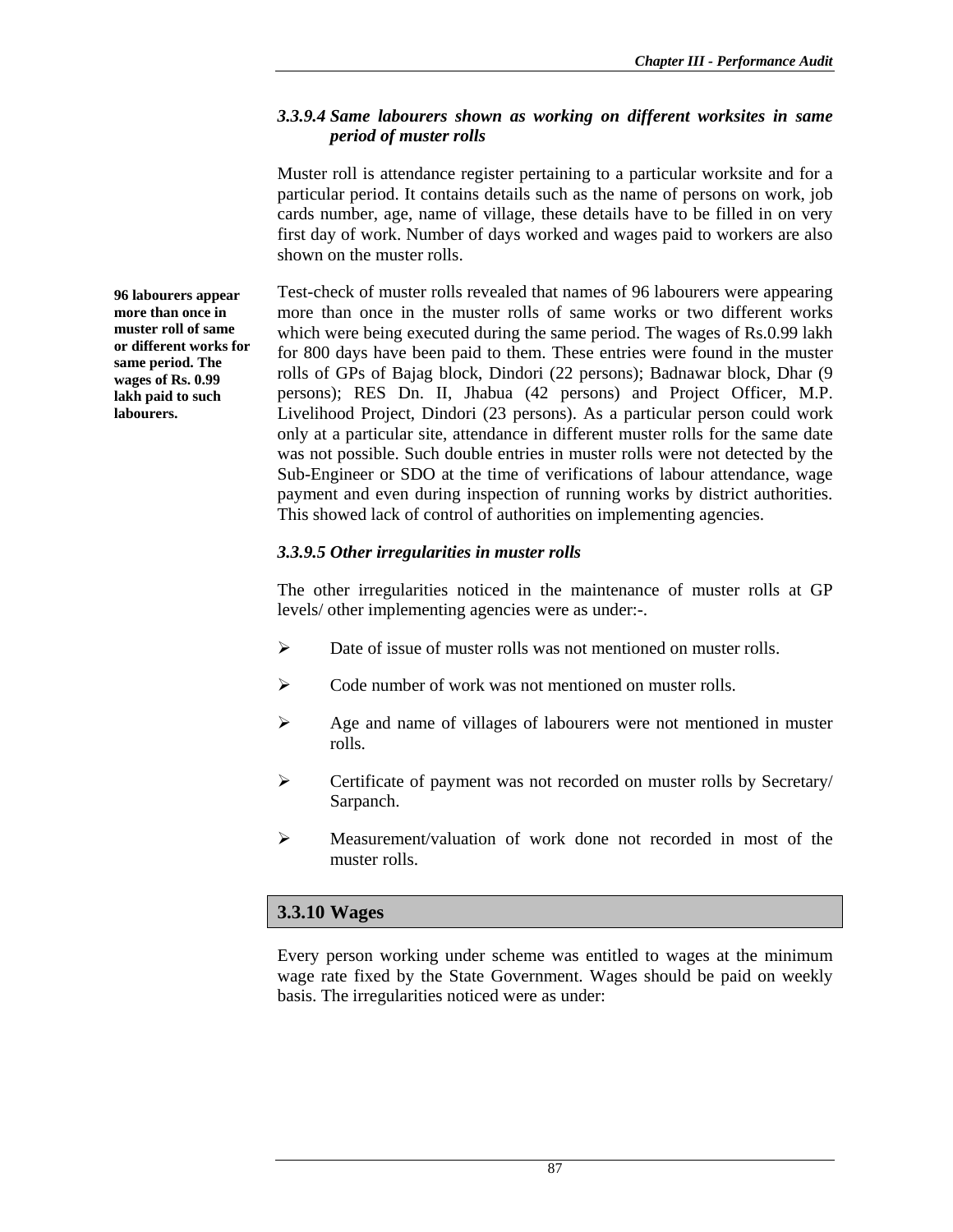### *3.3.10.1 Delay in payment of wages*

**Wages of Rs. 62.69 lakh paid to 13,868 labourers delayed by one to six months in contravention of the Act.** 

Test-checks of records of GP/PO of Barwani, Dindori, Dhar, Jhabua, and Sidhi districts revealed that wages of Rs.62.69 lakh were paid to 13,868 labourers with a delay of one to six month in these districts **(Appendix-3.3).** On being pointed out it was stated that due to delay in measurement the wages could not be paid on time. The reply was not tenable as the competent authorities failed to insist upon sub-engineers to take measurements on time so the wages could be paid within the prescribed time limit.

Further test check of records of EE, RES Dn. I Jhabua also showed that muster rolls carried a number of cutting, over writing and use of erasing fluid. In three works (one work each in EE, RES Dn. I Jhabua, GP Sarai (Sidhi) and GP Takali (Barwani)) payment of Rs.2.83 lakh to labourers was recorded on the muster rolls at dates prior to the date of completion of work.

### **3.3.11 Inspection, Monitoring and Evaluation**

**Inspections were not carried out at prescribed norms. The district/block wise studies not conducted.** 

The State Government prescribed norms for inspections as two percent at State level, ten percent at District level and 100 percent at Block and GP level. The implementation of schemes was also to be monitored through National Quality Monitors (NQM) State Quality Monitors (SQM) and a comprehensive Monitoring Information System (MIS) was to be developed. District and block wise evaluation studies were to be conducted for annual ranking of districts and blocks on the basis of their performance.

Test-check of records of selected CEO/PO of ZP/Block revealed that inspections were not carried out at district/block levels according to prescribed norms. Inspection and monitoring register were not maintained at any level. No action was taken on inspection reports of NQM and SQM. The district/block wise studies were not conducted by the SEGC/ DPC, so the performance of NREGS at district/block level could not be assessed.

CEOs/POs stated that the necessary records of inspections would be maintained for annual ranking.

### **3.3.12 Social audit and grievances redressal**

#### *3.3.12.1 Social Audit not conducted*

Social audit is a continuous process and to be conducted regularly by Gram Sabha or Vigilance Monitoring Committee (VMC) while the works are being executed. Social audit of NREGS was not taken up at GP level. Even the Social Audit Forum was not formed at village level.

### *3.3.12.2 Non conducting of Internal Audit*

Though Internal Audit Cell was established at State and District levels but no internal audit was found conducted by district audit cell.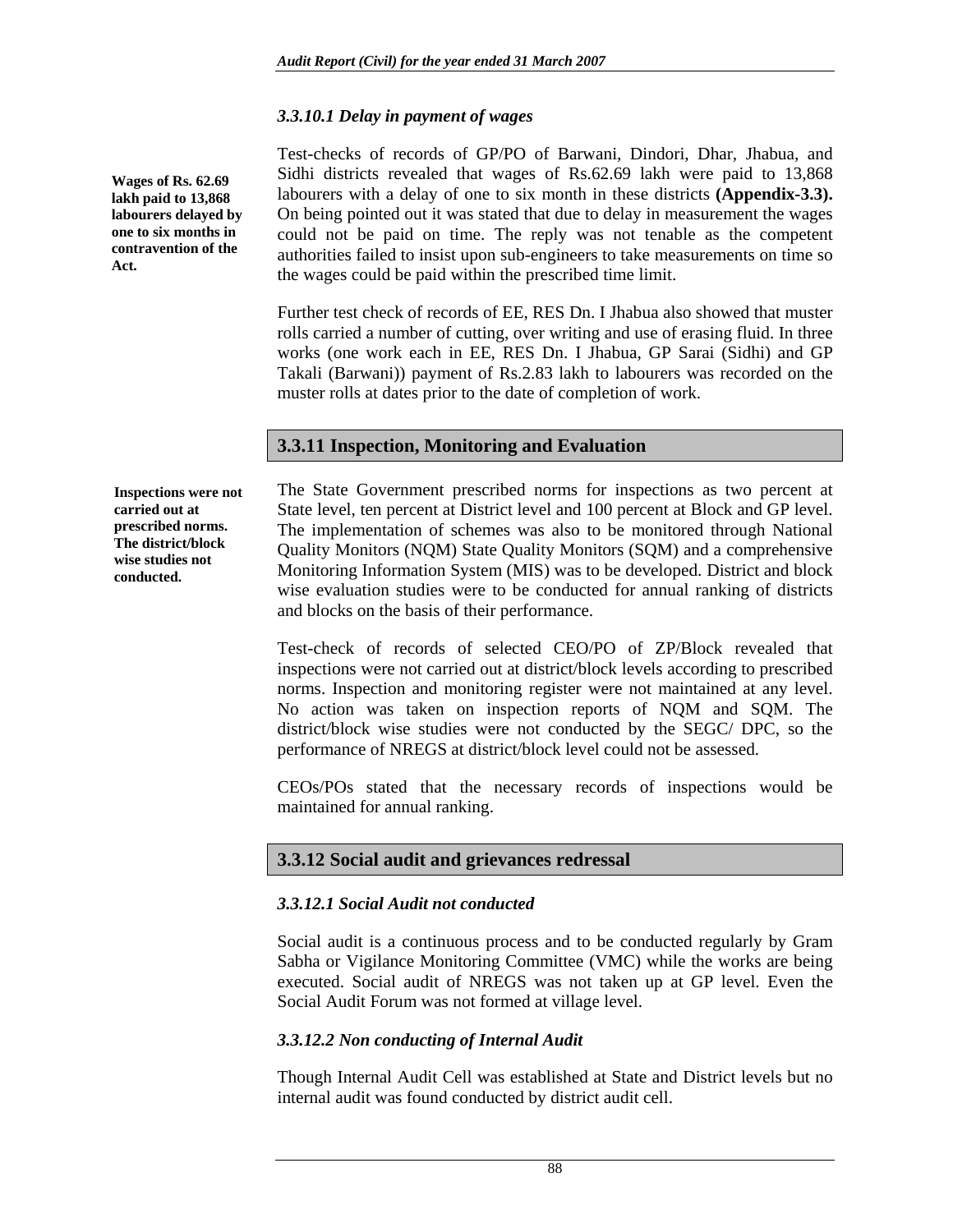#### *3.3.12.3 Non-conducting of Muster Rolls Verification*

**The work of muster rolls verification as desired by MORD New Delhi was not taken up by the district authorities.** 

Ministry of Rural Development, (MORD) New Delhi, issued instructions (May 1st 2007) to carryout a time bound campaign for muster rolls verification from 1 June 2007 and a detailed report on verification and action taken was to be placed on the website www.nrega.nic.in by the DPC and a summary report was to be sent to MORD up to 30 June 2007.

Test-check of records of CEOs ZP in selected districts revealed that work of muster rolls verification had not been taken up. Even SEGC did not issue any further instructions to take up muster roll verification in all the districts.

### *3.3.12.4 Non-furnishing photocopies of paid muster rolls to PO*

In the four test checked districts Rs.136.96 crore (Jhabua (Rs.33.17 crore), Dindori (Rs.26.30 crore), Barwani (Rs.48.17 crore) and Sidhi (Rs.29.32 crore)) had been provided to the Line Departments for NREGS but photocopies of paid muster rolls of NREGS work executed by Line Departments were not furnished to the PO as required.

These muster rolls were not available for public inspections.

## **3.3.13 Conclusion**

Review of NREGS showed that no separate annual plan was prepared. Names of minor members of families were found recorded on job cards. Employment demand and Employment registers were either not maintained or found incomplete so the actual demand of employment and employment provided was not ascertainable. Not only minors were employed on NREGS works, but the same person was shown working on different sites during the same period on muster rolls. Measurement of work done was not taken timely resulting in delay in payment of wages. No records were maintained regarding inspections and monitoring done under the scheme. No internal audit was carried out during 2006-07. Social audit of NREGS works was not taken up.

### **3.3.14 Recommendations**

Following recommendations are proposed for NREGS: -

- ¾ Proper maintenance of Employment demand and Employment provided registers should be insisted upon.
- ¾ Job cards should be reviewed for correctness of details and photographs of households pasted on them.
- ¾ Records of inspections and monitoring carried out should be maintained at each level.
- $\triangleright$  Internal audit wing should be strengthened and internal audit should be carried out regularly.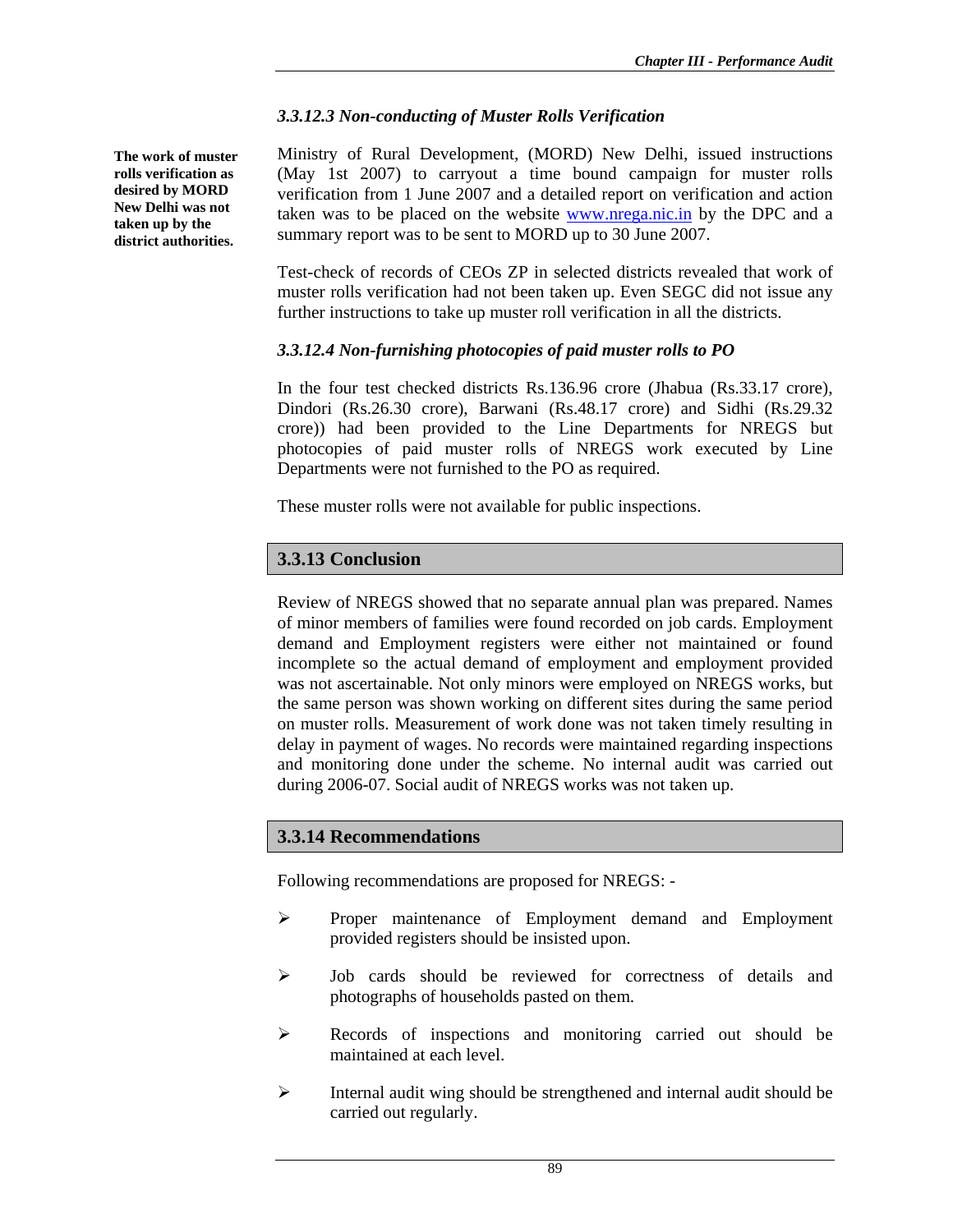¾ The Line Departments should send photocopies of paid muster rolls to PO regularly.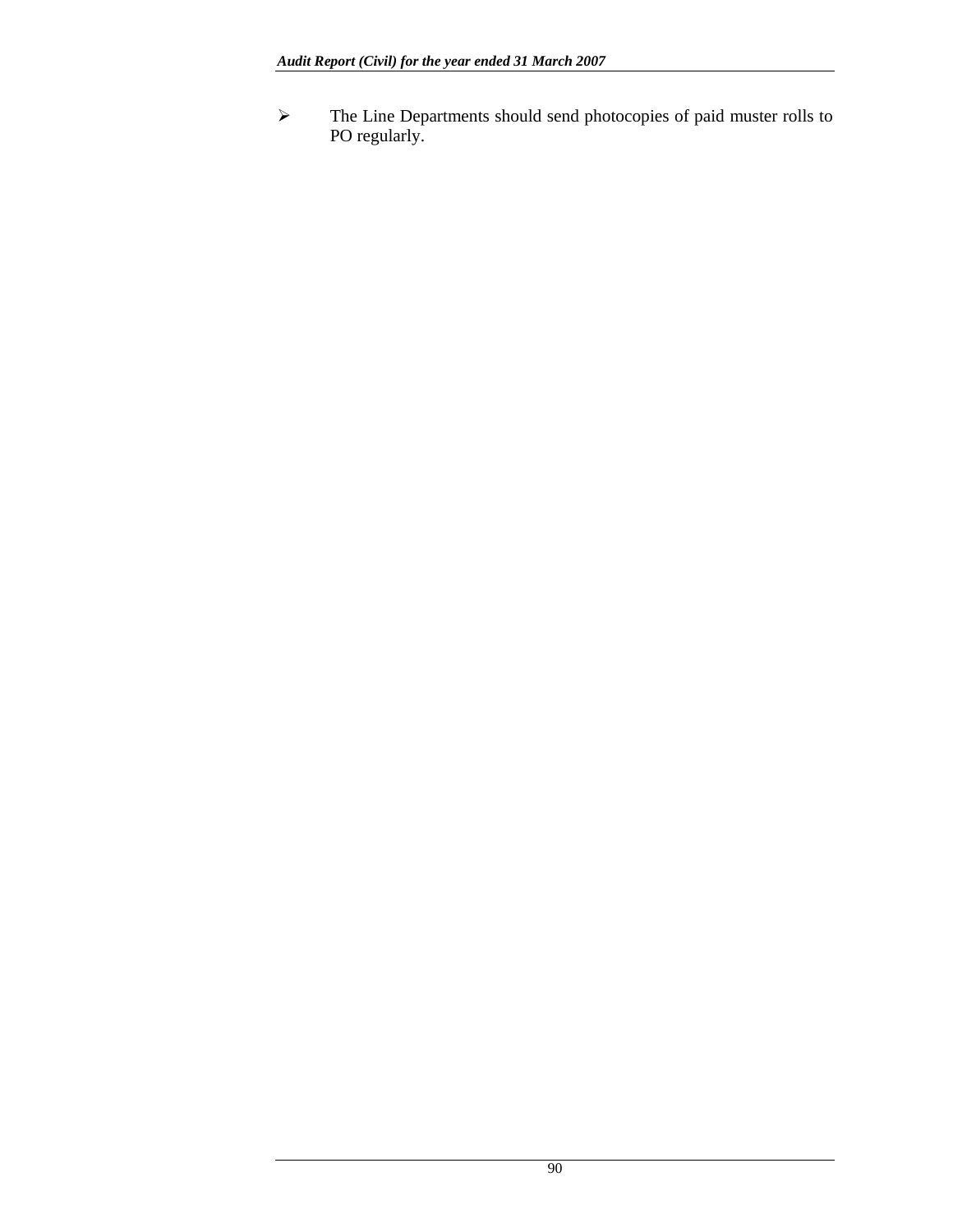# **Public Health Engineering Department**

### **3.4 Accelerated Rural Water Supply Programme**

#### *Highlights*

*Government of India (GOI) launched (February, 1986) National Drinking Water Mission to cover an ongoing centrally sponsored scheme - Accelerated Rural Water Supply Programme (ARWSP). It aimed to provide safe and potable water at 40 liters per capita daily (lpcd) to all rural villages and habitations in the States.* 

*ARWSP continued to be implemented till 1998-99 though it was envisaged that all the habitations would be covered during 8th Plan period and implementation of the programme would be discontinued by end of the 8th Plan. However, the objectives of the programme could not be attained as envisaged. The programme continued to be implemented during 9th Plan.* 

*The GOI, with certain relaxation of norms and change of inter state allocation criteria, decided (29 July 2002) to cover all the rural habitations*  by the year 2004 of the 10<sup>th</sup> Plan. However, the programme was continued to *the end of 10th plan i.e. 2006-07. Some important findings of the performance audit are given below:* 

**Despite an investment of Rs.3,045.64 crore, on implementation of ARWSP in the State since 1992 1,777 habitations still did not have any source of drinking water and 14,840 habitations remained partially covered.** 

*(Paragraphs 3.4.6.2 and 3.4.6.4)* 

**Government not only failed to provide matching share of Rs.118.73 crore under Minimum Needs Programme (MNP) but also failed to utilize ARWSP funds of Rs.165.33 crore during 2002-07.** 

*(Paragraph 3.4.6.2)* 

**The re-emergence of 36,470 problem habitations negated the impact of the programme.** 

*(Paragraph3.4.6.4)* 

**Priority was given to partially covered (PC) habitations over not covered (NC) habitations.** 

*(Paragraph 3.4.6.4)* 

**Piped Water Supply Scheme (PWSS) were to be completed within two to three years but despite investment of Rs.251.29 crore, 813 schemes were still in progress and work on 610 schemes was not taken up. Also priority was not given to the incomplete schemes in 10 districts test checked.** 

*(Paragraph 3.4.7.2)*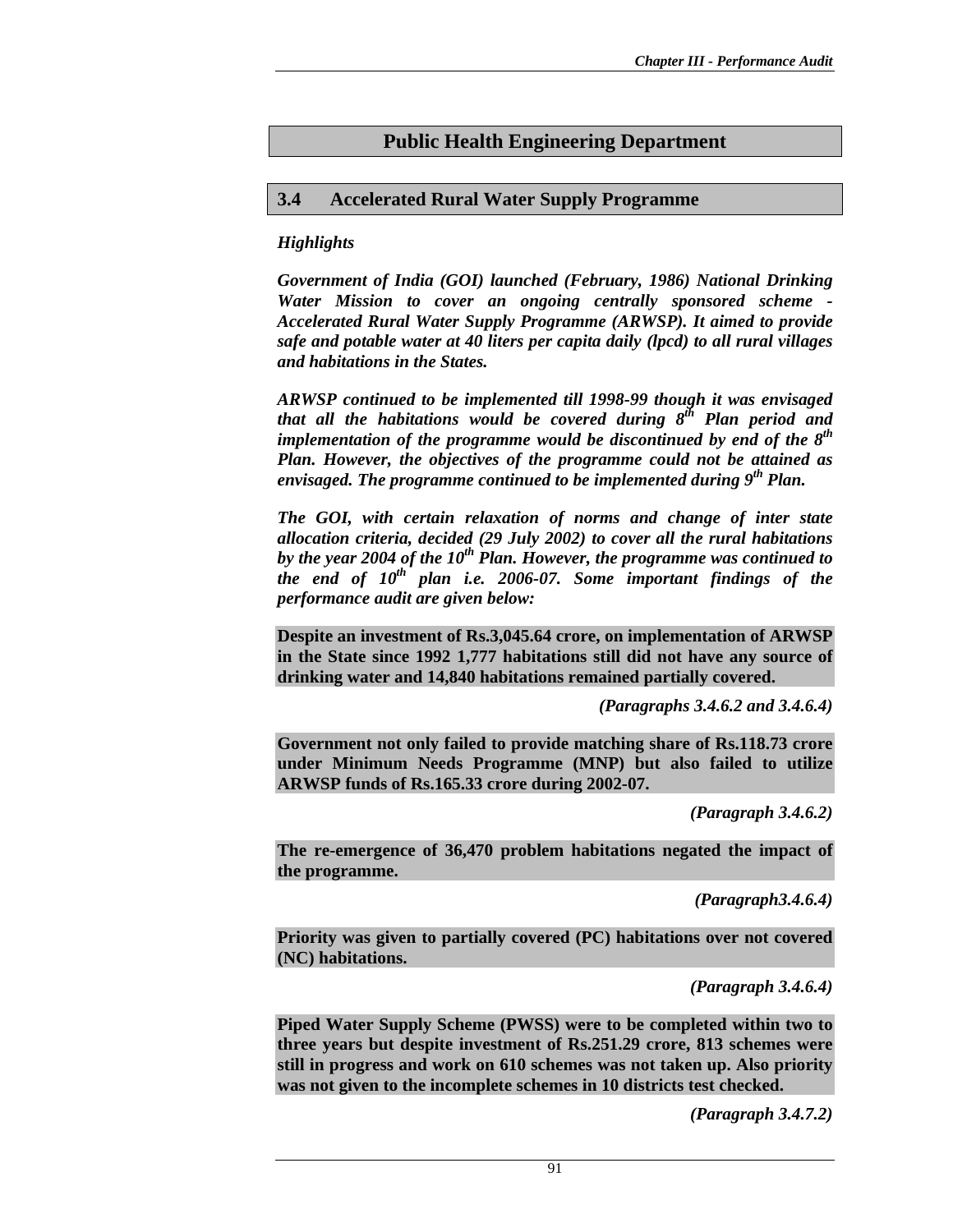**As many as 6,837 habitations are still facing water quality problems. Poor monitoring of water quality created health hazards.** 

*(Paragraphs 3.4.8.1 and 3.4.8.3)* 

**Inadequate maintenance and non-adoption of scientific source finding methods resulted in increase in defunct schemes and failure of sources up to 15.53** *per cent***.** 

*(Paragraphs 3.4.8.5 and 3.4.8.6)* 

**Out of 2,890 Swajaldhara Schemes, only 728 schemes were completed and 103 schemes were handed over to Village Water Sanitation Committees (VWSCs). Inadequate community involvement and poor functioning of VWSCs noticed in Divisions test-checked.** 

 *(Paragraph 3.4.9.2)* 

#### **3.4.1 Introduction**

#### *3.4.1.1 Programme background*

Supply of drinking water to public is primarily the responsibility of the State Governments. However, being a priority on national agenda, it had also attracted the intervention of the Government of India (GOI), who had launched (1972-73), the Accelerated Rural Water Supply Programme (ARWSP) to supplement the efforts of the State Governments with cent *per cent* grant-in-aid. However, with the introduction of Minimum Need Programme (MNP) in the State Sector in 1974-75, the ARWSP which was withdrawn. It was subsequently revived in 1977-78 when the progress of supply of safe drinking water to the identified problem villages<sup>33</sup>under MNP was not found to be satisfactory. The programme was taken-up on a mission mode and the National Drinking Water Mission (NDWM) was launched in 1986 which was subsequently renamed as Rajeev Gandhi National Drinking Water Mission (RGNDWM) in 1991.

Under the programme, provision of safe drinking water of 40 litres per capita per day (LPCD) for human consumption and additional 30 LPCD for animals in hot and cold desert-ecosystems in the States implementing the Desert Development Programme was to be made. The water source was to exist within 1.6 km of the habitation in the plains and within an elevation of 100 meters in the hilly areas. With normal output of 12 liters per minute, one hand pump or stand post was to be set up for every 250 persons. Priority was to be given to the villages without assured source of drinking water, followed by partially covered (PC) problem villages.

 $\overline{a}$ 

*<sup>33</sup> A Census village without assured source of drinking water within a distance of 1.6 km. or where the available water has excessive salinity, fluoride, iron, arsenic, nitrate or other toxic elements or where diseases like cholera etc. are endemic.*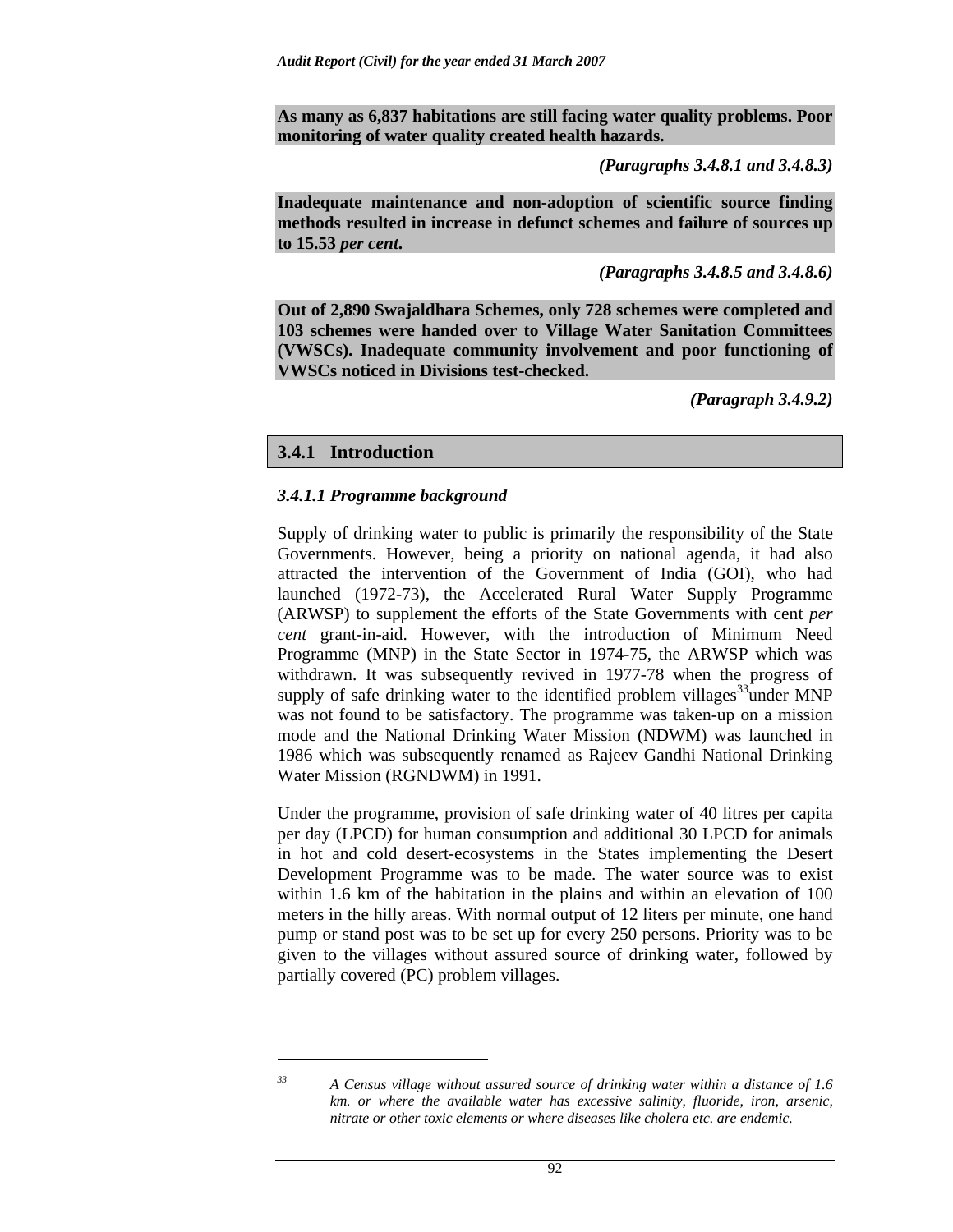The programme envisaged coverage of all rural habitations of the State during the  $8<sup>th</sup>$  Plan period (1992-1997). However, this could not be achieved even in 9<sup>th</sup> Plan period due to lack of sufficient funds and re-emergence of problem habitations<sup>34</sup>etc. In April 1999, GOI, however, restructured the programme and re-categorized habitations with reference to adequacy and safety factors as Not covered / No safe source (NC/NSS) and Partially covered/ Safe source (PC/SS) and remaining as Fully Covered (FC). It further introduced the concept of Sector Reforms to achieve the goal of providing safe drinking water to all rural habitations by institutionalizing community participation in capital cost sharing, operation and maintenance etc. in identified pilot districts. This later became "Swajaldhara" (25 December 2002).

### *3.4.1.2 Evolution of ARWSP*

Considering the recommendations (12 September 2001) of Expenditure Reforms Commission, the GOI, Ministry of Rural Development (MORD) decided (29 July 2002) to implement the ARWSP with certain relaxation of norms and increase in weightage for NC and PC habitations in allocation criteria by covering all rural habitations by the year 2004 of the  $10<sup>th</sup>$  Plan. The envisaged objectives were not achieved and ARWSP was continued after end of  $10^{th}$  Plan (2007).

### *3.4.1.3 Prime objectives and priorities*

The prime objectives and priorities of the programme as modified (August 2000 and July, 2002) by GOI were to:-

- ¾ ensure coverage of all rural habitations especially to reach the unreached with access to safe drinking water;
- $\triangleright$  tackle the problem of water quality in affected habitations;
- $\triangleright$  preserve the quality of water by institutionalising water quality monitoring and surveillance through a catchment area approach; and
- $\triangleright$  ensure sustainability of systems and sources;

### **3.4.2 Organisational structure**

 $\overline{a}$ 

The Public Health Engineering Department (PHED), the nodal department for implementation of ARWSP in the State, is headed by Engineer-in-Chief (E-in-C) who is under the administrative control of the Secretary (PHED). There are four zones; each headed by a Chief Engineer (CE), with their headquarters at Bhopal, Gwalior, Jabalpur and Indore, and mechanical formation headed by a CE stationed at Bhopal. There are 55 Divisions (48 Civil and seven Mechanical) in 48 Districts of the State for executing the programme, each headed by Executive Engineer (EE).

*<sup>34</sup> A rural habitation not having any safe water source with a permanently settled population of 20 Households or 100 persons, which ever is more.*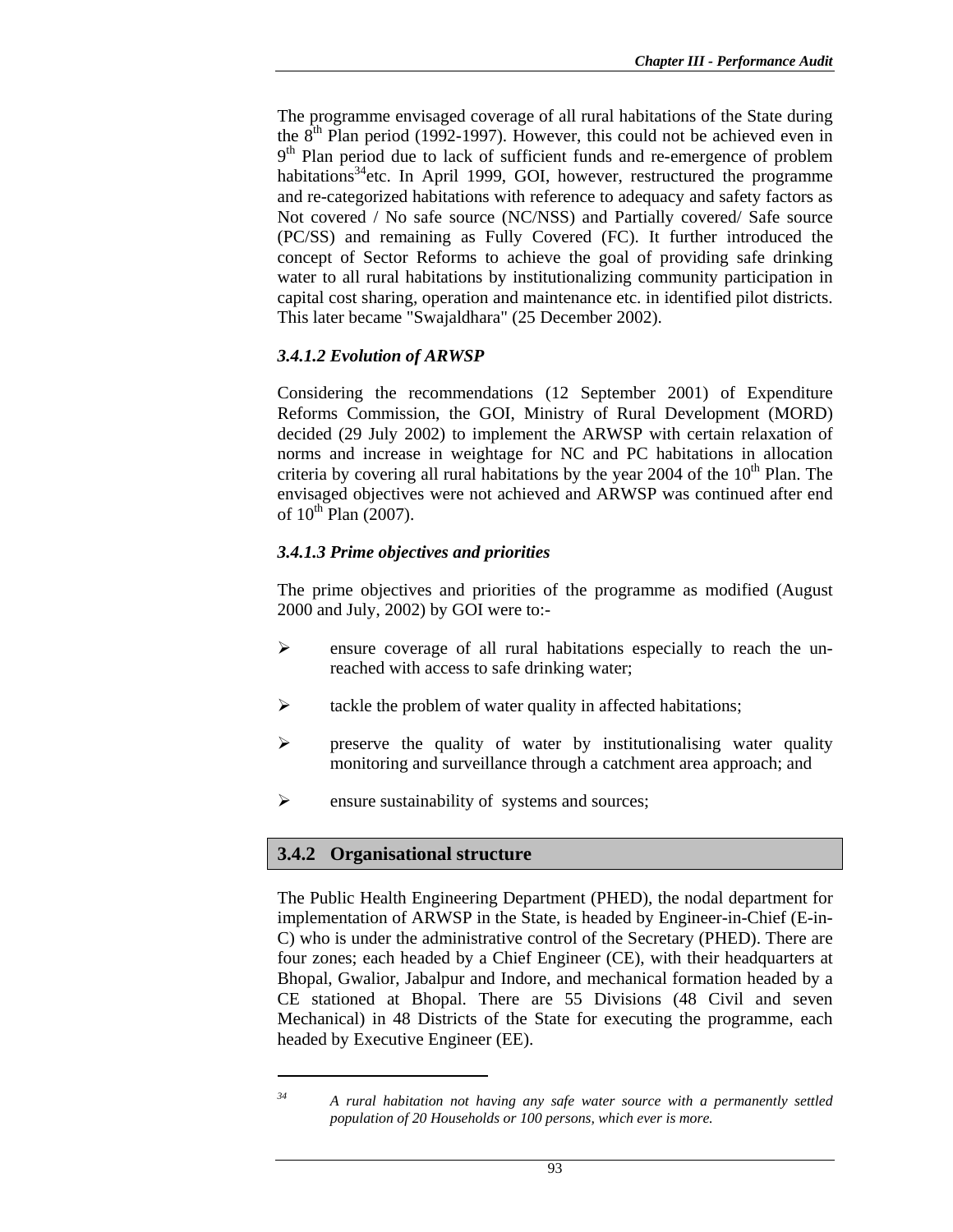## **3.4.3 Audit objectives**

The objectives of performance audit were to assess whether the:

- ¾ methodology for selection of habitations for coverage was proper and efficient;
- $\triangleright$  survey for identification of water sources was adequate and result oriented;
- $\triangleright$  fund management was efficient and was as per GOI guidelines for the programme;
- ¾ drinking water quality problems were identified and tackled in accordance with GOI instructions;
- $\triangleright$  execution of the programme was carried out effectively, efficiently and economically; and
- $\triangleright$  water quality monitoring and surveillance was proper and effective.

# **3.4.4 Audit Criteria**

The audit findings were based on the following criteria:

- ¾ GOI Guidelines on implementation of Accelerated Rural Water Supply Programme (August 2000 as modified in July 2002).
- ¾ Guidelines on "Swajaldhara"(June 2003).
- ¾ Memorandum of Understanding (MOU) between GOI and State.
- ¾ Guidelines for survey of drinking water supply status in rural habitations (February 2003).
- ¾ Guidelines on National Rural Drinking Water Quality & Surveillance Programme (January 2006).
- ¾ National Water Policy (April 2002).
- ¾ Guidelines for schemes and projects on sustainability under ARWSP.
- ¾ Draft Project Reports of the schemes under ARWSP.

### **3.4.5 Scope of Audit**

Audit had earlier reviewed the implementation of the programme during the period 1996-2001 and its results were included in Audit Report of the Comptroller & Auditor General of India (Civil) Volume-II, for the year ended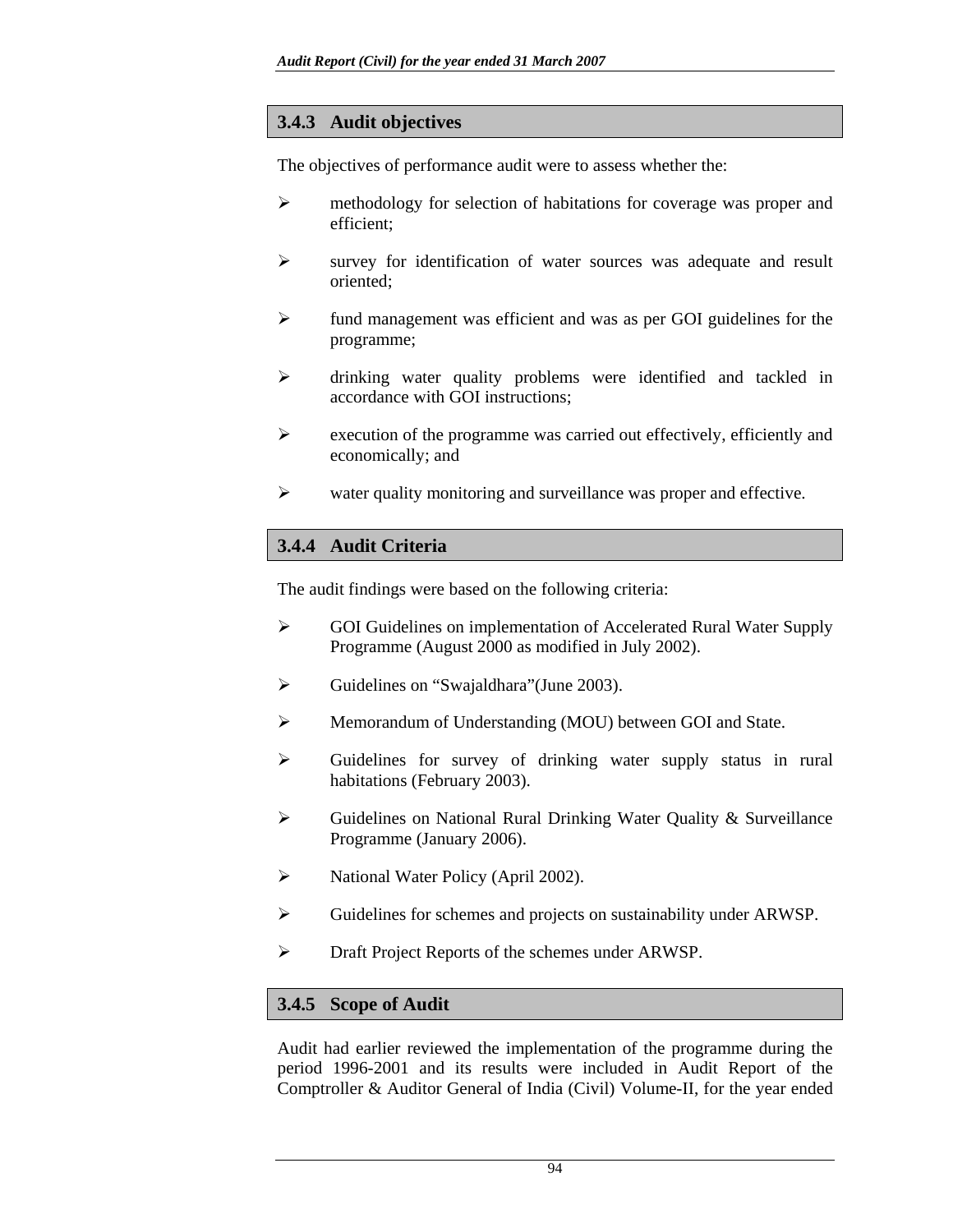31<sup>st</sup> March 2001, Government of Madhya Pradesh.

This Performance Audit for the period from 2002-03 to 2006-07 aims at examining deficiencies in planning, unscientific identification of water sources, expenditure on non-priority areas, incorrect reporting of financial achievements etc. and its overall impact on achieving the primary objective of providing adequate and safe drinking water to all rural habitations, especially to the problem ones, in the most cost effective manner. For this purpose, an entry conference with the entity represented by the Engineer-in-Chief, MPPHED was held on 19 June 2007 with a view to explain the audit objectives and criteria etc. Test check of records in 12 Districts<sup>35</sup>/ Divisions (11 Civil and one Mechanical), selected through simple random sampling method, was conducted between February and September 2007, accordingly the findings are as under:-

### **3.4.6 Financial outlay and expenditure**

#### *3.4.6.1 Funding Pattern*

GOI provided assistance entirely under ARWSP on the condition that matching provisions/expenditure under the State Sector Minimum Needs Programme (MNP) be provided by the State. At least 25 *per cent* funds of the ARWSP were to be earmarked for drinking water supply to the scheduled caste and another minimum 10 *per cent* for scheduled tribe population. Funds for Sub-Mission projects<sup>36</sup> were to be contributed by GOI and GOMP in the ratio of 75:25. Up to 15 *per cent* of the funds were to be earmarked for Operation and Maintenance  $(O \& M)$  of assets subject to matching grant provided by the State under MNP.

Under "Swajaldhara" 90 *per cent* of capital cost of schemes for service level of 40 lpcd and 80 *per cent* capital cost of schemes for habitations requiring improvement of service level up to 55 lpcd was to be borne by the GOI. Balance cost was to be shared by the user community along with shouldering full responsibility for subsequent  $O & M$  of assets.

#### *3.4.6.2 Funds released and utilized*

 $\overline{a}$ 

Expenditure of Rs.1,829.32 crore was incurred on ARWSP in the State during 1992-2001. Further expenditure of Rs.1,216.32 crore was also incurred during the period from 2002-03 to 2006-07. The details of funds released by GOI & State Government (GOMP) and utilized under ARWSP and MNP were as under:

*<sup>35</sup> Civil Divisions-Bhopal, Chhindwara, Dindori, Jabalpur, Khargone, Katni, Rajgarh, Raisen, Shahdol, Seoni, Sagar and Mechanical Division- Bhopal.* 

*<sup>36</sup> Sub-Mission projects are undertaken under ARWSP for providing safe drinking water to habitations facing water quality problems like fluoride, Arsenic, Brackishness and excess iron etc, and for sustainability of sources through rain water harvesting, artificial recharge, check dams and dykes etc.*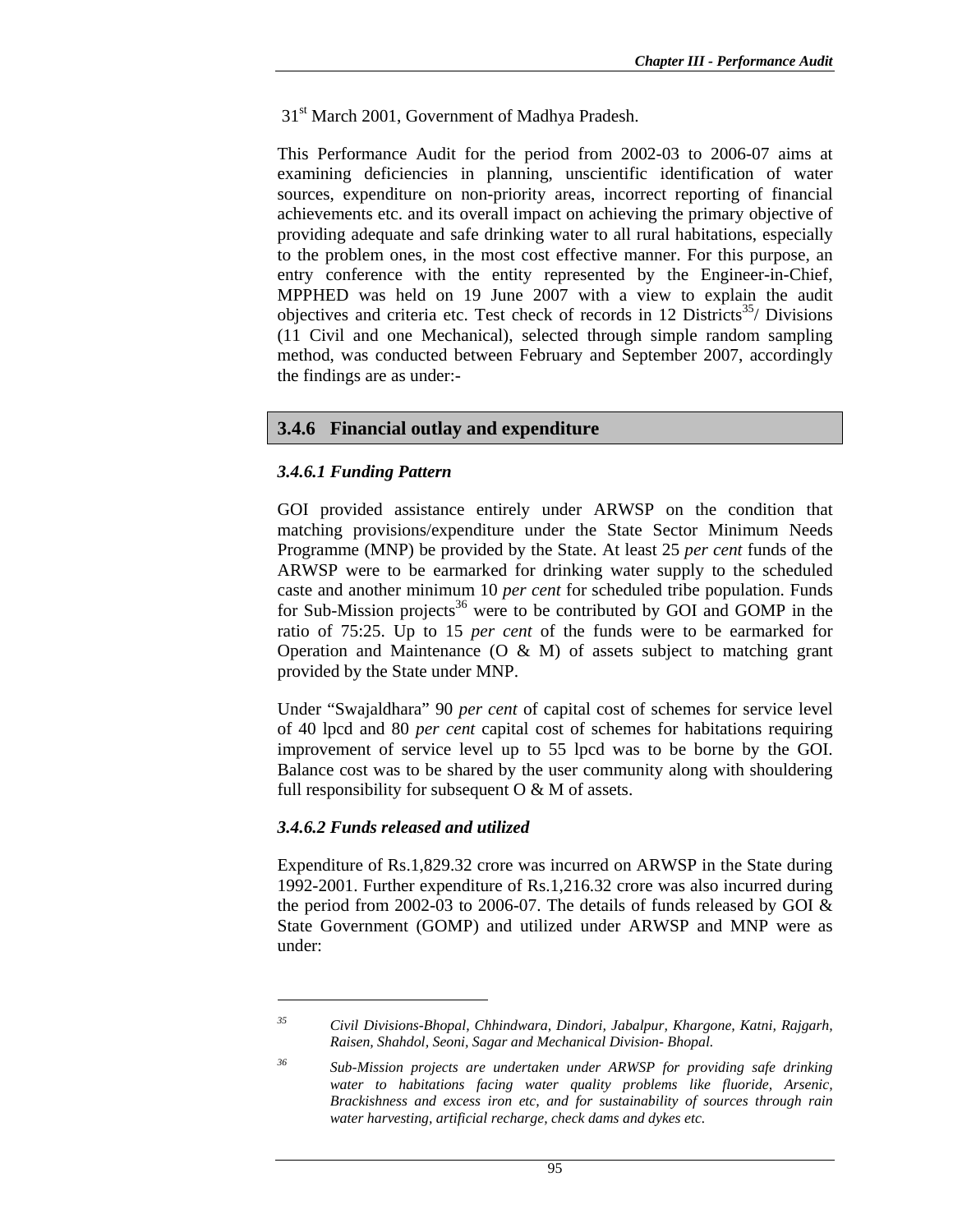| Year         | <b>Central release</b> | State's release | <b>Total release</b> |              | <b>Expenditure</b> | <b>Total</b> |                        | <b>Under utilization of funds</b> |  |
|--------------|------------------------|-----------------|----------------------|--------------|--------------------|--------------|------------------------|-----------------------------------|--|
|              | (ARWSP)                | (MNP)           |                      | <b>ARWSP</b> | <b>MNP</b>         | expenditure  | <b>ARWSP</b>           | <b>MNP</b>                        |  |
| 2002-03      | 91.98                  | 124.38          | 216.36               | 75.68        | 117.35             | 193.03       | 16.30                  | 7.03                              |  |
| 2003-04      | 108.51                 | 115.61          | 224.12               | 92.39        | 108.95             | 201.34       | 16.12                  | 6.66                              |  |
| 2004-05      | 124.40                 | 89.55           | 213.95               | 97.32        | 75.25              | 172.57       | 27.08                  | 14.30                             |  |
| 2005-06      | 177.48                 | 153.50          | 330.98               | 169.04       | 151.14             | 320.18       | 8.44                   | 2.36                              |  |
| 2006-07      | 228.07                 | 168.17          | 396.24               | 179.70       | 149.50             | 329.20       | 48.37                  | 18.67                             |  |
| <b>Total</b> | 730.44                 | 651.21          | 1381.65              | 614.13       | 602.19             | 1216.32      | 116.31<br>$(15.92\% )$ | 49.02<br>$(7.52\% )$              |  |

 **(Rupees in crore)** 

**Data source- Figures intimated by the E-in-C, MP, PHED.** 

It was seen from above that:-

**State failed to provide matching share of Rs.118.73 crore and also did not utilize funds of Rs.165.33 crore.** 

The State Government failed to provide matching share of Rs.118.73 crore under MNP (during the years 2004-05, 2005-06 and 2006-07) and also failed to utilize funds of Rs.165.33 crore (Central funds- Rs.116.31 crore and State funds-Rs.49.02 crore) under ARWSP and MNP during the period from 2002- 03 to 2006-07. With the un-utilized funds<sup>37</sup>, the State could have provided drinking water facilities to 68.88 lakh rural populations through 27,555 tube wells.

The E-in-C stated (September 2007) that the State budget was prepared much before the allocations were intimated by the GOI, therefore, it was not possible for the State to provide exact allocations. Further the E-in-C attributed the under-utilization to delayed release of second instalments by GOI and delayed release of supplementary funds by GOMP. The reply was not tenable as matching grants were to be provided by the State under MNP well in time by making adequate provisions in annual budget in accordance with the assessed need as per annual action plans.

#### *3.4.6.3 Identification of status of drinking water supply and coverage*

The first nationwide rural habitation survey to assess status of drinking water supply was conducted through the State Governments in the year 1991. Accordingly, the GOI prepared a Comprehensive Action Plan (CAP-99) for coverage of habitations by the end of  $9<sup>th</sup>$  Plan.

**Survey (data) completed in 2003 was validated by GOI in August 2007.** 

 $\overline{a}$ 

At the instance of GOI, RGNDWM (19 February 2003) the State was to carry out a fresh survey with the objective of compiling reliable information on the status<sup>38</sup> of drinking water supply in rural habitations and schools, water sources tested for quality problems and details of existing safe drinking water supply system in such quality affected habitations. The survey was to be

*<sup>37</sup> As per ARWSP norms one hand pump (HP)/ stand post to be set up for every 250 persons and at an average cost of Rs.60,000 per HP.* 

*<sup>38</sup> A habitation with no safe source of drinking water or having water quality problem (like excess salinity, iron, fluoride etc.) could be categorized as No Source (NS)/ No Safe Source (NSS) habitation. The habitations having water supply between 10 LPCD to 40 LPCD were to be categorized as Partially Covered (PC) and remaining all as fully covered (FC) habitations having safe source of water.*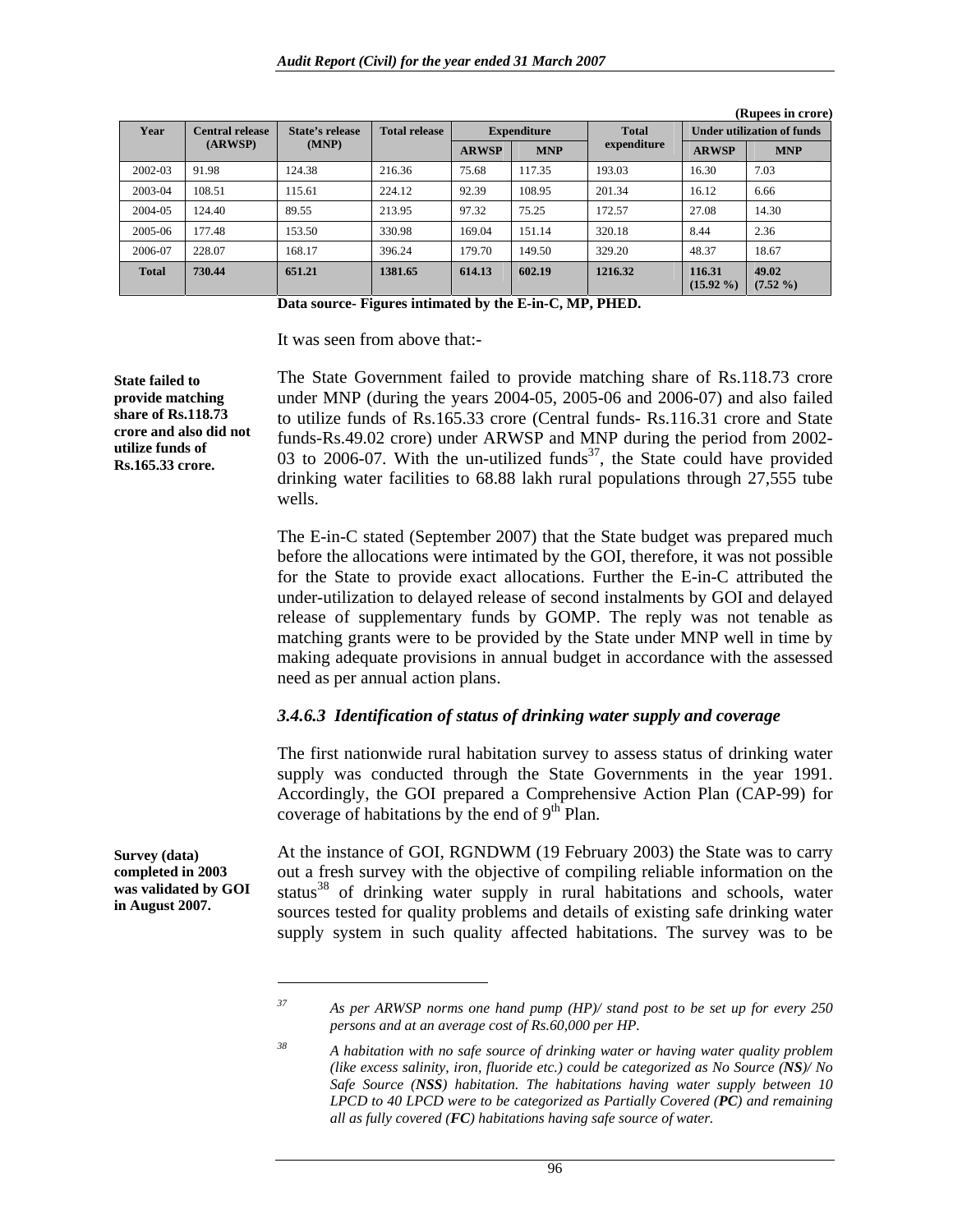completed by 31 March 2003 and was a pre-requisite for future funding both under ARWSP and "Swajaldhara" from 2003-04. At the State level the work was initiated on 26 March 2003 by appointing the District Collectors as Chief District Coordinators and Executive Engineers as Joint Coordinators. The survey continued till September 2003, but the survey data were validated by GOI only in August 2007.

The survey results disclosed that:

Out of the total 1,26,172 habitations of 45 districts of the State, there were 19,486 habitations (15.44 *per cent*) having no source or had drinking water supply level less than 10 lpcd; 31,376 partially covered habitations (24.86 *per cent*) having supply level between 10-40 lpcd and remaining 75,310 habitations (59.69 *per cent*) were fully covered.

The status of the total number of FC, PC and NC habitations and coverage thereof during the years 2002 to 2007 in the State were as follows:

| <b>Status</b> as<br>on 1 | <b>Habitations</b> |                                 |                                     | <b>PC</b> Habitations covered during<br>the year |               |                                         | NC Habitations covered during<br>the year |               |                        |                     |
|--------------------------|--------------------|---------------------------------|-------------------------------------|--------------------------------------------------|---------------|-----------------------------------------|-------------------------------------------|---------------|------------------------|---------------------|
| April                    | <b>Total</b>       | <b>Fully</b><br>Covered<br>(FC) | <b>Partially</b><br>Covered<br>(PC) | <b>Not</b><br>Covered<br>(NC)                    | <b>Target</b> | <b>Achievem</b><br>ent                  | Percent<br>achieved                       | <b>Target</b> | <b>Achieveme</b><br>nt | Percent<br>achieved |
| 2002                     | 111780             | 111780                          | $\mathbf{R}^*$                      | $\cdot$                                          | 5815          | 5442                                    | 93.58                                     | 6988          | 5834                   | 83.49               |
| 2003                     | 111780             | 111780                          | $\rightarrow$                       | $\cdot$                                          | 3535          | 3538                                    | 100                                       | 5305          | 3186                   | 60.00               |
| 2004                     | 126172             | 75310                           | 31376                               | 19486                                            | 4327          | 5385                                    | 124.45                                    | 9673          | 5287                   | 54.60               |
| 2005                     | 126172             | 83888                           | 28249                               | 14035                                            | 3807          | 9498                                    | 249.48                                    | 9000          | 6280                   | 69.70               |
| 2006                     | 126172             | 96365                           | 22113                               | 7694                                             | 6373          | 7433                                    | 116.63                                    | 6821          | 5920                   | 86.70               |
| 2007                     | 126172             | 109555                          | 14840                               | 1777                                             |               | Proposed to be covered during 2007-2012 |                                           |               |                        |                     |

*Source: Statement of status of habitations prepared & intimated by the E-in-C, MPPHED.* 

**\*** *Note: There were no balance habitations for coverage during 2002-03 & 2003-04 against CAP-99, however the targets were fixed by the Department as per actual field conditions.* 

**3.4.6.4** It was observed that 57,803 habitations (PC 31,296 and NC 26,507) were covered at a cost of Rs.1,216.32 crore though 16,617 habitations (PC 14,840 and NC 1,777) had remained uncovered up-to March 2007. On analyzing the above, following points were found by audit:-

- ¾ Priority was wrongly given to PC habitations (coverage ranged between 116 and 249 per cent) as compared to NC habitations (coverage ranged between 54 and 86 *per cent*).
- $\triangleright$  As per survey 2003, the department identified 50,862 problem habitations (14,392 new and 36,470 slipped back habitations from FC category to PC & NC category because of the depletion of yield of water sources) against which targets for coverage of 61,644 (23,857 PC and 37,787 NC) habitations were fixed by the department and there against 57,803 (31,296 PC and 26,507 NC) habitations were covered during the plan period. This indicated that the surveys were unrealistic.

**Priority was wrongly given to PC instead to NC Habitations.**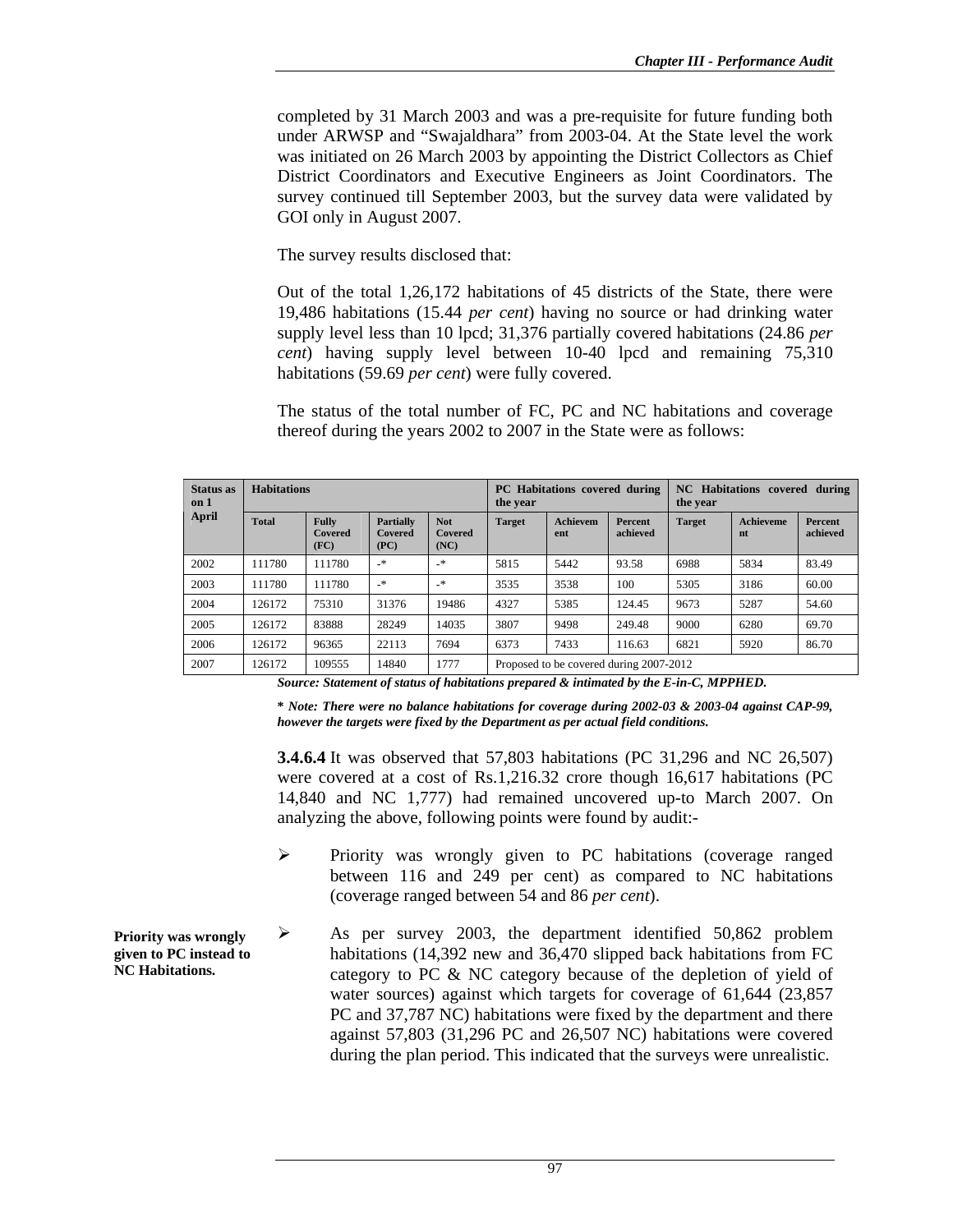¾ Despite providing excess coverage to 6,941 habitations, 16,617 problem habitations (14,840 PC and 1,777 NC) remained uncovered which were deferred for coverage during subsequent plan period. These indicate inadequacies in implementation of the programme in the State leading to reemergence of 36,470 problem habitations, negating the impact of the programme.

The E-in-C stated (September 2007) that the  $10^{th}$  Plan was prepared in 2001, while survey was conducted in 2003, therefore, both were not related to each other. The coverage of habitations was done as per targets fixed by GOI, considering local priorities and drought situations in some pockets of the State. The reply was not tenable as the Department had to prepare their AAPs in accordance with the survey data.

**3.4.6.5** According to survey (2003), out of 19,486 NC habitations, there were 8,961 habitations under Tribal Sub Plan (TSP) area and 4,537 under Special Component Plan (SCP) area. The Government had proposed for coverage of these 13,498 habitations by end of 2006-07. The position of coverage and expenditure was as under:

| Year         |                               | <b>Tribal Sub Plan (TSP)</b>                               | <b>Special Component Plan (SCP)</b> |                                                            |  |
|--------------|-------------------------------|------------------------------------------------------------|-------------------------------------|------------------------------------------------------------|--|
|              | <b>Habitations</b><br>Covered | <b>Expenditure</b><br><b>Incurred</b><br>(Rupees in crore) | <b>Habitations</b><br>Covered       | <b>Expenditure</b><br><b>Incurred</b><br>(Rupees in crore) |  |
| 2002-03      | 1,518                         | 57.47                                                      | 1,565                               | 29.85                                                      |  |
| 2003-04      | 1,819                         | 41.89                                                      | 932                                 | 47.19                                                      |  |
| 2004-05      | 3.187                         | 42.20                                                      | 1,420                               | 28.90                                                      |  |
| 2005-06      | 3,151                         | 61.94                                                      | 4,450                               | 70.76                                                      |  |
| 2006-07      | 2,177                         | 69.77                                                      | 3,249                               | 107.27                                                     |  |
| <b>Total</b> | 11,852                        | 273.27                                                     | 11,616                              | 283.97                                                     |  |

In would be seen from the above that the actual coverage of ST/SC habitations exceeded by 2,891 habitations under TSP and 7,079 habitations under SCP. Further, the 25 *per cent* ARWSP funds required to be earmarked for SC population were not provided by the Government during the years 2002-03 and 2005-06.

**3.4.6.6** At the beginning of the year 2002, there were total 67,874 rural schools in the State, of which 32,089 schools had no drinking water facilities. Against this a target for covering 21,000 schools was fixed and 15,921 schools were provided drinking water facilities during 2002-03 to 2004-05.The department, however, identified 88,591 schools, of which 22,902 schools were without drinking water facilities as on 1 April 2005 and targeted for coverage under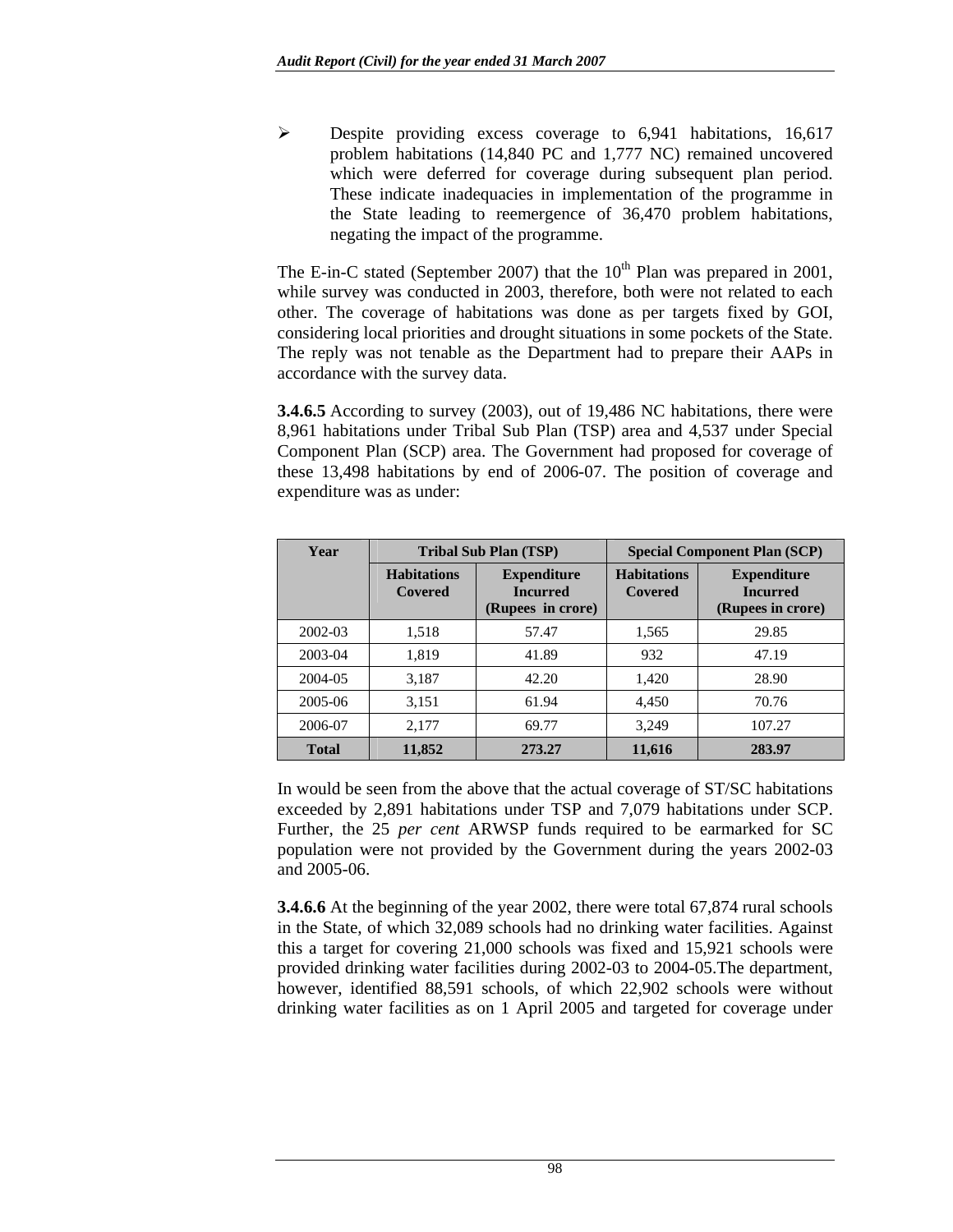Bharat Nirman<sup>39</sup>. After coverage of 19,957 schools (during 2005-06 to 2006-07), 2,945 schools (12.86 *per cent*) were yet to be covered as of March 2007. The targets fixed for coverage of 43,902 schools and 35,878 schools that were reported covered during five years thus had apparently no relation with the actual number of schools requiring drinking water facilities in the State.

### **3.4.7 Implementation**

**Contrary to priority norms FC habitations were covered even when NC/PC habitations existed.** 

#### *3.4.7.1 Prioritization of FC habitation over NC/PC habitations in some cases*

According to the ARWSP guidelines the existing FC habitations were to be covered only after coverage of all the problem habitations in the entire State subject to the condition that beneficiary of the relaxed norms were willing to share 10 *per cent* capital cost and full responsibility of subsequent O&M of the assets.

Scrutiny of records in six divisions, however, revealed that contrary to the priority norms, augmented drinking water facilities to existing FC habitations were provided during 2006-07. An expenditure of Rs.3.85 crore was incurred on construction of  $705$  tube wells<sup>40</sup>, for these FC habitations at the cost of uncovered NC/PC habitations awaiting drinking water facilities.

The E-in-C stated that only such works were undertaken which were most essential and even GOI had relaxed norms under such critical conditions. The reply was not tenable because the conditions attached with relaxations by GOI was only on achievement of the targets set for coverage of slipped back habitations of survey 2003 within the allocated funds and up to July 2006 of the year 2006-07, were not adhered to.

#### *3.4.7.2 Status of Rural Piped Water Supply Schemes (RPWSS)*

The rural piped water supply schemes (RPWSS) were required to be completed within two to three years from their sanction. It was seen from the status reports that 9,173 RPWSS/SS were sanctioned, of which 7,750 schemes were completed, work on 813 schemes was in progress and the remaining 610

 $\overline{a}$ 

| <b>District</b> | Number of tubewells | Expenditure (Rs. in lakh) |
|-----------------|---------------------|---------------------------|
| Jabalpur        | 114                 | 52.50                     |
| Raisen          | 223                 | 144.95                    |
| Shahdol         | 113                 | 50.53                     |
| Anuppur         | 63                  | 35.67                     |
| Sagar           | 133                 | 79.80                     |
| Katni           | 59                  | 21.10                     |
| <b>Total</b>    | 705                 | 384.55                    |

*<sup>39</sup> Drinking Water Supply was one of the six components for building rural infrastructure under "Bharat Nirman", to be implemented as a plan during four years from April 2005 to March 2009.* 

*<sup>40</sup>*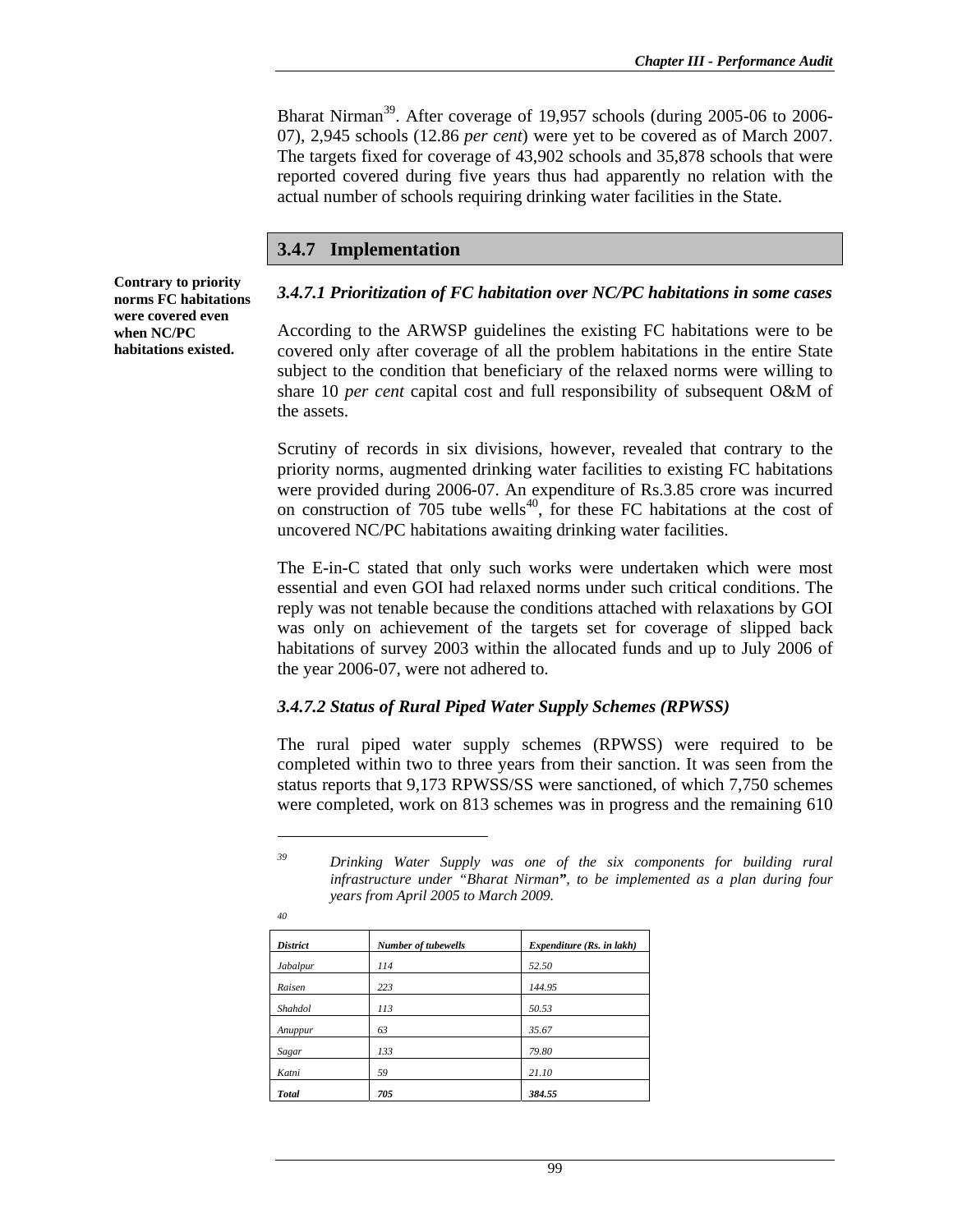schemes were not taken-up for execution up-to March 2007. The department incurred expenditure of Rs.251.29 crore against the total releases of Rs.299.69 crore under ARWSP and MNP. The department had no year-wise information of schemes sanctioned, completed and ongoing at State level.

According to guidelines priority was to be given to the incomplete schemes over the new schemes. Test check of records in 10 Divisions, however, revealed that there were total 667 ongoing PWSS/SS estimated to cost Rs.68.64 crore in 10 Districts. Of which 289 schemes approved prior to 2002 and further 378 new schemes were approved during 2003-2007. It was, however, seen that only 260 schemes could be completed, 353 schemes were in progress after incurring an expenditure of Rs.37.14 crore and work on 54 schemes was not taken-up as of March 2007. The reasons for non-completion of the schemes were delayed release of funds, revision of schemes and cost over run etc. as detailed in **Appendix-3.4**.

#### *3.4.7.3 Augmentation of Rural Piped Water Supply Schemes (RPWSS)*

According to the guidelines, augmentation of drinking water supply for habitations with 40 lpcd was to be considered only after the coverage of all NC and PC habitations in the State and was subject to the condition that the beneficiaries of the relaxed norms were willing to share capital cost and shoulder full responsibility for subsequent Operation and Maintenance (O&M) of the schemes.

Contrary to this, 26 existing RPWSS, estimated cost Rs.2.69 crore (sanctioned during 2002-03 to 2006-07), supplying drinking water as per existing norms of 40 lpcd, were taken-up in three Divisions<sup>41</sup> for augmentation to increase water supply level up-to 55 lpcd at the instance of influential persons. Though the schemes were not eligible under the relaxed norms, an expenditure of Rs.1.66 crore was irregularly incurred under ARWSP as of March 2007.

The E-in-C stated that looking to the cattle population in the villages and to ensure water supply in summer some additional provisions were required as per local need. The reply was not tenable because the GOI guidelines provided for 30 lpcd extra for cattle population only in drought prone areas and priority were to be given to problem villages. None of the areas stated above was either a drought prone area or a problem village.

| 41              |                          |        | (Rupees in lakh) |  |  |
|-----------------|--------------------------|--------|------------------|--|--|
| <b>Division</b> | <b>Number of schemes</b> | Cost   | Expenditure      |  |  |
| Jabalpur        | 15                       | 142.93 | 59.83            |  |  |
| Raisen          |                          | 42.25  | 22.84            |  |  |
| Shahdol         | $\overline{4}$           | 83.88  | 83.54            |  |  |
| <b>Total</b>    | 26                       | 269.06 | 166.21           |  |  |

 $\overline{a}$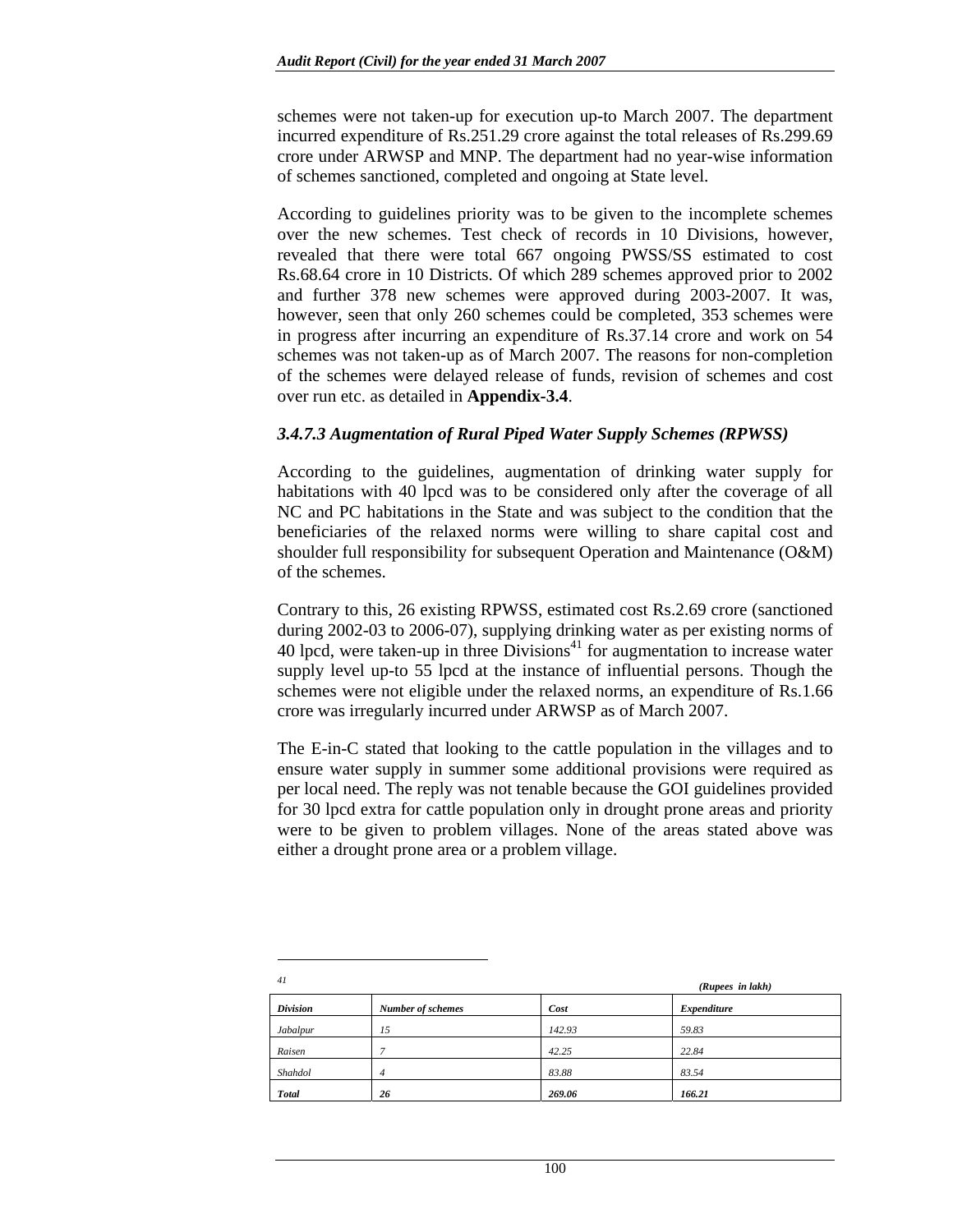### *3.4.7.4 Expenditure on schemes without creating reliable water sources*

Creation and development of reliable water sources for sustained supply of drinking water was pre-requisite. However, 24 PWSS allied works such as laying of pipelines and construction of overhead tanks etc. were taken-up in three Divisions<sup>42</sup> at a cost of Rs.72.73 lakh (during 1999-2003), without creating/ ensuring reliable source of drinking water. The expenditure incurred did not yield any fruit.

### *3.4.7.5 Incorrect selection of schemes*

According to the GOMP instructions, RPWSS was to be provided/constructed for habitations having population more than 2,000 only. Contrary to this, 28 ineligible habitations were selected for supply of drinking water through RPWSS (estimated cost Rs.2.23 crore) in two Divisions<sup>43</sup> by incurring an expenditure of Rs.1.05 crore**.** Creation of 127 hand pumps for drinking water as per the population norms would have cost Rs.65 lakh only. Thus the Divisions failed to save ARWSP funds of Rs.1.58 crore**.** 

## **3.4.8 Sub –Mission Projects**

### *3.4.8.1 Programme to tackle Water Quality Problems*

To provide safe drinking water to rural habitations facing water quality problems like excess fluoride, arsenic, brackishness, excess iron etc. ARWSP provide for execution of Sub-Mission projects for providing alternative drinking water facilities and setting-up of desalination, defluoridation and iron removal plants etc.

A dual water policy was to be adopted for habitations facing acute water quality problems. If 10-lpcd safe water was available for cooking and drinking, the sources affected from water quality could be used for other purposes such as washing, bathing etc. Such habitations could be considered as safe source (SS) habitations.

The details of water quality affected Districts and villages, their coverage during the plan period and uncovered balances were as under:

 $\overline{a}$ 

*<sup>42</sup> Jabalpur- 15 Schemes, Cost-Rs.82.95 lakh, Expenditure-Rs.27.16 lakh Raisen- 8 Schemes, Cost-Rs.108.07 lakh, Expenditure-Rs.30.11 lakh Shahdol- 1 Scheme, Cost-Rs.24.95 lakh, Expenditure- Rs.15.46 lakh TOTAL 24 Schemes, Cost-Rs.215.97 lakh Expenditure- Rs.72.73 lakh.*

*<sup>43</sup> Dindori and Jabalpur.*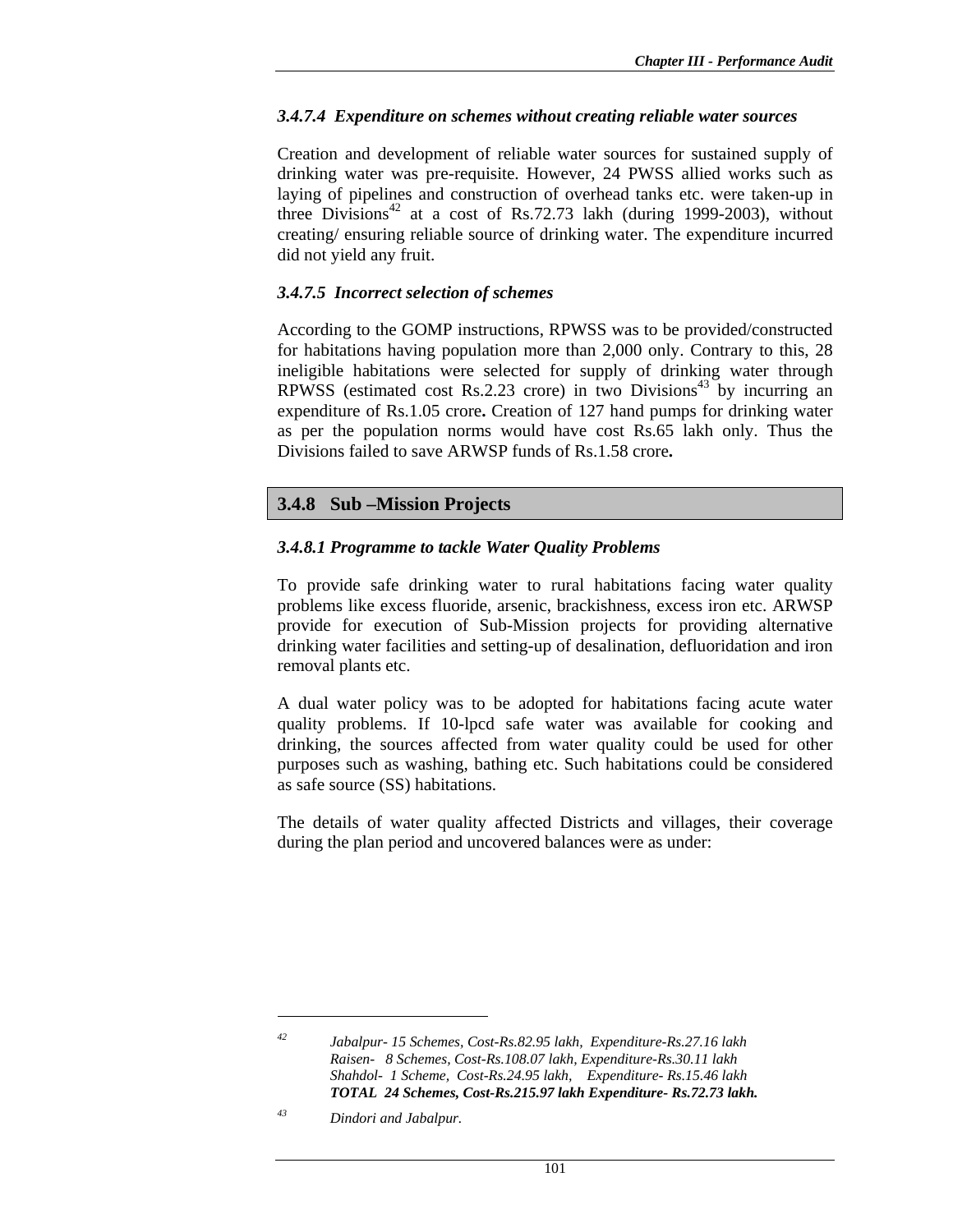| Year           | <b>Excess Fluoride Affected</b> |                 | <b>Salinity Affected</b> |                         | <b>Excess Iron Affected</b> |                          | <b>Nitrate Affected</b>  |                          |
|----------------|---------------------------------|-----------------|--------------------------|-------------------------|-----------------------------|--------------------------|--------------------------|--------------------------|
|                | <b>Districts</b>                | <b>Villages</b> | <b>Districts</b>         | <b>Villages</b>         | <b>Districts</b>            | <b>Villages</b>          | <b>Districts</b>         | <b>Villages</b>          |
| $\mathbf{1}$   | $\overline{2}$                  | 3               | $\overline{\mathbf{4}}$  | $\overline{\mathbf{5}}$ | 6                           | 7                        | 8                        | $\boldsymbol{9}$         |
| 2002-03        |                                 |                 |                          |                         |                             |                          |                          |                          |
| <b>Status</b>  | 22                              | 3968            | 15                       | 604                     | 11                          | 856                      | $\overline{\phantom{a}}$ |                          |
| Covered        | $\overline{4}$                  | 171             | $\overline{c}$           | 6                       | $\overline{\phantom{a}}$    | $\sim$                   | $\overline{\phantom{a}}$ |                          |
| 2003-04        |                                 |                 |                          |                         |                             |                          |                          |                          |
| <b>Status</b>  | 22                              | 4385            | 15                       | 620                     | 11                          | 929                      | 8                        | 121                      |
| Covered        | 5                               | 88              | $\overline{4}$           | 38                      | $\overline{\phantom{a}}$    | $\overline{\phantom{a}}$ | $\overline{\phantom{a}}$ | $\overline{\phantom{a}}$ |
| 2004-05        |                                 |                 |                          |                         |                             |                          |                          |                          |
| <b>Status</b>  | 22                              | 4466            | 15                       | 621                     | 13                          | 952                      | 8                        | 176                      |
| Covered        | 5                               | 112             | $\overline{4}$           | 57                      | $\overline{\phantom{a}}$    | $\overline{\phantom{a}}$ | $\overline{\phantom{a}}$ | $\overline{\phantom{a}}$ |
| 2005-06        |                                 |                 |                          |                         |                             |                          |                          |                          |
| <b>Status</b>  | 22                              | 4716            | 17                       | 1246                    | 14                          | 1197                     | 9                        | 348                      |
| Covered        | 5                               | 401             | $\overline{4}$           | 31                      | $\overline{\phantom{a}}$    | $\overline{\phantom{a}}$ | $\overline{\phantom{a}}$ | $\sim$                   |
| 2006-07        |                                 |                 |                          |                         |                             |                          |                          |                          |
| <b>Status</b>  | 22                              | 4315            | 17                       | 1215                    | 14                          | 1197                     | 9                        | 348                      |
| Covered        | 5                               | 168             | $\overline{4}$           | 70                      | $\sim$                      | $\overline{\phantom{a}}$ | $\overline{\phantom{a}}$ | $\overline{\phantom{a}}$ |
| 1.4.2007       |                                 |                 |                          |                         |                             |                          |                          |                          |
| <b>Balance</b> | 22                              | 4147            | 17                       | 1145                    | 14                          | 1197                     | 9                        | 348                      |
| Uncovered      |                                 |                 |                          |                         |                             |                          |                          |                          |

**Source: Administrative Reports and monthly progress reports of MP, PHED.** 

Scrutiny revealed that:

- ¾ The number of water quality affected villages rose to 7,507 (13.55 *per cent* out of total 55,393 villages) from 5,428 (10.47 *per cent* out of total 51,806 villages) between April 2002 and April 2005 in the State. This indicated inadequate monitoring and implementation of projects for tackling the drinking water quality problem.
- $\triangleright$  Out of seven fluoride projects<sup>44</sup> estimated to cost Rs.89.44 crore approved by GOI between December 1996 and June 2002, only four projects<sup>45</sup> were completed at a cost of Rs.85.63 crore despite release of Rs. 90.16 crore, as of March 2007.
- $\triangleright$  Four salinity projects<sup>46</sup>, estimated to cost Rs.10.78 crore, approved between July 1997 and August 2003 were also not completed despite incurring expenditure of Rs.10.27 crore against the total release of funds of Rs.16.08 crore.
- $\triangleright$  Problem of excess iron in 14 districts<sup>47</sup>and nitrate in nine districts<sup>48</sup> was not tackled by the department in view of availability of safe drinking water sources in the affected villages.
- ¾ Funds of Rs.113.65 crore provided, since inception (1994-95) of the Water Quality projects, were utilized to the extent of Rs.95.90 crore

*48 Bhopal, Raisen, Sehore, Rajgarh, Vidisha, Balaghat, Seoni, Dhar and Mandsaur.* 

**Percentage of affected villages increased from 10.47 to 13.55.** 

*<sup>44</sup> Mandla (Phase-I & II), Shivpuri, Jhabua (Phase-I), Chhindwara and Seoni (Phase I & II).* 

*<sup>45</sup> Mandla (Phase-II), Shivpuri, Chhindwara and Seoni (Phase-I).* 

*<sup>46</sup> Ujjain, Bhind, Mandsaur and Neemuch.* 

*<sup>47</sup> Raisen, Dindori, Sehore, Bhopal, Balaghat, Chhattarpur, Shahdol, Mandla, Umariya, Seoni, Rajgarh, Dhar, Anuppur and Mandsaur.*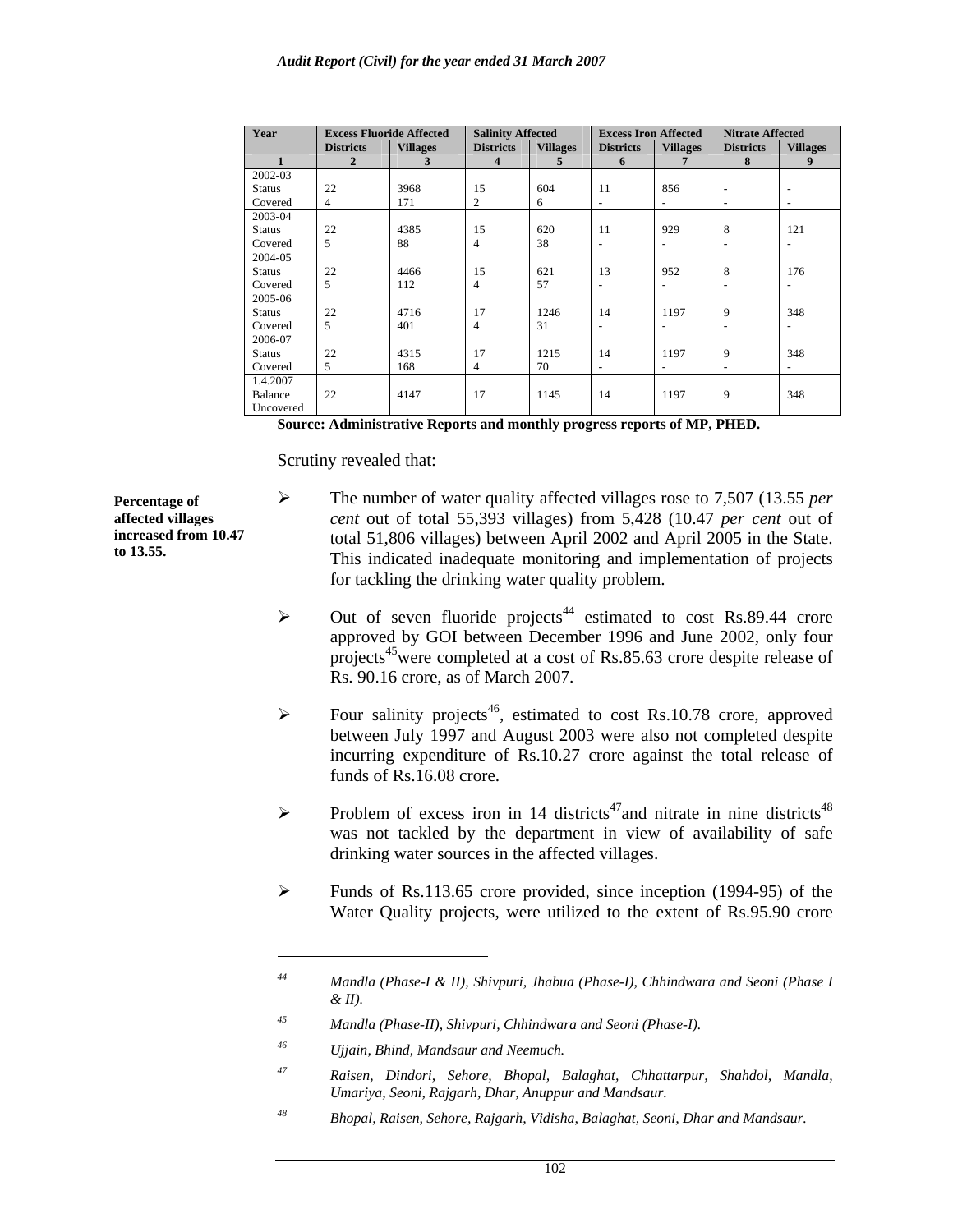(84.50 *per cent*) on coverage of 1,142 quality affected villages as of March 2007. The rural populations of 6,837 uncovered affected villages still face water quality problems.

#### *3.4.8.2 Control of fluorosis*

Presence of excess fluoride in drinking water causes dental and skeletal fluorosis, which could be controlled by supply of water containing fluoride within permissible limits (1.5 parts per million) by providing alternative sources or supply of defluoridated water after treatment.

Audit scrutiny at State level revealed that:

- ¾ The number of fluoride affected sources increased from 7,254 to 10,297 during 2003 to 2006. The gradual increase in drinking water quality problem was due to simultaneous drilling of extra deep tube wells in the identified areas of fluoride affected districts, whereas either shallow tube-wells and alternate drinking water supply arrangements (Dug wells/ Sanitary dug wells/ Dug wells fitted with hand pumps or power pumps) only were required as per the projects approved by GOI.
- ¾ Out of 30 defluoridation plants installed, only 13 plants were functional as of March 2007. Further, the GOI approved (December, 2006) installation of another 361 defluoridation plants estimated to cost Rs.59.93 lakh in 361 villages of five districts<sup>49</sup>but the department decided to install a few plants on experiment basis in view of poor performance of plants installed earlier.

Audit scrutiny in selected Districts revealed the following:-

- ¾ Out of 878 villages of Dindori district, excess fluoride was prevalent in 166 villages. A project costing Rs.3.52 crore for providing safe drinking water through alternate arrangements to 101 problem villages was approved by GOI in 1997-98. The project was completed in 2005- 06 at a cost of Rs.1.25 crore. However, 207 new habitations were further found affected with excess fluoride. A project (under Bharat Nirman) for 147 villages costing Rs.7.35 crore was approved (December 2006) by GOI. The project was unwarranted because out of 147 habitations, only eight habitations had no safe source, while in 139 habitations having 997 safe sources, had safe drinking water as per norms of dual water policy. The expenditure of Rs.23.61 lakh incurred on alternate arrangement was avoidable.
	- ¾ Excess fluoride in 132 habitations was identified in Raisen district during April 2005. As per water quality test of sources conducted by the division during 2001 to 2007, it was found that 402 sources (including 185 new sources) of 242 habitations were containing excess

 $\overline{a}$ 

**Dual Water Policy as per norms was not adopted for water quality affected habitations.** 

*<sup>49</sup> Dhar, Jhabua, Ujjain, Dewas & Shajapur.*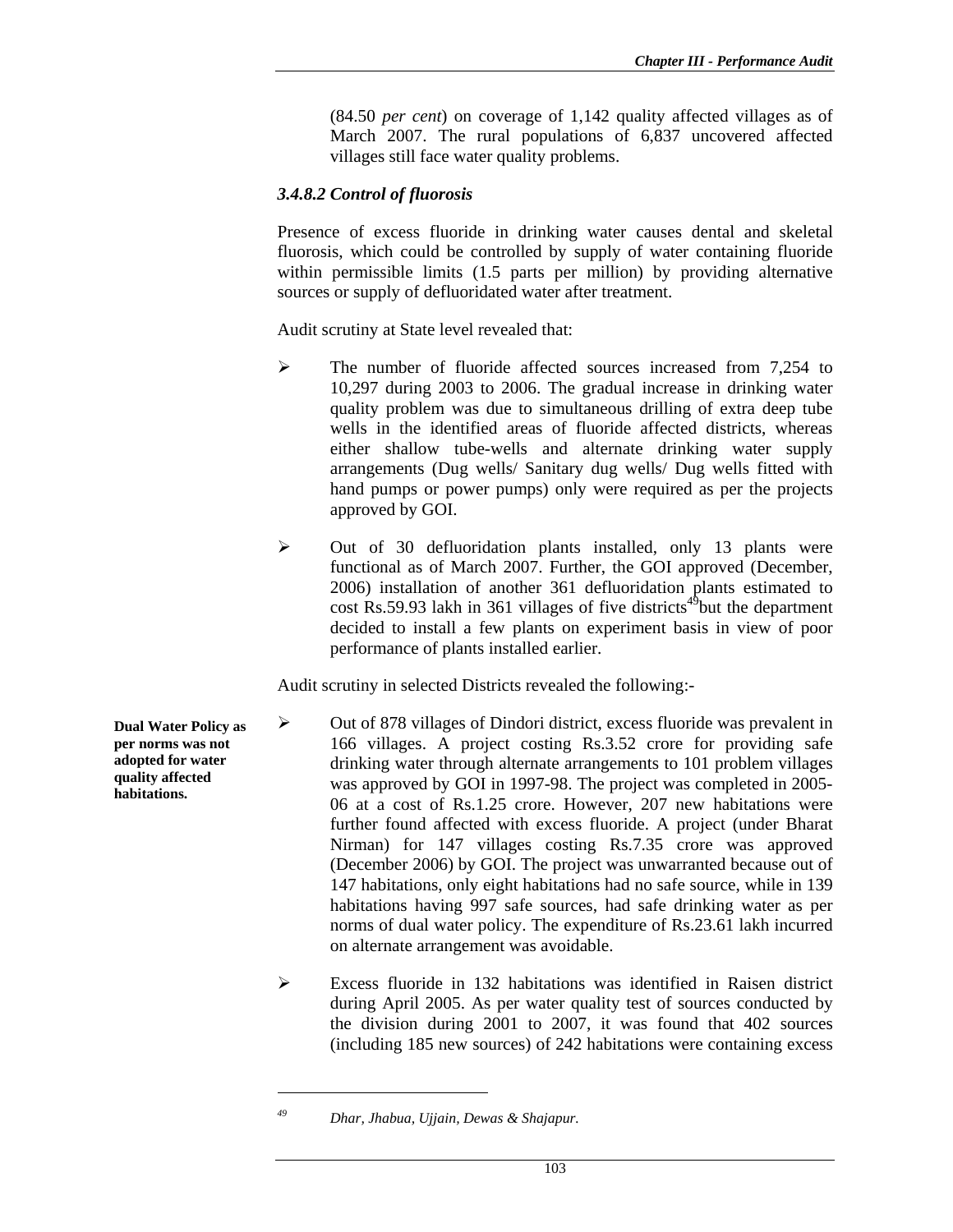fluoride. In such habitations new deep tubewells were not to be drilled as per departmental instructions issued in 2006, instead shallow dugwells or other alternate arrangements were to be made. The drilling of 185 deep new tubewells in the water quality affected areas further aggravated the problem. Thus the expenditure of Rs.1.25 crore, incurred on drilling of new tubewells was nugatory.

The E-in-C stated (September 2007) that the tubewells were drilled, away from the affected villages, in the safe zone. The reply was not correct because the water quality tests conducted by the Division indicated that all new tubewells drilled were quality affected.

- $\triangleright$  A survey for identification of quality affected habitations conducted in 2004-05 disclosed that the problem of excess fluoride was prevalent in 630 habitations of 430 villages of Chhindwada district. However, a project covering 213 affected habitations at a cost of Rs.18.09 crore was approved by GOI in December 2006. Scrutiny revealed that 116 habitations having safe sources were incorrectly included in the proposed 630 habitations. Similarly, of the 213 habitations included in the approved project, 33 habitations where safe water for drinking and cooking @ 10 lpcd was available as per dual water policy norms were treated as quality affected.
- ¾ GOMP proposed a project costing Rs.4.40 crore for 74 fluoride affected villages of District Sagar. The GOI, however, approved (December 2006) the project for Rs.1.76 crore to tackle the problem of 30 villages only. Scrutiny of Project Report revealed that only two villages (Keolari kalan of Kesli block and Gungucha of Rahatgarh block), did not have any safe source and remaining had safe sources for supply of water as per dual water policy norms. As per norms the actually affected two villages could be covered at a cost of Rupees eight lakh only. The project for 28 villages (Rs.1.68 crore) was avoidable.
- $\triangleright$  Disregarding the provisions of guidelines, in none of the fluoride projects provision was made for installation of defluoridation plants.

The E-in-C stated (September 2007) that all the projects were approved by State Level Sanctioning Committee (SLSC) and GOI. Dual water policy was not safe and sustainable, as the tribal population could not be expected to use fluoride free water judiciously. The reply was not tenable because dual water policy was to be adopted as per GOI guidelines and wide awareness programmes were to be launched by the Department to educate the tribal population.

#### *3.4.8.3 Water quality monitoring and surveillance*

**District laboratories were not utilized to their optimum capacity.** 

According to guidelines regular monitoring of water quality both at sources and supply points, twice in a year in a village preferably before and after rains, was essential for safeguarding potable water from chemical and biological contamination. Besides setting-up laboratories, capable of testing 6,000

**Only two out of 74 proposed habitations, not having safe source, were eligible.**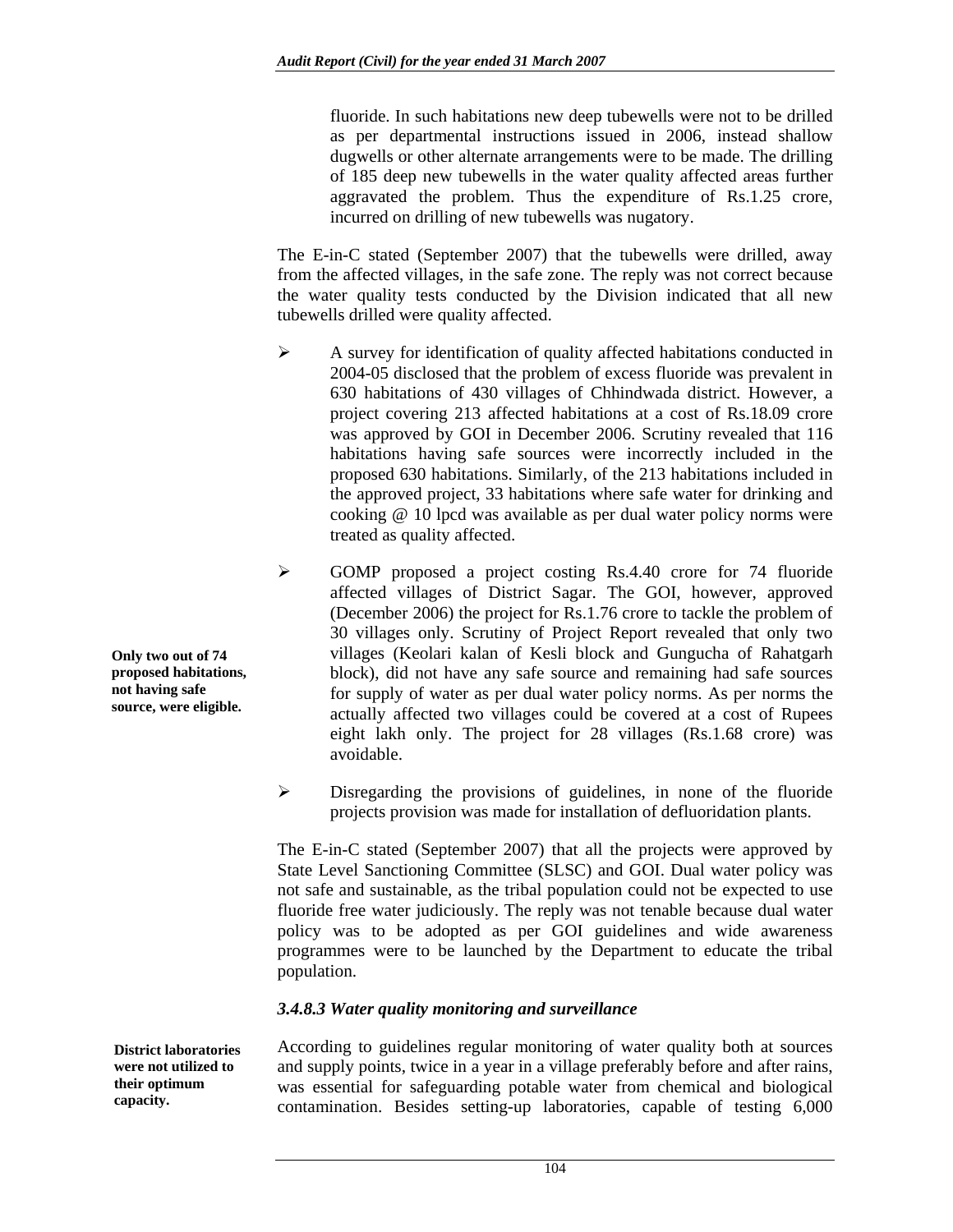samples per annum, premier technical institutions, schools etc. were also to be involved in the water quality testing/ surveillance network. It was, however, observed that in respect of existing sources no such periodicity of sample testing was observed; besides the laboratories established were not utilized to their optimum capacity as shown below:

| <b>Position</b><br>as on 1 <sup>st</sup><br>April | Labora-<br>tories<br><b>Sanctioned</b> | Labora-<br>tories<br>establi-<br>shed | Labs<br>Func-<br>tional | Number of<br>functional<br>sources | Number of<br>samples<br>required @<br>6000 per lab<br>per annum | <b>Cumulative</b><br>samples<br>tested | <b>Samples</b><br>tested<br>during<br>the year | <b>Short Fall</b><br>in sample<br>testing | Percen-<br>tage of<br>shortfall<br>in<br>testing |
|---------------------------------------------------|----------------------------------------|---------------------------------------|-------------------------|------------------------------------|-----------------------------------------------------------------|----------------------------------------|------------------------------------------------|-------------------------------------------|--------------------------------------------------|
| 2003                                              | 45                                     | 32                                    | 32                      | 2.95.425                           | 1.92.000                                                        | 2.24.033                               | <b>NA</b>                                      | <b>NA</b>                                 | <b>NA</b>                                        |
| 2004                                              | 45                                     | 35                                    | 35                      | 3.00.654                           | 2.10.000                                                        | 2,63,527                               | 34.494                                         | 1.75.506                                  | 83.57                                            |
| 2005                                              | 48                                     | 37                                    | 37                      | 3.09.679                           | 2.22,000                                                        | 3,46,841                               | 83.314                                         | 1.38.686                                  | 62.47                                            |
| 2006                                              | 48                                     | 40                                    | 40                      | 3.35.980                           | 2.40,000                                                        | 4.31.418                               | 84.577                                         | 1.55.423                                  | 64.75                                            |
| 2007                                              | 48                                     | 48                                    | 43                      | 3.53.741                           | 2.58,000                                                        | 5,04,517                               | 73.099                                         | 1.84.901                                  | 71.66                                            |

- $\triangleright$  In the five new Districts<sup>50</sup>, district laboratories were established but were not functioning till March 2007. In Raisen and Katni districts<sup>51</sup>, no water quality tests were carried out for the 2,800 out of 3,982 new sources created as of March 2007.
- ¾ The Director of Health Services reported (August 2007) 20.04 lakh cases of diorrhoea and cholera and 16,420 cases of jaundice (all water borne diseases), in which 1,742 people lost their lives during the five years. Further, not repairing damaged platforms of hand pumps may contaminate the ground water and lack of periodical water testing may result in high incidence of water borne diseases. **1742 death cases were reported due to water borne diseases.**
- ¾ The Guidelines stipulated that one field testing kit shall be provided for each Gram Panchayat with 100 *per cent* GOI funding. In addition demonstration kits (one for State, three for Districts and two for each block) shall also be provided. The operation and maintenance including refilling cost of field testing kits and cost of disinfectants was to be covered by community contribution. Scrutiny in audit revealed that department failed to procure the field testing kits as of March 2007, defeating the very purpose of water quality monitoring and surveillance through community participation. **Field Testing Kits were not procured by the department.**

#### *3.4.8.4 Inadequate Sustainability*

l

Irrigation based on over-exploitation of ground water has resulted in depletion of ground water and lowering of water table causing wells to run dry in the recent years. ARWSP emphasized long-term sustainability of sources. Sustainability measures include stop dam, check dam, rainwater harvesting, recharging of ground water aquifers and adoption of cleaning methods and hydro fracturing<sup>52</sup> etc. There was no long term policy with the Department/

*<sup>50</sup> Ashok Nagar, Anuppur, Dindori, Harda and Umariya.* 

*<sup>51</sup> Raisen-Drilled-525, Tested 203, Not tested- 322, Katni-Drilled- 3457, Tested-979, Not tested-2478.* 

*<sup>52</sup> Hydro-fracturing is a process to increase yield of water in a tubewell.*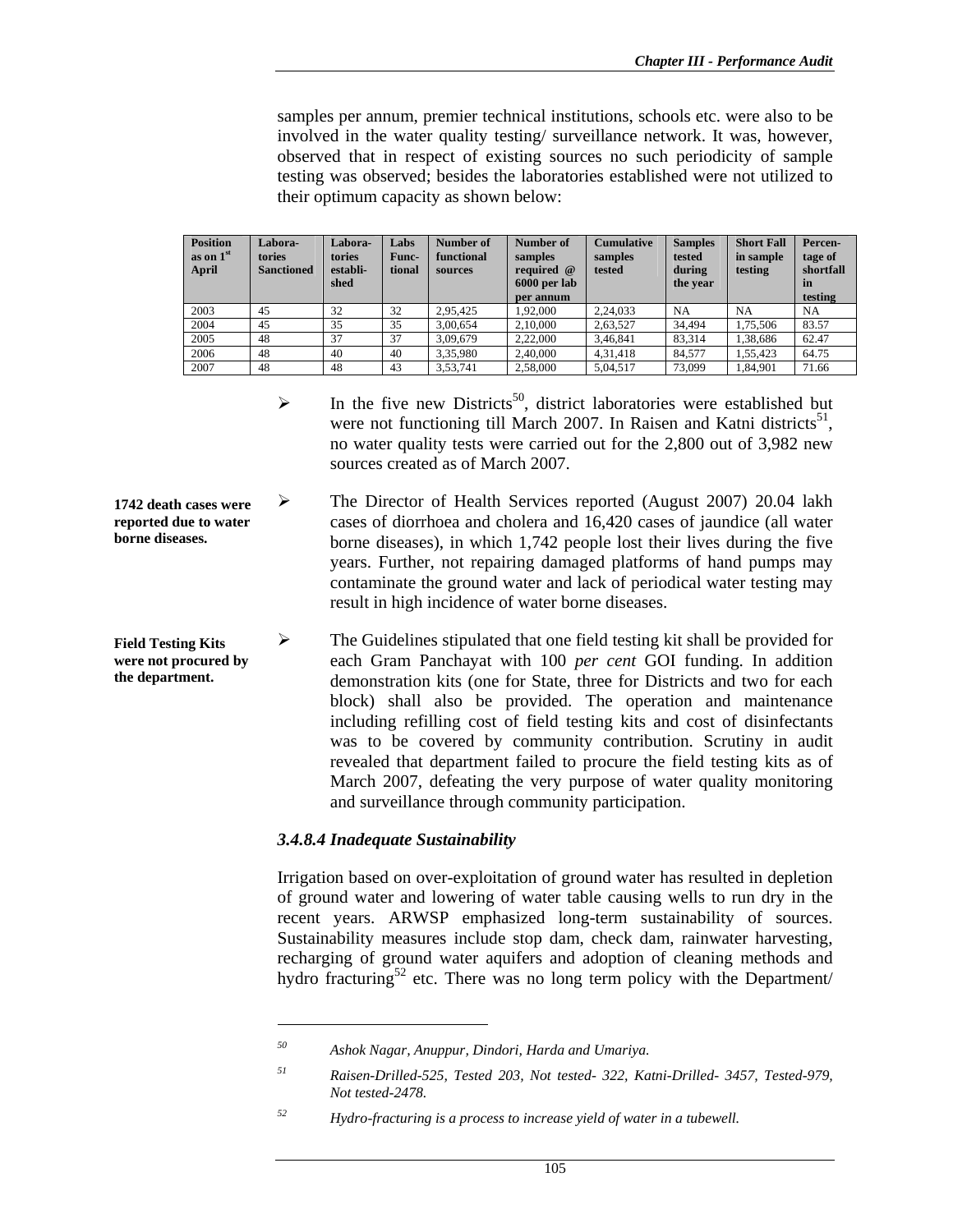Government to prevent over-exploitation of ground water as there were five blocks of four districts<sup>33</sup>under critical category (water exploitation more than 100 *per cent*), 24 blocks of eight districts<sup> $54$ </sup>under dark category (exploitation between 85 to 100 *per cent*) and 19 blocks of 15 districts<sup>55</sup> were under gray category (exploitation between 65 to 85 *per cent*) as of March 2006.

The E-in-C stated (September 2007) that despite adoption of sustainability measures by the State depletion of water table was due to over drawal of water by Agriculture sector and inadequate and imbalanced rainfall. The reply indicate that there was no long term policy of the Government to prevent over drawal of ground water.

#### *3.4.8.5 Defunct schemes*

Though expenditure amounting to Rs.36.09 crore incurred during 2002-07 on construction of 26,954 artificial recharging structures (stop dams-417, Check dams-676, dykes-1,026 check dam cum dykes-913, point recharging 22,476 and others-1,446.), but no impact assessment was carried out.

The details of installed and defunct schemes during 2003 to 2007 are as under:

| as on $31st$<br><b>Position</b><br><b>March</b> |                  | <b>Hand Pumps</b> | <b>PWSS/Spot Sources</b> |                | <b>Total Schemes</b> |
|-------------------------------------------------|------------------|-------------------|--------------------------|----------------|----------------------|
|                                                 | <b>Installed</b> | <b>Defunct</b>    | <b>Installed</b>         | <b>Defunct</b> | <b>Defunct</b>       |
| 2003                                            | 3,28,666         | 33.241            | 7.093                    | 1.473          | 34.714               |
| 2004                                            | 3,32,229         | 31.575            | 7.690                    | 1.418          | 32.993               |
| 2005                                            | 3,41,830         | 32.151            | 7.988                    | 1.703          | 33.854               |
| 2006                                            | 3,62,010         | 36.231            | 8.192                    | 1.507          | 37.738               |
| 2007                                            | 3,90,563         | 36,822            | 8.333                    | 1.298          | 38.120               |

Audit analysis revealed that number of defunct schemes increased every year, defeating the programme objectives.

#### *3.4.8.6 Non-adoption of modern scientific techniques*

According to the GOI instructions modern scientific techniques, such as satellite imagery, data of Central Ground Water Board (CGWB) or assistance from expert agencies like National Remote Sensing Agency, were to be adopted for selection of sites for sources of drinking water. GOMP also instructed that sites be surveyed by departmental hydrologist in the areas where source failure rate exceeded 10 *per cent*.

The year-wise status of unsuccessful tube wells at State level is given below:

l

*<sup>53</sup> Dewas, Indore, Khargone and Shajapur.* 

*<sup>54</sup> Barwani, Dhar, Indore, Mandsaur, Neemuch, Ratlam, Shajapur and Ujjain.* 

*<sup>55</sup> Barwani, Bhopal, Betul, Burhanpur, Chhindwara, Chhattarpur, Dhar, Khargone, Khandwa, Neemuch, Ratlam, Satna, Sehore, Shajapur and Ujjain.*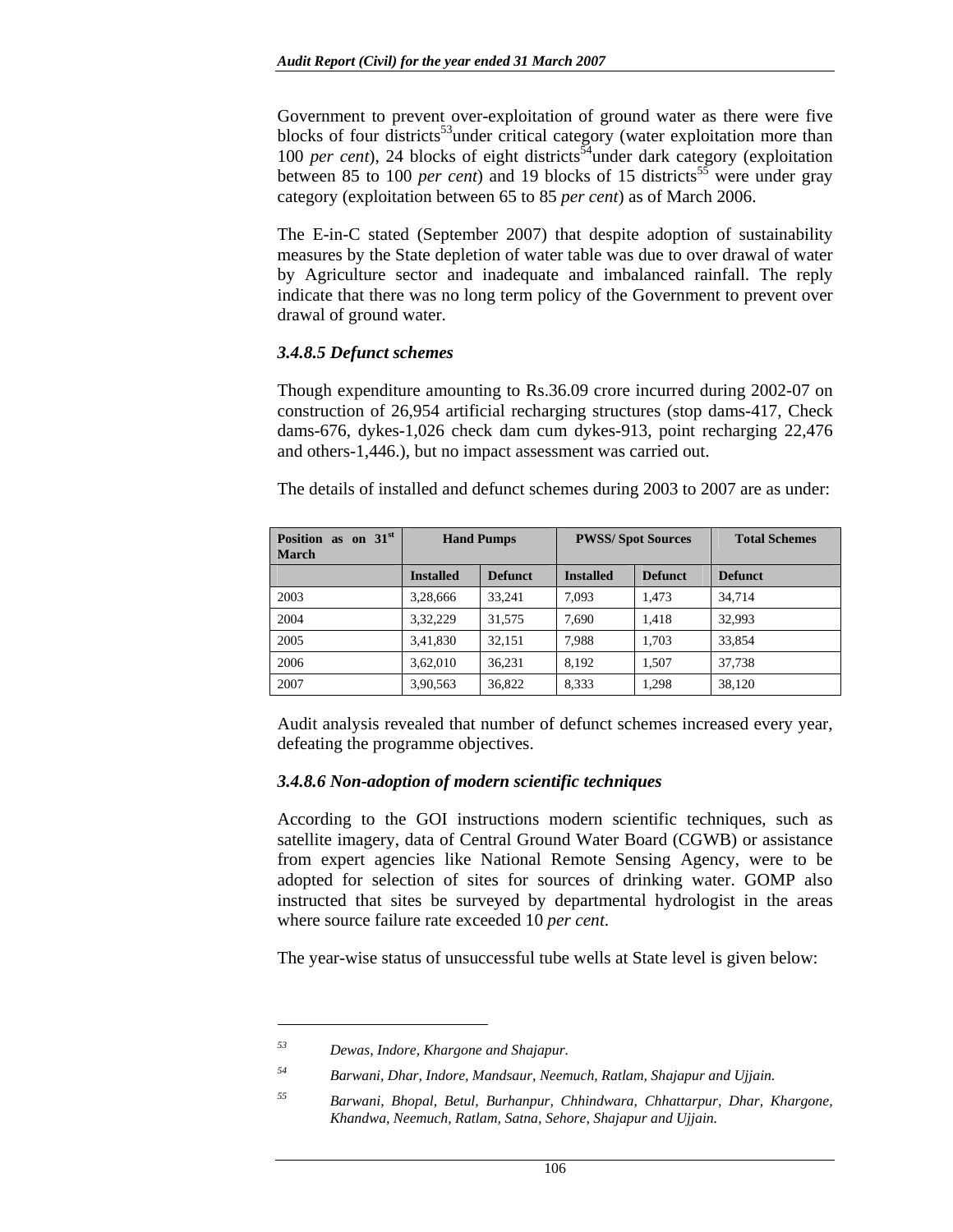| Year         | <b>Tube wells</b><br><b>Drilled</b> | <b>Tube wells</b><br><b>Successful</b> | Tube wells un-<br>successful | Percentage of<br>failure |
|--------------|-------------------------------------|----------------------------------------|------------------------------|--------------------------|
| 2002-03      | 16.416                              | 14.235                                 | 2.181                        | 13.29                    |
| 2003-04      | 19.549                              | 16.995                                 | 2.554                        | 13.06                    |
| 2004-05      | 20.281                              | 17.027                                 | 3.254                        | 16.04                    |
| 2005-06      | 32,905                              | 30,500                                 | 2.405                        | 7.30                     |
| 2006-07      | 30.586                              | 25.837                                 | 4.749                        | 15.53                    |
| <b>Total</b> | 1,19,737                            | 1,04,594                               | 15,143                       | 12.65                    |

**On an average 12** *per cent* **of tubewells dug were unsuccessful over the last five years.** 

Test check in ten<sup>56</sup> Divisions revealed that the sites were selected by using conventional resistivity survey methods through private hydrologists, even where source failure rate exceeded 10 *per cent* and no site surveys were conducted before drilling of tube wells in six divisions of Jabalpur zone. This had substantially contributed to failure of 4,597 out of 28,403 tube wells drilled. The estimated expenditure was Rs.27.58 crore (@Rs.60,000 per well).

The E-in-C stated (September 2007) that there is no technology available which can ensure 100 *per cent* success rate. The higher failure rate was only in the difficult villages. The reply was not tenable because the department adopted conventional methods of source finding; and effective efforts were not made to minimize the failure rate by adopting modern techniques like satellite imagery, water prospect maps or data of CGWB etc.

### **3.4.9 Schemes on community participation**

#### *3.4.9.1 Sector Reforms*

l

The GOI introduced the concept of Sector Reforms to achieve the goal of providing safe drinking water to all rural habitation through institutionalizing community participation during the remaining part of  $9<sup>th</sup>$  Plan period. The objective was to generate a demand driven supply of drinking water to the rural community who were willing to share 10 *per cent* capital cost and shoulder full responsibility for operation and maintenance (O&M). Five districts<sup>57</sup> were selected for pilot project. Under Sector reform  $4.292$  schemes costing Rs.167.23 crore were sanctioned, of which Rs.48.38 crore only were released by GOI and Rs.5.96 crore were received as community contribution. Thus, by including interest of Rs.5.35 crore, a sum of Rs.59.69 crore only were available against which an expenditure of Rs.54.32 crore (32.48 *per cent*  of sanctioned cost and 90.98 *per cent* of available funds) was incurred on completion of 3,646 schemes (85 *per cent*) as of 30 June 2004. Thereafter the Sector Reform was discontinued by GOI and the incomplete schemes transferred under Swajaldhara.

**In five pilot districts, under sector reforms, ARWSP fund of Rs.22.84 crore was spent in addition to the expenditure of Rs.54.32 crore.** 

*<sup>56</sup> Rajgarh-110, Bhopal (Mechanical)-901, Dindori-486, Jabalpur-124, Raisen-361, Khargone-914, Shahdol-87, Seoni-350 Chhindwara-1087,and Sagar-177=Total 4597.* 

*<sup>57</sup> Gwalior, Hoshangabad, Narsingpur,Raisen and Sehore.*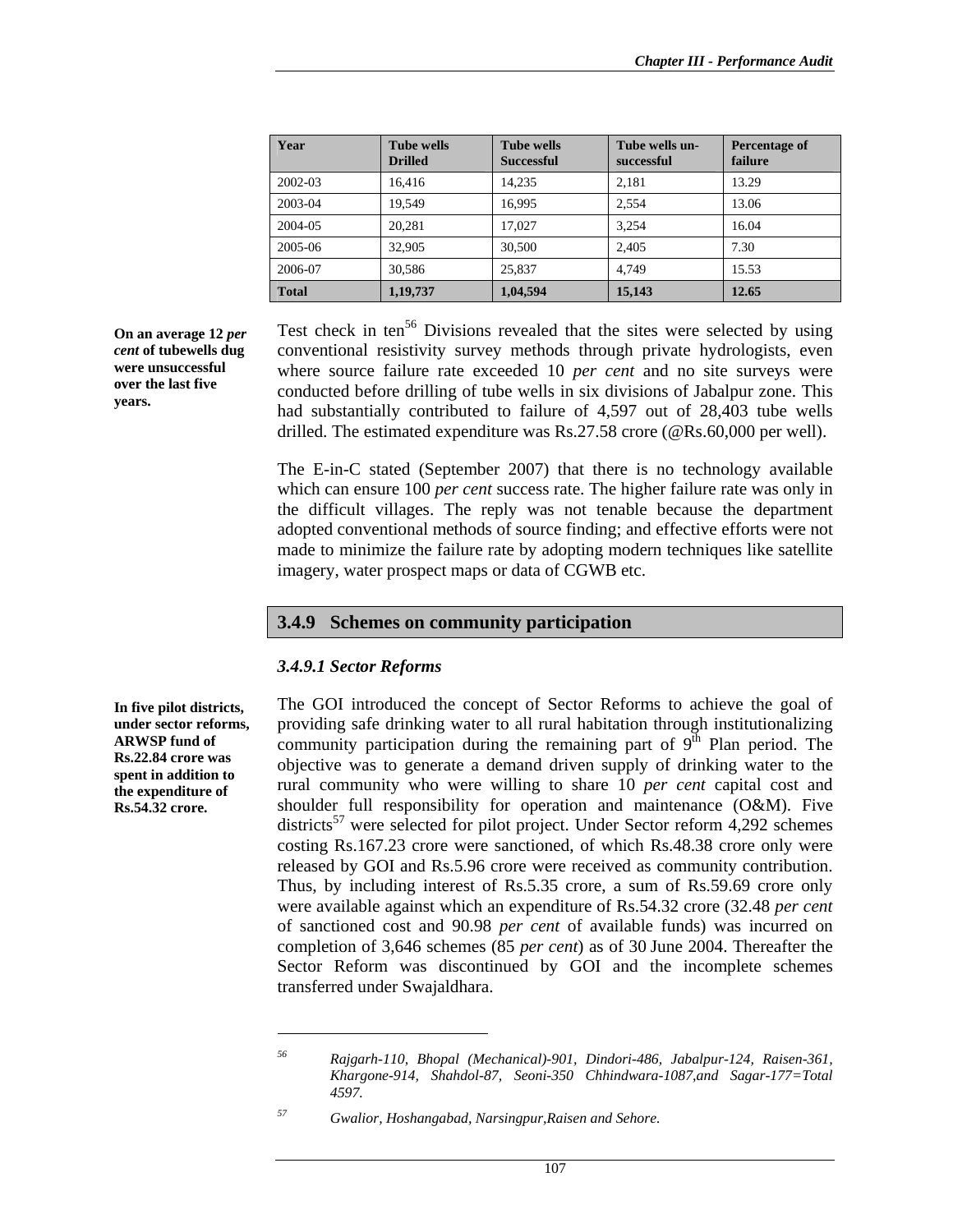Scrutiny revealed the following:

- ¾ The guidelines stipulated that normal ARWSP funds were not to be utilized for water supply activities in the districts where Sector Reforms were introduced. Contrary to this stipulation, normal ARWSP funds of Rs.22.84 crore were spent in five pilot districts during 2002- 03 to 2003-04, in addition to the expenditure of Rs.54.32 crore under Sector Reforms.
- $\triangleright$  It was further observed that in district Raisen, which was under sector reforms, an amount of Rs.1.38 crore was required as community contribution, for construction of 105 piped water supply schemes estimated to cost Rs.14.27 crore, but a partial contribution of Rs.21.29 lakh only was received for 58 schemes and in remaining cases there was no contribution. This was denial of reforms principles and irregular expenditure of Rs.2.07 crore incurred on construction of the 58 schemes as of February 2007.

### *3.4.9.2 Swajaldhara*

The Sector Reform was renamed (25 December 2002) as "Swajaldhara" with all the basic principles of the reforms. The Nodal Department formulated the schemes; however, the schemes were executed by the Panchayati Raj Institutions (PRIs), i.e. outside the Government machinery. In order to avail funds under Swajaldhara, State Government was required to enter in to a Memorandum of Understanding (MOU) with the Department of Drinking Water Supply, Ministry of Rural Development, GOI.

Though there was no MOU as of March 2007, the GOI allocated funds of Rs.50.32 crore for execution of 2,890 schemes of 39 districts (estimated to cost Rs.54.83 crore) during the period from 2002-03 to 2005-06, of which only Rs.40.81 crore were released to the implementing agencies. The agencies received Rs.3.41 crore as public contribution and earned an interest of Rs.6.62 lakh aggregating to Rs.44.28 crore available for implementation of the schemes. It was, however, observed that only 1,363 schemes were taken up of which 728 schemes (25.19 *per cent*) were shown as completed at a cost of Rs.22.27 crore (50 *per cent* of available funds) as of March 2007. However, only 103 schemes (14.14 *per cent*) were handed over to the Gram Panchayats / Village Water & Sanitation Committees (VWSCs) for subsequent O&M. Though, the implementation of the Swajaldhara was very poor, the State Government further proposed (March 2007) 320 schemes costing Rs.27.37 crore for implementation under allocation year 2006-07 but the GOI did not accord its approval (April 2007) and directed not to incur any liability pending review of the entire scheme in the context of 11th five year plan.

Audit scrutiny at State level (SWSM) revealed that:

**State Government did not enter into MOU with GOI.** 

**Out of 2,890 schemes only 728 were completed and 103 were handed over to PRIs/VWSCs.**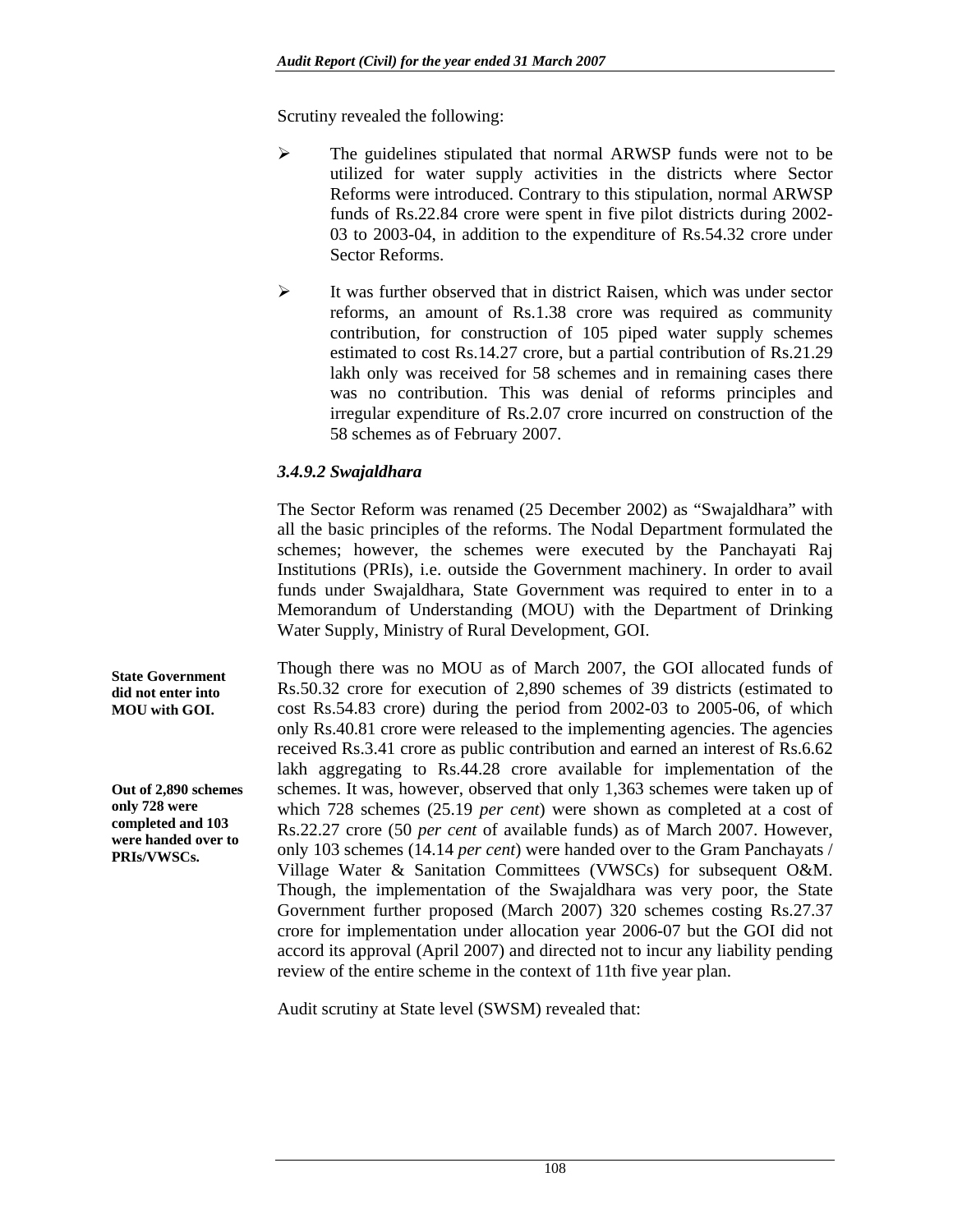- $\triangleright$  The implementing agencies did not submit the utilization certificates and accounts, audited by the appointed Chartered Accountants.
- $\blacktriangleright$  The second instalments for 2,351 schemes approved between 2003-04 and 2005-06 were not released as of March 2007 due to expenditure against first instalments being less than 60 *per cent*.
- $\blacktriangleright$  During 2003-04 and 2004-05, 223 schemes estimated to cost Rs.4.03 crore were approved by GOMP for 23 districts out of ARWSP funds. Despite incurring expenditure of Rs.2.43 crore, against Rs.3.93 crore (including community contribution of Rs.0.29 crore) released to the agencies, work for construction of 181 schemes could be taken up and only 115 schemes were completed, of which only 13 were handed over to the agencies for subsequent O&M as of March 2007. Thus the progress of the schemes was far behind the objectives.

Audit scrutiny at selected sample divisions revealed that in the absence of specific accountability of the PRIs, the schemes under 'Swajaldhara' were vulnerable to the high risks and denial of objectives as discussed below:

¾ In Seoni district, four58 PRIs deposited Rs.0.80 lakh, as 10 *per cent*  community contribution for the Swajaldhara schemes sanctioned in 2004, out of Government grants received for other purposes. Without actual collection of contribution from the community, the PRIs obtained Rupees eight lakh from Nodal Department. When the matter came to notice, the Executive Engineer (EE) decided (April 2004) to take action against the GPs but no action has been initiated till date. However, two out of four schemes were completed by the PRIs and remaining were in progress as of June 2007. Thus, the basic objectives of community participation were defeated.

#### *Incorrect selection of schemes*

 $\triangleright$  According to the guidelines priority was to be given to NC, PC and quality affected habitations for selection of schemes under "Swajaldhara". However, improvement of service level was subjected to the condition that all habitations in the State are fully covered. In total disregard to the guidelines, 21 schemes (13 of 2003-04, two of 2004-05 and six of 2005-06), estimated at Rs.73.87 lakh were taken-up in Chhindwara district for FC habitations, by incurring irregular expenditure of Rs.33.31 lakh, while 40 NC and 175 PC habitations in the district were awaiting for drinking water supply facilities up to the level of 40 lpcd as of May 2007.

### *Non-utilization of funds released*

 $\overline{a}$ 

 $\blacktriangleright$  In Chhindwara district despite release of first instalment of Rs.8.88 lakh to VWSCs for seven schemes during December 2004 and June

**Four PRIs deposited government grants as public contribution for Swajaldhara schemes.** 

*<sup>58</sup> Jeonara, Mohbarra, Khami and Ghoorbada ( Keolari block).*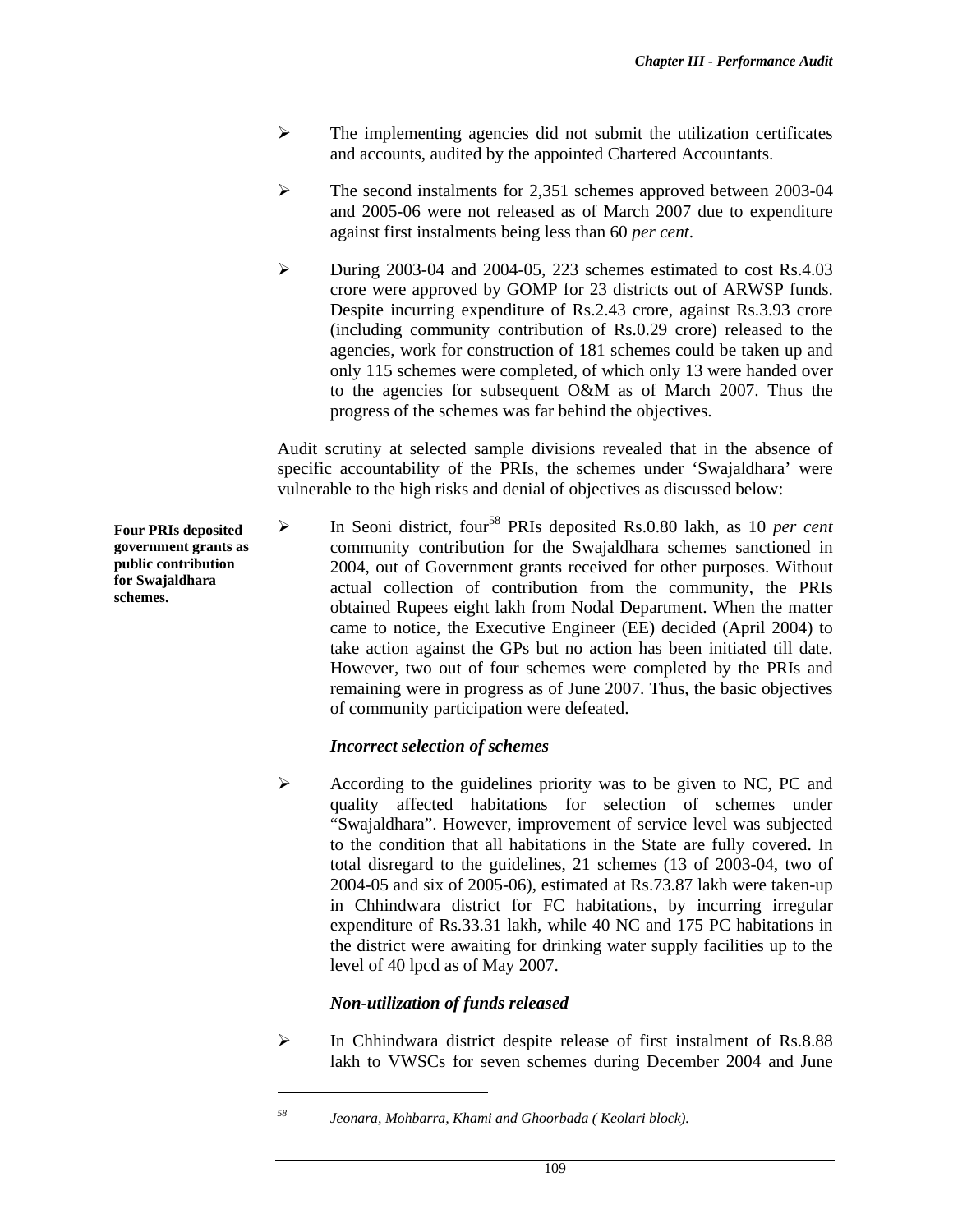2006, no works were commenced as of June 2007, resulting in nonutilization of funds released to the executing agencies. In Seoni district also, an amount of Rs.0.30 lakh sanctioned in 2004-05 was released to VWSC in September 2005, but neither the work was started nor was the funds handed over to new VWSC as of May 2007.

#### *Lack of sustainability measures*

¾ Under the provisions of Swajaldhara guidelines, measures for recharging of ground water resources for sustained drinking water supply besides encouraging the communities for such activities was an essential component of project funding. Test check in 11 districts, however, revealed that no such provisions were made in any of the schemes approved during 2002-03 to 2005-06.

#### **3.4.10 Inadequate Operation and Maintenance (O&M)**

**Inadequate O&M of water sources resulted in unfruitful expenditure of Rs.41.30 crore.** 

Proper upkeep and maintenance of drinking water sources was necessary for sustained availability of drinking water on long-term basis to the rural population. The guidelines prescribed that upto 15 *per cent* of the funds can be used for O&M of water supply schemes.

Test check of records in 11 Divisions<sup>59</sup> revealed that out of 99,792 hand pumps and 2,734 RPWSS installed, 6,801 hand pumps and 487 RPWSS were non-functional as of March 2007 due to improper upkeep and maintenance. This not only resulted in unfruitful expenditure of Rs.41.30 crore but also deprived 26.74 lakh rural population of drinking water facilities.

The E-in-C stated (September 2007) that regular O&M was done satisfactorily by the department and PRIs. The reply was not tenable in view of several defunct schemes.

#### **3.4.11 Inventory of assets**

 $\overline{a}$ 

According to the guidelines each executing agency at GP, block and district level was to have a complete inventory of drinking water sources created under different programmes. The overall information should have been available with the implementing agency (PHED). Despite instructions from GOI and GOMP consolidated information of assets created under ARWSP was not maintained in any of the level including units/ divisions test-checked.

*<sup>59</sup> Bhopal, Raisen, Rajgarh, Khargone, Sagar, Jabalpur, Katni, Dindori, Seoni, Chhindwara, Shahdol.*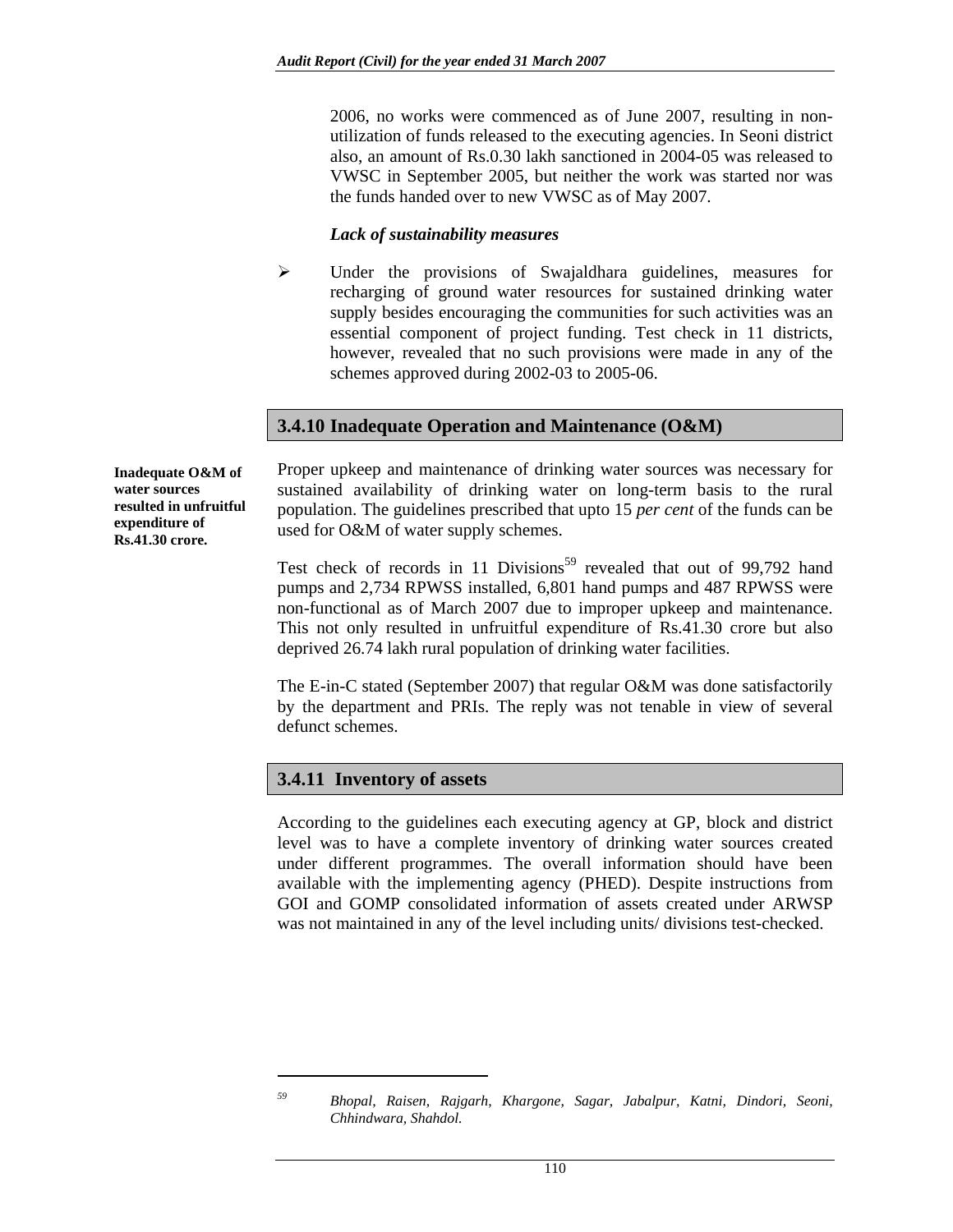### **3.4.12 Management of Departmental Rigs**

Performance of departmental rigs was critical to the success of the programme. For this purpose an Electrical & Mechanical wing was established (1987) in the State. At present there are 102 rigs with average assessed capacity of 9,792 tube wells per annum with the State. No efforts were made by GOMP to enhance the departmental drilling capacity during the plan period. Funds amounting to Rs.13.64 crore were provided for procurement of machinery & equipment against which only Rs.11 crore were spent as of March 2007. **No efforts were made to strengthen mechanical wing.** 

Audit scrutiny showed that the Department preferred private contractors for drilling of tube wells rather than deployment of the departmental rigs at their full available capacity. Average drilling cost by departmental rigs was Rs.50,000 per tube well while through contractors it was Rs.65,000. Thus, under-utilization of the departmental rigs led to avoidable expenditure of Rs.4.65 crore. **Drilling rigs were not utilized up-to optimum capacity.** 

### **3.4.13 Monitoring and Evaluation of the programme**

Besides setting up the State committee for monitoring of the programme, Special monitoring cell and investigating unit was also responsible for collecting information, maintenance of data and timely submission of periodical reports to GOI. The guidelines envisaged regular inspections by the officers of the State by undertaking visits to the districts, blocks and villages for effective implementation of the programme**.** Audit scrutiny revealed that despite setting-up of committees the monitoring was inadequate; as identification of personnel for special monitoring cell up-to grassroot level and their training have not yet completed.

#### **3.4.14 Impact Assessment of implementation**

**Impact assessment was inadequate.** 

Despite investment of Rs.1,216.32 crore on implementation of the programme to tackle the acute drinking water need of the rural population of the State under the ARWSP and MNP funds during 2002-03 to 2006-07, 1,777 habitations still do not have any source of drinking water, and 14,840 habitations remained partially covered as of March 2007. Re-emergence of 42,284 (NC-14,035 & PC 28,249) habitations (April 2005) and increase in water quality affected habitations further negated the impact of the programme.

The E-in-C stated (September 2007) that State has achieved the progress as per targets fixed by GOI under ARWSP but Sub-Mission funds were either not made available or were released very late causing delay. The target for coverage of NC/PC as fixed by GOI will be achieved upto March 2009.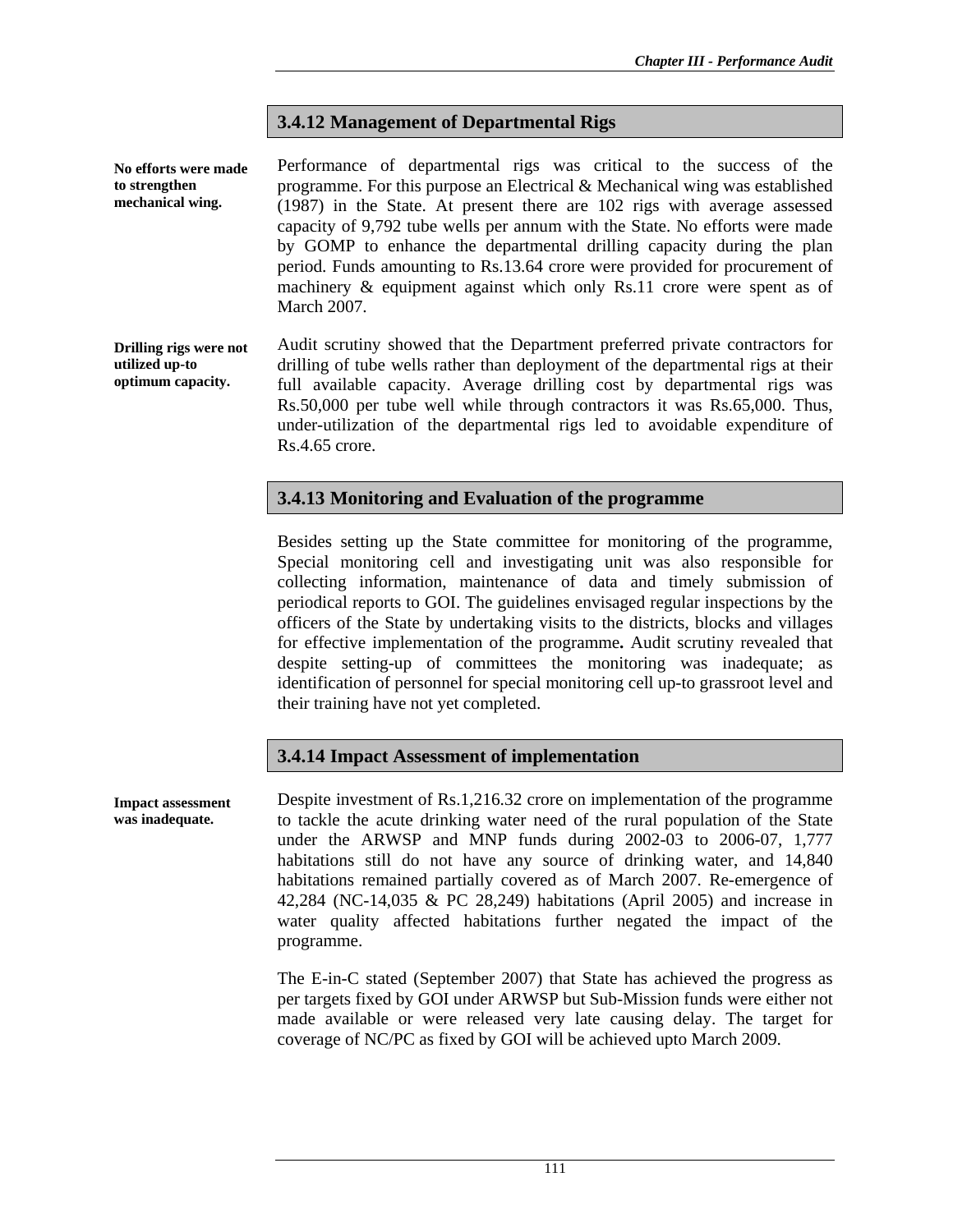# **3.4.15 Conclusion**

Despite the added thrust given to the programme since 1999, planning and implementation suffered due to neglect of priority areas, sustainability, community participation, operation and maintenance etc. Significant reemergence of problem habitations and quality affected sources further negated the impact of the programme. Inadequate and inefficient monitoring resulted in extension of the programme from  $8<sup>th</sup>$  to  $11<sup>th</sup>$  Five Year Plan period, indicating failure in achieving the stated objective to provide safe drinking water to all villages by 2004. Schemes sanctioned even prior to the  $10<sup>th</sup>$  plan period were incomplete and a large number of non-functional assets and unsustainable systems/ sources were created which were indicative of serious planning weaknesses. The State was also not able to utilize all the funds available for the scheme.

# **3.4.16 Recommendations**

- ¾ Execution of "Swajaldhara" schemes outside the Government agencies may be dispensed with. The community participation may be ensured as envisaged.
- ¾ Government may focus attention on quality affected habitations.
- $\triangleright$  Government may strengthen water quality monitoring and surveillance network.
- ¾ Proper maintenance of assets created under various schemes may be ensured.
- $\triangleright$  The Government may ensure effective monitoring and implementation of the programme.

The matter was referred to Government in September 2007; reply had not been received (November 2007).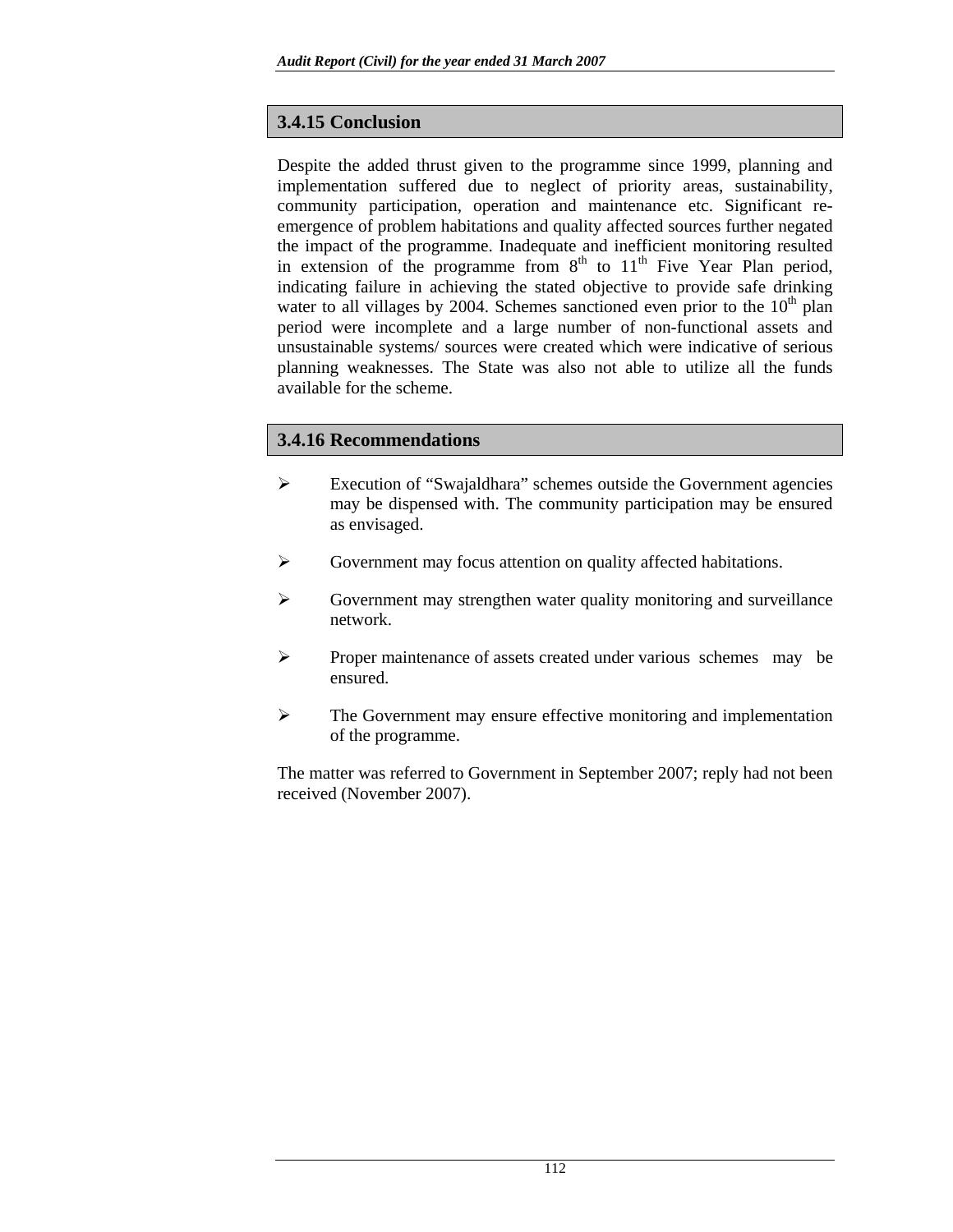## **Scheduled Tribes and Scheduled Castes Welfare Department**

### **3.5 Educational Development of SCs and STs**

### *Highlights*

*The Constitution, enjoins on the State to promote the educational and economic interests of the weaker sections of Indian society. In Madhya Pradesh, nearly 70 per cent of the total budget provision of the Scheduled Tribes and Scheduled Castes Welfare Department is being used for educational development of SCs and STs. Various educational schemes are being implemented by the Union and State Governments with the objective of universalisation of elementary education, to reduce drop out rates and increase the representation of SCs/STs in jobs and higher educational and professional institutions. Some important findings of performance audit are given below:* 

**Rupees 70.30 crore drawn and kept in Personal Deposit Account by district offices of the department which also inflated the total expenditure of Rs.4323.68 crore to that extent.** 

*(Paragraph 3.5.7.1)* 

**Temporary advances of Rs.2.10 crore were lying unadjusted/unrecovered in Satna, Sidhi, Dhar and Betul.** 

*(Paragraph 3.5.7.3)* 

**Bank scrolls of scholarship payment amounting to Rs.66.55 crore were not obtained from nodal banks in test checked districts.** 

*(Paragraph 3.5.10.3)* 

**Fraudulent disbursement of Post-matric scholarship amounting to Rs.2.65 lakh was made in Sidhi (2006-07) due to deviation from the laid down procedure.** 

*(Paragraph 3.5.10.4)* 

**Irregular payment of Grant-in-aid amounting to Rs.1.55 crore was made to Non-Government educational institutions.** 

*(Paragraph 3.5.12.1)* 

### **3.5.1 Introduction**

The State has a constitutional responsibility of promoting educational and economic interest of the weaker sections of the society and in particular of the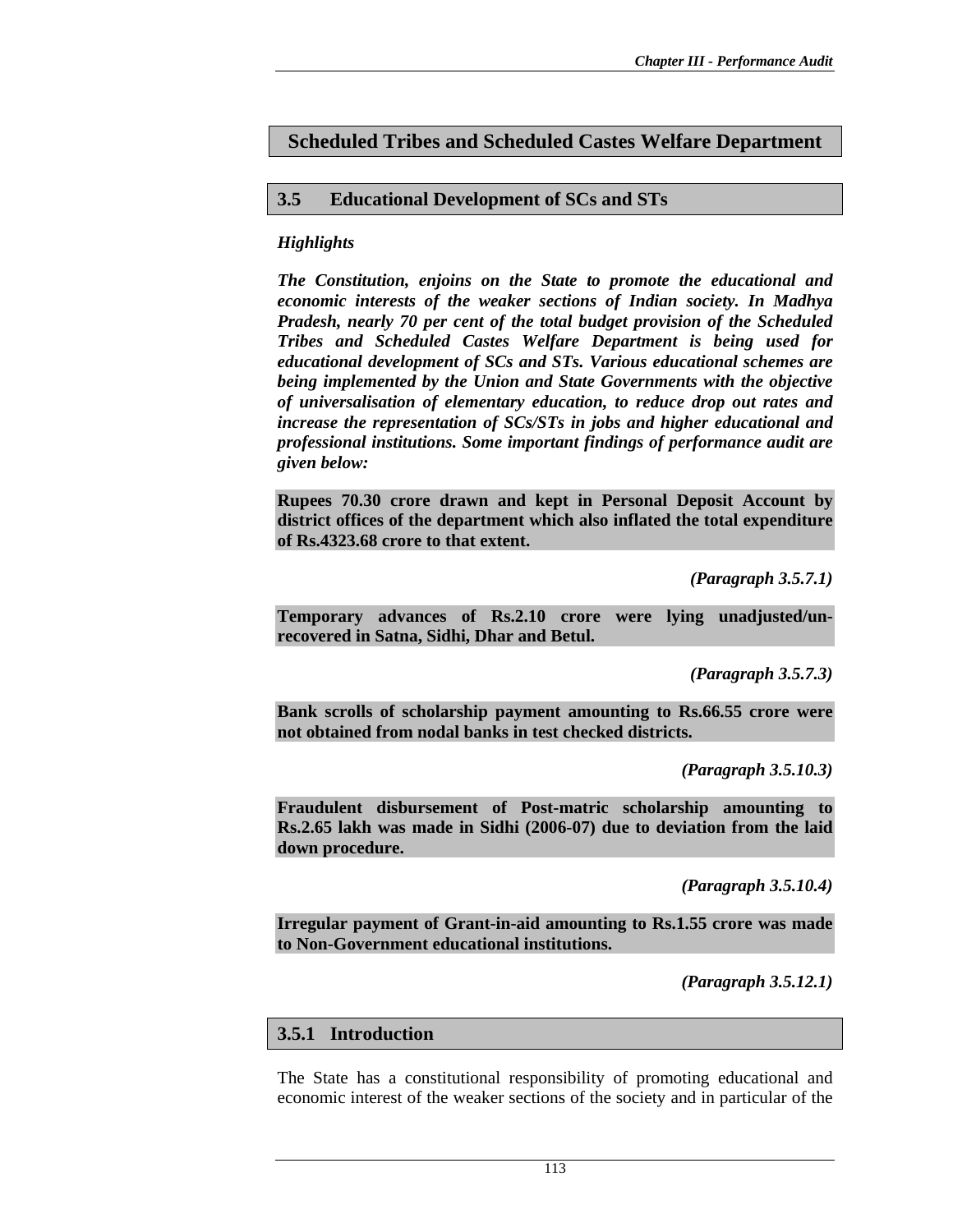Scheduled Castes (SC) and Scheduled Tribes (ST). In Madhya Pradesh (MP), SCs and STs constitute 15.17 *per cent* and 20.27 *per cent* of the total population respectively. Literacy rate of SCs and STs is 58.57 *per cent* and 41.16 *per cent* respectively as against an overall literacy rate of 63.7 *per cent* of the state. The Scheduled Tribes and Scheduled Castes Welfare Department is responsible for the educational, economic and social welfare of SC/ST population. Nearly 70 *per cent* of total budget provision of the Department is being used for educational development of SCs and STs. The Department implemented 17 schemes sponsored by the Central and State Governments for improvement of literacy levels, improvement of enrolment and retention levels, reduction of drop out rate and increasing representation of SC/ST students in higher educational and professional institutions.

# **3.5.2 Organisational set-up**

The Principal Secretary, SC and ST Welfare Department, Bhopal is the head of the department. Commissioner Tribal Development (CTD), Bhopal and Commissioner Scheduled Castes Development (CSCD), Bhopal act as the nodal officers for planning, guidance, monitoring, supervision and implementation of various welfare schemes for SCs and STs. Director Tribal Education (TDE), Bhopal functions under the CTD to manage the affairs of school education (up to higher secondary level) in tribal areas. There are six Dy. Commissioners Tribal Welfare who control SC/ST welfare activities of the Department at Commissionerate level. In 18 ST dominated districts, Assistant Commissioners Tribal Development (ACTDs) and in 30 SC dominated districts, District Organisers Tribal Welfare (DOTWs) are responsible for the implementation of welfare schemes.

# **3.5.3 Audit objectives**

The objectives of the performance audit were to assess whether:

- $\triangleright$  planning for various schemes launched for the educational development for SCs and STs was based on reliable and acceptable data;
- $\triangleright$  allocation, release and utilisation of funds earmarked for various schemes were adequate and effective;
- ¾ implementation of various educational programmes was effective;
- ¾ efforts of the State Government to improve the educational indicators i.e. literacy rate, gross enrolment ratio, gross dropout rate and gender parity index amongst SCs and STs were adequate and
- ¾ monitoring system at various levels was functioning effectively.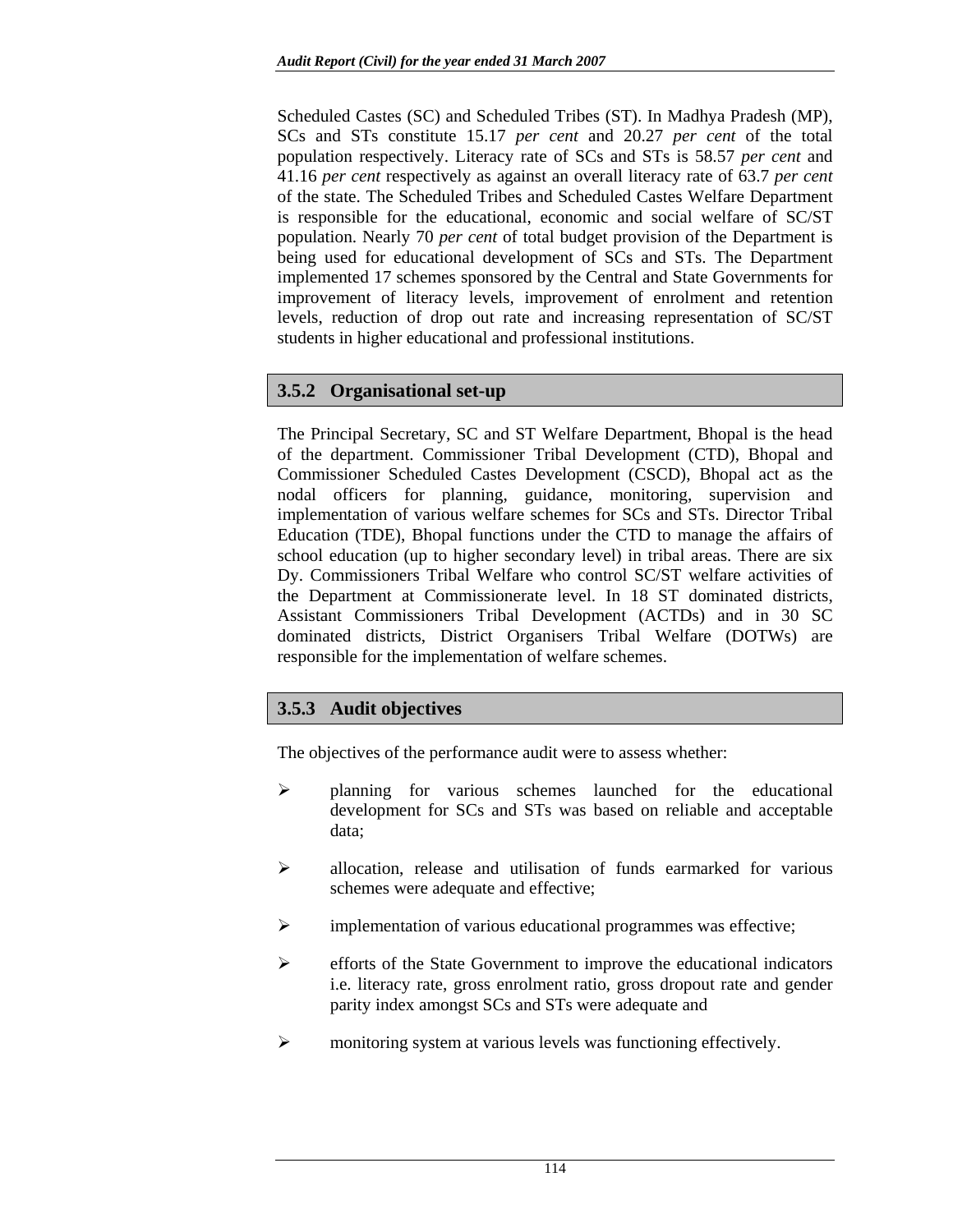### **3.5.4 Audit criteria**

The main criteria to arrive at audit conclusions were:

- $\triangleright$  Census data and population of SC and ST students and data on eligible children;
- ¾ Prescribed eligibility criteria and guidelines for selection of students;
- ¾ Prescribed payment procedures and utilisation of funds as per guidelines;
- ¾ Increase/decrease in dropout rate and
- $\triangleright$  Monitoring system in place.

#### **3.5.5 Scope of audit and methodology**

Performance Audit of educational development of SCs and STs was conducted during February to October 2007, covering the period from 2002-07. Test check of records was conducted in the offices of CTD and CSCD at the state level and in the offices of the ACTDs and DOTWs in  $14^{60}$  out of 48 districts. Probability Proportional to Size with Replacement (PPSWR) method of sampling was used to select the sample districts. Selection of universities, colleges, schools, hostels in the selected districts was done on the basis of Simple Random Sampling without Replacement (SRSWOR) method. Entry conference with the CTD and CSCD was held in February 2007.

#### **Audit findings**

#### **3.5.6 Programme Planning**

#### *3.5.6.1 Planning for various schemes was based on unreliable data*

The department was required to assess and identify the number of SC/ST students in schools/colleges to plan for and implement various schemes for educational development of SCs/STs. It was observed that no such data of eligible beneficiaries was prepared or survey for beneficiaries conducted at any level. Year-wise data regarding occupancy of various hostels and schools was also not maintained. In the absence of these figures the projection of funds required for implementation of schemes was done on the basis of expenditure of preceding years.

**Survey of** 

**beneficiaries was not conducted before planning the schemes.** 

 $\overline{a}$ 

*<sup>60</sup> Bhopal, Balaghat, Barwani, Betul, Chhindwara, Dewas, Dhar, Jhabua, Mandsaur, Satna, Seoni, Sidhi, Ujjain and Bhind.*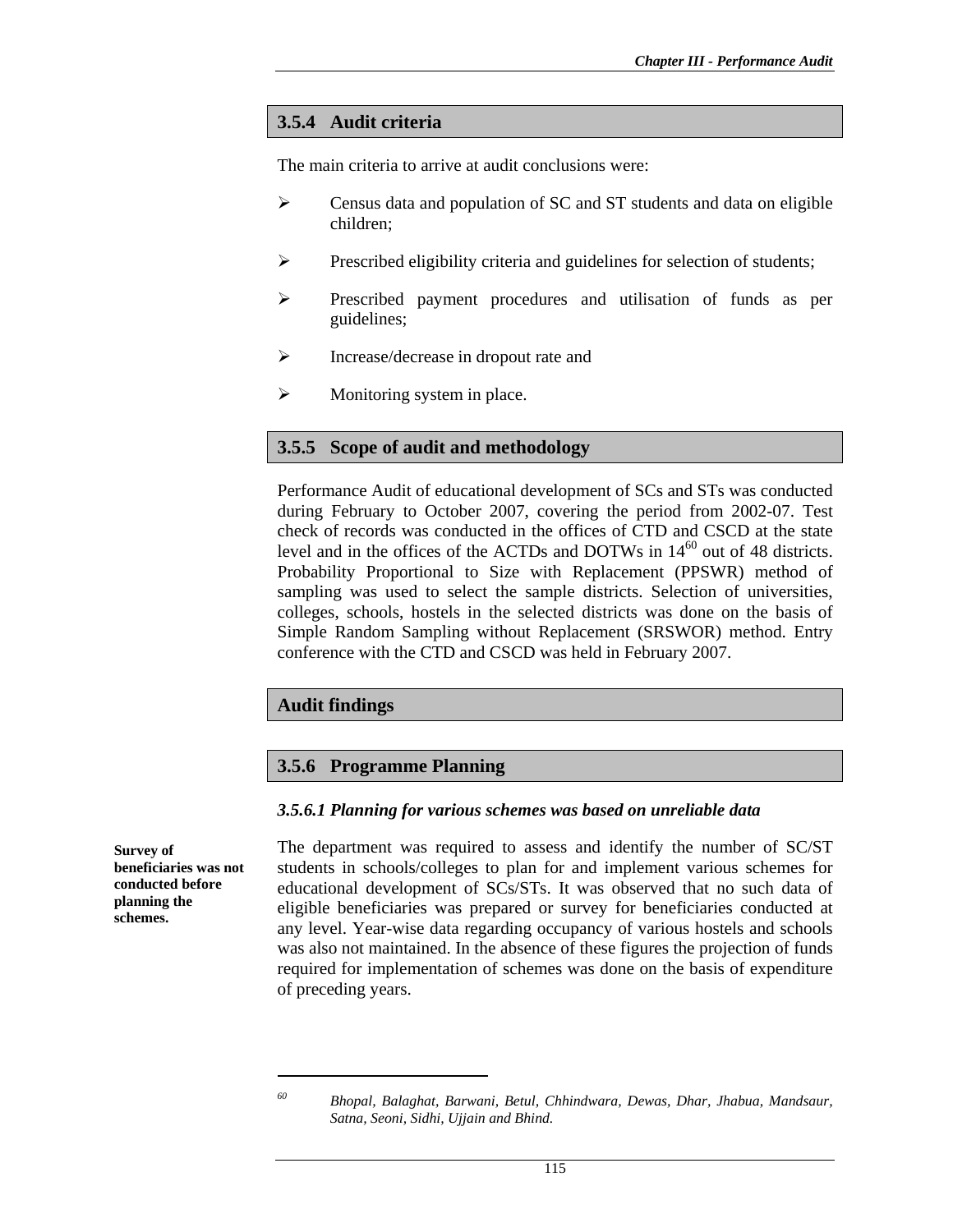#### *3.5.6.2 Schemes not publicised*

To increase coverage of beneficiaries and to make general public aware, significant publicity of the schemes was needed. It was observed that publicity for ongoing educational schemes for generating public awareness through print media, electronic media, hoardings etc. was not undertaken at any level as funds required for publicity of educational schemes were not provided in the budget.

#### **Implementation of Schemes**

### **3.5.7 Financial Management**

**Expenditure of Rs4323.68 crore was over stated by Rs.70.30 crore .** 

*3.5.7.1 Poor budgetary Control* 

Position of budget provision of the department for its entire activities and budgetary provisions and expenditure incurred on development of educational activities for SCs/STs during 2002-07 was as follows:

|              |                                                       |                                                                                                                       |                                                                            | (Rupees in crore) |
|--------------|-------------------------------------------------------|-----------------------------------------------------------------------------------------------------------------------|----------------------------------------------------------------------------|-------------------|
| Year         | <b>Total budget</b><br>provision of the<br>department | <b>Budget outlay on educational</b><br>development programmes<br>with percentage to total<br><b>budget provisions</b> | <b>Expenditure incurred</b><br>on educational<br>development<br>programmes | <b>Savings</b>    |
| 2002-03      | 999.58                                                | 699.62 (70.00)                                                                                                        | 680.40                                                                     | 19.22             |
| 2003-04      | 1.154.08                                              | 816.44 (70.74)                                                                                                        | 793.90                                                                     | 22.54             |
| 2004-05      | 1.230.74                                              | 912.97 (74.18)                                                                                                        | 888.33                                                                     | 24.64             |
| 2005-06      | 1.295.31                                              | 932.15 (71.96)                                                                                                        | 912.52                                                                     | 19.63             |
| 2006-07      | 1.439.01                                              | 1,047.26 (72.78)                                                                                                      | 1,048.53                                                                   | $(-)1.27$         |
| <b>Total</b> | 6,118.72                                              | 4,408.44                                                                                                              | 4.323.68                                                                   | 84.76             |

The expenditure of Rs.4323.68 crore during 2002-07 shown above was overstated by Rs.70.30 crore as this amount was found to be drawn by district offices and deposited into personal deposit account in treasuries and in various bank accounts. This amount was not used for the welfare schemes but booked as expenditure which led to overstatement of expenditure. Thus an amount of Rs.155.06 crore remained unutilised during the period 2002-07.

There was excess expenditure of Rs.1.27 crore over and above the budget outlay on educational development programmes of SCs/STs during 2006-07. On the contrary, the department surrendered a sum of Rs.132.67 crore in March 2007. The department stated that the surrender was the result of savings as depicted in the website of the Department of Treasuries and Accounts. This was an injudicious decision of the department and shows that the department did not monitor the progress of expenditure.

#### *3.5.7.2 Non-utilisation of available funds*

Financial rules prohibit drawal of money from Treasury unless required for immediate disbursement. It was noticed that Rs.19 crore sanctioned in 2001- 02 for construction of 114 pre-matric hostels/ ashrams for SC boys and girls were drawn by CSCD and simultaneously deposited into Treasury under Civil

**Inspite of excess expenditure of Rs. 1.27 crore a sum of Rs.132.67 crore was injudiciously surrendered in 2006- 07** 

**Rs.1.58 crore remained unutilised and lapsed to Government in March 2005**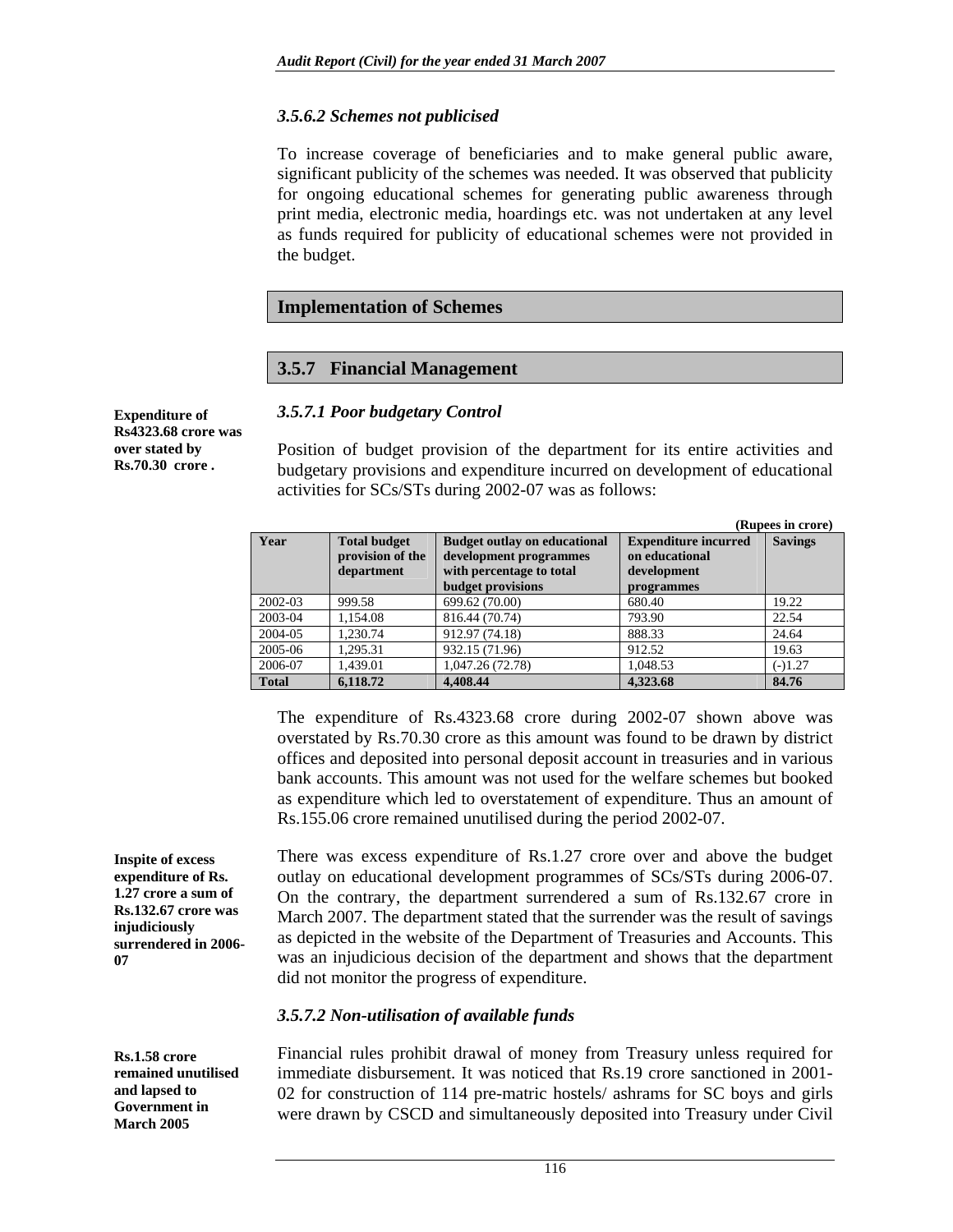Deposit (March 2002). Out of this, Rs.17.42 crore were released from Treasury for the intended purpose up to October 2004. Balance amount of Rs.1.58 crore lapsed (March 2005) to Government.

#### *3.5.7.3 Temporary Advances remained unadjusted*

Rule 53 (IV) MPTC lays down that temporary advances are required to be adjusted or recovered and should not remain outstanding for more than three months. It was observed that in Satna, Sidhi, Dhar and Betul districts, temporary advances amounting to Rs.2.10 crore were lying unadjusted (May 2007) for the period from 1977-78 to 2006. It is pertinent to point out that Rs.0.23 crore out of Rs.2.10 crore were outstanding on account of pre-matric scholarship. No action to adjust or recover the outstanding temporary advances was taken by Heads of Offices. The concerned officers assured that action for adjusting of outstanding temporary advances would be taken. This indicated poor financial management.

### **3.5.8 Payment of pre matric scholarship to children of persons engaged in unclean occupations**

**Scholarship was sanctioned and paid without verification of occupation certificates.** 

The objective of the scheme was to provide financial assistance to students whose parents are traditionally engaged in unclean occupations so as to enable them to pursue education up to matriculation level. The expenditure under the scheme, in excess of committed liability, is to be shared on 50:50 basis between the Union and State Governments. The number of beneficiaries in the State during 2002-03 to 2006-07 was as under:

|              |                           |                       |                                   | (Rupees in lakh)                                                                  |
|--------------|---------------------------|-----------------------|-----------------------------------|-----------------------------------------------------------------------------------|
| Year         | <b>Funds</b><br>available | Actual<br>expenditure | Number of<br><b>beneficiaries</b> | Percentage Increase $(+)$ /<br>Decrease(-) of beneficiaries<br>from previous year |
| 2002-03      | 638.91                    | 628.12                | 52,095                            |                                                                                   |
| 2003-04      | 662.00                    | 541.26                | 57,517                            | $(+)$ 10.41                                                                       |
| 2004-05      | 559.00                    | 526.30                | 58,413                            | $(+)$ 1.56                                                                        |
| 2005-06      | 619.00                    | 475.77                | 37,797                            | $(-)$ 35.29                                                                       |
| 2006-07      | 723.19                    | 452.37                | 37.633                            | $(-) 0.43$                                                                        |
| <b>Total</b> | 3,202.10                  | 2,623.82              | 2,43,455                          |                                                                                   |

It was noticed that in July 2003, the department issued instructions that scholarships under this scheme were to be sanctioned only after the verification of actual occupation and main source of income of parents of the beneficiaries. However, for the state as a whole, the reduction in the number of beneficiaries came in 2005-06 which indicated the possibility of scholarship payments to ineligible beneficiaries in the years 2003-04 and 2004-05.

Further it was also noticed that despite substantial reduction (of 35.29 *per cent*) in the number of beneficiaries in the year 2005-06, the budget outlay on the scheme for the year was increased by 11 *per cent*. Similarly inspite of further reduction in number of beneficiaries during 2006-07, the budget outlay was increased by 16.83 *per cent* which led to non utilization of Rs.2.71 crore

**Dhar, Betul districts temporary advances of Rs. 2.10 crore were lying unadjusted for periods ranging upto 30 years.** 

**In Satna , Sidhi,**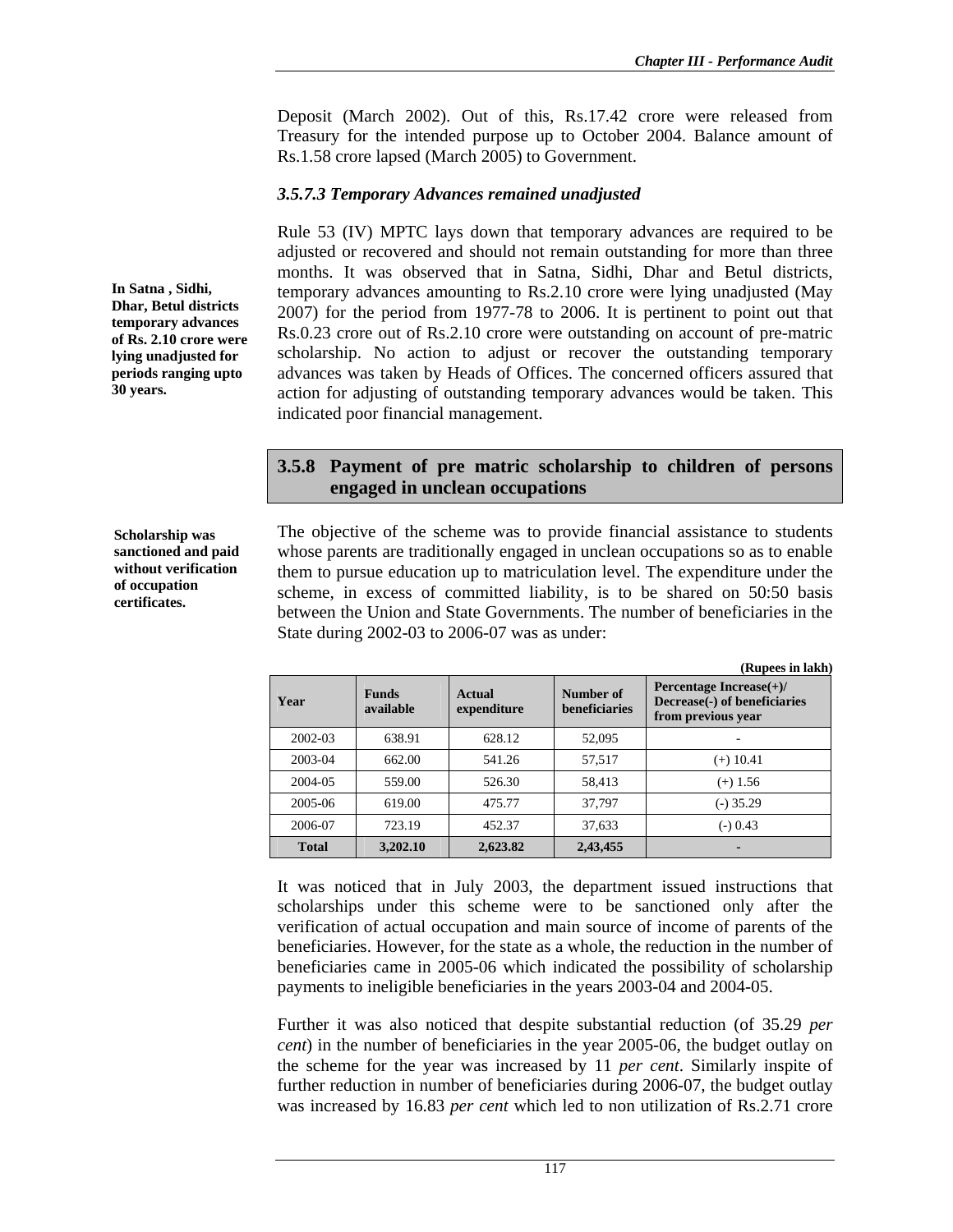(37.45 *per cent* of available funds) in the year 2006-07. This indicated lack of financial planning as these funds could have been utilized for some other welfare scheme.

#### **3.5.9 Non-receipt of Central assistance**

**Central assistance of Rs.16.82 crore for years 2005-06 and 2006-07 was not received.** 

The objective of the post-matric scholarship scheme is to provide financial assistance to SC/ST students studying at post-matriculation level to enable them to complete their education without economic constraints. Under the scheme, the State Government receives 100 *per cent* assistance from the Central Government over and above the committed liability of the State Government.

Scrutiny (July 2007) of records of CTD and CSCD revealed that arrears amounting to Rs.16.82 crore for the years 2005-06 (Rs.5.93 crore) and 2006- 07 (Rs.10.89 crore), over and above the committed liability were yet to be received in CTD office.

### **3.5.10 Payment of Scholarships**

#### *3.5.10.1 Overpayment of Maintenance Allowance*

Under the post-matric scholarship scheme, maintenance allowance at prescribed rates is payable to the hostellers. Regulation governing the award of scholarship states that scholars who are entitled to free boarding and/or lodging will be paid maintenance charge at  $1/3<sup>rd</sup>$  of the rate for hostellers. Scrutiny of records of CTD and CSCD revealed that all hostellers of group IV were provided free lodging facilities but were paid full maintenance allowance during the period 2002-07. This led to an overpayment of Rs.6.37 crore as depicted below:

|              |           |                                            |                                   |           | (Rupees in lakh) |  |
|--------------|-----------|--------------------------------------------|-----------------------------------|-----------|------------------|--|
| Year         |           | <b>Number of beneficiaries of Group IV</b> | <b>Maintenance Allowance Paid</b> |           |                  |  |
|              | <b>SC</b> | <b>ST</b>                                  | <b>SC</b>                         | <b>ST</b> | <b>Total</b>     |  |
| 2002-03      | 4.997     | 2,366                                      | 56.70                             | 28.17     | 84.87            |  |
| 2003-04      | 5,397     | 2,725                                      | 126.82                            | 47.76     | 174.58           |  |
| 2004-05      | 7,357     | 2,690                                      | 172.88                            | 65.11     | 237.99           |  |
| 2005-06      | 7.357     | 2.614                                      | 172.88                            | 49.57     | 222.45           |  |
| 2006-07      | 7.357     | 2,661                                      | 172.88                            | 62.43     | 235.31           |  |
| <b>Total</b> | 32,465    | 13,056                                     | 702.16                            | 253.04    | 955.20           |  |

*Overpayment = 2/3 x 955.2 = Rs.6.37 crore* 

**Inspite of giving free lodging facilities the hostellers were paid full maintenance allowance.**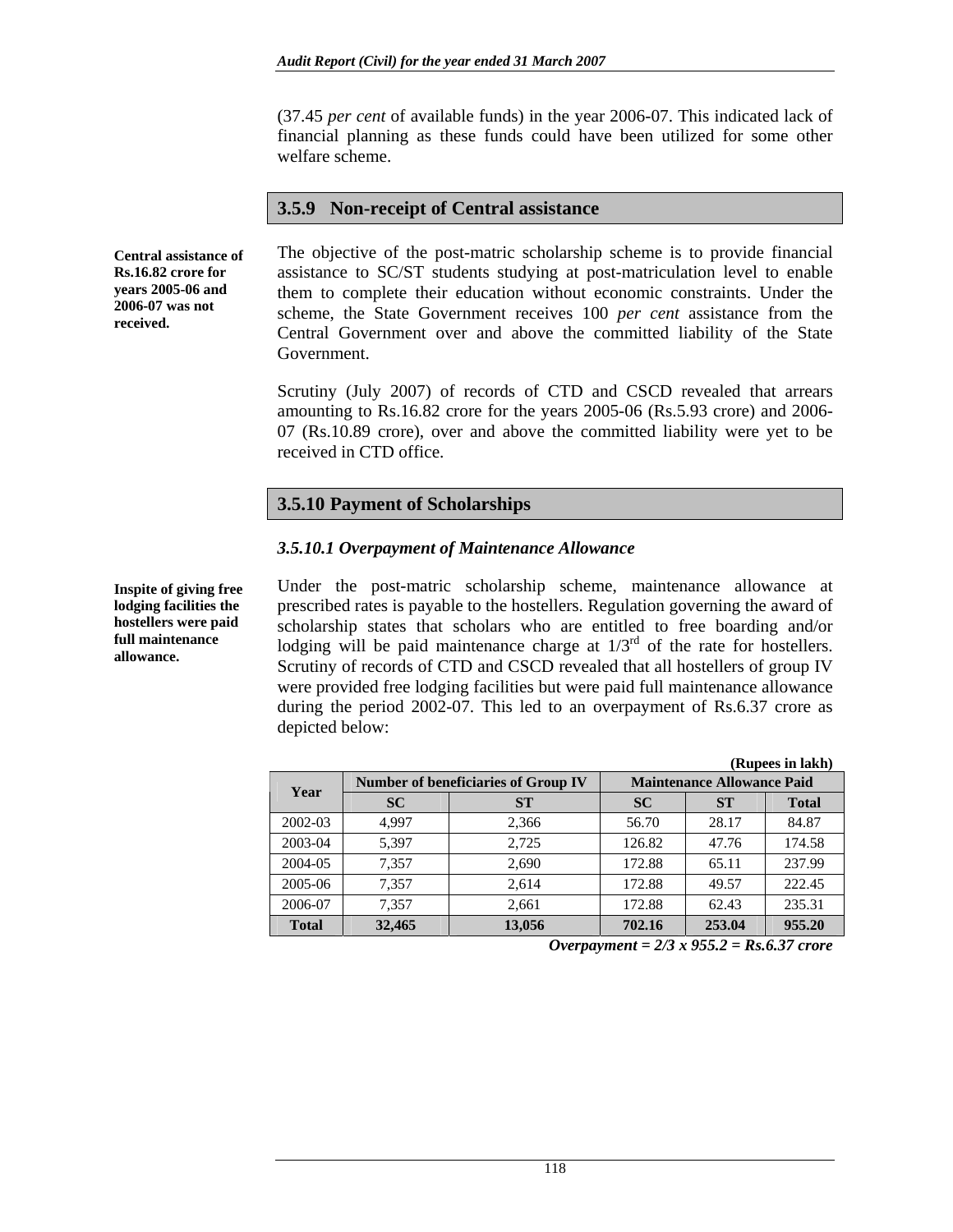### *3.5.10.2 Delayed payment of Scholarship*

**Scholarship to 9,205 students paid in next educational session.** 

As per rules, scholarship to the students should be paid within the academic session for which the scholarship has been sanctioned and the unpaid balance at the end of the year should be refunded into Treasury. Scrutiny of records in Balaghat, Bhopal, Chhindwara and Seoni districts revealed that various scholarships were not paid to 9,205 out of 52,059 students during the academic session and were paid in the next session.

#### *3.5.10.3 Non-reconciliation of disbursement of scholarship*

Rules provide that district officers on receipt of budget allocation for scholarship will make an advance drawal on simple receipt from Treasury and deposit it in the district nodal bank account for onward transfer to nodal accounts of various educational institutions of the district. A nodal account wise ledger is also maintained in the district office. On receipt of bank scrolls (paid vouchers) in district office the adjustment is carried out in the ledger against amount transferred to nodal banks. At the end of financial year, the balance amount lying in nodal banks is collected in district nodal bank and ultimately refunded into Treasury. The district officer is required to submit an adjustment statement to the office of the Accountant General (A&E) Madhya Pradesh.

Scrutiny of records of eleven test-checked districts (March-October 2007) revealed that the bank scrolls pertaining to pre-matric and post-matric scholarship amounting to Rs.66.55 crore during the period 2002-07 (as per details given in **Appendix-3.5**) were not obtained nor was the amount refunded into Treasuries concerned. The district offices neither reconciled the figures with banks nor submitted the adjustment statements to the Accountant General (A&E) Madhya Pradesh.

In Mandsaur district the ledgers containing the details mentioned above was not maintained upto 2004-05. Similarly, during 2005-07 only information regarding money deposited into district nodal bank was available.

On being pointed out, ACTDs/DOTWs agreed to obtain bank scrolls early. Thus, due to non obtaining bank scrolls worth Rs.66.55 crore, it could not be verified whether amount to this extent was actually disbursed to SC/ST students in time.

### *3.5.10.4 Fraudulent disbursement of Scholarship*

The procedure of payment of post-matric scholarship lays down that the head of the educational institute should pay scholarship to the students only through crossed cheques, a passport size photograph of beneficiary should be affixed against his name in scholarship ledger, the fact of issuing a crossed cheque should be noted in the ledger, the nodal bank should make payment after verification of identity of the beneficiary and the bank scrolls of scholarship payments should be sent in two copies every month to the district office (ACTD/DOTW).

**Scholarship Vouchers for Rs. 66.55 crore were not received in test checked districts thus payment to this extent could not be verified in audit .** 

**Fraudulent disbursement of scholarship worth Rs.2.65 lakh due to deviation from procedure**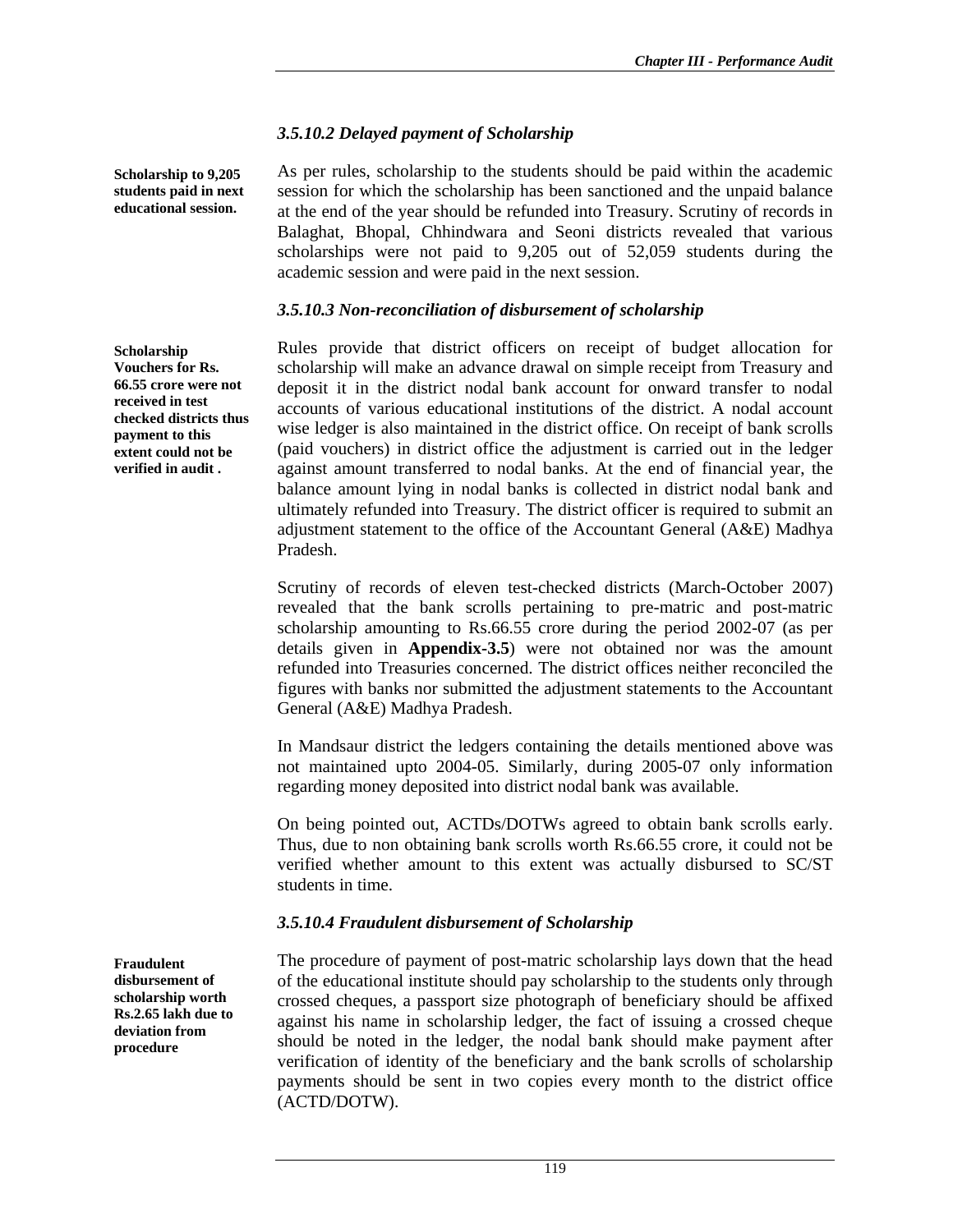The scrutiny of records of Sanjay Gandhi Memorial Government Post Graduate College, Sidhi revealed that the prescribed procedure for payment of scholarship was not being followed. Bank withdrawal forms under rubber stamp and signature of the head of the institution instead of crossed cheques were given to the students for withdrawal of scholarship from nodal bank. Since the bank withdrawal forms always remain available in plenty with the institution, a case of fraudulent drawal of scholarship happened where an unknown person produced 40 such withdrawals forms (with forged seal and signature of sanctioning authority) between 9 October 2006 and 14 December 2006 and withdrew Rs.2.65 lakh from the nodal bank. It was noticed in audit that, the scholarship ledgers were incomplete in the college and the scrolls were never verified with reference to ledger and sanctions. The nodal bank also did not verify the identity of bearers of withdrawal forms. The Principal of the college lodged a FIR with the police on 23 December 2006. The matter was still under investigation (May 2007). The Principal, Sanjay Gandhi Memorial Government Post Graduate College, Sidhi never forwarded the bank scrolls to ACTD Sidhi. On being pointed out in audit, the Principal assured to strictly follow the prescribed procedure in future.

In Betul district also, scholarships were being paid through bank withdrawal forms to the students in contravention to the guidelines.

### *3.5.10.5 Overpayment of Service Charges to a Bank in Chhatarpur district*

Payment of scholarship to SC/ST students of class VI and above was to be made through cheques only. Madhya Pradesh Government, Scheduled Tribes and Scheduled Castes Welfare Department gave consent to district offices to pay cheque charges and service charges @ Rupee one per scholarship cheque. Scrutiny of records related with payment of scholarship in the office of the DOTW, Chhatarpur (July 2006) revealed that 'Bundelkhand Regional Rural Bank, Chhatarpur (sponsored by State Bank of India) decided (in October 2004) to levy service charges @ Rs.10/- on every payment through a cheque. During the years 2005-06 and 2006-07, pre-matric and post-matric scholarships were paid to 42,739 students through Bundelkhand Regional Rural Bank Chhatarpur. Consequently, an overpayment estimated at Rs.3.85 lakh @ Rupees nine per cheque on account of service charges was made in the district which was charged to the undisbursed amount of scholarship lying in the bank.

**3.5.11 Construction of Hostels and Ashram Schools** 

Schemes for construction of hostel and ashram school buildings for SC/ST students were introduced to provide students with residential facilities away from their homes in close proximity of schools and colleges for maximising percentage of higher education among the communities. As per rules of the Government of India, all construction work related to hostel/school buildings was to be completed within two years of sanction and release of grant by the Central Government. Deficiencies noticed in the implementation of the scheme are discussed in succeeding paragraphs.

**Service charges Rs.3.85 lakh on payment of scholarship were irregularly charged by Bundelkhand Regional Rural Bank, Chhatarpur.**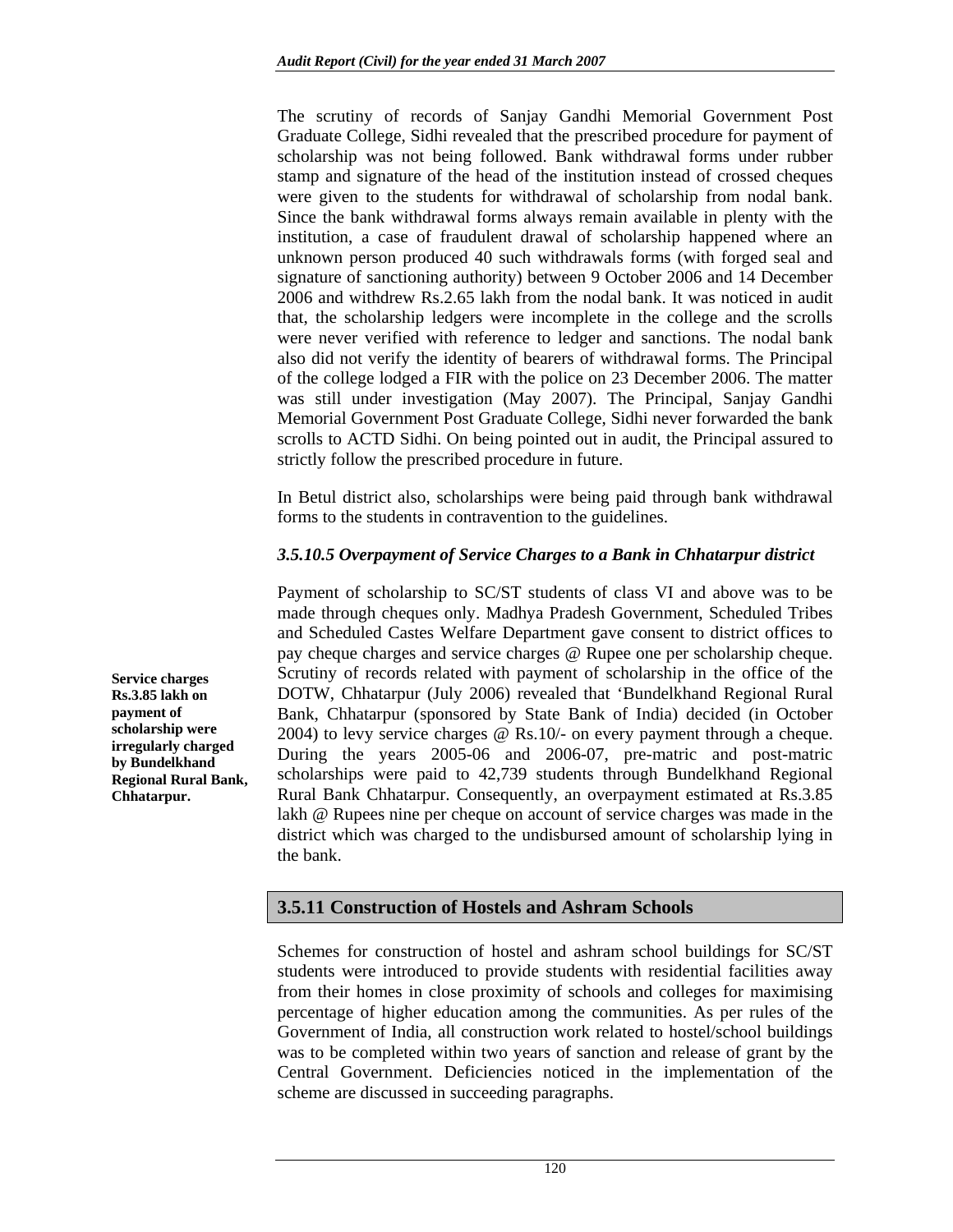#### *3.5.11.1 Double sanction for same work in Seoni district*

**CTD accorded sanction for construction of buildings which were already constructed.** 

Scrutiny of records of ACTD, Seoni (July 2007) revealed that construction of three tribal girl's ashram buildings with residential quarters of Superintendent and Watchman at Gorakhpur (Block-Ghansore), Khamhara (Block-Ghansore) and Ghoorwara (Block-Lakhnadon) was sanctioned under special central assistance during 1999-2000 and completed by construction agency, Rural Engineering services (RES) Seoni during 2001-02 at the cost of Rs.46.78 lakh. But without verification of this fact, these works were again sanctioned under centrally sponsored scheme during 2002-03 @ Rs.35.14 lakh each. For executing these works, a sum of Rs.33 lakh was allocated to Seoni (2003-04) and ACTD Seoni drew the amount and paid to the construction agency (RES) in February 2004. Rs.33 lakh were still lying unspent with the construction agency.

The ACTD, Seoni replied that the proposals to change the location of works were submitted to CTD (May 2006). Consequently the CTD sanctioned to change the location in November 2007. The reply only showed that works were got sanctioned by CTD without verification of previously executed works and the department also appeared unaware of the physical infrastructure created by it.

#### *3.5.11.2 Non/incomplete construction of Ashram Schools in Tribal Sub- Plan Areas*

GOI sanctioned 130 ashram schools with a total capacity of 7,000 seats during 2002-03. The estimated cost was Rs.47.10 crore of which Rs.23.55 crore (50 *per cent*) was central share. GOI released Rs.23.27 crore but the State Government could spent only Rs.18.55 crore (June 2007).

Scrutiny of records of CTD revealed that out of 130 sanctioned ashram school buildings 74 buildings remained incomplete as of June 2007. Of these, work on construction of 21 ashrams were not started even after a lapse of a period of five years. In six cases land was not available and in other five cases no reasons were supplied to audit. In other 10 cases tender process was in progress or location was to be changed. For other incomplete ashram building, the department stated that construction agencies have delayed the work. Thus, 3,850 ST students were denied the envisaged benefit of the scheme (June 2007).

### **3.5.12 Irregular sanction of Grant in Aid to non-government educational institutions**

**Inspite of less enrolment of SC/ST students GIA was released to NGO.** 

**3.5.12.1** For overall improvement and development of SCs/STs through voluntary efforts in the field of education, the State Government decided to provide funds to the extent of 95 *per cent* of the estimated expenditure for running and maintenance of non-government educational institution and remaining 5 *per cent* was to be met by the organisation itself. A minimum of 50 *per cent* enrolment of SC/ST students in a school run by non-government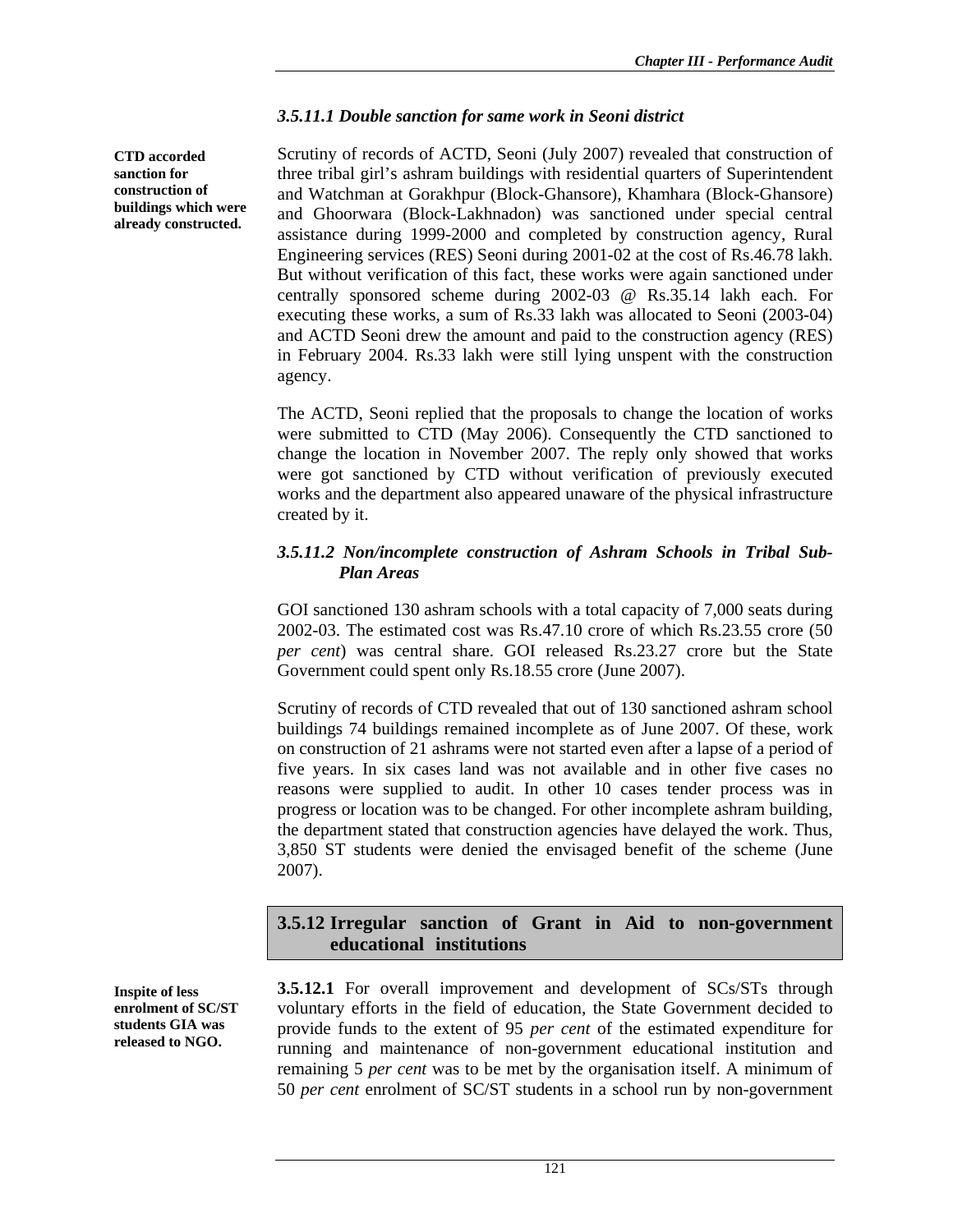organisation makes it eligible for sanction of grant in aid from the Government.

The test check of records of DOTW, Bhind (March 2007) revealed that Ashok Higher Secondary School, Lahar, Bhind run by Ashok Shiksha Prasar Samiti, Lahar was sanctioned and paid a grant of  $\text{Rs}.1.55$  crore<sup>61</sup> during 2001-05 where as the enrolment of SC/ST students was 38 to 42 *per cent*<sup>62</sup> in the institution. On pointing the irregularity, while the DOTW Bhind stated that from the year 2005-06 onwards the enrolment of SC/ST students was increased upto 70 *per cent*, the HOD stated that the District planning committee Bhind sanctioned the grant. The reply was not tenable as the HOD was required to see before releasing the grant that the Government rules/ instructions were strictly followed. Therefore, the payment of grant in aid Rs.1.55 crore was against the laid down guiding principles.

**3.5.12.2** Further, for release of GIA to non-government institutions it was also necessary to ensure that the performance in high school and higher secondary examinations was not less than Board Examination results. In the State, Board of Secondary Education, MP conducts high school (Class X) and higher secondary school (Class XII) examinations. It was observed (May 2007) that the performance of one non government institution named Man Singh Adarsha Janta Higher Secondary School, Kochila (Sidhi district) in high school and higher secondary school examinations remained less than the average Board Examination results during 2003-04 and 2004-05. The position was as under.

| <b>M.P. Board Examinations</b> |         |         | Man Singh Adarsha Janta Higher<br>Secondary School, Kochila (Sidhi) |         |
|--------------------------------|---------|---------|---------------------------------------------------------------------|---------|
|                                | 2003-04 | 2004-05 | 2003-04                                                             | 2004-05 |
| Class X                        | 31.56   | 35.21   |                                                                     |         |
| Class XII                      | 76.42   | 70.50   | 60                                                                  | 20      |

Inspite of poor performance, the CTD sanctioned and released grant in aid amounting to Rs.2.37 lakh to the said institution during 2004-05 which was against the Government orders.

#### **3.5.13 Inadequate deployment of staff in Schools**

The SC and ST Welfare department upgraded 6 residential schools and 24 high schools into higher secondary schools and 85 middle schools into high schools during 2005-06. Consequently additional posts of 115 principals, 288 teachers, 83 clerks and 151 class IV employees were created and sanctioned in 2006-07 But these posts were still lying vacant (July 2007) in the upgraded schools of the Department.

**In certain cases GIA was released to ineligible institutions which had either lesser than prescribed strength of SC/ST students or poor results.** 

**Schools were running without adequate teaching staff.** 

l

*<sup>61</sup> Payment of grant in aid – Rs.38.98 lakh for 2001-02, Rs.38.26 lakh for 2002-03, Rs.38.80 lakh for 2003-04 and Rs.39.34 lakh for 2004-05.* 

*<sup>62</sup> Enrolment of SC/ST students – 42 per cent in 2001-02, 40 per cent in 2002-03, 38 per cent in 2003-04 and 39 per cent in 2004-05.*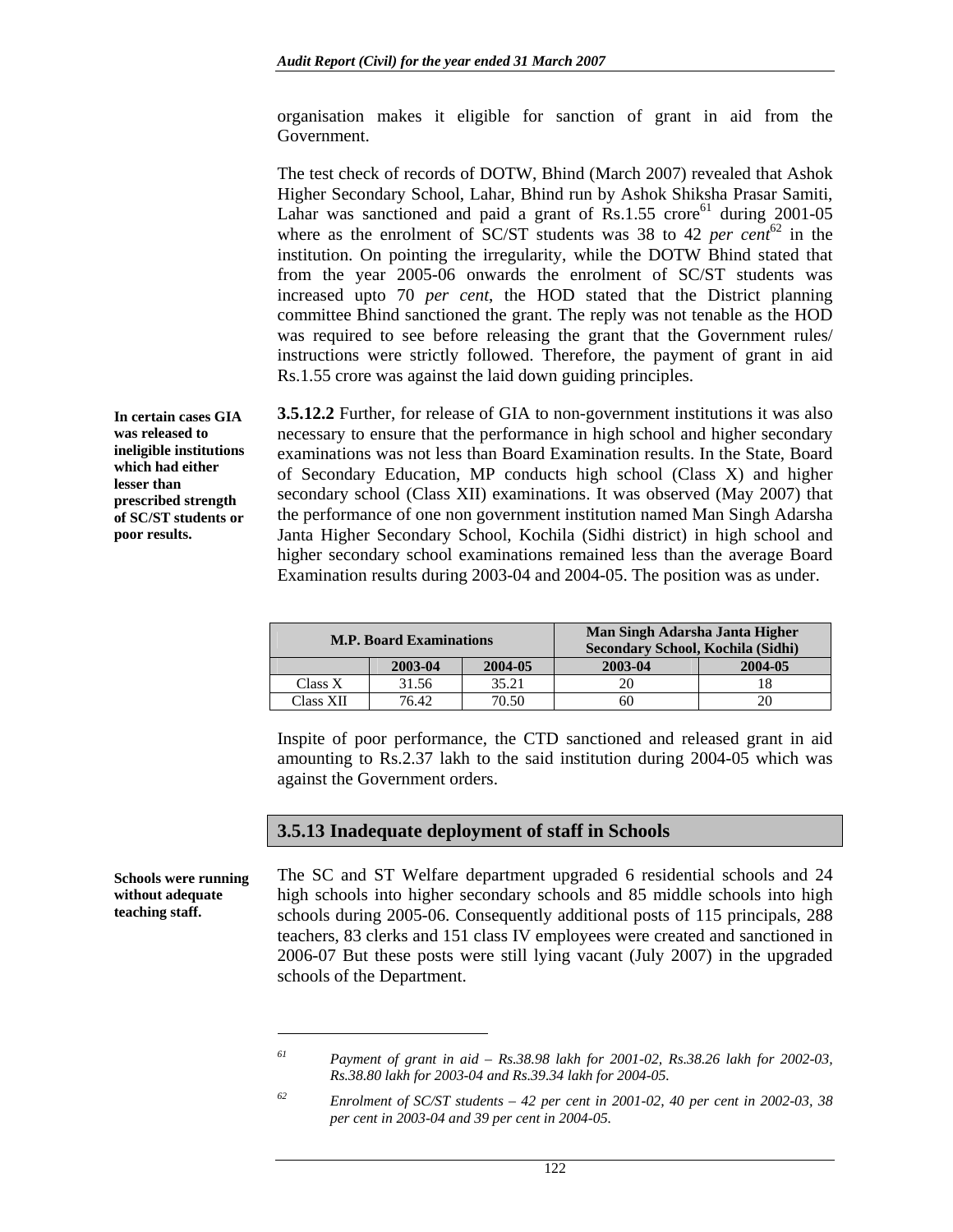Further, scrutiny of records of CTD revealed that the posts of 6,135 teachers (2,106 teachers in primary schools, 3,044 in middle schools, 985 teachers in high schools and higher secondary schools) were lying vacant against the sanctioned strength of teachers in these schools. The department stated that the district authorities were ordered to appoint teachers on contract and also to appoint guest teachers so as to fill up the vacancies of teachers. But the posts were still lying vacant as eligible teachers as per reservation norms were not available (November 2007).

Thus, the students were deprived of quality education due to shortage of teaching staff (March 2007).

### **3.5.14 Effectiveness of Schemes**

#### *3.5.14.1 Poor performance of Scheme for Upgradation of Merit*

The objective of the scheme was to upgrade the merit of SC/ST students by providing them remedial and special coaching in class IX to XII. While remedial coaching aims at removing deficiencies in various subjects, special coaching is provided with a view to prepare students for competitive examinations for seeking entry into professional courses like engineering and medical disciplines. The scheme provides for a package grant of Rs.15,000 per student per year. For this purpose, Centres for Excellence were established in various districts of the State. In these centres, the students who have secured 60 *per cent* or above marks in preceding examination are given admission in Class IX to XII. It was envisaged in the scheme that the students of these centres should secure minimum 70-80 *per cent* marks in every consecutive examination.

The scrutiny of records related to Board examination results of Centres for Excellence in Mandsaur (August 2006), Ujjain (June 2006), Jhabua (February 2007), Bhind (March 2007), Bhopal (April 2007) and Satna (May 2007) districts from 2002-03 to 2005-06 revealed that 392 boys and 336 girls appeared in class X and class XII Board examinations during the period. Of these, 23 to 66 *per cent* boys and 31 to 51 *per cent* girls in Jhabua, Mandsaur and Ujjain districts and 73 to 100 *per cent* girls in Bhind, Bhopal and Satna districts could not secure 60 *per cent* or more marks in the Board examinations.

In above six districts Rs.1.93 crore were spent on running the centres for excellence during the period covered under review.

#### *3.5.14.2 Poor performance of 'Kanya Saksharta Protsahan Yojana'*

With the objective of increasing girls' enrolment and to continue them in school in next classes, a scheme named as 'Kanya Saksharta Protsahan Yojana' was launched by State Government in 1986-87. Under the scheme, SC/ ST girls whose parents were not income-tax payers were to be given an incentive of Rs.500, Rs.1,000 and Rs.2,000 on taking admission in class VI, class IX and class XI respectively. Scrutiny of records of CTD, CSCD and

**Performance and retention in schools of the beneficiaries was not being monitored.**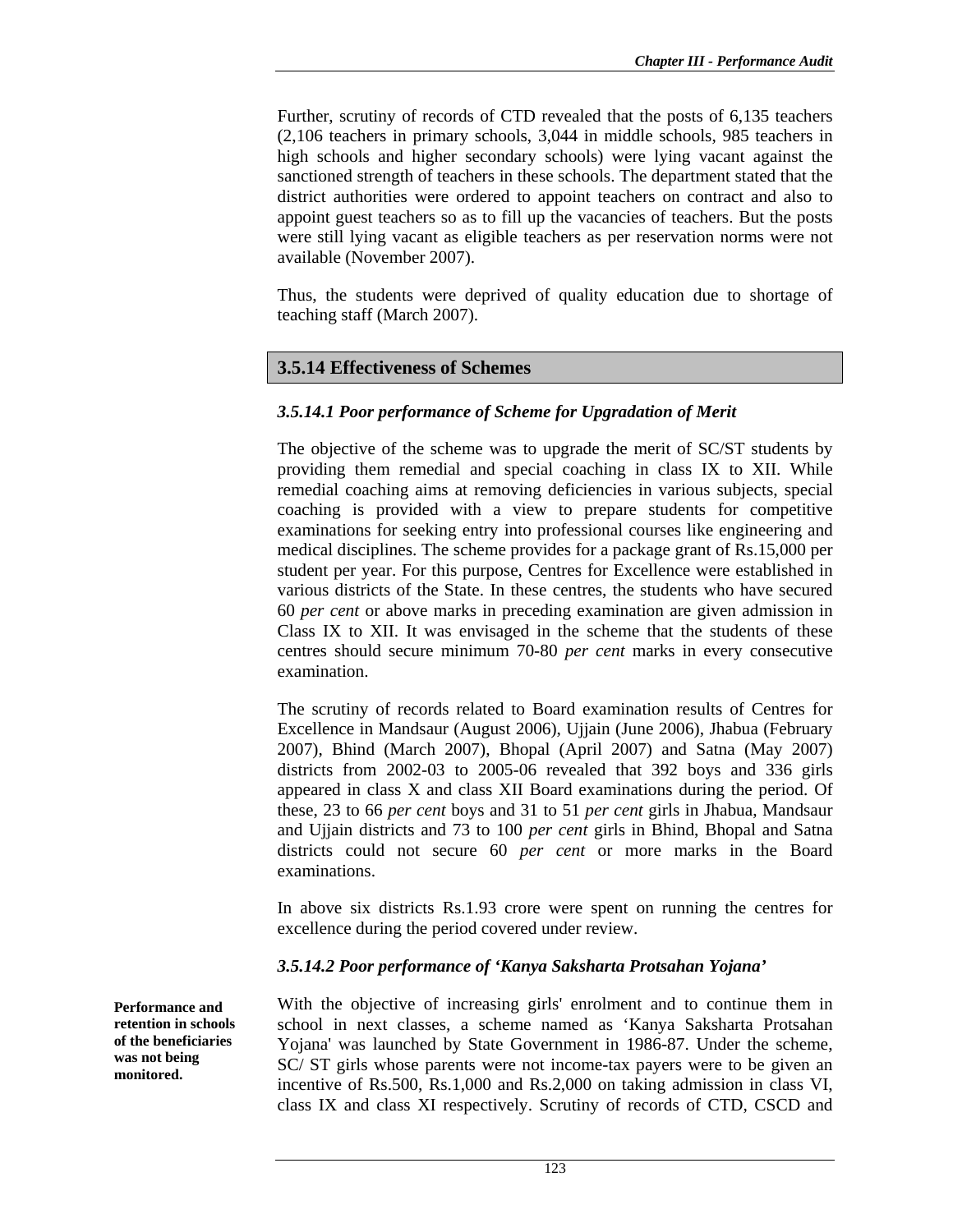ACTDs/ DOTWs showed that the Commissioners of the department and also district offices did not have the information on performance and retention in schools of the girls who were the beneficiaries of the scheme during the period covered under the review.

In Jhabua district, audit observed (August 2006) that 4,342 girls of Class VI were sanctioned and paid incentive @ Rs.500 each in the year 2004-05. But only 3,613 of 4,342 girls took admission in Class VII during next year. So it is possible that some of the students may have dropped out.

#### *3.5.14.3 Poor examination results*

The analysis of examination results of ST dominated Dhar and Betul districts pertaining to academic session 2006-07 revealed that:

In development block Dahi (District Dhar), there were six primary schools where none of the students could pass V class examination. In eleven schools the primary schools examination results were nine to 28 *per cent*. In three middle schools of the block the VIII class results were zero to 25 *per cent* in academic session.

In development block Manawar (District Dhar) ten primary schools had zero *per cent* and seven schools had only 10 to 27 *per cent* results.

Similarly in development block Bhimpur (District Betul) three of eighteen primary schools had zero *per cent* result and remaining fifteen schools had only 12 to 30 *per cent* results.

The department attributed it to running of these schools with a single teacher and also migration of students with their parents to other places to earn their livelihood.

## **3.5.15 Monitoring and Evaluation**

For effective implementation of schemes, officers from CTD/CSCD level to Block level were required to conduct regular field inspections of subordinate offices and educational institutions and monitor the implementation of educational development schemes such as distribution of scholarships, preexamination coaching, arrangement of basic amenities in hostels, ashrams and schools, construction activities etc. For this, a schedule of inspections prescribing a minimum target of field visits for officers at different levels had to be drawn and followed. But the inspections were rarely conducted.

The documentation in the department at the Commissionerate level was very poor. The data related to undisbursed pre/ post matric scholarships, unadjusted bank scrolls, performance of students in centres of excellence etc. was not available with the CTD/CSCD. The database of enrolment of SC/ST students from primary education to college and other educational institutions level was not available with the CTD/CSCD. The data on educational indicators such as

**Poor examination results were noticed in primary/middle schools, in two ST dominated districts of Dhar and Betul.**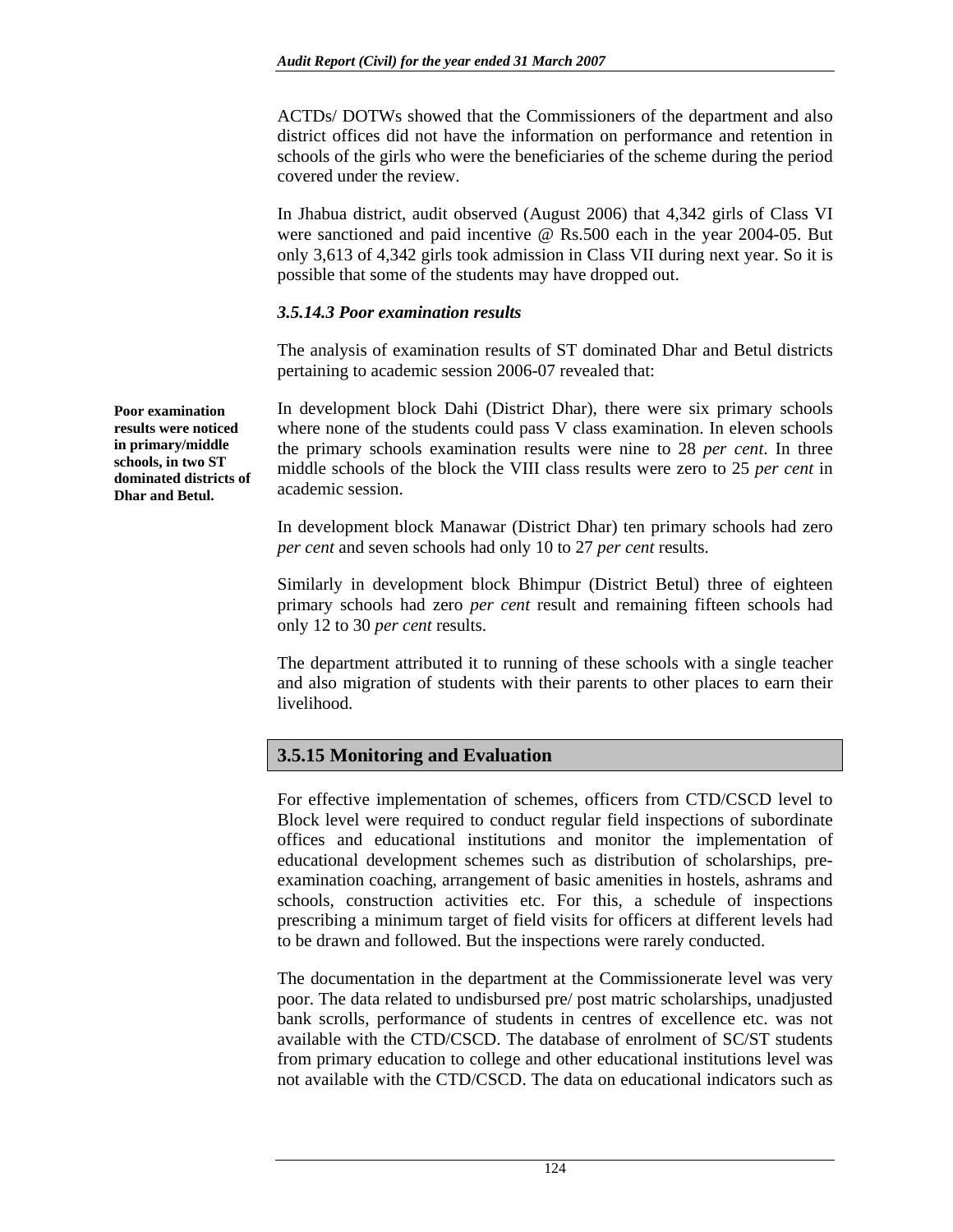literacy rates, gross enrolment ratio, dropout ratio etc was also not maintained and thus it was difficult to evaluate the performance of the schemes.

## **3.5.16 Conclusion**

Planning for various schemes for educational development of SCs/STs was not based on actual data of eligible beneficiaries and funds were sanctioned on adhoc basis. There were instances of gross under-utilisation of available funds, lapse of funds, non-adjustment of temporary advances for over 10 years, sanction of funds for work that had already been completed etc. There was lack of adequate publicity about various schemes among SC/ST population.

Implementation of the schemes was not satisfactory. Pre matric scholarship to those children whose parents were engaged in unclean occupations was paid without verification of the parent's occupation and main source of income. Prescribed procedure for payment of scholarships was not observed which left the department in dark about the actual amount of scholarship disbursed and whether the scholarship actually reached to the intended beneficiary.

Due to delay in construction 74 of 130 ashram school buildings sanctioned in 2002-03 in tribal sub-plan area were yet to be completed. Instances of sanction of grant in aid to private educational institutions, where the proportion of SC/ST students was less than half, were also noticed.

Performance of the schemes as indicated by various examination results was poor. Targets regarding pass percentage in pre-examination training centres and in centres of excellence were largely not achieved. Evaluation of schemes was not done by the department or any private agency.

## **3.5.17 Recommendations**

- $\triangleright$  State level survey may be immediately conducted to assess the number of eligible beneficiaries. Data regarding beneficiaries of various schemes, number of functional hostels and schools along with occupancy and staff position should be immediately compiled from district and block levels.
- $\triangleright$  Using the above data, full utilisation of existing facilities may be ensured. Funds may be so allocated so as to complete the works that are under progress.
- ¾ A proper feedback mechanism regarding performance of schemes may be evolved. Close supervision and documentation of evaluation of various schemes at block and village levels may be done so that corrective action can be taken mid-course.
- ¾ The Department should ensure adherence to prescribed procedures regarding payment of scholarships to actual beneficiaries.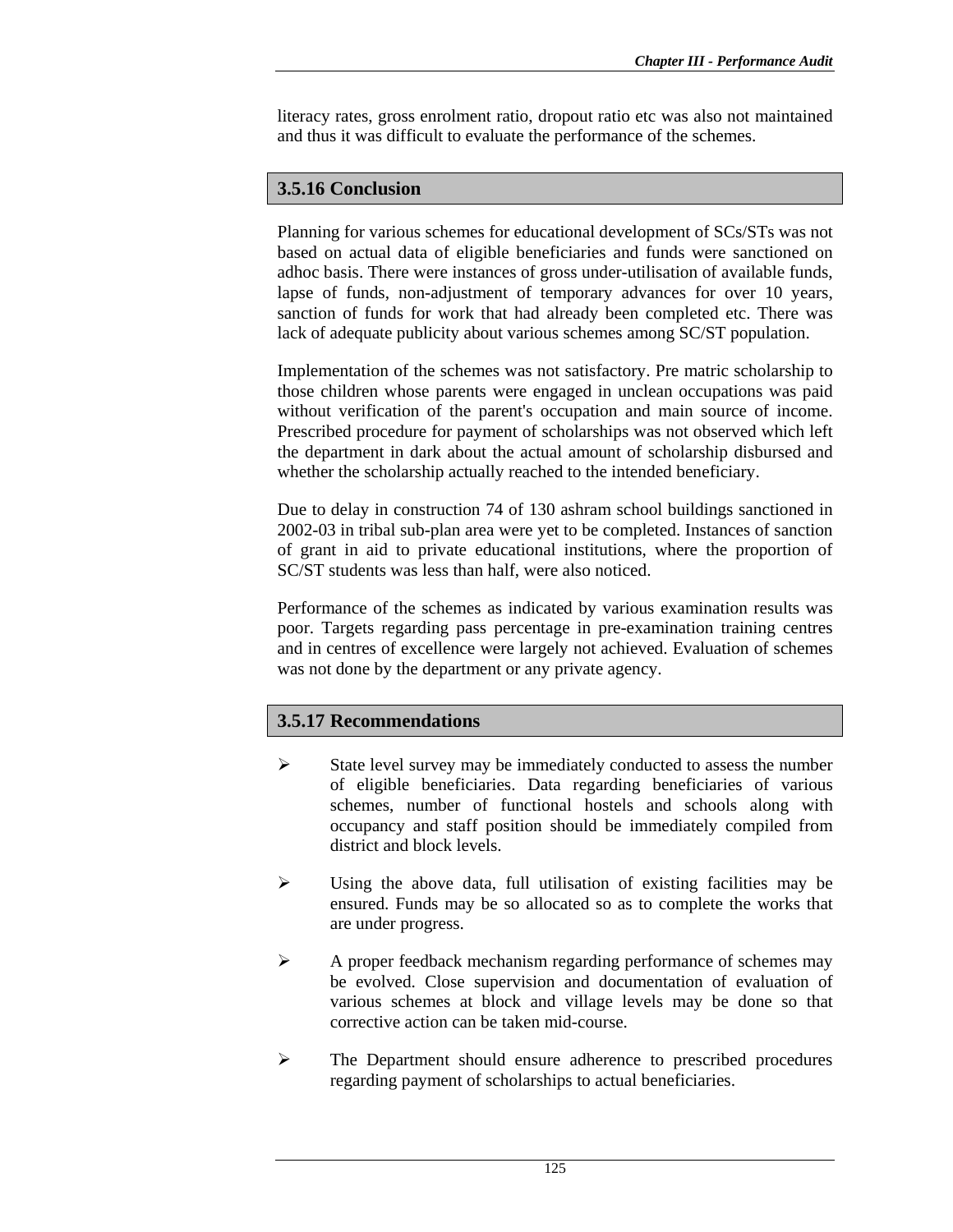¾ There is a need to give adequate publicity to educational schemes for SC/ST population.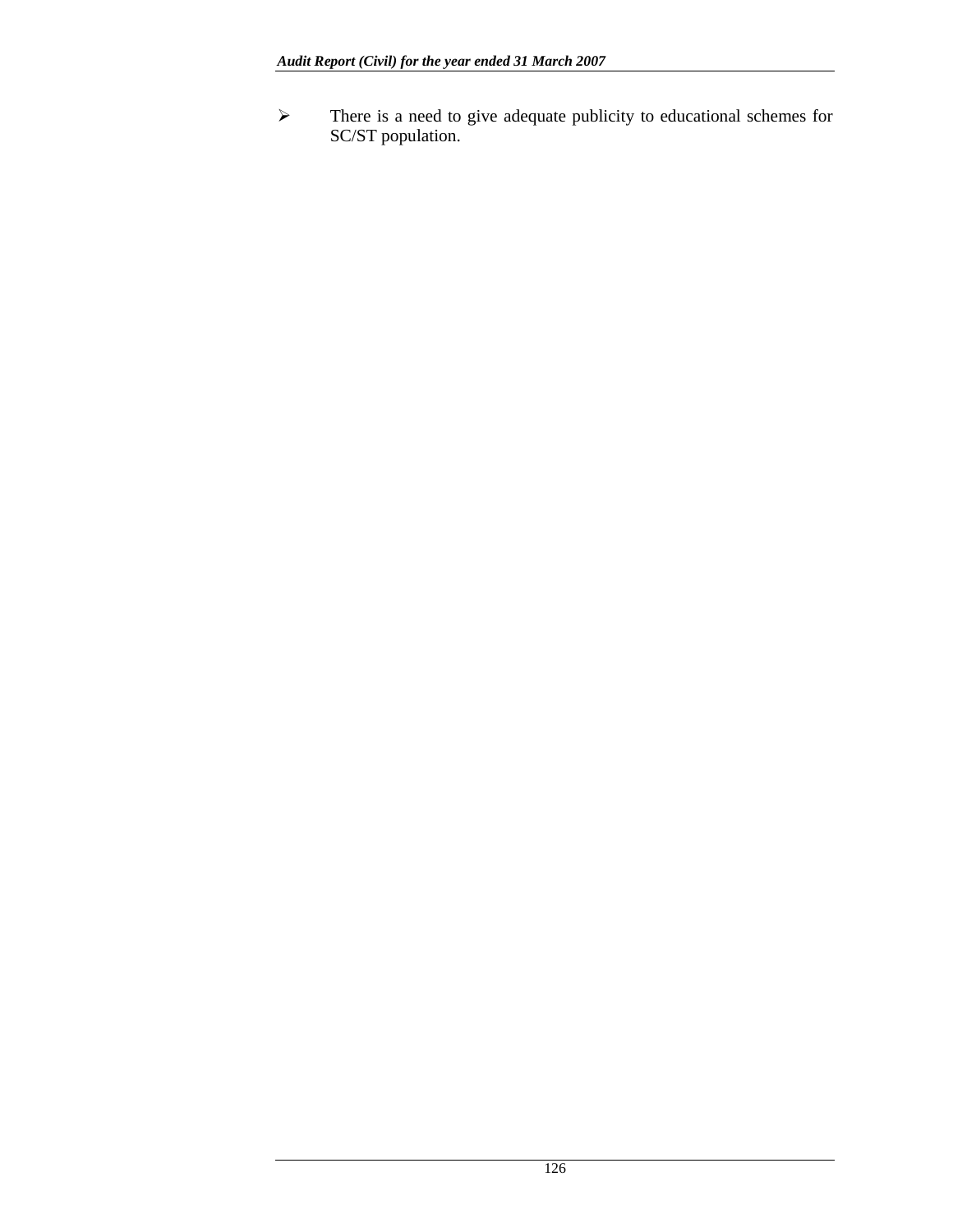# **Horticulture and Food Processing Department**

## **3.6 Working of Nurseries**

## **3.6.1 Introduction**

Horticulture and Food Processing Department (Department) is responsible for producing high quality planting material, certified seeds and ensuring their availability to farmers along with dissemination of latest technology among cultivators for increasing the production of horticulture crops in the state. With this objective, the department has established 305 nurseries/gardens in the state. Nursery produce is sold on cash basis and the sale prices are fixed by the Department on no loss no profit basis.

The Secretary is the administrative head of the department at government level and is responsible for implementation of government policies relating to programmes/schemes. The Commissioner cum Director of Horticulture and Farm Forestry (Director) is the head of the Department. There are eight Deputy Directors of Horticulture (DDHs) and 37 Assistant Directors (ADHs) for looking after the functioning of 305 nurseries and implementation of various central and state schemes. Records of the Directorate and DDHs/ ADHs of ten districts<sup>63</sup> were test checked and the audit findings are discussed in the succeeding paragraphs.

## **3.6.2 Financial Management**

#### *3.6.2.1 Under utilisation of available funds*

**Persistent savings of Rs.56.78 crore occurred during 2002-07.** 

Details of budget provision and actual expenditure according to the Appropriation Account for the period 2002-07 and Central releases and expenditure<sup>64</sup> pertaining to Micro Irrigation (MI) and National Horticulture Mission (NHM) for the period 2005-07 were as under:

|              |                         |                    | (Rupees in crore) |
|--------------|-------------------------|--------------------|-------------------|
| Year         | <b>Budget allotment</b> | <b>Expenditure</b> | <b>Saving</b>     |
| 2002-03      | 41.93                   | 39.33              | 2.60              |
| 2003-04      | 44.04                   | 38.46              | 5.58              |
| 2004-05      | 54.89                   | 47.84              | 7.05              |
| 2005-06      | 90.79                   | 52.18              | 38.61             |
| 2006-07      | 107.44                  | 104.50             | 2.94              |
| <b>Total</b> | 339.09                  | 282.31             | 56.78             |

<sup>63</sup> *63 Balaghat, Betul, Bhopal, Indore, Jhabua, Mandla, Narsinghpur, Sagar, Satna and Ujjain.* 

*<sup>64</sup> Releases Rs.81.12 crore; Expenditure Rs.59.05 crore; Saving Rs.22.07 crore.*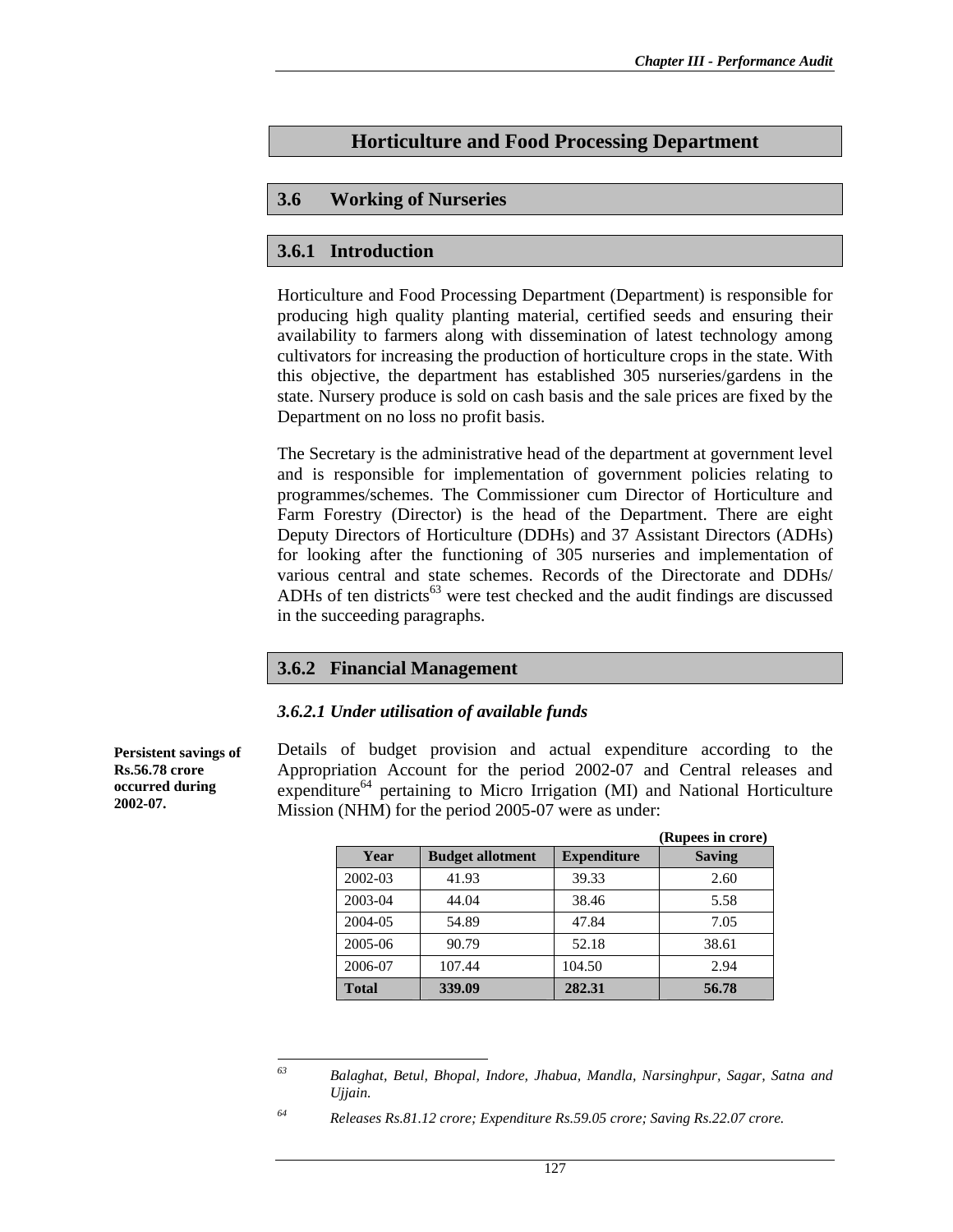Department failed to utilize the funds amounting to Rs.56.78 crore during 2002-07. Audit however, observed that saving of Rs.38.61 crore during 2005- 06 was due to delayed releases of funds by Government. Non-utilisation of funds adversely affected the implementation of production programme of nurseries.

#### *3.6.2.2 Non-utilisation of Central Assistance*

**Central Assistance worth Rs.15.83 crore remained unutilized as of March 2007** 

Against a sanctioned amount of Rs.133.98 crore for execution of annual action plans for the period 2005-07 under 'National Horticulture Mission (NHM)', GOI provided Rs.71.32 crore. State Horticulture Mission (SHM) retained Rs.6.28 crore and provided Rs.65.04 crore to 20 districts. District units, however, could not utilise Rs.9.55 crore. Thus, Rs.15.83 crore remained unutilized with the State. Rs.55.49 crore was shown as utilised by the district units but the completion certificates were not sent by the districts for any of the works. Mission Director, however, stated that payment of a few bills were pending and therefore completion certificates had not been sent by the districts.

### **3.6.3 Financial Performance of Nurseries**

#### *3.6.3.1 Excess of production expenditure over revenue in running of nurseries*

Departmental manual provides that all nurseries, farms and gardens of the department though should run on no loss no profit basis but the suitability, economic aspect and performance needs also to be judged. Performance of each farm/garden was to be reviewed annually at district/ division and State level. If at any time it was felt that a particular farm/ garden is not economically functioning, the Department may close such gardens forthwith.

Financial results of the entire State were analysed by audit by comparing the production expenditure like wages, maintenance of gardens and other allied expenses related to production (excluding salary of staff engaged for running of nurseries, office expenses and capital expenses) with income/receipts of gardens from all sources during 2002-07. It was noticed that the Department had incurred expenditure in excess of the revenue realised in each year as detailed below:

|                    |               |                   |               | (Rupees in crore)        |
|--------------------|---------------|-------------------|---------------|--------------------------|
| Year               | <b>Salary</b> | <b>Production</b> | <b>Income</b> | <b>Excess production</b> |
|                    | expenditure   | expenditure       |               | cost over income         |
| 2002-03            | 16.30         | 6.04              | 2.59          | 3.45                     |
| 2003-04            | 19.90         | 4.87              | 2.42          | 2.45                     |
| 2004-05            | 23.17         | 8.56              | 3.17          | 5.39                     |
| 2005-06            | 22.73         | 7.15              | 3.01          | 4.14                     |
| 2006-07            | 24.43         | 8.44              | 4.73          | 3.71                     |
| <b>Grand Total</b> | 106.53        | 35.06             | 15.92         | 19.14                    |

No action was taken by the Department to review the performance of nurseries incurring losses.

**Production cost in running of nurseries was more than the income generated by Rs.19.14 crore during 2002-07.**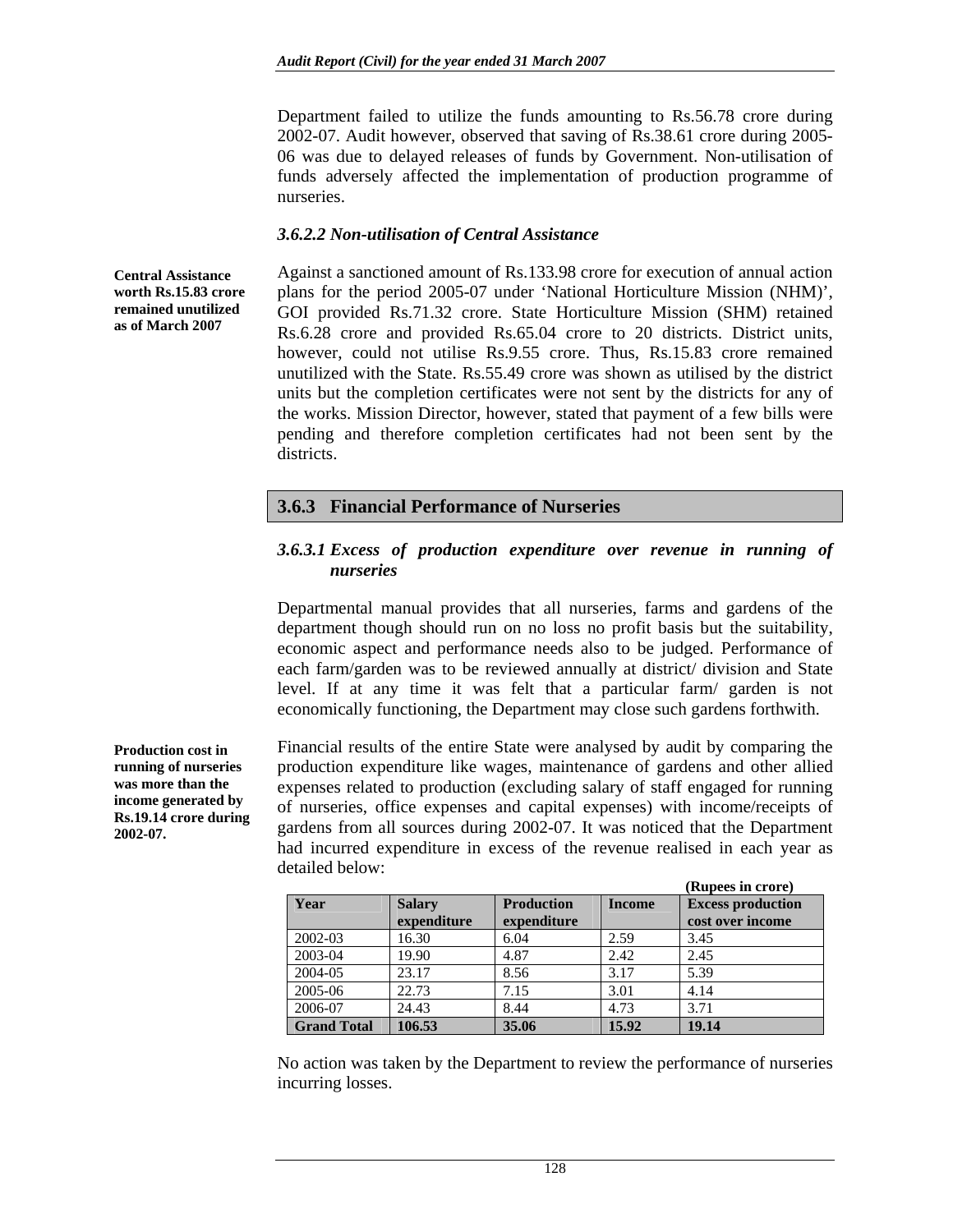### *3.6.3.2 Non-recovery of outstanding dues from end users*

**Credit sales of Rs.66.90 lakh were made in contravention of rules.** 

Seeds, plants, root stocks and seedlings are sold by the nurseries on cash basis. There is no provision/instruction to sell nursery produce on credit but it was noticed that nursery produce worth  $\text{Rs.66.90}^{\text{65}}$  lakh was sold on credit in test checked districts but recovery was not made as detailed below:

|              | (Rupees in lakh) |               |                      |              |
|--------------|------------------|---------------|----------------------|--------------|
| Year         | <b>Seed</b>      | <b>Plants</b> | <b>Auction money</b> | <b>Total</b> |
| Up to 2002   | 13.57            | 0.63          | 0.04                 | 14.24        |
| 2002-03      | 2.84             | 0.49          | 0.02                 | 3.35         |
| 2003-04      | 2.64             | 1.79          | --                   | 4.43         |
| 2004-05      | 3.85             | 4.58          | 0.04                 | 8.47         |
| 2005-06      | 5.95             | 5.11          | --                   | 11.06        |
| 2006-07      | 10.95            | 14.30         | 0.10                 | 25.35        |
| <b>Total</b> | 39.80            | 26.92         | 0.20                 | 66.90        |

Besides above Rs.60 lakh were not recovered from MP Agro for seed supplied under Kitchen Garden scheme during 2002-07. District units stated that the dues would be recovered soon. Thus the outstanding dues underline the need for effective action at district and directorate.

### *3.6.3.3 Short recovery of cost of plants in Jhabua*

Under National Rural Employment Generation Programme, ADH Jhabua sold 38.74 lakh plants worth Rs.1.94 crore to Gram Panchayats during 2005-07 against an advance payment of Rs.73.76 lakh received from the Zila Panchayat (ZP). The remaining amount of Rs. 1.20 crore was yet to be recovered from the ZP. ADH agreed to raise the demand but the recovery was not made as of July 2007.

#### *3.6.3.4 Retention of money outside Government Account*

**Sale receipts amounting to Rs. 3.96 lakh were not deposited in Government account.** 

All public money received by Government servants has to be deposited in the Government Account with minimum delay. It was noticed that revenue of Rs.56,976 collected between 16 July 2001 and 4 November 2002; Rs.1,758 collected between 19 August 2003 and 12 June 2004 by Garden Superintendent (GS) Ghonta (Mandla); Rs.3,32,893 collected between 16 February 2000 and 12 September 2007 by GS Ghughari (Mandla) and Rs.1,236 collected in March 2007 by GS Reora (Satna) on account of sale of plants was not deposited in government account. ADH Mandla, however, stated (October 2007) that the revenue would be deposited in government account. Similarly, Rs.2,700 collected on 18 September 2002 on account of auction of grass by GS, Deori (Sagar) were deposited in the office of the DDH Sagar on 2 April 2007 at the instance of audit.

 $\overline{a}$ 

*<sup>65</sup> Balaghat:Rs.2.50 lakh, Jhabua:Rs.0.41 lakh, Ujjain:Rs.4.00 lakh, Indore:Rs.3.53 lakh, Mandla:Rs.9.34 lakh Betul:Rs.6.08 lakh, Bhopal:Rs.5.93 lakh, Damoh:Rs.7.37 lakh, Sagar:Rs.16.16 lakh, Satna:Rs.11.58 lakh.*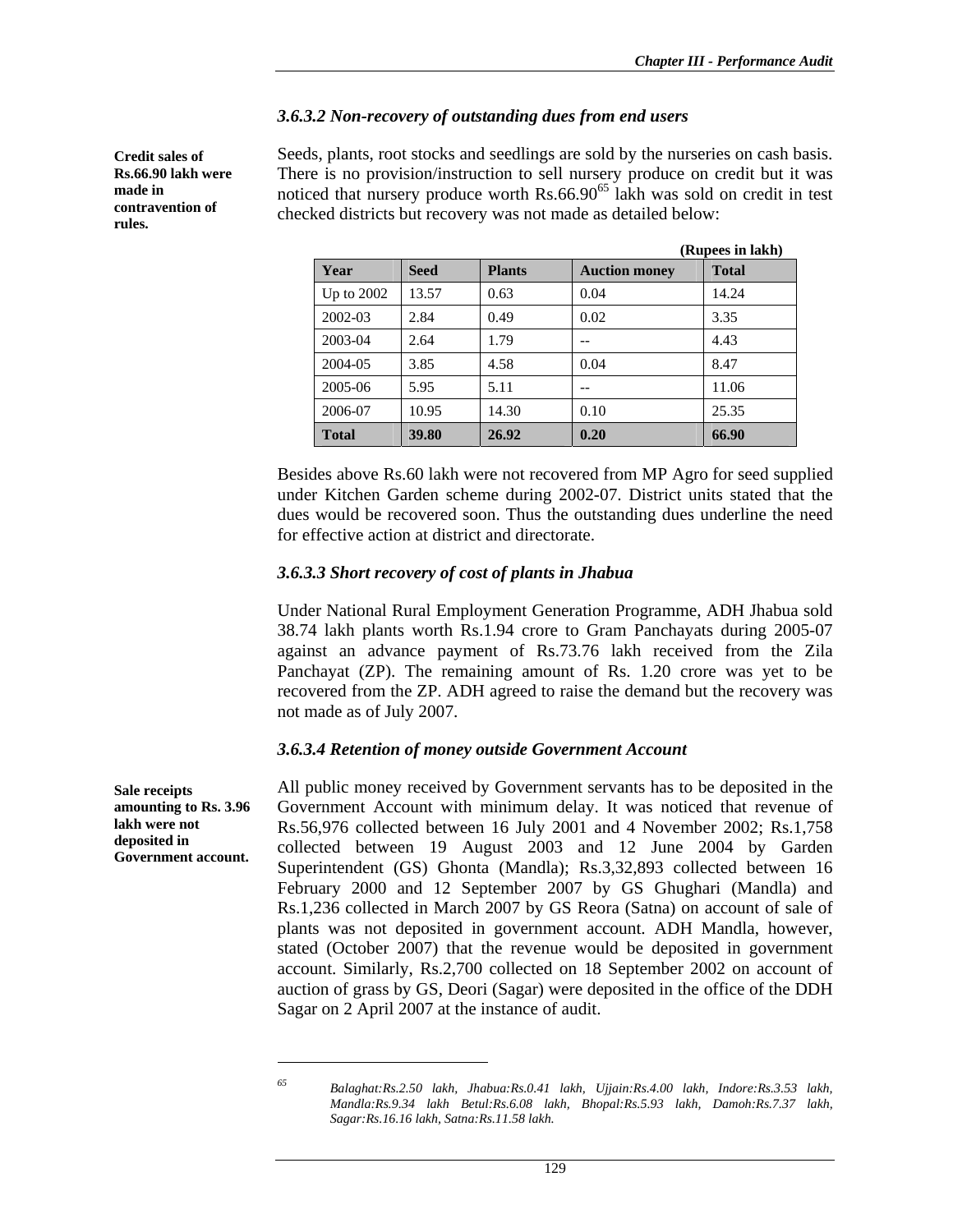#### **3.6.4 Programme Implementation**

#### *3.6.4.1 Unproductive units not closed*

It was noticed in test checked districts that  $six<sup>66</sup>$  nurseries established during 1980-86 were totally unproductive as no production of plants/seeds was undertaken due to non availability of irrigation facility, uneven land and absence of approach road. DDH Sagar, Ujjain, Indore and ADH Jhabua proposed (2000-06) to close down these nurseries but no orders were passed by the Department as of August 2007. Thus, the staff deployed in these nurseries remained idle and the expenditure incurred on their establishment also remained wasteful. **Six unproductive units were not closed.** 

> Similarly, four gardens viz Gulab Udyan, Sanjay Udyan and Bal Udyan of district Sagar and Kakawani (Tikamgarh) were found running by the DDH/ ADH without sanction from Government and expenditure of Rs.28.38 lakh incurred during 2001-07 on their maintenance was unfruitful as no seed/plant production programme was undertaken and no revenue was generated from these gardens.

#### *3.6.4.2 Grant of assistance to ineligible orchards*

Under a component of National Horticulture Mission (NHM), an assistance of Rs.15,000 per hectare limited to 50 *per cent* of actual expenditure was admissible on rejuvenation of 25-30 years old mango and 12 years old orange orchards. It was noticed that project officer Betul (PO) and ADH Jhabua paid assistance worth Rs.80.32 lakh and Rs.11.25 lakh respectively during 2005-07 for mango and orange orchards which were ineligible as they were younger than orchards for which the scheme had been devised. Project Officer stated that as the farmers were not maintaining these orchards the aid had been given. Reply was not tenable as the assistance to young orchards was not admissible under the guidelines of NHM. ADH Jhabua however stated that assistance would now be provided as per rules in future.

#### *3.6.4.3 Shortfall in production of seed for 'Kitchen Garden Scheme'*

With a view to provide fresh and nutritious vegetable daily, 'Kitchen Garden Scheme' was launched with effect from 2000-01 by the Government to promote production of vegetables in the 'Badi' (spare land near by houses) by utilising sewage/waste water by the people living below poverty line. Under the programme, departmental nurseries were made responsible for providing vegetable seed minikits. In case of non-availability, arrangements for minikits was to be made from the market on cash payment. Selection of beneficiaries was to be made cluster/ village wise and persons were eligible only once for receiving the aid.

**Assistance worth Rs.91.57 lakh was provided for ineligible orchards.** 

 $\overline{a}$ 

*<sup>66</sup> Sagar- Hinota, Naya Nagar, Radona; Ujjain - Maulana; Indore- Depalpur; Jhabua-Umraoly.*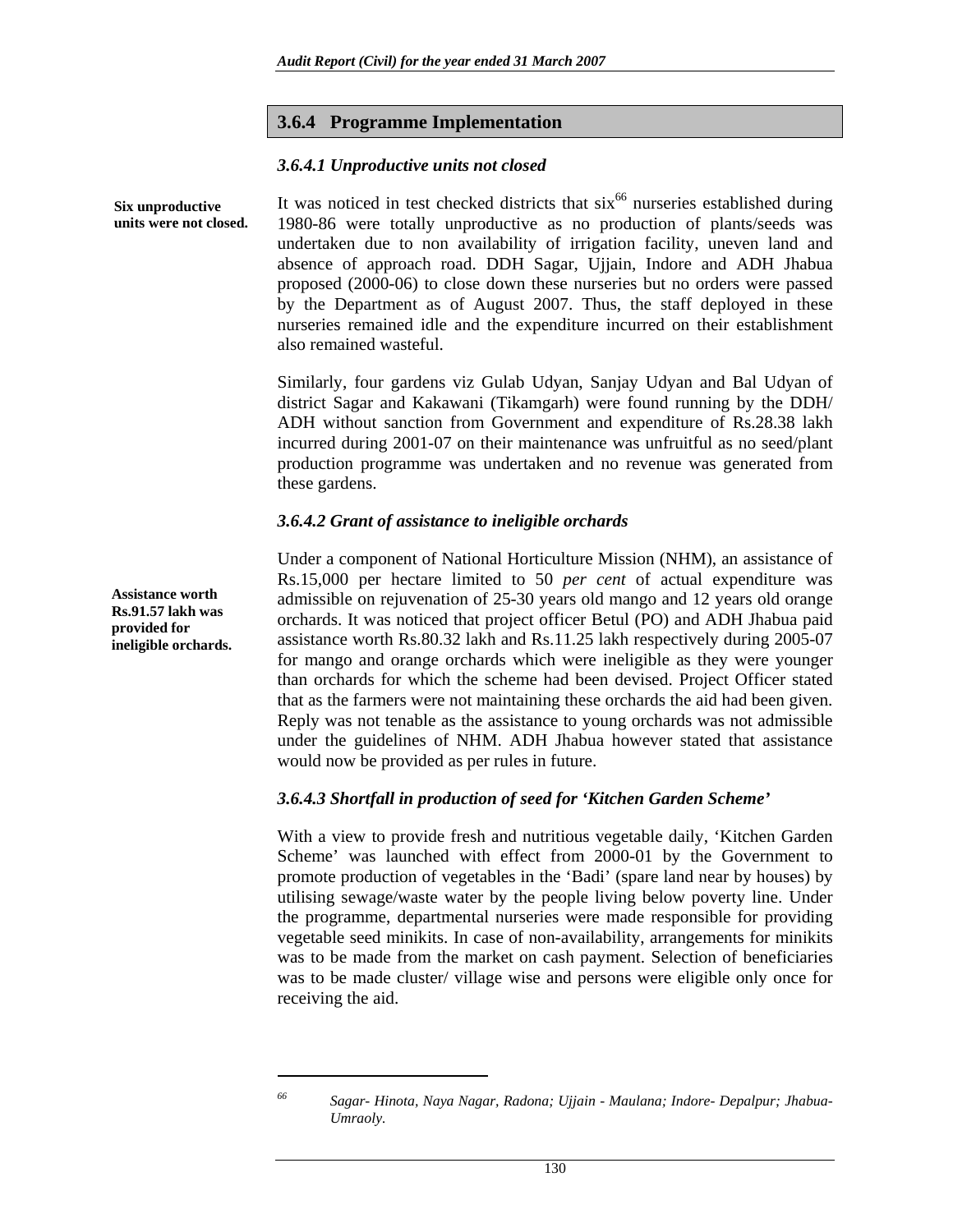**Nurseries failed to provide 7.06 lakh minikits against a target of 12.09 lakh minikits.** 

The Directorate set a target of 12.09 lakh minikits for the departmental nurseries during 2002-07. Against which the nurseries could produce only 5.03 lakh minikits. Thus there was a shortfall of 7.06 lakh minikits worth Rs.17.46 lakh.

It was noticed that against a target of 31.60 lakh beneficiaries only 26.29 lakh could be covered due to lack of budget, required for full coverage.

Audit further observed that during 2005-06, ADH Damoh selected the same 441 beneficiaries who were selected during 2004-05 for distribution of vegetable seed minikits, leading to double payment of subsidy worth Rs.0.11 lakh to the same 441 beneficiaries. ADH stated that the double subsidy was granted after verbal instructions of higher authorities.

## *3.6.4.4 Delayed distribution of vegetable seeds*

Horticulture prudence provides for timely sowing of seed for extracting highest yield. To achieve this goal, vegetable seed must reach the cultivators before the date fixed by the Director so that the farmers may decide the sowing of particular horticulture seed in the available land. The delayed availability of seed may change the mind of cultivator to sow some other agricultural crop which would cause reduction in horticulture coverage area. Under Integrated Vegetable Development Programme (IVDP), State Government in its orders (19 June 2000 and 5 April 2005) have prescribed dates for availability of seed at block level and for distribution to cultivators for Kharif, Rabi and Jaid seasons during 2002-07.

Study of seed procurement and distribution records of test checked districts<sup>67</sup> made available to audit revealed that 65.91 ton vegetable seed worth Rs.1.46 crore (59 *per cent*) out of total procurement of 111.80 ton vegetable seed worth Rs.2.43 crore during 2002-07 was distributed to the cultivators after the prescribed date with a delay ranging between 10 and 120 days. It was not ascertained by the DDH/ADH that the farmers had actually grown such seed or not. DDH/ADH stated that the seed was supplied late by the MP Agro. Reply was not tenable as the department has to laise with the MP Agro for timely supply of seeds.

## *3.6.4.5 Ineligible grant in aid on seeds*

 $\overline{a}$ 

Under Integrated Vegetable Development Programme (IVDP), vegetable hybrid seeds produced at nurseries are provided to general and scheduled caste and scheduled tribe categories beneficiaries at 50 *per cent* and 75 *per cent*  respectively grant-in-aid (GIA). GIA, on chilli and on arcle variety of peas is not admissible as these seed do not fall under IVDP. It was however, noticed in test checked districts that GIA was provided for chilli, and peas seed resulting in unauthorised payment of Rs.31.45 lakh as shown in **Appendix-3.6**. ADH Damoh stated that chilli comes under vegetable as such GIA was

**59** *per cent* **(65.91 ton) vegetable seed was distributed to farmers for sowing with a delay upto 120 days.** 

*<sup>67</sup> Balaghat, Betul, Bhopal, Indore, Jhabua, Mandla, Narsinghpur, Sagar, Satna and Ujjain.*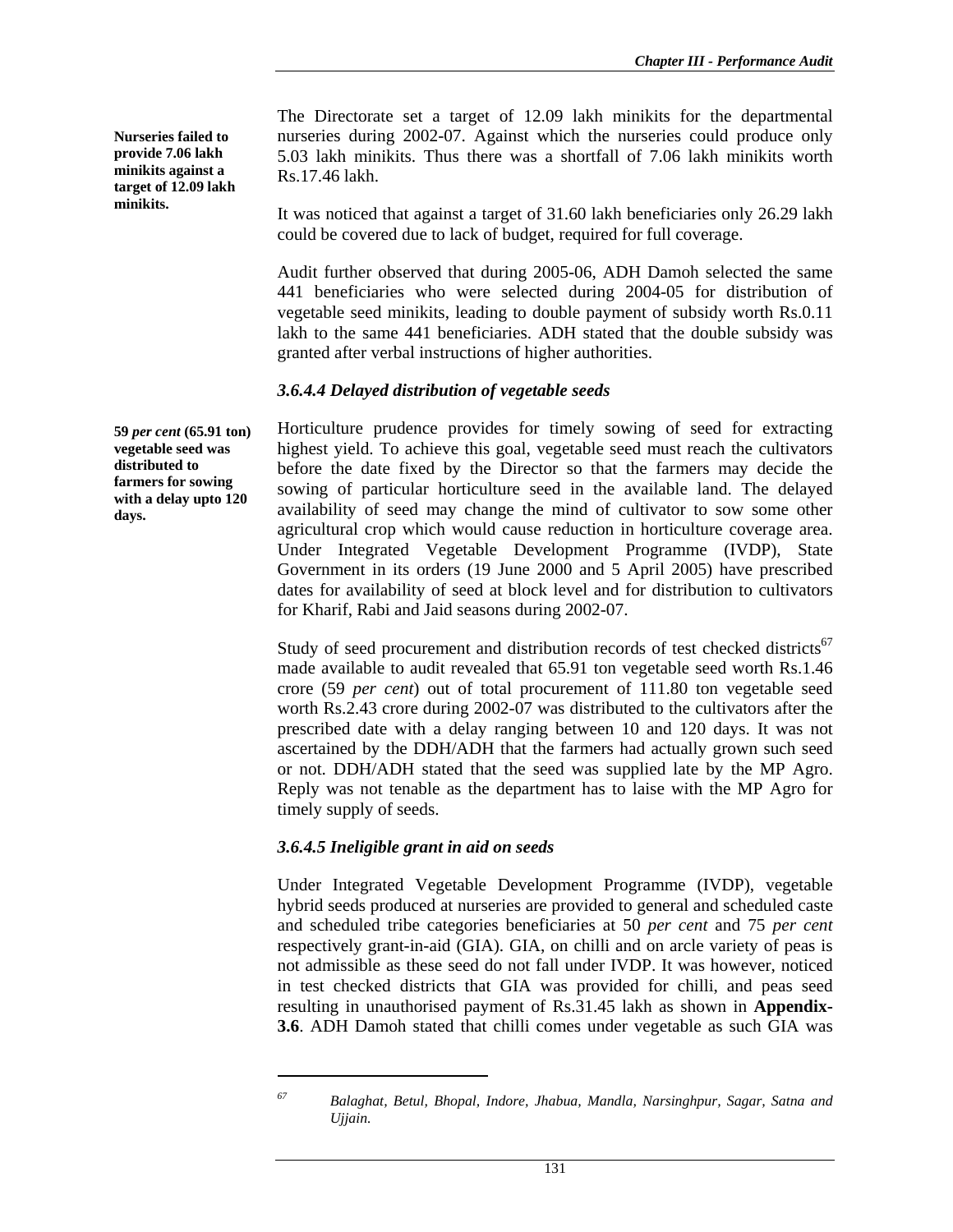paid and as a special case GIA was paid on peas. Reply was not acceptable as the Director had already clarified (28 October 2004) that GIA was not payable on chilli and peas.

### *3.6.4.6 Failure of 'Departmental Fruit Development Scheme'*

The State Government launched a "Fruit Development Scheme" (1999-2000) to extend the area and production of horticultural crops. Under the scheme 25 *per cent* grant-in-aid (GIA) on the basis of financial limits prescribed by NABARD was payable to the farmers growing fruit plants on their land measuring 0.250 to two hectare only. GIA for subsequent four years was also payable for maintenance and gap filling of plants subject to over 80 *per cent* plants surviving as determined through physical verification. If beneficiary farmers failed to maintain survival rate over 80 *per cent*, GIA was recoverable from them.

Records of test checked districts revealed that the survival rate of plants at the end of fifth year (last) ranged between 11 to 18 *per cent* of area covered during the first year (2002-03). Thus, the programme could not succeed. The Directorate did not analyse the reasons for high mortality of these plants and also did not initiate any action for recovery of initial grant.

## **3.6.5 Physical performance of Nurseries**

The State Government set its target to double the present area covered by horticultural crops which presently stands at three *per cent* by the end of Tenth Five Year Plan period (2002-07). Despite incurring Rs.282.31 crore during Tenth Five Year Plan, the area under horticultural crops remained 2.38 *per cent* as per data of the Land Records department.

|           |                           | (In thousand hectare)     |            |  |
|-----------|---------------------------|---------------------------|------------|--|
| Year      | <b>Total cropped area</b> | Horticulture cropped area | Percentage |  |
| 1999-2000 | 20419                     | 599                       | 2.94       |  |
| 2000-01   | 17973                     | 373                       | 2.07       |  |
| 2001-02   | 19147                     | 403                       | 2.10       |  |
| 2002-03   | 18181                     | 348                       | 1.91       |  |
| 2003-04   | 19891                     | 468                       | 2.35       |  |
| 2004-05   | 20306                     | 516                       | 2.54       |  |
| 2005-06   | 19710                     | 469                       | 2.38       |  |

Further, following points were noticed during test check from the data supplied by the department and the Land Record department.

- $\blacktriangleright$  Production of fruits from 11.43 lakh ton at the end of NFP (2001-02) reduced gradually to 10.33 lakh ton by the end of 2004-05. In particular, the area and production of main crops like mango, sweet lime, lime, banana, guava, papaya and grapes declined. Productivity of banana and papaya had also reduced.
- $\triangleright$  Area and production of medicinal and aromatic plants reduced from 18,364 ha (2001-02) to 15,582 ha (2004-05) and 1.10 lakh ton to 0.93 lakh ton respectively.

**No action was initiated for recovery of initial grant in cases of high mortality of plants.**